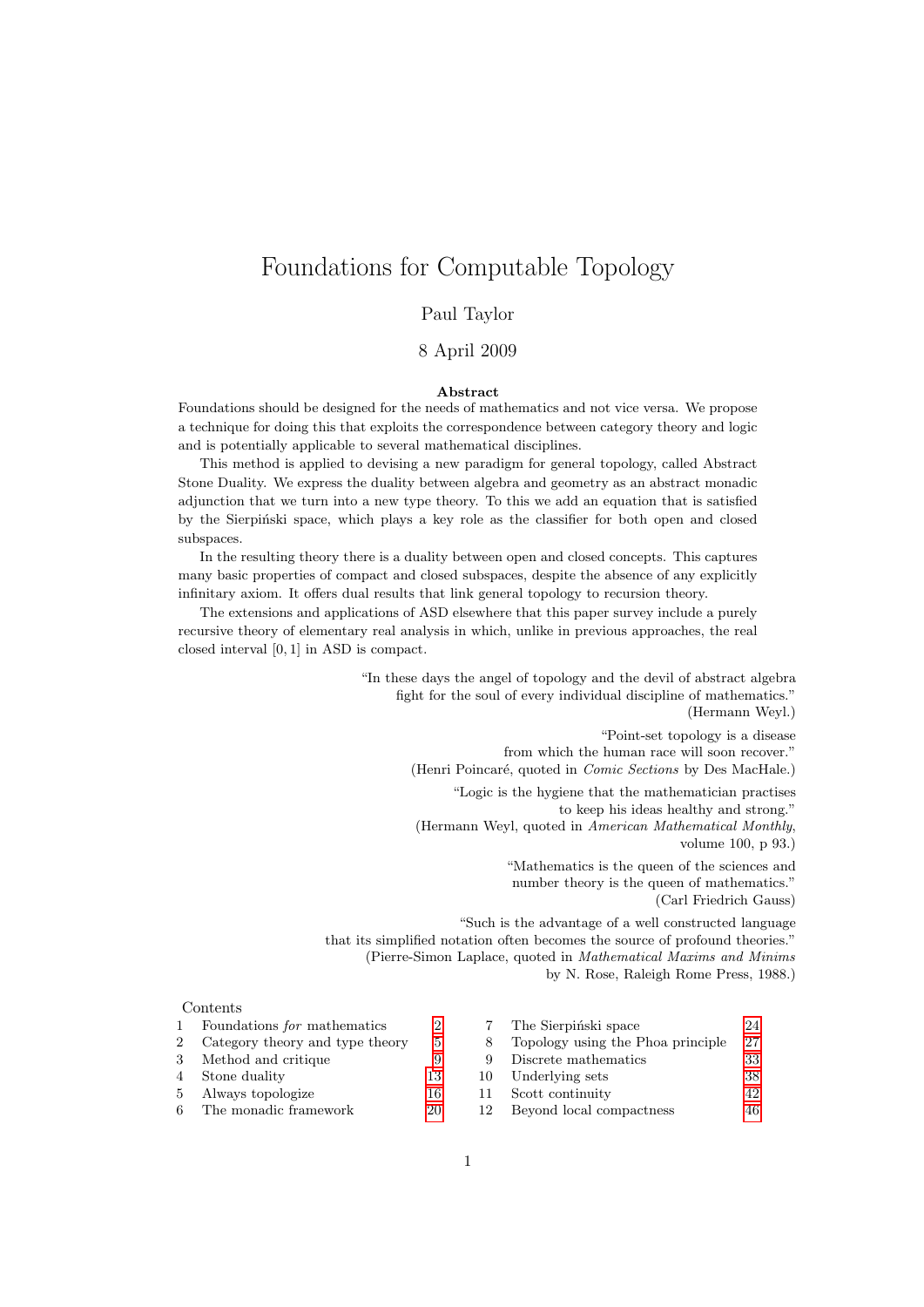## <span id="page-1-0"></span>1 Foundations for mathematics

<span id="page-1-4"></span>1.1. To mis-quote Gauss and Eric Bell, Logic is the Queen and Servant of Mathematics. Ever since Logic became a mathematical discipline in the nineteenth century, foundational discussions (whether using sets, types or categories) have been based on four premises:

- (a) logicians know best, and mathematicians should be grateful for what they are given;
- <span id="page-1-3"></span>(b) in particular, it is up to mathematicians to glue the continuum back together from the dust that logicians have provided; whilst
- (c) they have convinced each other that foundations should permit arbitrary abstraction of mathematical processes; and
- <span id="page-1-2"></span>(d) anyone who tinkers with the foundations risks bringing the whole edifice of science crashing down.

1.2. The first two of these attitudes flew in the face of the tradition of the preceding two millennia, in which, for example, Euclid proved lots of rigorous theorems about lines, circles and other figures as things in themselves. Frege and Hilbert believed the third, and were admonished for it by Russell and Gödel. We now have a compromise situation in which the admissible forms of abstraction are in equilibrium with the extent to which the typical mathematician understands them. The result of this is that we debate the "truth" of the axiom of choice, etc., without any point of reference in the real world against which to measure it. It is impossible to axiomatise arbitrary abstraction, and nor is the status quo clearly defined.

There is, however, a natural *baseline* for foundations, namely *computation* (also called recursion), because the Church–Turing thesis says that all forms of computability are essentially equivalent. Mathematics in the time of Gauss and before was computational and, as we shall see, this also agrees with many of the intuitions of modern general topology. However, we also need to consider logically stronger systems, in particular in order to study the behaviour of computation and topology, for example whether a program terminates or an open subset covers a compact one.

<span id="page-1-1"></span>1.3. What do we mean by "foundations" in mathematics anyway?

The basics are *counting* and *measurement*. Over the millennia, mathematicians have found clever ways of deriving results about these things by means of inventions whose originally fictitious nature is still remembered in their names, such as *irrational, imaginary* and *ideal* numbers.

For example, the front-line issue in mathematics during the 16th century was how to solve cubic equations. Scipione del Ferro and Niccolò Tartaglia had already found a method for the case where there is only one (real) root. Rafaele Bombelli showed how to extend this method to the case where there are three real roots, but his intermediate calculations involved square roots of −1, which had not been needed in the original case [\[FG87,](#page-53-0) §8.A].

−1, which had not been needed in the original case  $[{\bf r}$ G $\delta$ <sub>1</sub>, 38.A...<br>The foundational question here is not so much how to "define"  $\sqrt{-1}$  as to show that, if we introduce it in the middle of a calculation but then eliminate it, we will not obtain a contradiction. More precisely, whatever we do get by this method could have been found using real numbers alone. In logical jargon, complex numbers are a *conservative extension*.

So what is their value? Just try doing Fourier analysis without them, and see what a mess you get into!

An axiom was originally a statement that is obvious and needs no justification, but the meaning of this word has changed. It is still a starting point, but one that is carefully chosen to facilitate the development of a particular body of abstract theory. The purpose of foundations should be reinterpreted in the same way, on a larger scale.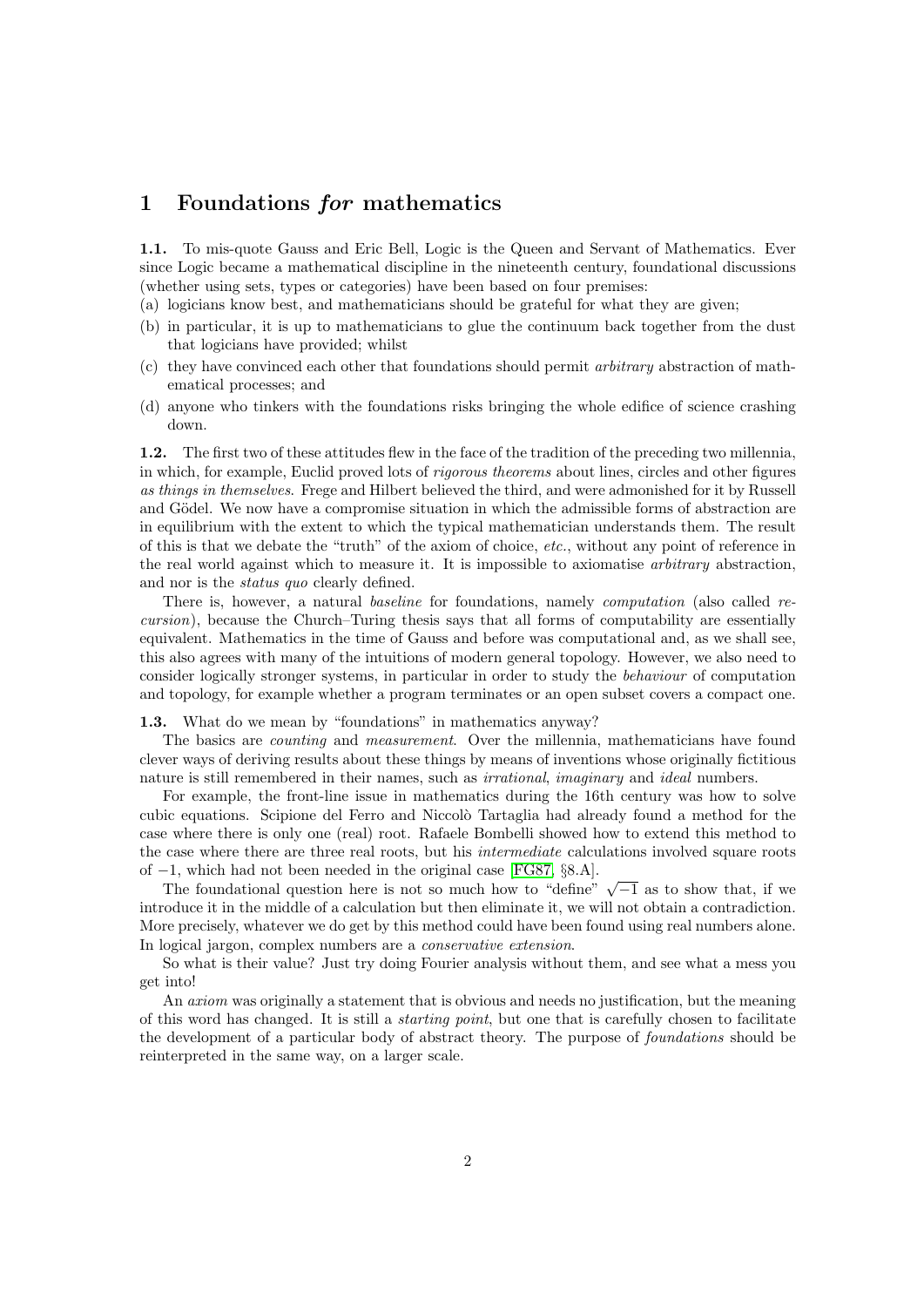<span id="page-2-0"></span>1.4. As the quotation from Laplace says, language and notation can be powerful driving forces behind a mathematical theory, whilst a bad notation (such as using the letters CDILMVX to write numbers) obstructs even the simplest task. As the subject has got more powerful and sophisticated, so the design of language and notation has become a professional discipline in itself. This discipline is, or at least ought to be, called Logic. It has now enjoyed well over a century of mathematical development and applications.

However, this does not justify the prescriptive role that Logicists and their successors claimed, because Mathematics has also advanced during the same time. In particular, the conceptual structure of the subject (such as Emmy Noether's Modern Algebra) has developed independently of its alleged foundations in set theory.

The philosophical thesis of this paper is that we can make Logic the *servant* of (a particular discipline in) Mathematics. Starting from what we see as the principal theorems of the Mathematics that we want to do, we employ certain theorems that link categorical and symbolic Logic as tools to create a new language for our chosen Mathematical discipline. The formal method that we propose is set out in the next two sections.

In motivating this, we shall use the metaphor that a logician is like an *engineer* or an *architect* who has been commissioned to design a new gadget or building for a *client*, who in turn has customers. However, we stress that our proposal is not just philosophy, but founded on extensive technical development in a number of mathematical disciplines.

Being a mathematician, I only discuss this thesis very briefly, leaving philosophers to explore it more fully. I feel compelled to say some of these things because I have found it impossible to do a substantial piece of research on the reformulation of general topology within the "orthodox" framework that my colleagues, referees, conferences, journals, universities and funding agencies say that I should use.

<span id="page-2-1"></span>1.5. The instruments that we shall apply to designing a foundation for (parts of) mathematics are category theory and modern symbolic logic, *i.e.* proof theory and type theory. Many excellent Mathematicians "work in an elementary topos" or "in Martin-Löf type theory", but if we were to do this we would once again be bowing to Logicians as our masters. So, in order to employ these disciplines as servants of mathematics, we make our own *selection* from the menu of techniques that they offer.

Category theory grew out of (algebraic) topology and algebraic geometry, without any foundational pretensions in the beginning [\[ML88,](#page-55-0) [McL90\]](#page-55-1). It is now used throughout mathematics, primarily for the notion of universal property or adjunction. Mathematicians in other fields who have any feel for the unity of the subject express the headline theorems of their speciality in this form. The categorical approach seems to be very effective in taking decades' worth of experience in one discipline, distilling it into adjunctions and a very small number of other abstract but widely applicable concepts, and transferring it to other subjects. These now include the theoretical parts of computer science and physics. Universal properties will provide the client's brief to the architect of the new foundations.

On the other hand, symbols are the currency of everyday business in mathematics, so they must be the way in which the new foundations will be used. However, any pre-existing symbolic language acquiesces to a lot of foundational prejudgements without giving them proper scrutiny. We aim to replace these assumptions with our own principles. These are, in the first instance, formulated using category theory, because it is agnostic.

We shall demonstrate the *inter-relationship* between category theory and symbolic logic in the next section. It is this that makes them together a powerful method for devising new language and notation for mathematics.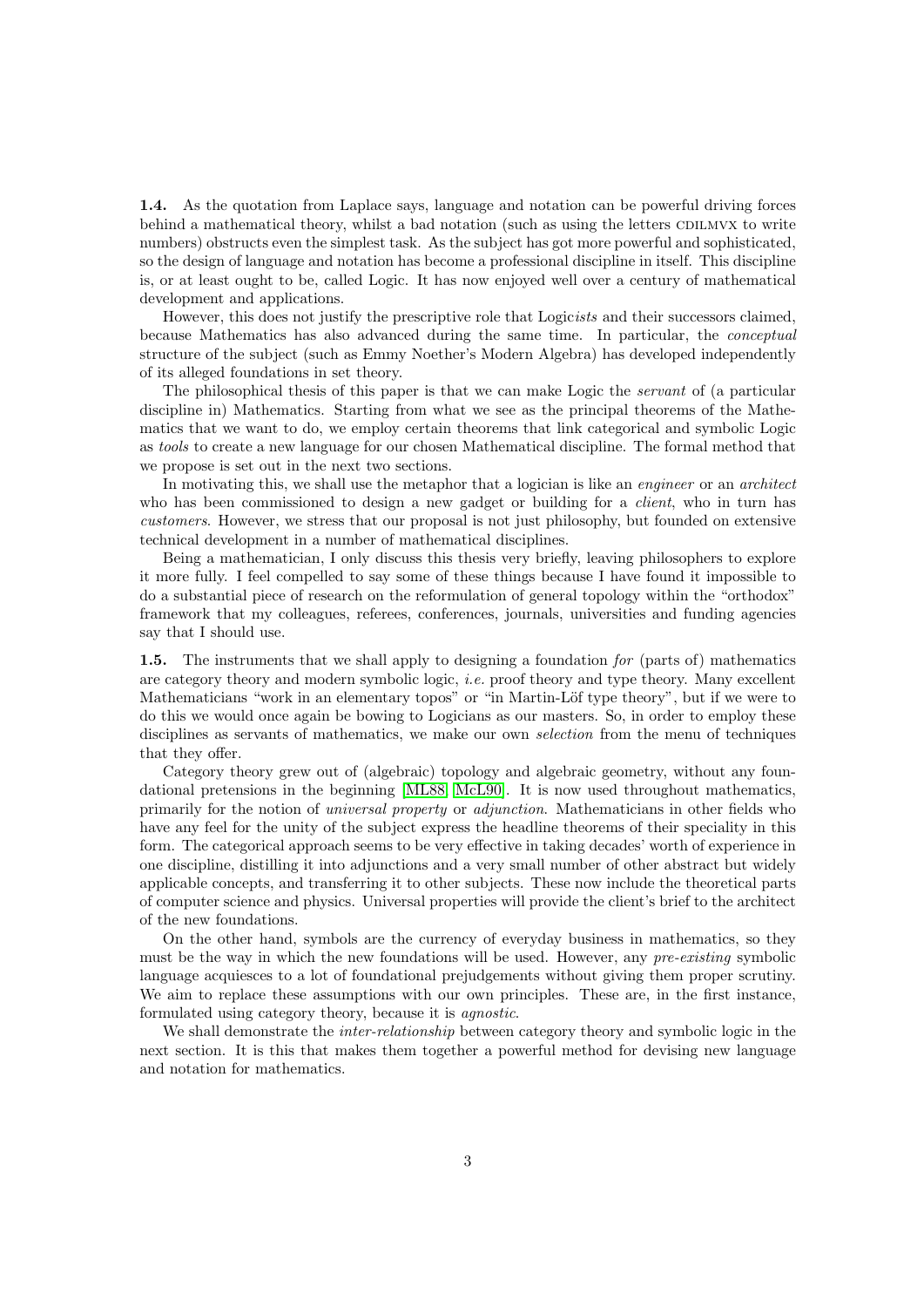1.6. The greater part of this paper is a survey of a research programme (ASD) that applies the proposed methodology in the case where the client is general topology, and its customers include geometric topologists, analysts and theoretical computer scientists.

The new theory axiomatises continuity *directly*, without any recourse to set theory or its usual alternatives. It begins from ideas concerning the duality of algebra and topology that were introduced by Marshall Stone ( $\S$ [4,](#page-12-0) [5](#page-15-0) & [7\)](#page-23-0). These are put in an abstract form (hence the name ASD) using a monadic adjunction (§[6\)](#page-19-0), along with an algebraic equation that characterises the way in which the Sierpinski space uniquely classifies open subspaces  $(\S8)$  $(\S8)$ . Surprisingly much of the basic theory of open, closed, compact and Hausdorff spaces and subspaces can be recovered in this setting, and the resulting theory is computable, at least in principle.

However, when we try to apply this theory to discrete mathematics and computation, we find that we need something to play the role of "sets". For this, we those spaces that come with ∃ and  $=$ , which we call *overt discrete* (§[9\)](#page-32-0). They can be made to behave like traditional set theory if we add the non-computable hypothesis that all spaces have "underlying sets" (§[10\)](#page-37-0).

The infinitary joins in general topology make a surprisingly late explicit appearance, completing the re-axiomatisation of locally compact spaces  $(\S11)$  $(\S11)$  and providing the basis for recursive elementary real analysis. To go beyond that, however, we need to re-think the underlying categorical framework (§[12\)](#page-45-0), which is work in progress.

The purpose of this paper is to tell the whole story of ASD, from beginning to end, and it summarises work that would fill a book. This means that it has to take a "broad brush" approach, and it is not encyclopedic. If you are looking for the details of a particular topic, you should therefore consult the articles that are cited here.

Since many of the details of the theory are still missing, the time is not ripe to write a textbook about ASD. A few arguments are given here in full if they are foundationally important but presented inadequately in the other papers. In particular, we give the whole of the proof that these methods characterise an elementary topos without mentioning subobjects (§[9.3\)](#page-33-0).

<span id="page-3-0"></span>1.7. The most important mathematical achievement of the ASD programme so far is an account of recursive elementary real analysis that includes the Heine–Borel theorem. Recall that this says that  $[0, 1] \subset \mathbb{R}$  is compact in the sense that every cover by a family of open subspaces contains a finite sub-family that also covers [\[I\]](#page-57-0).

This is the practical reason why no computable foundations have previously been developed that are adequate for mathematics. If we take ordinary set theory and analysis on the one hand, and computability theory on the other, putting them together in the obvious way, that is, by defining  $\mathbb R$  as the set of computably representable real numbers, we find that this important result *fails.* Roughly speaking, this is because we may list the computable real numbers  $a_0, a_1, \ldots$ according to the codes that represent them, and cover each of them by intervals of length  $\frac{1}{4}, \frac{1}{8}, \ldots$ , no finite subset of which would suffice. See [\[BR87,](#page-53-1) §3.4] for a very clear account of this.

The applications of Abstract Stone Duality to elementary real analysis in [\[J\]](#page-57-1) also demonstrate the utility of the new language. That paper provides an entirely different introduction to ASD that is aimed at a general mathematical audience — it assumes only first year analysis and a facility with formal systems, completely avoiding the underlying category theory. It is complementary to the account in this paper, neither of them assuming familiarity with the other.

Although we mention computable foundations, we actually say very little about practical implementation here. This is a very interesting topic in itself, particularly in relation to elementary analysis, so more will be said about it in future work [\[Bau08,](#page-52-0) [K\]](#page-57-2).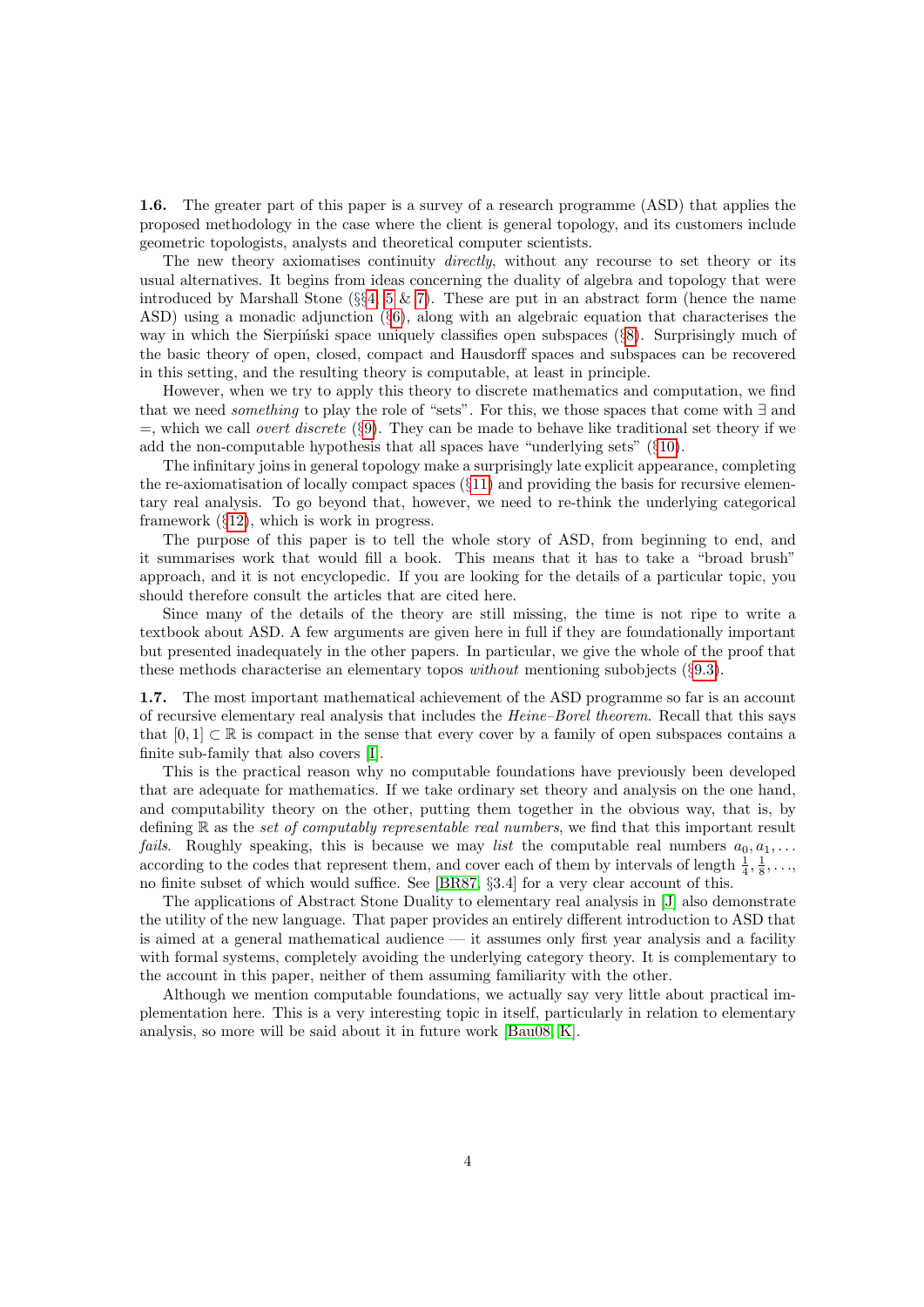## <span id="page-4-0"></span>2 Category theory and type theory

<span id="page-4-2"></span>2.1. Gerhard Gentzen, the father of proof theory, set out the way in which we reason with the logical connectives  $(\wedge, \vee, \Rightarrow)$  and quantifiers  $(\forall \text{ and } \exists)$  [\[Gen35\]](#page-53-2).

Consider, for example, how we use and prove implications  $(X \Rightarrow Y)$ . If we know both X and  $X \Rightarrow Y$  then we also know Y; this is traditionally called *modus ponens*. More generally, we may have proofs  $\nabla_1$  and  $\nabla_2$  of X and  $X \Rightarrow Y$  respectively, from a set  $\Gamma$  of assumptions. Putting these together gives a proof of  $Y$ , as illustrated on the left:

$$
\frac{\nabla_1}{\Gamma \vdash X} \qquad \frac{\nabla_2}{\Gamma \vdash Y} \Rightarrow E \qquad \qquad \frac{\nabla}{\Gamma \vdash X \Rightarrow Y} \Rightarrow E
$$
\n
$$
\frac{\nabla}{\Gamma \vdash Y} \Rightarrow E \qquad \frac{\nabla}{\Gamma \vdash X \Rightarrow Y} \Rightarrow I
$$

Conversely, how can we prove the implication  $X \Rightarrow Y$ ? By definition, it is by giving a proof  $\bigtriangledown$ of Y that may assume X, as on the right. We need to maintain a list  $\Gamma$  of such assumptions in order to keep track of the extra ones that we add and discharge in proofs of implications;  $\Gamma$  is called the context.

These two patterns are called the *elimination* and *introduction* rules for  $\Rightarrow$  (hence the labels  $\Rightarrow E$  and  $\Rightarrow I$ ), because of the disappearance or appearance of this symbol in the conclusion. There are similar rules for the other connectives.

<span id="page-4-1"></span>**2.2.** Under Haskell Curry's analogy with types [\[How80,](#page-54-0) [Sel02\]](#page-56-0), their connectives  $(\times, +, \rightarrow)$  and quantifiers ( $\Pi$  and  $\Sigma$ ) were later expressed in a similar way. But now, in place of the bald assertion that  $X \Rightarrow Y$ , we now have a function  $X \to Y$  that takes values of one type to those of the other. This function needs a name. Bertrand Russell [\[RW13,](#page-55-2) \*20] originally called it  $\hat{x}(\phi x)$ , but the hat evolved into a lambda:

$$
\frac{\Gamma \vdash a: X \qquad \Gamma \vdash f: X \to Y}{\Gamma \vdash fa: Y} \to E \qquad \qquad \frac{\Gamma, x: X \vdash p \qquad : Y}{\Gamma \qquad \vdash \lambda x. p: X \to Y} \to I
$$

Since types come with terms, these too need rules for their manipulation. The beta rule arises from introducing and then eliminating the symbol, and the eta rule from the converse,

$$
\frac{\Gamma \vdash a: X \qquad \Gamma, \ x: X \vdash p: Y}{\Gamma \vdash (\lambda x. p)a = [a/x]^*p: Y} \rightarrow \beta \qquad \qquad \frac{\Gamma \vdash f: X \rightarrow Y}{\Gamma \vdash f = \lambda x. fx: Y} \rightarrow \eta
$$

where  $[a/x]^*p$  indicates substitution (§[2.7\)](#page-6-0). Now the context  $\Gamma$  must include both assumptions and typed variables or parameters.

<span id="page-4-3"></span>**2.3.** If we have such a system of rules for the connectives that we use  $\rightarrow$  instead of encoding them in a much more general and powerful all-encompassing foundational monolith — then we have some chance of computing in our system. Of course, mathematicians always did that, before logicians came along: the difference is that the system is now much bigger  $(\S1.4)$  $(\S1.4)$ , and so requires a more formal relationship amongst its parts, and amongst the specialists in very diverse disciplines (§[3.6\)](#page-11-0).

In the simply typed  $\lambda$ -calculus, for example, we merely have to keep applying the  $\beta$ -rule, and then we are guaranteed to get to the normal form ... eventually. In order to prove termination of this process we use induction on the complexity of the types that are involved. For uniqueness, we need to know that, whenever we have a choice of redexes (reducible expressions), the two results can be brought back together by further reductions [\[CR36\]](#page-53-3). Both of these results depend in delicate ways on the formulation of the system.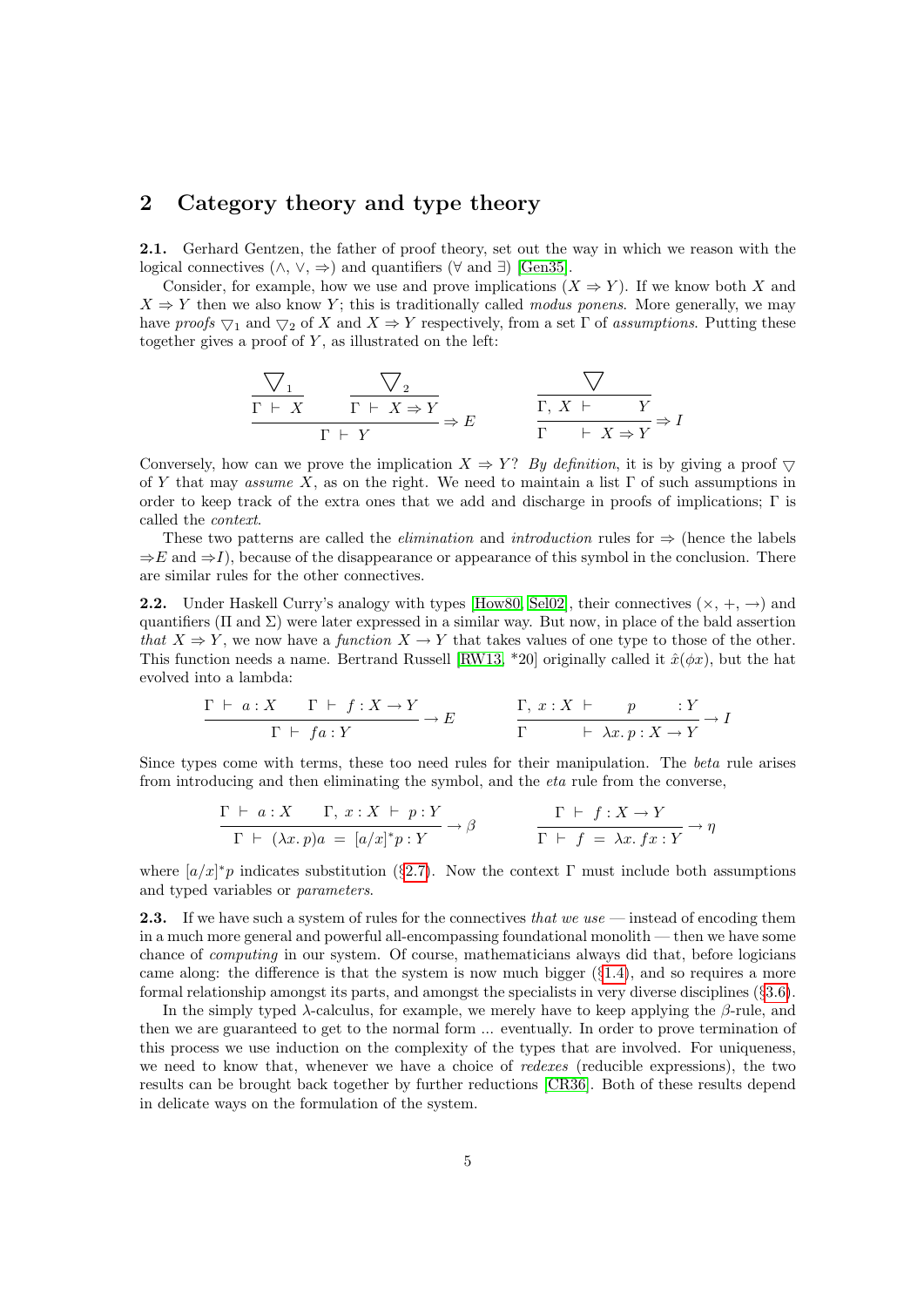Whilst it may be rather naïve to rely on this "guarantee" in practice, we can hand the formal system over to the experts in manipulating symbols. They do not need to understand their original meaning, but may use their own experience of similar systems to make the computation more efficient. Even so, the mathematical axioms and not the operations of a machine determine the fundamental rules. This has been done very successfully in functional programming, which is now almost as fast as machine-oriented approaches [\[Hud89,](#page-54-1) [HHPJW07\]](#page-54-2).

There is, in fact, much profit to be made from collaborating with computational specialists only via a formal language. They may be able to transform it into something entirely different, that works qualitatively faster than the methods that the mathematician originally had in mind. One example of this that is indirectly related to the ideas in this paper  $(\S6.4)$  $(\S6.4)$  is the continuation-passing method of compiling programs, because of its similarity to the way in which microprocessors handle sub-routines [\[App92\]](#page-52-1).

Another arises in the solution of equations involving real numbers. Constructive analysis discusses interval-halving methods [\[J,](#page-57-1) §1], but if we were to compute with them verbatim we would only get *one new bit* per iteration, whilst Newton's algorithm *doubles* the number of bits each time. But the *verbatim* reading is a mis-communication — we only *halve* the interval for the purpose of explanation. A practical implementation may choose the division in some better place, based on other information from the problem. Indeed, this what is done in logic programming with constraints [\[Cle87\]](#page-53-4). Putting the ideas together, we can turn one algorithm into the other [\[Bau08,](#page-52-0) [K\]](#page-57-2).

Altogether, we can think mathematically in one way, but obtain computational results in another.

<span id="page-5-1"></span>2.4. Bill Lawvere [\[Law69\]](#page-54-3) recognised the situation in type theory (§[2.2\)](#page-4-1) as a special case of that studied by categorists. We say that the functors  $\mathsf{F}: \mathcal{S} \to \mathcal{A}$  and  $\mathsf{U}: \mathcal{A} \to \mathcal{S}$  between categories  $\mathcal{A}$ and S are *adjoint*  $(F \dashv U)$  if there is a bijection (called *transposition*)

$$
\frac{FX \longrightarrow A \quad \text{in } A}{X \longrightarrow \mathsf{U}A \quad \text{in } \mathcal{S}}
$$

that is natural in  $X$  and  $A$ , which means that it respects pre- and post- composition with morphisms in the two categories. The transposes of the identities on  $FX$  and  $UA$  are called the unit and counit of the adjunction, respectively,

$$
\eta_X : X \to \mathsf{U}(\mathsf{F} X)
$$
 and  $\varepsilon_A : \mathsf{F}(\mathsf{U} A) \to A$ ,

and these satisfy equations known as the triangle laws:

$$
\mathsf{U}\varepsilon_A\cdot\eta_{\mathsf{U} A} \;=\; \mathsf{id}_{\mathsf{U} A} \qquad \text{and} \qquad \varepsilon_{\mathsf{F} X}\cdot\mathsf{F} \eta_X \;=\; \mathsf{id}_{\mathsf{F} X}.
$$

The use of the letter  $\eta$  for different things in category theory and type theory is most unfortunate, but it is a historical accident that is very well established in both subjects.

<span id="page-5-0"></span>2.5. For example, the correspondence

$$
\frac{\Gamma, x : X \vdash p : Y}{\Gamma \vdash \lambda x. p : X \to Y} \quad \text{or} \quad \frac{\Gamma \times X \xrightarrow{p} Y}{\Gamma \xrightarrow{p} Y}
$$

is bijective on the left by the symbolic rules (§[2.2\)](#page-4-1), and on the right as the adjunction (−)  $\times$  $X \dashv (-)^X$ . However, purely categorical textbooks cover many pages with diagrams expressing arguments that could be written much more briefly by adopting the notation  $\lambda x. p$  instead of  $\tilde{p}$  $(cf. §6.1).$  $(cf. §6.1).$  $(cf. §6.1).$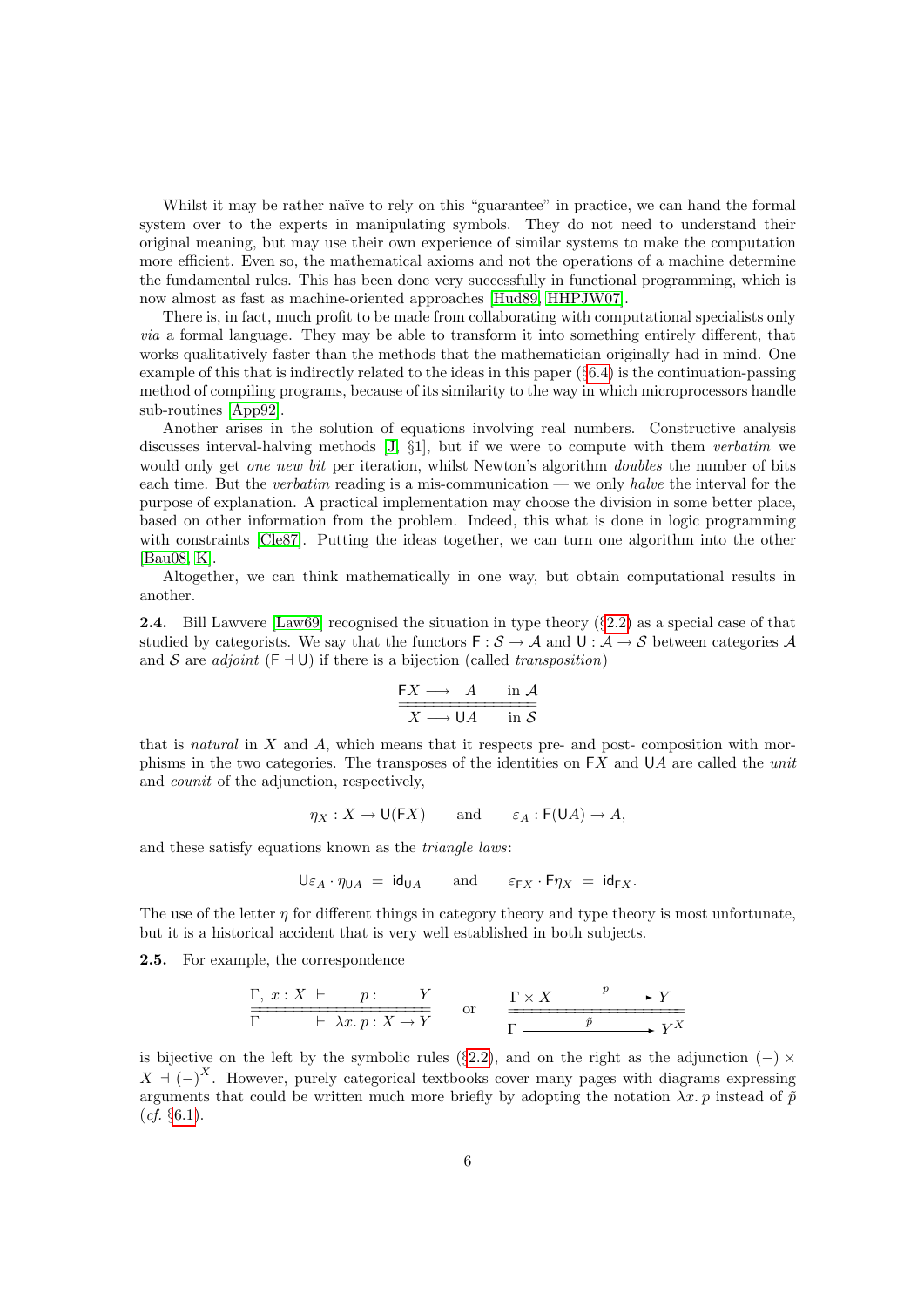This analogy can be followed systematically through all of the logical connectives:

- (a) Where there is a symbolic rule like  $\lambda$ -abstraction that binds variables or changes the context, it corresponds to the adjoint transposition; case analysis, recursive definitions and pairing are also examples of transposition.
- (b) The "algebraic" operation ev,  $\pi_0$  or  $\pi_1$  that does not change the context is provided by the co-unit  $\varepsilon$  of the adjunction in the case of  $\rightarrow$  and  $\times$ , but the unit  $\eta$  gives the inclusions  $\nu_0$  and  $\nu_1$  for  $+$ .
- (c) The triangle laws provide the  $\beta$  and  $\eta$ -rules.
- (d) One of the naturality conditions for the adjunction defines the effect of the construction on morphisms. The other says that we may substitute within  $\langle -, - \rangle$  and  $\lambda$ , but in the case of  $\vee$ and ∃, it gives the so-called commuting conversions or continuation rules.
- <span id="page-6-2"></span>(e) Substitution under ∨ and ∃ must be stated categorically by means of additional conditions  $(82.9)$  $(82.9)$ .

The reason why some of the connectives ( $\Rightarrow$ ,  $\land$ ,  $\rightarrow$ ,  $\times$ ) work one way round and the others ( $\lor$ , ∃, +) differently is that they are respectively right and left adjoints to something that is simpler. This is described more fully in [\[Tay99,](#page-56-1) §7.2].

<span id="page-6-1"></span>2.6. In order to formalise this relationship between adjunctions and systems of introduction, elimination,  $\beta$ - and  $\eta$ -rules, we need a *fluent* translation between diagrammatic and symbolic languages. In fact, we just require a way of turning a type theory that has all of the structural rules (identity, cut, weakening, contraction and exchange, in proof-theoretic terminology) into a category with finite products. Then we shall be able to ask when this category obeys other universal properties, and read off from them the corresponding symbolic rules.

The following method also works for *dependent types, i.e.* possibly containing parameters, but we shall avoid them in this paper. There are, conversely, ways of defining a language from a pre-existing category [\[Tay99,](#page-56-1) §7.6], but these are more complicated and will not be needed here. Systems such as linear logic that do not obey all of the structural rules correspond to different categorical structures. These might, for example, be *tensor* products  $(\otimes)$ , which categorists understood long before they did predicate logic [\[ML63\]](#page-55-3). It is therefore often the syntax that requires the most innovation, for example using Jean-Yves Girard's proof nets [\[Gir87\]](#page-53-5).

A type theory  $\mathcal L$  of the kind that we shall consider has recursive rules to define

- (a) types  $(X)$ ;
- (b) contexts (Γ), which are lists of typed variables (parameters) and equations between terms, understood as hypotheses;
- (c) terms  $(\Gamma \vdash a : X)$  of each type X, whose free variables belong to the given context  $\Gamma$ ; and
- (d) equations  $(\Gamma \vdash a = b : X)$  between these terms.

<span id="page-6-0"></span>2.7. We have already used the *substitution* operation  $\left[a/x\right]^*c$ , which must be defined carefully in order to avoid variable capture by  $\lambda$ -abstraction. Another operation (called  $\hat{x}^*c$  in [\[Tay99,](#page-56-1) §1.1] but not given a name elsewhere) weakens c by pretending that it involves the actually absent variable x. These satisfy the extended substitution lemma,

$$
[a/x]^*[b/y]^*c = [[a/x]^*b/y]^*[a/x]^*c \qquad [x/y]^* \hat{x}^*[y/x]^* \hat{y}^*c = c
$$
  

$$
[a/x]^* \hat{x}^*c = c \qquad [a/x]^* \hat{y}^*c = \hat{y}^*[a/x]^*c \qquad \hat{x}^* \hat{y}^*c = \hat{y}^* \hat{x}^*c
$$

where  $x \not\equiv y, x, y \notin \mathsf{FV}(a)$  and  $y \notin \mathsf{FV}(b)$ .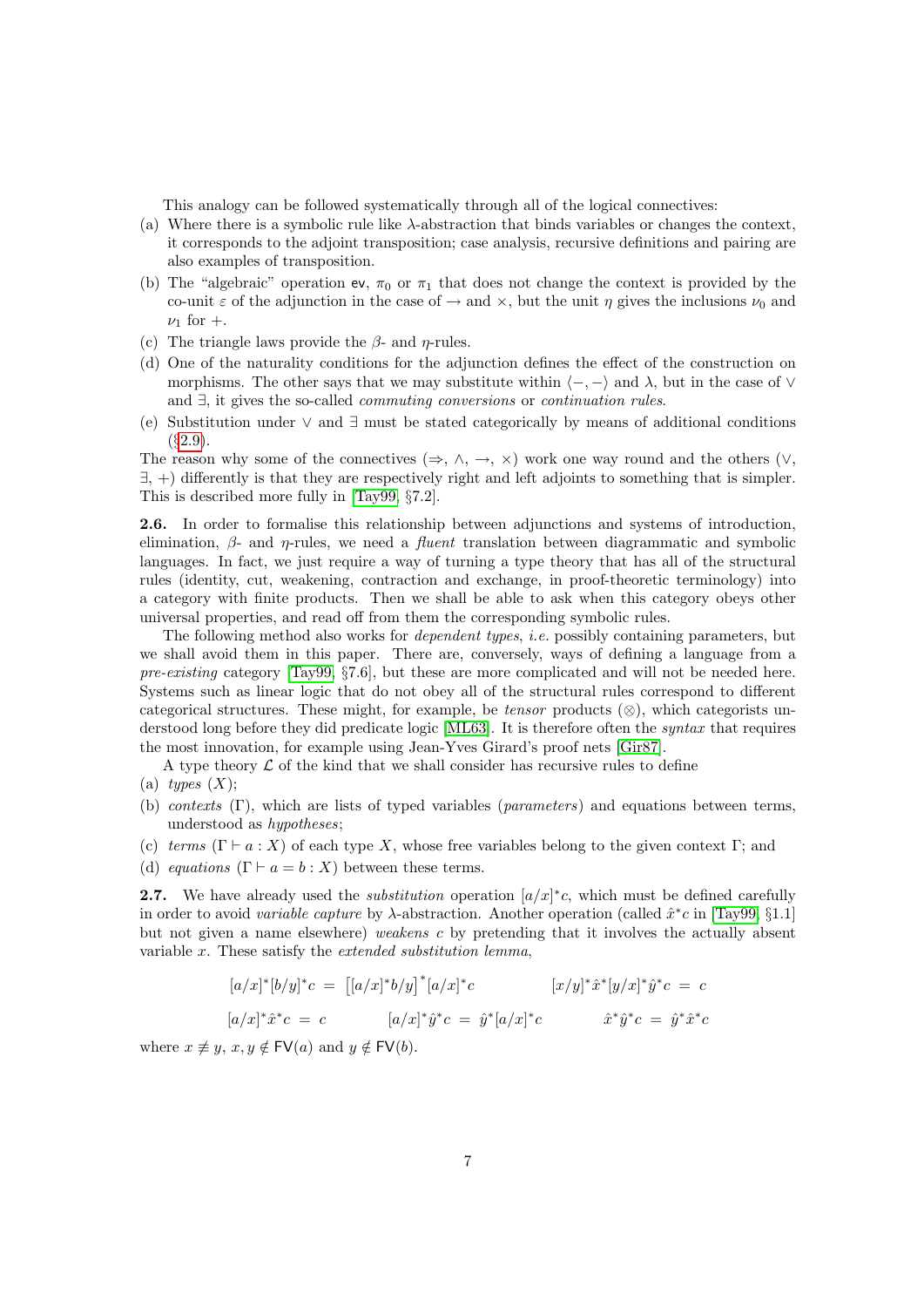<span id="page-7-1"></span>2.8. Like so many other operations in mathematics, substitution is defined by its *action* on other objects. So, when we abstract the operation from its action, it has an associative law of composition, which brings it into the realm of category theory.

The *objects* of the category are, abstractly, the *contexts*  $\Gamma$  of the type theory. More concretely, Γ is represented by the set of terms that are definable using free variables chosen from Γ. The substitution and weakening operations define morphisms

$$
[a/x]^*c \longleftarrow
$$
  

$$
c \quad \hat{x}^*d \longleftarrow
$$
  

$$
\Gamma \xrightarrow{\qquad [a/x]} \qquad [\Gamma, x : X] \xrightarrow{\hat{x}} \qquad \rightarrow \Gamma.
$$

It is convenient to draw the arrows in such a way that substitution looks like *inverse image*, which is why we write it with a star. We also draw weakening with a special arrowhead and call it a display map. The five equations of the extended substitution lemma say that certain diagrams formed from these arrows commute, i.e. segments of paths of arrows that match one pattern may be replaced by another. For example, the composite of the two arrows above is the identity.

Altogether, we have defined, not the category itself, but an *elementary sketch*. That is, whilst we have spelt out all of the objects, we have only given a *generating set* of arrows. The category  $\mathsf{Cn}_{\mathcal{L}}^{\times}$  itself consists of all paths formed from these arrows, subject to the equations of the given symbolic theory  $\mathcal L$  and those of the extended substitution lemma. There is a normalisation theorem that says that any morphism  $\Gamma \to \Delta$  is essentially an assignment to each variable in  $\Delta$  of a term of the same type, but formed using variables from the context Γ. In keeping with the traditional names of categories ("of objects X and morphisms Y"), I therefore called this the *category of* contexts and substitutions. The details of this construction are given in [\[Tay99\]](#page-56-1): see §4.3 for the simply typed case and Chapter VIII for its generalisation to dependent types.

The category  $\mathsf{Cn}^\times_{\mathcal{L}}$  has the universal property that interpretations of the theory  $\mathcal{L}$  in another category T correspond bijectively (up to unique isomorphism) to functors  $\mathsf{Cn}^\times_{\mathcal{L}} \to \mathcal{T}$  that preserve the relevant structure. This means that it is the *classifying category* for models of this structure.

Type theories are presented in a recursive fashion, whilst categories have an associative law of composition, but anyone who has ever written any functional programs knows that associativity and recursive definitions do not readily mix. Andrew Pitts defined the classifying category in this way in [\[Pit00,](#page-55-4) §6]; it was the complexity of this approach that led me to the construction via a sketch. It demarcates the things that are naturally described in a recursive and symbolic way from those that are best done associatively and diagrammatically.

<span id="page-7-0"></span>2.9. Many of the comparisons and contrasts between diagrammatic and symbolic presentations are illustrated by Lawvere's notion of hyperdoctrine [\[Law69\]](#page-54-3). This represents the quantifiers Π and  $\Sigma$  as the right and left adjoints (cf. §[2.5\)](#page-5-0) to the substitution functors  $f^*: A[Y] \to A[X]$ that are defined by a map  $f: X \to Y$ . However, induced and restricted modules along a ring homomorphism also provide adjunctions like these. The difference is that, in symbolic logic, we may *substitute* for parameters *within* the scope of the quantifiers. This is not part of the correspondence in  $\S2.5$ , so category theory must express it by another axiom, known as the Beck– Chevalley condition, which does not hold for general ring homomorphisms. Another property that is peculiar to the existential quantifier is the equation  $\sigma \wedge \exists x. \phi x \Leftrightarrow \exists x. \sigma \wedge \phi x$ , which Lawvere called the Frobenius law.

So category theory is

- (a) agnostic in treating both modules and quantifiers in a general way;
- (b) more precise in identifying the substitution operations in the former that go unremarked in symbolic logic; and
- (c) more *efficient* than giving pages of proof rules like those in  $\S$ [2.1f](#page-4-2) for specifying which structures we want to include in our system.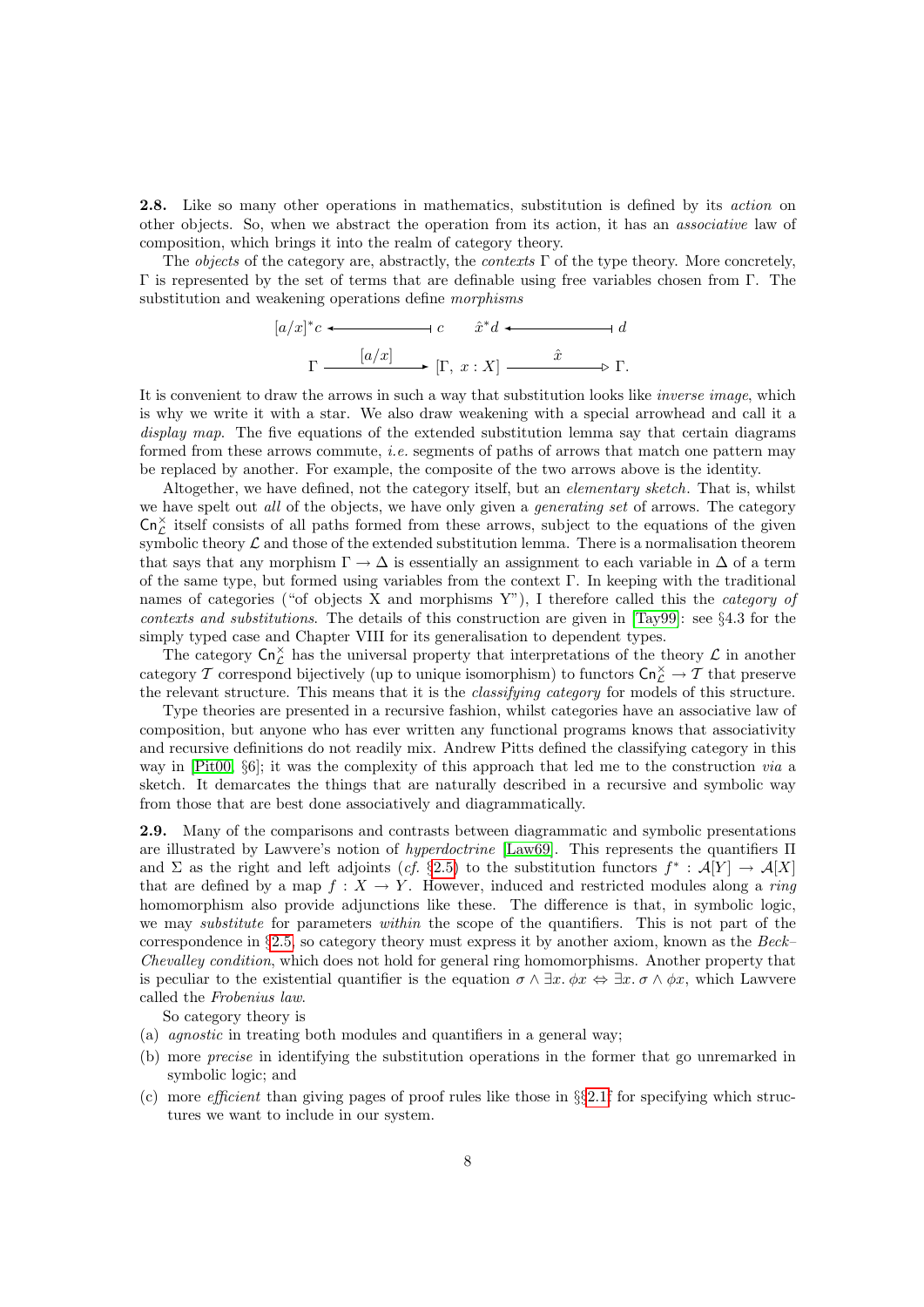On the other hand, it is

(d) clumsy and very difficult for the student to learn if we are actually just interested using in the quantifiers to express other mathematics.

<span id="page-8-1"></span>**2.10.** In requiring this structure for all maps  $f : X \to Y$ , hyperdoctrines have a hidden bias towards set theory. In order to apply Lawvere's ideas to topology or domain theory (for example, to model second-order quantification over type variables), we must restrict the subclass of maps that admit quantification. It is, in fact, more accurate to say that quantification is adjoint to weakening [\[Tay99,](#page-56-1) Ch. IX].

Set theory will be important in this paper, not as a competing logical theory, but as an analogous mathematical one, providing another example of Stone duality  $(\S 4.5)$  $(\S 4.5)$ . We aim to study topology, which is about *continuous* things, so by "set theory" we shall mean any treatment of *discrete* objects, which may be in an elementary topos, using type theory or in some axiomatisation of the ∈-relation.

The key difference that will emerge is that in the logic of discrete things we may use quantifiers ranging over any object, whilst in topology only some spaces may play this role. An object X that may serve as the range of a universal quantifier is called compact. More generally, a map that admits parametric universal quantification  $\dot{a}$  la Lawvere is called *proper*, and we think of the map as a continuous family of compact spaces. Similarly, a map with existential quantification is open, but we need to introduce a new word, overt, for the corresponding objects.

<span id="page-8-2"></span>2.11. Nevertheless, Lawvere's insight is the key to our method, when we turn it around. Having seen many systems of rules and adjunctions for different logical connectives, we may recognise the general pattern and apply it to mathematics.

Many theorems in mathematics (our client's brief) may be formaluted as adjunctions, to which we apply Lawvere's correspondence in reverse: we invent new symbols whose introduction, elimination, abstraction, beta and eta rules exactly capture the adjunctions. We shall do this in §[6.3](#page-20-1) for sobriety, in §§[6.6f](#page-21-0) for  $\Sigma$ -split subspaces, in §[9.11](#page-36-0) for definition by description, in §[10.6](#page-40-0) for underlying sets, in §[11.11](#page-44-0) for Dedekind completeness and in §[12.3](#page-45-1) for more general subspaces.

<span id="page-8-3"></span>2.12. The new symbols are not meant to be merely abbreviations for common lemmas about the old structure, but to stand on their own feet as principles of reasoning in the new one. As with complex numbers  $(\S1.3)$  $(\S1.3)$ , we want to be able to compute with them without worrying about what they mean  $(\S2.3)$  $(\S2.3)$ . This means that we need to ensure that they are accompanied by a *complete* set of rules of inference.

One good indicator of sufficiency is being able to prove a normalisation theorem. Typically, this says that say that any term that makes arbitrary use of the introduction and elimination rules is provably equivalent to one that uses

(a) the new elimination rule only for free variables of the new type; and

(b) the new introduction rule only on the outside of the term.

The equivalence between the categorical and symbolic constructions is deduced from theorems of this kind.

# <span id="page-8-0"></span>3 Method and critique

We argued in  $\S1.5$  $\S1.5$  that category theory is adept at capturing the important ideas in a mathematical discipline in the form of universal properties, whilst axioms may be expressed in symbolic logic as systems of introduction and elimination rules. Then in §[2](#page-4-0) we demonstrated the formal connection between these.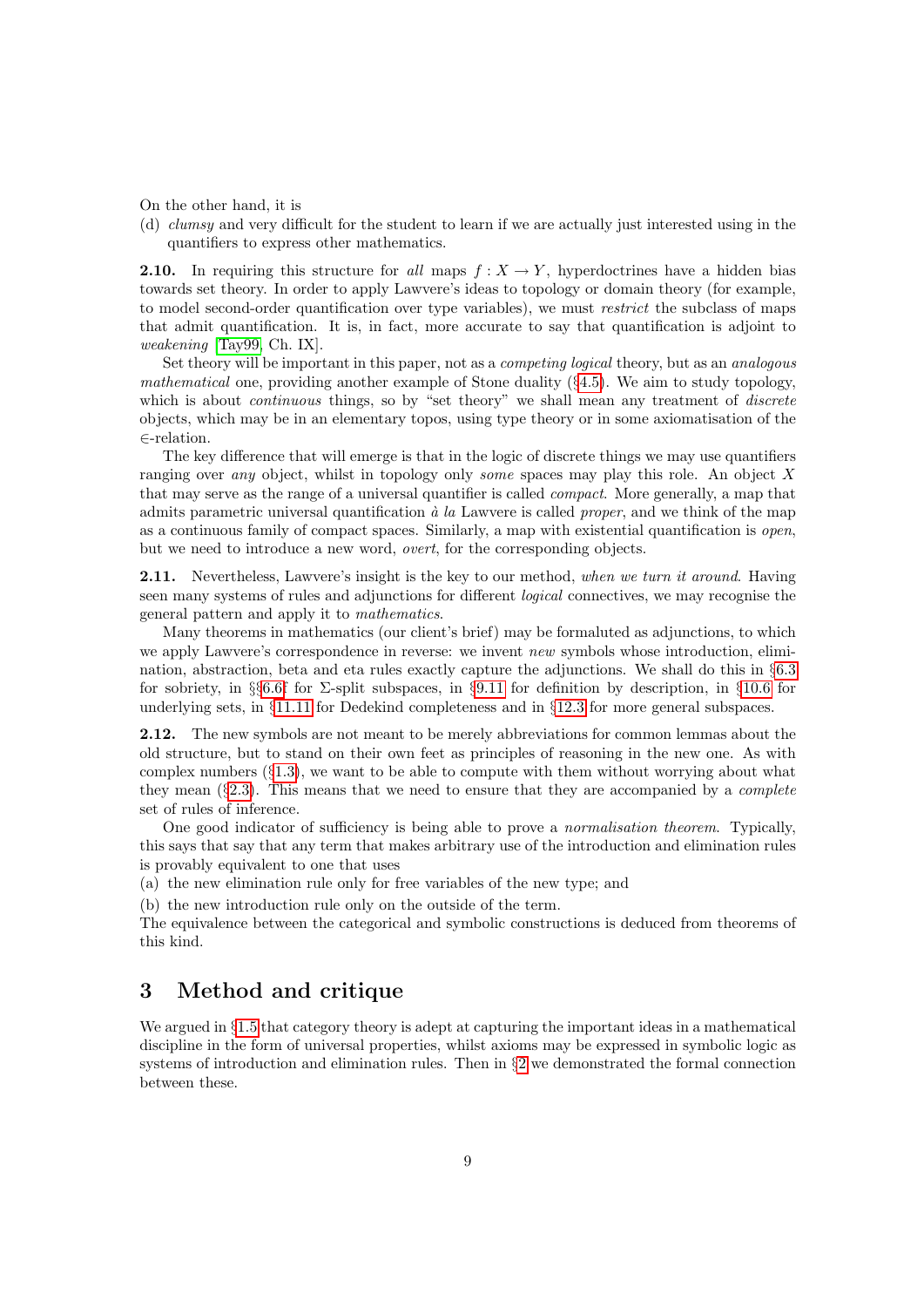<span id="page-9-0"></span>3.1. On this basis, we therefore propose a methodology for devising a new foundational system for a mathematical discipline. This is summed up by the diagram

> theorems in the old system .................... theorems in the new system universal properties ❄ ✲ introduction/elimination rules  $^{\dagger}$ computation. ❄

In this, the task of the journeyman mathematician, *i.e.* the deduction of theorems from axioms, is to fill in the upward arrow on the right. Hopefully, this will make the rectangle "commute" in the sense that we recover the old theorems from the new axioms.

However, this job only makes sense in a professional framework in which the axioms have been chosen to capture the intuitions and applications of the discipline. This choice is represented by the downward arrow on the left.

The constructions that we sketched in §§[2.8f](#page-7-1) provide the horizontal arrow in the middle, whilst the computational interpretation (bottom right) depends on the details of the resulting calculus  $($  $\S2.3).$  $\S2.3).$  $\S2.3).$ 

We shall show how this programme works for the example of general topology in the remaining sections of this paper , with some hints about how to apply the ideas to other subjects.

<span id="page-9-1"></span>3.2. The first arrow in some sense derives the axioms from the theorems.

Euclid and Bourbaki gave us a style of presenting mathematics that begins from axioms which (so far as the text is concerned) come out of the blue, and deduces theorems from them as if the results were obvious and inevitable. Abel described Gauss as "like a fox, who effaces his tracks in the sand with his tail". As a result, lesser mathematics think that it is enough to state a bunch of axioms in order to justify the relevance of their results, whilst students learn nothing about the ways in which their masters discovered their theorems.

In following our methodology, we cannot "write down all the axioms first", because *finding* the right axioms is the objective of the investigation. Being able to deduce the old theorems from the new axioms is an experimental test of the axioms that we propose. So before we have discovered the final version of the axiom system, we need to conduct preliminary experiments in ad hoc frameworks (cf. §[5\)](#page-15-0).

Along the way, like any engineer, we shall assemble several *prototypes*. Of course this happens all the time in mathematics too  $[Lak63]$  — it is just the textbooks that falsify history by saying otherwise. At the end of the day, we want to state our chosen axioms and deduce the important theorems from them. But that will indeed be the end of the process, which will then no longer be an active piece of foundational research.

For a modern study of a wide range of techniques for discovering the principles of mathematical disciplines, see [\[Cor03\]](#page-53-6).

3.3. Counterexamples, of course, play an major part in the empirical development of mathematics. Unfortunately, they are sometimes given such a degree of prominence that they can stifle subsequent progress.

Typically, the argument behind a counterexample may prove

$$
D, \quad E, \quad F \quad \vdash \quad \neg G,
$$

entirely rigorously. Then we are expected to agree that,

therefore,  $E$  is false.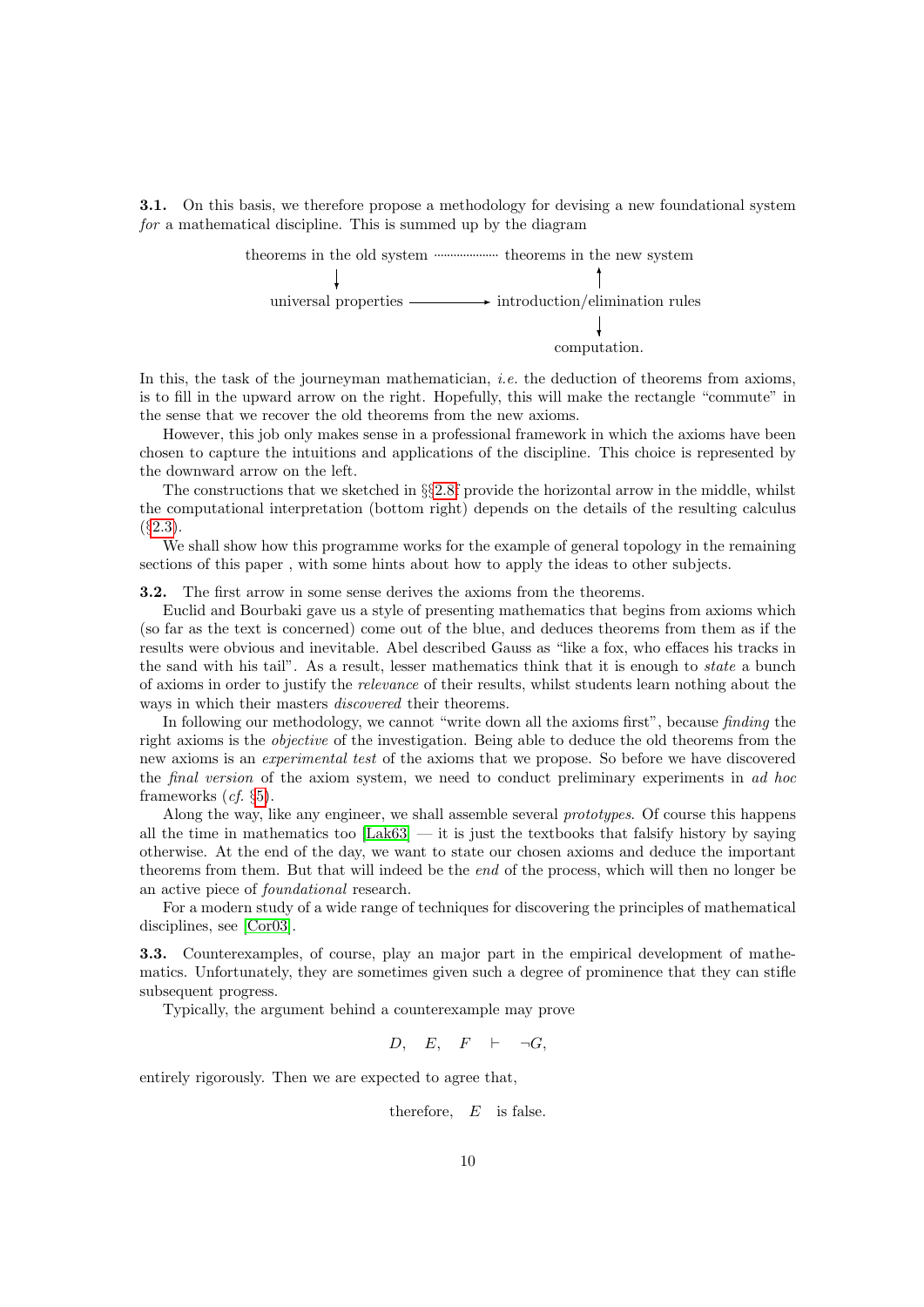Why? D, F and G had exactly the same status in the proof, so why pick on  $E$ ? This is an argument by authority, not a valid piece of mathematics: the author has simply used sleight-ofhand to make us accept his prejudices. These become embedded in the literature, and treated as theorems, on which whole theories are built. Having forgotten that the counterexample depended on cultural assumptions, people then resist the introduction of a new paradigm.

This abuse of counterexamples is very common, but surely the one that has caused the greatest intellectual paralysis is Cantor's, that no set is in bijection with its powerset. On this he built his theory of cardinality, which is far too coarse to be of any use in mainstream mathematics. It nevertheless says that a set X can only satisfy  $X \cong X^X$  in the trivial cases  $X \equiv \emptyset$  or 1. Apparently, the untyped λ-calculus is therefore inconsistent. Dana Scott eventually saw through this, and constructed topological lattices with this property [\[Sco93\]](#page-55-5). As these can be embedded in presheaf toposes, we see that Cantor's supposedly fundamental theorem of set theory actually relies on excluded middle.

The message that we ought to take from a counterexample is no more than that you can't do it like that. Maybe someone someday will think of a *different* way. They will identify underlying assumptions  $A, B$  and  $C$  that had previously been overlooked, and achieve all of  $D, E, F$  and  $G$ on some *other* basis, using  $A'$ ,  $B'$  and  $C'$  instead.

In particular, just as in the use of formal methods for security (putting a strong lock on a weak door), it is the very rigour of a fragment of argument that is most misleading about the bigger picture. In our architectural metaphor, counterexamples are reasons for choosing one general scheme over another, whilst theorems hold the building up once we have chosen which plan to build. A tower block may later turn out to be a mistake for sociological reasons that have nothing to do with how accurately its plans were drawn.

It would, perhaps, be useful to make a clear distinction between the main track of a theory (from axioms to theorems) and its peri-theory. This is the discussion around the theory, consisting of the important examples, prototypes and counterexamples that led us to the choice of statements of the axioms and theorems. Other examples of peritheory are converses that lead back from the main theorem to (the necessity of) the chosen axioms, and more generally the lists of equivalent alternative formulations of the axioms that some textbooks like to give.

<span id="page-10-0"></span>Unfortunately, it is not as straightforward as we have suggested to work from a client's brief: this cannot be taken literally, and has to be negotiated.

If the client is allowed to dictate what is fundamental, the new foundations will be no more flexible than the old ones. It takes an outsider's perspective to distinguish the key elements of an enterprise from the accumulation of detail. The first arrow does not therefore just copy the theorems and chapter headings of the old theory.

In approaching a mathematical discipline, category theory often focuses on ideas that its specialists previously regarded as trivial. For example, the subobject classifier and Sierpiński space (§[7\)](#page-23-0) are merely two-element sets in classical set theory and topology. Also, mathematicians have acknowledged that the theorems that *create* important structures are adjoints — but an adjunction is a two-sided relationship, in which the other partner typically does something that appears to be mere bureaucracy, namely to "forget" the same structure.

<span id="page-10-1"></span>3.5. Another issue on which the clients' preconceptions need to be challenged is the identification of their most valuable products. It is up to their customers to do this. For example, set theorists put much of their effort into considering infinite cardinals, but the demand from the market is for more mundane things, such as quotients of equivalence relations, which are axiomatised explicitly in categorical logic( $\S 9.1(e)$ ).

On the other hand, maybe led by an over-emphasised counterexample, specialists sometimes develop variant forms of a subject that *omit* properties which the customers may regard as essential. One case of this is compactness of the interval [0, 1]  $\subset \mathbb{R}$  (§[1.7\)](#page-3-0), which is absent from Bishop's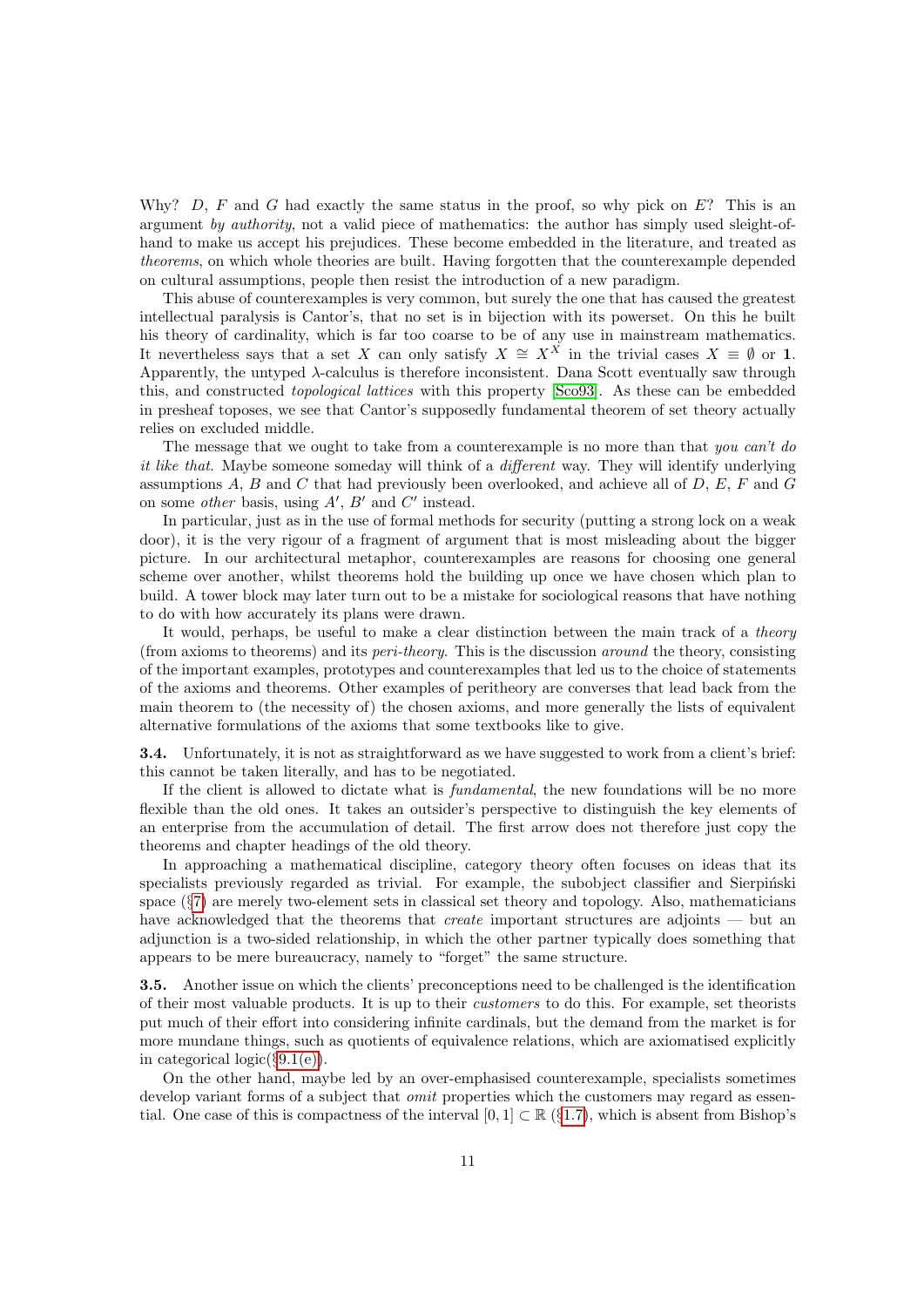theory [\[BB85\]](#page-53-7).

<span id="page-11-0"></span>3.6. Negotiation of this kind is how we answer the final objection to changing foundations, namely that the prevailing set-up is crucial for the whole of science  $(\{1.1(d)\})$ .

Science and mathematics are systems whose component disciplines interact across an interface. The higher-level components depend only weakly on the details of those below, but do have requirements for certain features. This is a commonplace in modern technology. It is also well known in the wider picture of science: whilst chemistry depends on physics, it only uses four sub-atomic particles, organic chemistry for the most part only four elements, and genetics only four bases and twenty amino acids. Physics very probably relies on compactness of the interval, but I would be very sceptical if you told me that some property of black holes depends on excluded middle. Have you actually developed the analogous constructive theory, and found observational evidence to distinguish it from the classical one? This is, after all, what the experimental method says that you should do. Gauss tested Euclid's parallel postulate by surveying; two centuries later, such tests have been made astronomically, and the outcome was to *overturn* the once orthodox theory of geometry.

<span id="page-11-1"></span>3.7. When we replace a component of a system, it needs to be backwards-compatible in its function, not necessarily its *implementation* or *extent*. After all, an architect who has been commissioned to replace a building will only do so with an exact copy if it is to be a museum.

In the case of general topology, the methods of construction in this paper are such that the new building must either be smaller than the old one (consisting of just locally compact spaces) or substantially bigger. This is entirely consistent with the historical development of the subject, which grew from figures embedded in Euclidean 3-dimensional space, to  $\mathbb{R}^n$ , to projective and non-Euclidean geometry, to manifolds, to spaces of functions in analysis, and to domains for denotational semantics of programming languages. The intuition of continuity has been captured in numerous quite different ways, using metrics, uniformity and converge of sequences as well as systems of points and open neighbourhoods. Each axiomatisation leads to a different totality of domains of continuity.

For comparison, there can be little doubt that groups and fields have the right axioms for the intuitions that they seek to capture. This is indicated by the fact that we use the axioms directly for computation. Algebra textbooks are also able to classify finite fields, and they make a serious attack on the similar (albeit intractible) problem for groups.

The situation in general topology is much less clear. It is rather like a medieval "world" chart that more or less accurately depicts the Mediterranean, but has mythological creatures around the outside. The various approaches to continuity accurately capture real manifolds, just as the old cartographers recorded their own familiar territory, but we cannot be confident in using the outer parts of the chart.

The error in both cases is the *co-ordinate system*. Its assumptions provide reasonable approximations locally, but by their nature entail certain boundaries to the global system. Flat charts are useful, but Eratosthenes had known in ancient times, not only that the Earth is spherical (from lunar eclipses), but even how big it is. Similarly, it has been known since the 1960s that points and open sets are the wrong co-ordinate system for topology. Sheaves in algebraic geometry were based on open sets and not points, whilst algebraic topologists sought more "convenient" categories [\[Bro64,](#page-53-8) [Ste67\]](#page-56-2), i.e. those that admit general spaces of functions. However, it is by no means clear what topologies these function-spaces should carry, especially if we want to invesigate the properties of  $\mathbb{N}^{\mathbb{N}^{\mathbb{N}}}$  and  $\mathbb{R}^{\mathbb{R}^{\mathbb{R}}}(cf. \S 12.10)$  $\mathbb{R}^{\mathbb{R}^{\mathbb{R}}}(cf. \S 12.10)$ .

There is, therefore, nothing special about the boundaries of the category of objects that are called "topological spaces" in the textbooks. These books treat non-Hausdorff spaces with derision, and make little attempt to explore the full extent of even the world that is measured out by their own co-ordinate system. This was only begun when the analogy with the ∃∧-fragment of logic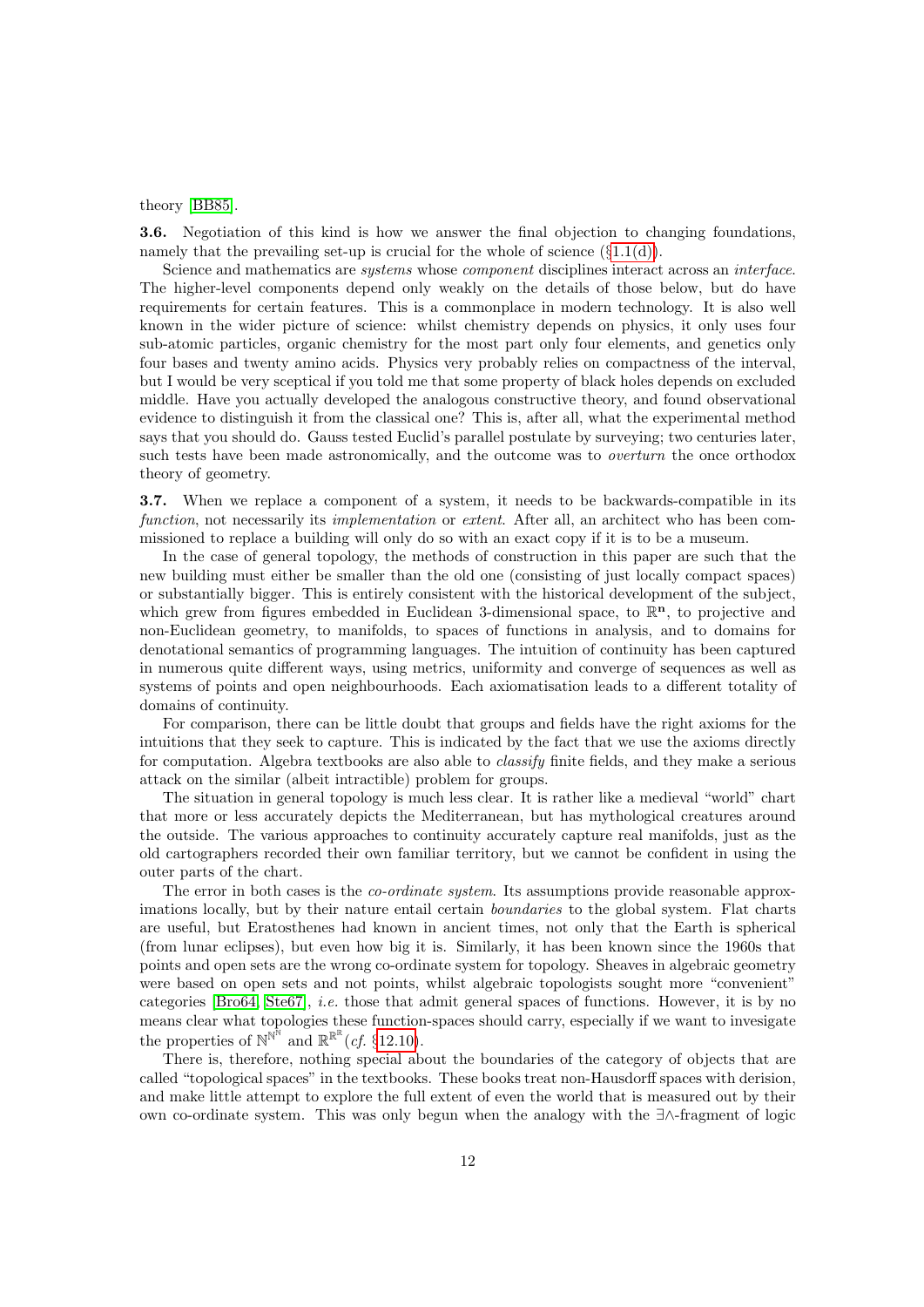was recognised. We therefore *un*define the terms "space" and "topological space", leaving them open to new definitions. The textbook spaces will be re-branded as Bourbaki spaces [\[Bou66\]](#page-53-9) to strip them of their authority.

<span id="page-12-1"></span>**3.8.** Even when we have found the right co-ordinate system, it may not be appropriate to *describe* it in the same way for both the foundations and the applications. Any engineer knows that the user manual for a gadget should not be written in the same way as its technical specification. So this paper discusses the foundations of ASD, whilst [\[I,](#page-57-0) [J\]](#page-57-1) provide separate introductions that are suitable for its *applications* to elementary real analysis.

One reason for this is that the technical ideas may later be redeployed to make something else with an entirely different use. In our case, we shall find that there is a new underlying abstract structure that has other applications besides topology, and deserves to be studied in its own right  $(cf. \S66,12)$  $(cf. \S66,12)$  $(cf. \S66,12)$ . It includes certain definitions that, in the presence of the specifically topological structure, have different characterisations (cf.  $\S7.7$ ). This is in line with the usual experience of applying category theory to mathematical disciplines, namely that ideas with various different traditional formulations turn out to be examples of a common abstract idea.

Secondly, the demands from users are often the driving forces behind advances in technology. However, as we have seen for computing hardware and software, the biggest improvements do not result from adding bells and whistles, but by re-thinking and strengthening the fundamental principles. In ASD, the principal challenge for the future is how to extend the boundaries beyond local compactness, in such a way that Banach spaces are given "the right" topology, whatever that means. In order to do this, it is the initial formulation of the underlying abstract structure in §[6,](#page-19-0) rather than its adaptation to topology, that needs to be replaced.

<span id="page-12-2"></span>3.9. Finally, there is an issue for which architecture is entirely the wrong metaphor, and Columbus' departure from the Mediterranean is much more appropriate. Los Reyes Catolicos certainly did not promote free intellectual exploration in their domestic and colonial policy, but they did at least fund a "blue sea" project.

Nowadays, one is asked to give advance notice of all of the theorems that one intends to prove. Such planning may be possible when building a house, but it can be done *if and only if* there are no original ideas. A mathematician with a plan for a theorem wants to carry it out straight away, and the only pieces of equipment that are needed are a clear head and a clear blackboard. We don't put our lives at stake as Columbus did when we embark on scientific experiments or try to prove mathematical theorems, but if there is no intellectual risk of failure in a proposed piece of research, then it is redundant, and probably not worthy of funding.

We like to think that the *finished product* of mathematics is the most precise of any branch of science or engineering. The corollary of this is that the vision of a mathematical project in advance of its detailed plan is necessarily much more vague than in any other discipline.

And things may not go according to plan even if we do succeed, because there may be a new continent to discover. For a powerful account that has a far wider relevance than to physics, see Part IV of [\[Smo06\]](#page-56-3), which demonstrates a familiarity with the real experience of those who do revolutionary science that is absent from [\[Kuh62\]](#page-54-5).

#### <span id="page-12-0"></span>4 Stone duality

Now we begin to describe the ideas from traditional general topology that we shall take as the "client's brief" for our new theory of that subject. We sketch the execution of this programme in the remainder of this paper. These ideas are presented in the form of universal properties, providing the leftmost arrow of the diagram in §[3.1.](#page-9-0) Following the horizontal arrow, we shall then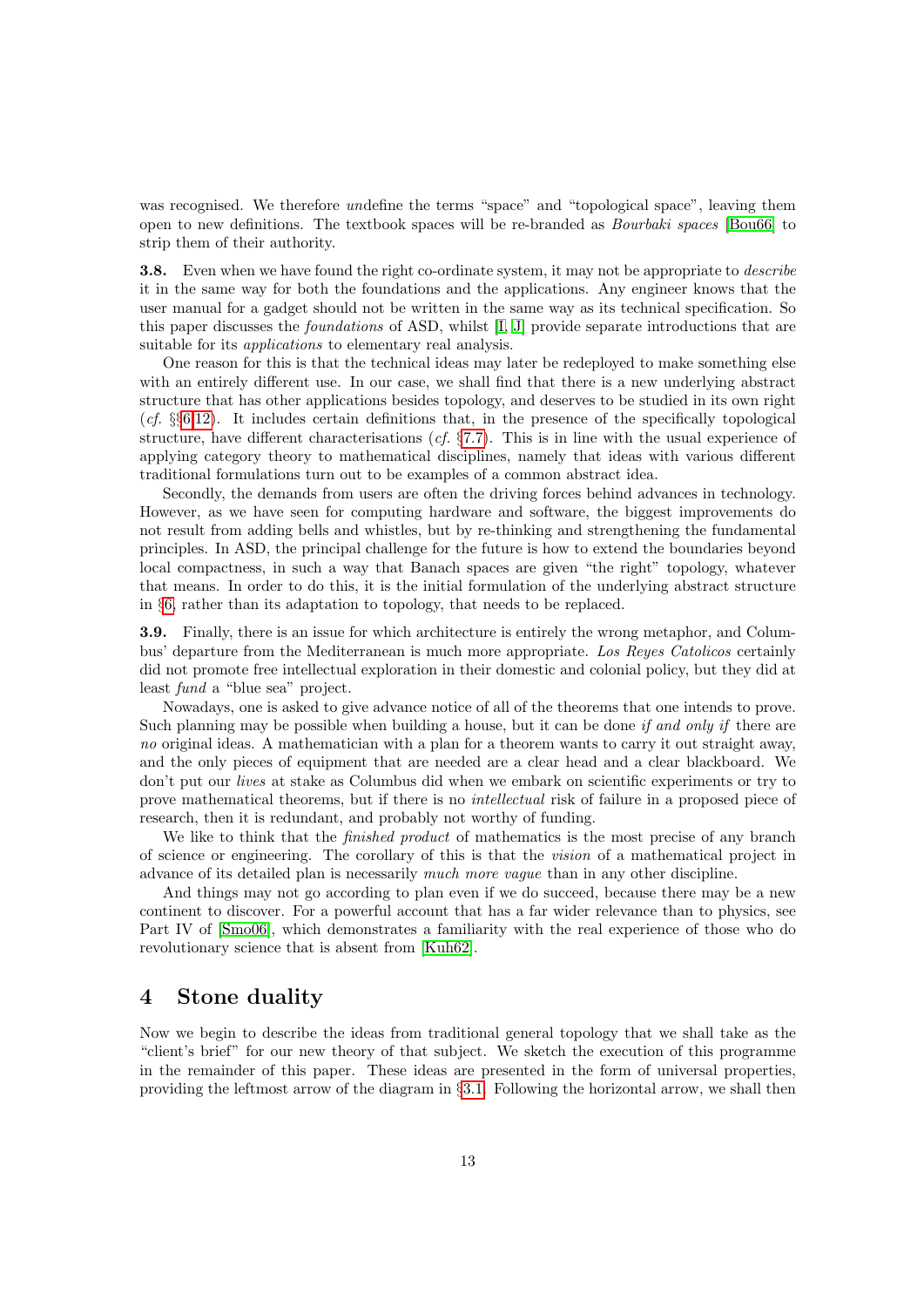develop a corresponding syntax. As far as possible, we do this in a general way that might be adapted to other subjects.

<span id="page-13-1"></span>4.1. The principal mathematical insight that we shall employ is the *duality between algebra and* geometry.

Figures like circles and parabolae are defined by polynomials such as  $x^2 + y^2 - a^2$  and  $x^2 - 2by$ , and superposition of the figures corresponds to multiplication of their polynomials. Like natural numbers, polynomials over an algebraically closed field may be expressed *uniquely* as products of irreducible or prime factors, which therefore capture the irreducible geometrical figures in a purely algebraic way.

By no means all commutative rings admit unique factorisation into primes, for example  $3 \cdot 2 =$ by no means an commutative rings admit unique ractorisation into primes, for example  $3 \cdot 2 =$ <br>6 =  $(1 + \sqrt{-5}) \cdot (1 - \sqrt{-5})$  in  $\mathbb{Z}[\sqrt{-5}]$ . However, Ernst Kummer recovered the situation by introducing ideal numbers, defined as certain subsets of the ring. The notions of ideal and prime may be transferred from rings to lattices by following the analogy between their operations.

The systematic study of these ideas was undertaken by Marshall Stone [\[Sto37,](#page-56-4) [Sto38\]](#page-56-5). Since geometry and algebra each have their own natural generalities, they need not coincide exactly: it may be necessary to make extensions, restrictions or other adjustments on both sides to achieve agreement.

<span id="page-13-0"></span>4.2. Putting Stone's programme in categorical language, let A be some category of "algebras" and S one of "spaces", the exact nature of which we leave open. Then by a *Stone duality* we mean an adjunction

$$
\mathcal{A}^{\mathrm{op}}\xrightarrow{\qquad P}\qquad \qquad \mathcal{S},
$$

in which  $TX$  is the algebra (maybe of open subspaces) associated with a space X, and  $PA$  is the space of primes of an algebra A.

Because of the contravariance, the unit and counit of the adjunction  $(\S2.4)$  $(\S2.4)$  go in the same direction in the categories  $S$  and  $A$ ,

$$
\eta_X : X \to P(TX)
$$
 and  $\iota_A : A \to T(PA)$ .

These say how each point defines a prime, and how the algebra is represented by its space of primes.

We call X a sober space if  $\eta_X$  is an isomorphism, *i.e.* every prime corresponds to a unique point, so a sober space is one that has exactly the points that are required by algebra. Similarly, A is a spatial algebra if it has enough primes to provide a faithful representation, making  $\iota_A$  invertible. The situation is a Stone equivalence if all spaces are sober and all algebras spatial, in which case the functors  $P$  and  $T$  are equivalences.

<span id="page-13-2"></span>**4.3.** Stone dualities often arise from a *schizophrenic object*  $\Sigma$ , *i.e.* one that in some sense belongs to both categories, where

$$
TX \equiv \mathcal{S}(X, \Sigma) \quad \text{and} \quad PA \equiv \mathcal{A}(X, \Sigma).
$$

The abstract description of Stone duality that we have given comes, essentially, from the book [\[Joh82\]](#page-54-6), which also provides an excellent and wide-ranging survey of concrete examples. In those that directly interest us,  $\Sigma$  is at least a distributive lattice, whose elements we sometimes regard as "truth values" (§[7\)](#page-23-0).

If you would like to apply the methods of this paper in another discipline, you will of course want to see what it can do for topology. However, on your second reading you should stop here.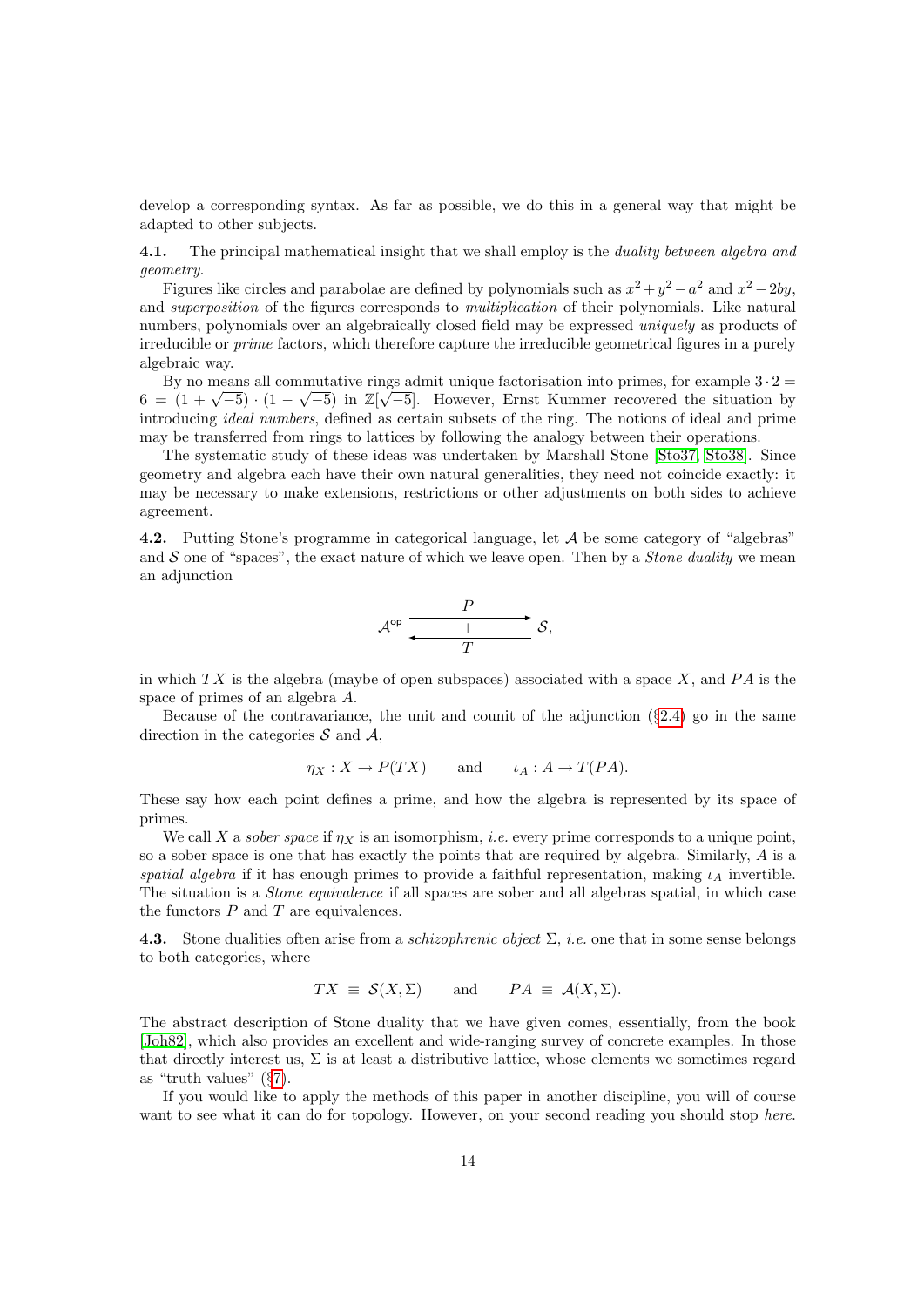You need to identify the object  $\Sigma$  in your subject. It is likely to be the most important algebraic or geometrical structure, albeit one that the undiscerning may dismiss as trivial  $(\S3.4)$  $(\S3.4)$ .

Do not be misled by our discussion of subobject classifiers in  $\S7$ , or by the fact that all but two of the examples in [\[Joh82,](#page-54-6) §VI 4] are based on a two-element set — the other two use the line  $\mathbb R$  and the circle  $\mathbb R/\mathbb Z$ . The natural numbers N, integers  $\mathbb Z$ , complex numbers  $\mathbb C$  and the closed interval  $[0, 1] \subset \mathbb{R}$  play this key role in other mathematical settings.

The most important property of  $\Sigma$  that you should check is that all of the other desirable objects are sober with respect to it; this fact may already be a headline theorem in your subject. Then, ignoring the rest of  $\S7$ , it could be worth looking for an algebraic property like that in  $\S7.7$ ; unlike sobriety, this may not have been recognised before.

<span id="page-14-1"></span>4.4. The textbook definition of topological spaces gives rise to a Stone duality

$$
\mathcal{A} \equiv \text{Frm} \equiv \text{Loc}^{\text{op}} \qquad \mathcal{A}^{\text{op}} \xrightarrow{\qquad P \qquad \qquad} \mathcal{S} \qquad \mathcal{S} \equiv \text{BbkSp}
$$

in which BbkSp is the category of *Bourbaki spaces* (what the textbooks call topological spaces, cf. §[3.7\)](#page-11-1) and continuous functions between them in the traditional sense.

The algebra  $TX$  associated with a Bourbaki space is simply its lattice of open subspaces. Discarding the points, what kind of algebra is it? It has finite meets and arbitrary joins, where binary meets distribute over arbitrary joins. A *frame* is exactly an algebra for these operations, and Frm is the category of frames and homomorphisms.

The functor  $\textbf{Frm} \rightarrow \textbf{Set}$  that forgets this algebraic structure has a left adjoint, which provides the *free frame*  $FN$  on a set N. The elements of the free frame may be characterised in two ways, either as upper families U of finite subsets of N, i.e. if  $T \supset S \in \mathcal{U}$  then  $T \in \mathcal{U}$  too [\[Joh82,](#page-54-6) II 1.2], or as Scott open families of arbitrary subsets of N.

How do we recover the points or primes of a frame A? They are continuous maps  $1 \rightarrow PA$ . which correspond under the adjunction to frame homomorphisms  $A \to T1$ . Since  $T1 \cong \mathcal{P}(1)$ , these are subsets  $F \subset A$  whose membership predicate is a frame homomorphism, so  $\top \in F$ ; if  $\alpha, \beta \in F$  then  $\alpha \wedge \beta \in F$ ; and if  $\bigvee \alpha_i \in F$  then  $\alpha_i \in F$  for some *i*.

<span id="page-14-0"></span>4.5. In our investigation of topology, we shall often find it helpful to consider the analogy with discrete objects ("sets" in the sense of §[2.10\)](#page-8-1). Classically, there is a Stone equivalence CABA<sup>op</sup>  $\simeq$ Set, where CABA is the category of complete atomic Boolean algebras and homomorphisms for  $\bigvee$  and  $\bigwedge$ , for which TX is the powerset of the set X and PA is the set of atoms (minimal non- $\bot$ elements) of A. This equivalence was proved by Adolf Lindenbaum and Alfred Tarski [\[Tar35\]](#page-56-6).

4.6. We want to design a new building to replace the old one functionally and not extensionally  $(\S3.7)$  $(\S3.7)$ , so it is really the *underlying intuition* of Stone duality that we shall use. The concrete examples can be a little distracting, especially with regard to the notion of sobriety. We defined this above in a way that depends on the choice of adjunction, and so may vary from one application to another.

Classically, X is a sober space with respect to the concrete Stone duality between frames and Bourbaki spaces (§[4.4\)](#page-14-1) iff every irreducible closed subspace is the closure of a unique point. In particular, every Hausdorff space is sober in this sense [\[Joh82,](#page-54-6) II 1.6]. On the other hand, we shall see that the Hausdorff spaces N and R are sober with respect to our *abstract* Stone duality iff they admit definition by description  $(\S9.11)$  $(\S9.11)$  and by Dedekind cuts  $(\S11.11)$  $(\S11.11)$  respectively.

There is no *theorem* to say that the old and new definitions of sobriety are *coextensive*, simply because there is no common generality of which these are species. There is nothing to be gained by trying to find such a generality, as it would be artificial.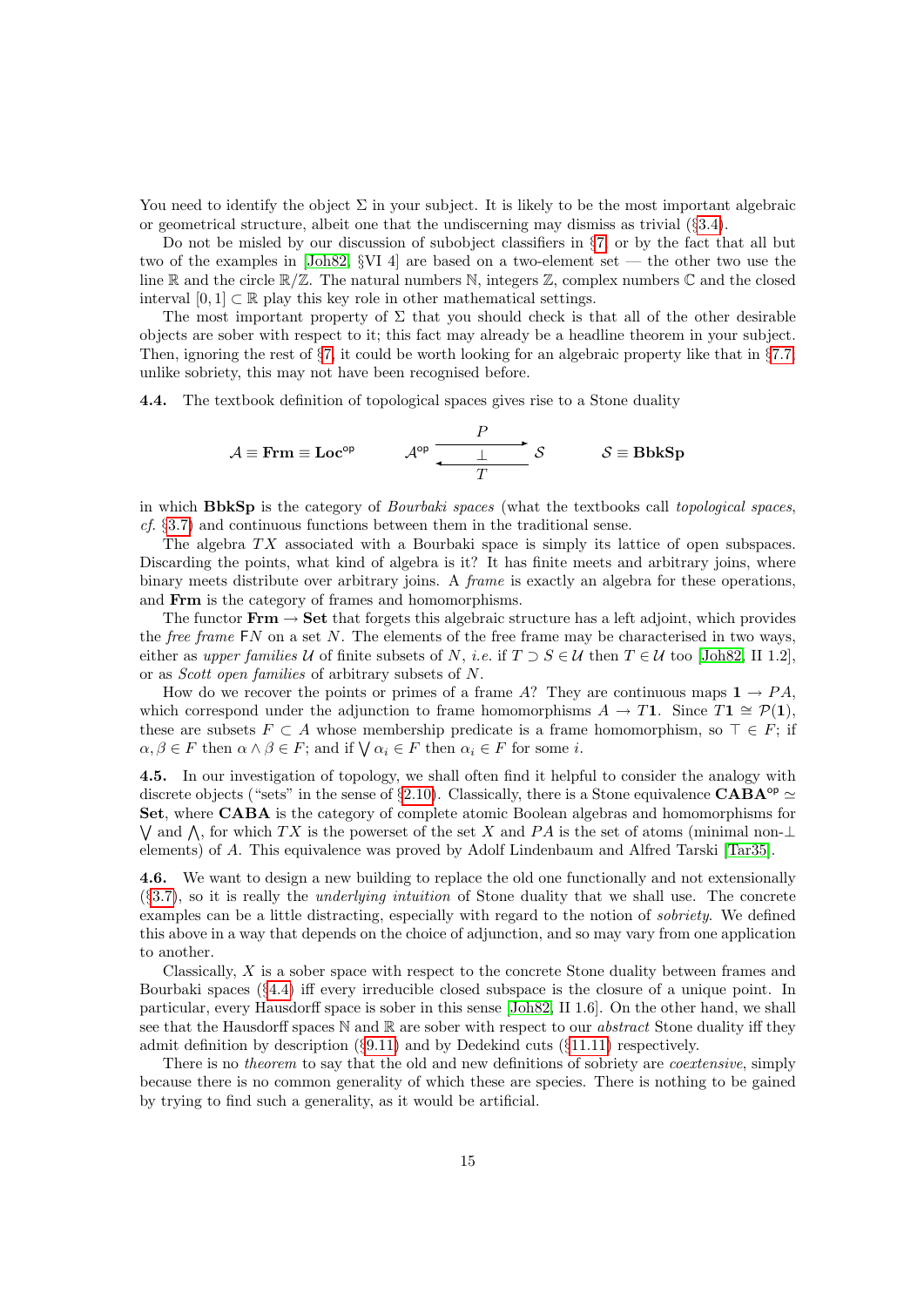<span id="page-15-2"></span>4.7. One way to achieve Stone *equivalence* is just to replace S by  $A^{\mathsf{op}}$ . In the cases where algebras are frames or commutative rings, the new "algebraic" spaces are called locales or affine varieties, respectively. A continuous function f between the locales that correspond to frames A and B is simply a frame homomorphism  $B \to A$  in the opposite direction. However, since any frame homomorphism preserves (finite meets and) all joins, it has a right adjoint, and these are written  $f^* \dashv f_*$ .

Stone duality is now vacuous as an extensional theorem, instead serving as a vehicle for the intuitions of general topology and algebraic geometry, which may be used to reconstruct these disciplines in a new, algebraic, form [\[Joh82,](#page-54-6) [Har77\]](#page-54-7).

Locale theory removes many of the evils of point-set topology. For example, it is largely free of the axiom of choice, without which it is next to impossible to do anything with Bourbaki spaces. In particular, Peter Johnstone proved Tychonov's theorem (that a product of compact spaces is compact) without it [\[Joh82,](#page-54-6) Thm. III 1.7]. Also, the closed interval [0, 1] is Dedekind complete and compact  $(\S1.7)$  $(\S1.7)$  in the localic reals over any elementary topos, whereas if we interpret the point-based definitions in the internal language of a sheaf topos, the object of Cauchy reals is typically smaller than the Dedekind one, and the Heine–Borel theorem fails [\[FH79\]](#page-53-10).

<span id="page-15-1"></span>4.8. Whilst locale theory makes significant advances over traditional topology it still relies on the old foundations of the category of sets, as of course do the other concrete examples in this section. But our goal is to build new foundations for topology.

Nevertheless, locales provide a useful test-bed for many of the ideas that we shall consider. We shall in particular need to know about sublocales  $i : S \rightarrow X$ , by which we mean coequalisers of frames. These have  $i_* \cdot i^* = id$ , and are therefore captured by the other composite,  $j \equiv i^* \cdot i_*$ , which satisfies  $id \leq j = j \cdot j$  and preserves  $\wedge$ , but usually not any kind of joins. An endofunction  $j$  of a frame with these properties is called a *nucleus*, and always arises from a sublocale in this way [\[Joh82,](#page-54-6) II 2.2]. In particular, an element  $a \in A$  of a frame gives rise to the nuclei  $a \Rightarrow (-)$ and  $a \vee (-)$ , which encode the corresponding open and closed sublocales, respectively. We shall encounter localic nuclei in §§[5.10,](#page-18-0) [6.6](#page-21-0) and [7.5.](#page-25-1)

#### <span id="page-15-0"></span>5 Always topologize

**5.1.** We do not require underlying sets for the category  $S$ , because the new notion of "space" is intended to be an unknown. However, algebras need carriers. The fundamental idea of Abstract Stone Duality is to use the (as yet, unknown) spaces as carriers for the algebras. In particular, in topology, we regard the lattice of open subspaces of a space as another space, following another methodological principle due to Marshall Stone: "always topologize" [\[Sto38\]](#page-56-5).

For Stone equivalence,  $A \simeq S^{\text{op}}$ . So we are saying that we want  $S^{\text{op}}$  to be a category of algebras over  $S$ . For this, we need a way of formulating (potentially infinitary) algebraic theories that works over an arbitrary category  $S$ , and not just over the category of sets. Such an account is provided by the categorical notion of monad [\[Lin69\]](#page-55-6).

In §[6](#page-19-0) we shall give some of the formal definitions for monads, as adapted to ASD, and the full treatment is of course given in the papers cited. However, our purpose here is to tell the story behind these ideas.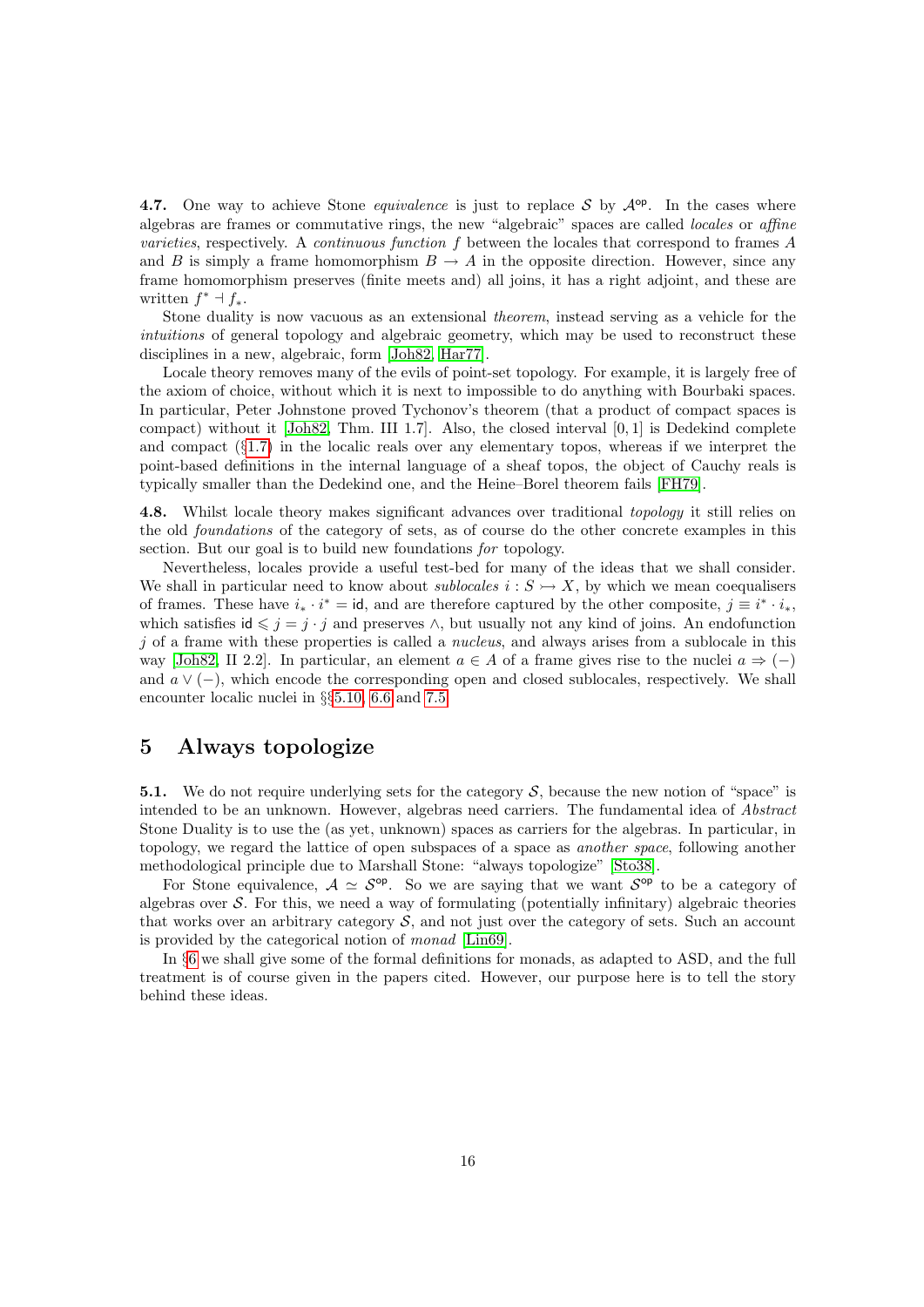5.2. Recall that concrete Stone dualities often arise from a "schizophrenic" object  $\Sigma$ , for which  $TX \equiv \mathcal{S}(X, \Sigma)$ , whilst, by the new hypothesis, TX is also to be an object of S. So it is natural to ask that S have all *exponentials* of the form  $\Sigma^X$ , by which we mean that S-maps  $\Gamma \times X \to \Sigma$ are to be in natural bijection with those  $\Gamma \to \Sigma^X$  (§[2.5\)](#page-5-0). A pre-requisite for this definition is that S have finite products, 1 and  $\times$ . Note that we are asking just for powers of  $\Sigma$  (and, consequently, of its powers too), but not of general objects. In other words, at least at this stage, we are not saying that the category should be *cartesian closed* (but see §[12.9\)](#page-49-0).

Nevertheless, any object  $\Sigma$  that has powers gives rise to an adjunction

$$
\Sigma^{(-)} \left| \bigcap_{\mathcal{S}}^{op} \mathcal{E}^{(-)} \right|
$$

which we write vertically in order to avoid confusing it with the one in §[4.2](#page-13-0) for Stone duality. This adjunction induces a monad on  $S$ , so let  $A$  be its category of Eilenberg–Moore algebras, for which the standard theory gives a comparison functor  $S^{op} \to A$  [\[EM65\]](#page-53-11) [\[Tay99,](#page-56-1) 7.5.3(c)]. Formulating abstract Stone duality as an *axiom* on  $S$ , we ask that this be an equivalence.

As we want to develop a formalism inspired by the  $\lambda$ - and predicate calculi (§[2\)](#page-4-0), and to get away from that of set theory, we shall use Greek letters  $(\phi, \psi, \theta)$  for terms of type  $\Sigma^X$ , which will represent open subspaces. Then, instead of writing  $x \in U$  for membership, we use  $\lambda$ application,  $\phi x$ . (We shall re-employ the set-theoretic notation for more general kinds of subspaces than open ones in  $\S66.7 \& 12.8$  $\S66.7 \& 12.8$  $\S66.7 \& 12.8$ .

<span id="page-16-0"></span>5.3. Before making things any more abstract, let's link this idea back to the concrete case of set theory instead of topology  $(cf. \S 2.10)$  $(cf. \S 2.10)$ . The Lindenbaum–Tarski theorem  $(\S 4.5)$  $(\S 4.5)$  is strictly classical, but Robert Paré proved a categorical version of it that is valid any elementary topos  $S$ , *i.e.* (essentially) in any model of intuitionistic Zermelo set theory. The powerset  $\mathcal{P}(X)$  is given by the exponential  $\Omega^X$ , where  $\Omega$  is the lattice of truth values, which we shall discuss further in §[7.](#page-23-0) Paré showed that the contravariant functor  $\Omega^{(-)}$  is monadic in the above sense [\[Par74\]](#page-55-7).

We find limits of algebras by computing them for their carriers and lifting the algebraic structure; in categorical jargon, the functor  $U : A \rightarrow S$  creates limits. Since  $A \simeq S^{op}$ , this derives colimits in  $S$  from its limits. Paré's theorem therefore simplified the definition of an elementary topos, which then only needed to assert the existence of limits and not colimits.

<span id="page-16-1"></span>5.4. This result was also the original inspiration for ASD, in 1993, although the results that we discuss in the rest of this section were discovered later.

How could we set up the monadic situation in topology, within the category of Bourbaki spaces? Ralph Fox's original investigations [\[Fox45\]](#page-53-12) showed that the function-space  $Y^X$  only behaves reasonably well when  $X$  is locally compact. The meaning of "reasonably well" crystalised into the notion of a cartesian closed category that emerged in the 1960s and was shown to be equivalent to the  $\lambda$ -calculus ( $\S$ §[2.2](#page-4-1) & [2.5\)](#page-5-0). Meanwhile, it was becoming clear that, for a compact subspace, the filter of open neighbourhoods (§[5.7\)](#page-17-0) plays a more important role than the set of points [\[Wil70\]](#page-56-7).

Then Dana Scott saw that the crucial case is the function-space  $\Sigma^X$ , where  $\Sigma$  is the Sierpinski space (§[7\)](#page-23-0).  $\Sigma^X$  is the lattice of open subsets of X, but it obeys the universal property in §[2.5](#page-5-0) iff X is locally compact and  $\Sigma^X$  has the non-Hausdorff topology that now bears Scott's name [\[Sco72\]](#page-55-8). The study of continuous lattices  $[\text{GHK}^+80]$  and domain theory grew out of this. For a historical study of function spaces in topology, see [\[Isb86\]](#page-54-8).

The category of locally compact spaces has products and an object  $\Sigma$  that has powers  $\Sigma^X$ , as we require. Whilst general functions-spaces  $Y^X$  exist as Bourbaki spaces when X is locally compact, the result need no longer be locally compact, so we do not have a cartesian closed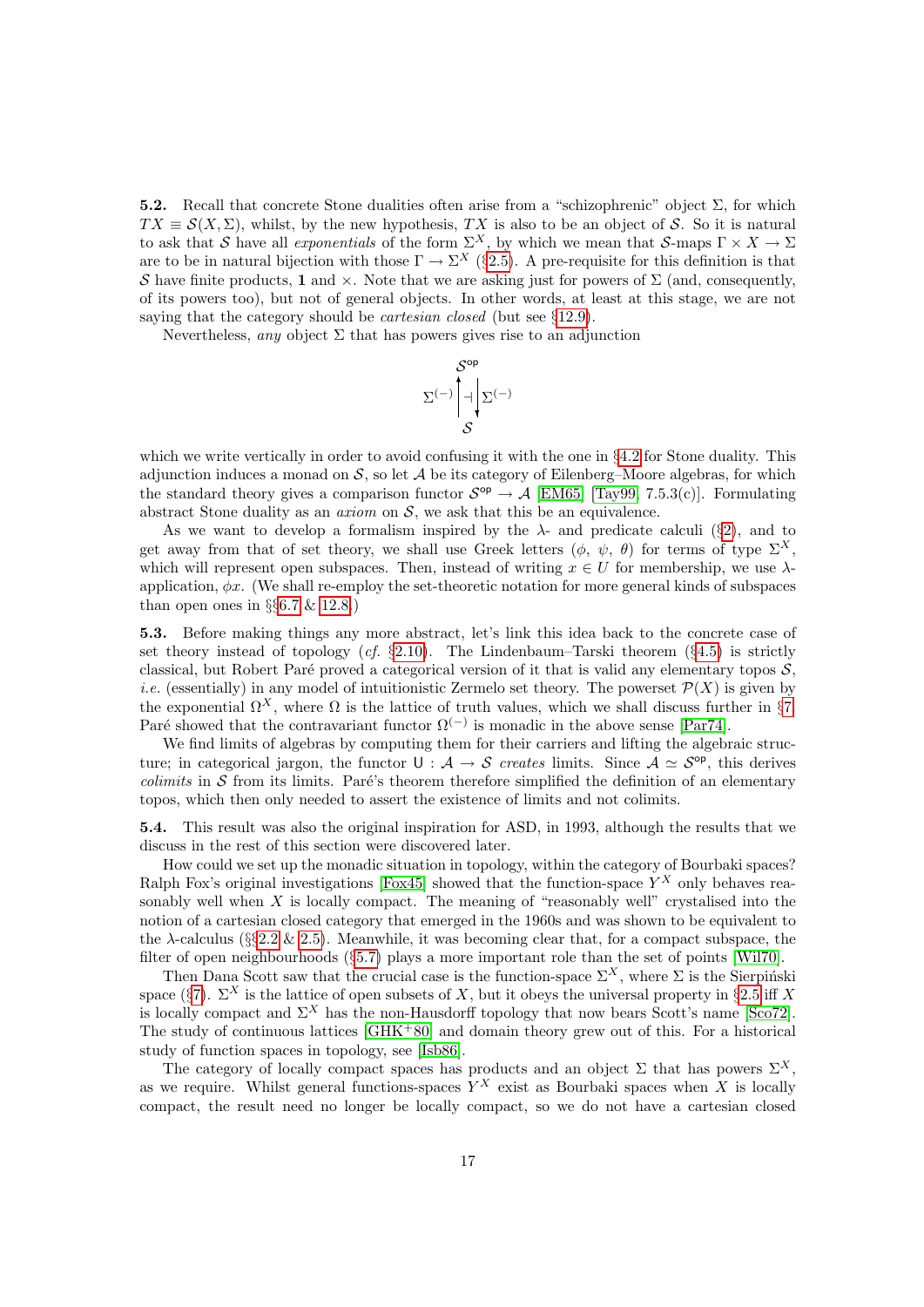category. In particular,  $\mathbb{N}^{\mathbb{N}}$ , known as *Baire space*, is not locally compact, essentially because its open subspaces are rather large, whilst its compact ones are rather small.

Nevertheless, cutting down to sober spaces, we have a model of the monadic situation above, as we show in §§[5.8ff](#page-17-1).

<span id="page-17-2"></span>5.5. Category theory is a very potent drug, which should only be prescribed in small quantities. A theorem of Jon Beck [\[Tay99,](#page-56-1) §7.5] (he never published it himself) characterises when an adjunction  $F \dashv U$  is monadic in terms of two properties of the right adjoint  $U : A \to S$ :

First, U must reflect invertibility: for  $f : A \to B$  in A, if Uf has an inverse in S then f already had one in A. We shall see in §[6.2](#page-20-2) that this is equivalent to our abstract definition of sobriety.

Second, U must *create* U-split coequalisers (cf. §[5.3\)](#page-16-0). New students balk at this clause, but it is the active ingredient in this dose of category theory. We need to explain  $\Sigma$ -split *equalisers*, as the coequalisers become under the contravariance. These are subspaces  $i : S \subset X$  that have the subspace topology, i.e. any open subspace of S is the restriction of one of X, but in a canonical *way*. That is, there is a map  $I : \Sigma^S \to \Sigma^X$  for which  $I \cdot \Sigma^i = id_{\Sigma^S}$ .

Beck's theorem says that, given an idempotent E on  $\Sigma^X$  that *ought* to define a  $\Sigma$ -split subspace of X, then it does, *i.e.* there are i and I for which  $E = I \cdot \Sigma^{i}$ . We shall give the formal definitions in §[6.5.](#page-21-1)

<span id="page-17-3"></span>5.6. The simplest (and first,  $[C]$ ) examples of  $\Sigma$ -split subspaces are open and closed ones.

An open subsubspace  $V \subset U \subset X$  of an *open* subspace is already an open subspace of X. Conversely, the inverse image of  $W \subset X$  in  $U \subset X$  is the intersection,  $U \cap W$ . Then the operation  $U \cap (-)$  provides  $\Sigma^i : \Sigma^X \to \Sigma^U$  for the inclusion  $i : U \subset X$ , and its splitting  $I : \Sigma^U \to \Sigma^X$  is the inclusion  $(V \subset U) \mapsto (V \subset X)$ . The composite  $E \equiv I \cdot \Sigma^i$  is the idempotent  $U \cap (-)$  on  $\Sigma^X$ . In the ASD notation, U and V are represented by their classifiers  $\theta$  and  $\phi$ , and then E is  $\lambda \phi$ .  $\phi \wedge \theta$ .

In the case of *closed* subspaces, any open subsubspace  $V \subset C \subset X$  is also the intersection with  $C$  of some open subspace of  $X$ . But in this case the most convenient choice of representative is the maximal one,  $V \cup U$ , where U is the open complement of C. This provides I, whilst  $\Sigma^i$  is represented by  $U \cup (-)$ . Now  $E \equiv I \cdot \Sigma^i$  is  $U \cup (-)$  or  $\lambda \phi$ .  $\phi \vee \theta$  on  $\Sigma^X$ .

<span id="page-17-0"></span>5.7. Before giving further examples of  $\Sigma$ -split subspaces, we need to say something about compact ones. Recall that a subspace  $K \subset X$  of a Bourbaki space is *compact* if, whenever  $K \subset \bigcup_i U_i$ for some family of open subspaces, this already holds for some *finite* subfamily. This says exactly that the predicate  $K \subset U$  is Scott continuous as U ranges over open subspaces of X. The result lies in the object of truth values, considered as a topological space, so the predicate is a continuous function  $A: \Sigma^X \to \Sigma$ .

The operator A obeys the Gentzen-style rule  $(cf. \S 2.1)$  $(cf. \S 2.1)$  for universal quantification of any predicate  $\phi$  over K, so long as  $\phi$  denotes an open subspace:

$$
\frac{\Gamma, x : X, x \in K \vdash \phi x \Leftrightarrow \top}{\Gamma \vdash A\phi \Leftrightarrow \top}
$$

In particular, if  $K = X$  then A is the universal quantifier  $\theta$ , whilst if it is a subspace we sometimes write A as a modal operator  $\Box$ , which we read as "must" or "necessarily". We explain in §[12](#page-45-0) why we use a symbol  $\theta$  instead of  $\forall$ .

<span id="page-17-1"></span>5.8. The definitions of local compactness for Bourbaki spaces and locales naturally express the object in question as a  $\Sigma$ -split subspace of  $\Sigma^N$ , where N is any set, which we may think of as N or a cardinal. Then  $\Sigma^N$  is the powerset of N, or the topology on N considered as a discrete space, where  $\Sigma^N$  is itself equipped with the Scott topology.

According to the definition for not necessarily Hausdorff spaces in [\[HM81\]](#page-54-9), if a point lies in an open subspace  $(x \in U)$  then there is a compact subspace K and an open one V such that  $x \in V \subset K \subset U$ . Moreover, there is a *family* of such pairs  $(V, K)$ , indexed by a set N.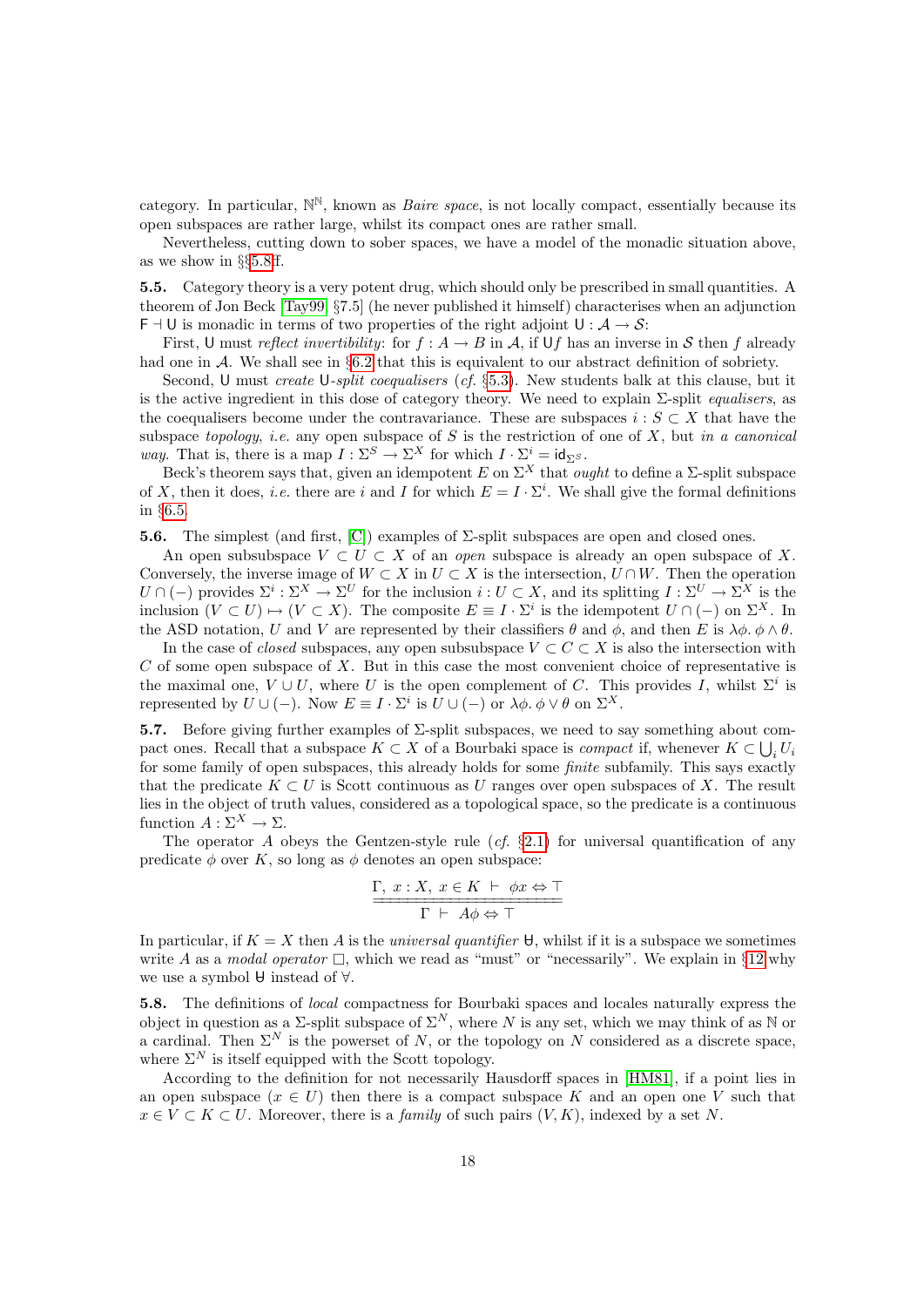Now let  $A_n: \Sigma^X \to \Sigma$  or  $A_n: \Sigma^{\Sigma^X}$  be the Scott-continuous operator corresponding to the subspace  $K<sup>n</sup>$ . Meanwhile, the open subspaces U and  $V<sup>n</sup>$  are represented in our notation by  $\phi, \beta^n : \Sigma^X$ . (We use super- and subscripts to indicate whether these subspaces or terms increase or decrease as the index  $n : N$  increases.)

Hence local compactness says that

$$
U = \bigcup \{ V^n \mid K^n \subset U \} \qquad \text{or} \qquad \phi = \exists n. \beta^n \wedge A_n \phi,
$$

which we call the basis decomposition. Then the maps  $i: X \to \Sigma^N$  and  $I: \Sigma^X \to \Sigma^{\Sigma^N}$ , defined by

$$
ix \equiv \lambda n. \beta^n x
$$
 and  $I\phi \equiv \lambda \xi. \exists n. \xi n \wedge A_n \phi,$ 

satisfy  $\Sigma^i \cdot I = \text{id}_{\Sigma^X}.$ 

5.9. A locally compact locale is one whose corresponding frame is a continuous lattice [\[Joh82,](#page-54-6) §VII 4]. This relativises the notion of compactness to a Scott-continuous relation  $\beta \ll (-)$  (called way below) on open subsets, and then requires that

$$
\phi = \bigvee \{ \beta^n \mid \beta^n \ll \phi \}, \quad \text{or} \quad \phi = \exists n. \, \beta^n \land A_n \phi, \quad \text{where} \quad A_n \phi \equiv (\beta^n \ll \phi),
$$

which is another basis decomposition, giving  $i$  and  $I$  as before.

These two definitions are actually different, in that

(a)  $A_n\top = \top$  and  $A_n(\phi \wedge \psi) = A_n\phi \wedge A_n\psi$  in the case of Bourbaki spaces, whilst

(b) the indices  $n \in N$  form a lattice in the localic situation.

However, a space only carries a basis with both properties if it is itself compact and the intersection of any two compact subspaces is again compact; it is then called stably locally compact. See [\[G,](#page-57-3) [JKM01\]](#page-54-10) for the details of this approach to local compactness.

<span id="page-18-0"></span>5.10. We have shown that every locally compact Bourbaki space or locale is a  $\Sigma$ -split subspace of  $\Sigma^N$ . So if we can prove that all such subspaces are locally compact locales then we have a model of the monadic situation. Locally compact locales and sober locally compact Bourbaki spaces are equivalent, assuming the axiom of choice.

Recall from §[4.4](#page-14-1) that the Scott topology on  $\Sigma^N$  is the free frame FN on the set N. For a Σ-split subspace  $X \subset \Sigma^N$ , the topology L on X is a retract of FN, where H : FN → L and  $I: L \rightarrow \textsf{F}N$  are Scott-continuous and satisfy  $H \cdot I = id$ . Hence L is a continuous lattice [\[Joh82,](#page-54-6) VII 2.3].

The maps  $I$  and  $H$  need not be adjoint, but since  $H$  is a frame homomorphism, it has a right adjoint R that is monotone but not necessarily Scott continuous. Then id  $\leqslant j \equiv R \cdot H = j \cdot j$ preserves meets, making it a nucleus (§[4.8\)](#page-15-1), and  $H \equiv i^*$  and  $R \equiv i_*,$  where  $i : X \subset \Sigma^N$  is the sublocale defined by  $i$ .

5.11. Although we have now related Beck's theorem in category theory to ideas of general topology, these are still rather abstract. We need a more compelling example from the applications of topology to demonstrate that  $\Sigma$ -split subspaces are important to the customers of this subject (cf. §[3.5\)](#page-10-1). Recall from §§[1.7](#page-3-0) and [4.7](#page-15-2) that the classical Heine–Borel theorem fails in Russian Recursive Analysis but holds in locale theory.

Now, it is possible to construct a "space of Dedekind cuts" in any category that has N, powers of  $\Sigma$ , equalisers and some other properties. However, the "closed interval" [0, 1] within this space need not be compact. The category of dcpos and Scott-continuous functions has the relevant structure, but the order on a dcpo determines its topology, and the "real line" is (uncountable but) discrete in both senses, so its only compact subspaces are finite sets.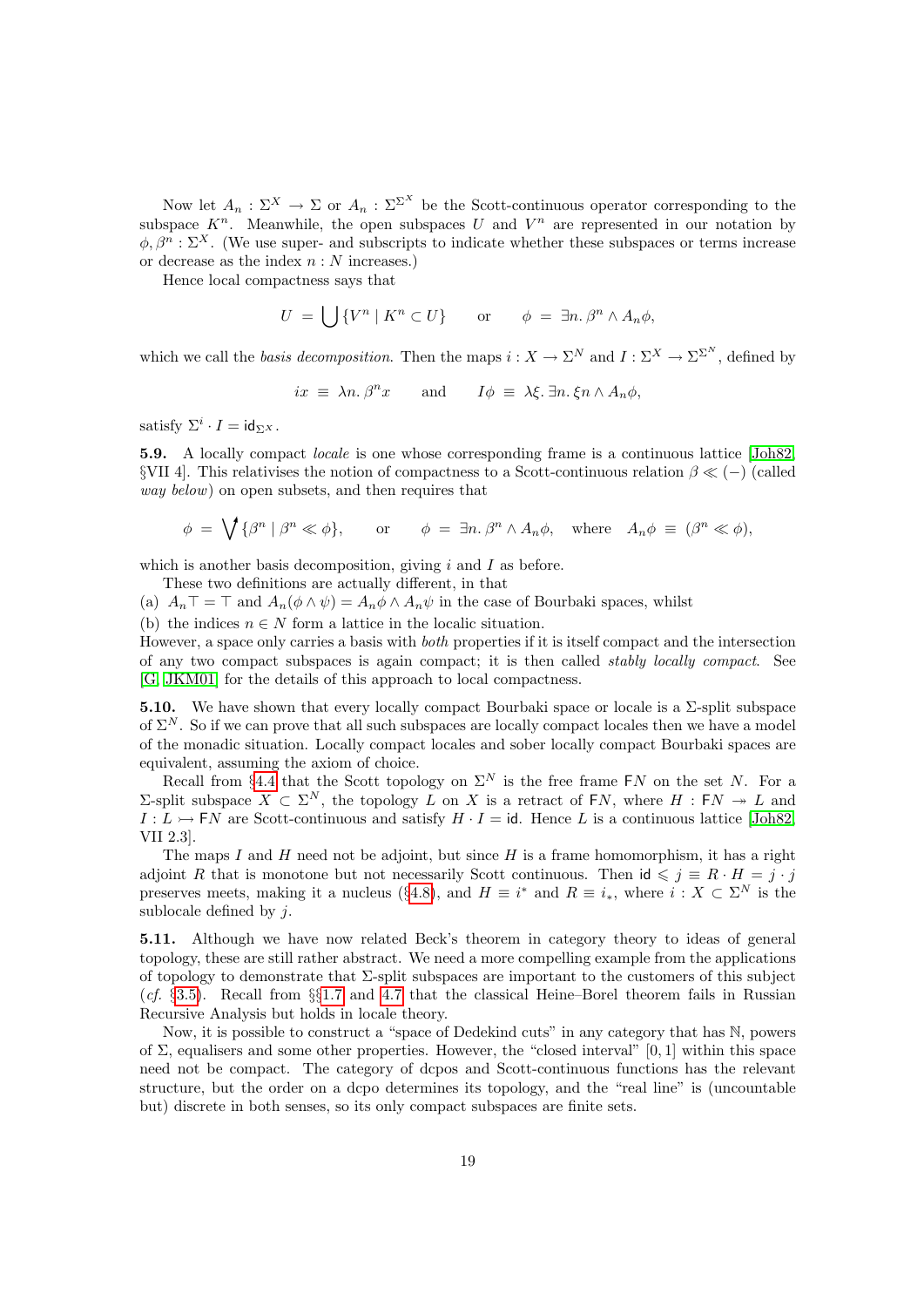<span id="page-19-2"></span>5.12. Beck's theorem comes to the rescue.

The classical Heine–Borel theorem provides a Scott-continuous  $\Sigma$ -splitting I for the equaliser  $i : \mathbb{R} \to \Sigma^{\mathbb{Q}} \times \Sigma^{\mathbb{Q}}$ , where  $ix \equiv (\lambda d. d < x, \lambda u. x < u)$ . In traditional notation, the map I is given by

$$
(V\subset \mathbb{R})\text{ open }\mapsto \{(D,U)\mid \exists d\in D.\ \exists u\in U.\ (d
$$

or  $\phi : \Sigma^{\mathbb{R}} \mapsto \lambda \delta v$ .  $\exists du \, \delta d \wedge vu \wedge (d < u) \wedge \forall x : [d, u] \, \phi x$ 

in the ASD  $\lambda$ -calculus.

The idempotent  $I \cdot \Sigma^i$  can be shown to be equal to an expression that involves the rationals alone, so we have an example of the hypothesis of Beck's theorem, and hence an object  $R$  of ASD. In  $R$ , the interval  $[0, 1]$  is compact, and indeed this object satisfies all of the properties that one could reasonably require of a computable real number object [\[I\]](#page-57-0). Looking more closely at its topology,  $\Sigma^R$ , we find, as in the classical situation, that any open subspace is a countable disjoint union of open intervals, although the words "countable" and "interval" require some constructive qualification [\[J\]](#page-57-1).

We now have enough experimental evidence to start writing down some axioms (§[3.2\)](#page-9-1), at least for locally compact spaces.

# <span id="page-19-0"></span>6 The monadic framework

In the previous section we described a number of properties in topology that are related to the monadic adjunction  $\Sigma^{(-)}$  +  $\Sigma^{(-)}$ . We also showed that this is satisfied when  $\Sigma$  is the Sierpinski space in the category of locally compact spaces, or the subobject classifier in any topos, and in these cases  $\Sigma^X$  is the topology or powerset of X. In this section we describe the purely categorical structure that we abtract from this situation. Then we shall show how it can can be formulated as a new symbolic language. See [\[A,](#page-56-9) [B\]](#page-56-10) for the details in ASD.

<span id="page-19-1"></span>**6.1.** The category  $S$  must have

- (a) finite products, 1 and  $\times$ ;
- <span id="page-19-3"></span>(b) an object  $\Sigma$  with a map  $\star : \mathbf{1} \to \Sigma$  ( $\star$  is only used in §[6.10\)](#page-23-1); and
- (c) powers  $\Sigma^X$  for all  $X \in obS$ ; then
- (d) the adjunction  $\Sigma^{(-)}$  +  $\Sigma^{(-)}$  must be monadic.

In investigating this structure, we shall need to apply the (contravariant) functor  $\Sigma^{(-)}$  repeatedly, giving some unwieldy towers of exponentials. For this reason, we often write

$$
\Sigma^2 X = \Sigma^{\Sigma^X} \qquad \Sigma^3 X = \Sigma^{\Sigma^{\Sigma^X}} \qquad \Sigma^4 X = \Sigma^{\Sigma^{\Sigma^{\Sigma^X}}} \dots
$$

The unit of the adjunction,  $\eta_X : X \to \Sigma^2 X$ , is the transpose of the co-unit,  $\varepsilon_X \equiv \text{ev}_X : \Sigma^X \times X \to$ Σ, which is in turn the other transpose of id : Σ<sup>X</sup> → Σ<sup>X</sup>. Then  $η$  is part of the structure of the monad, for which  $\Sigma^2 X$  is the free algebra on an object X, with structure map  $\mu_X \equiv \Sigma^{\eta_X}$ , where µ is called the multiplication.

The corresponding symbolic language is the familiar one with pairing and  $\lambda$ -abstraction, except that the exponential type  $S^X$  and corresponding  $\lambda$ -terms  $\lambda x. s$  may only be formed in the case where S, the type of the body s, is a power of  $\Sigma$ . Then

$$
\eta_X x \equiv \lambda \phi
$$
.  $\phi x$  and  $\mu_X \mathcal{F} \equiv \lambda x$ .  $\mathcal{F}(\lambda \phi, \phi x)$ 

define the monad. Contexts (§[2.6\)](#page-6-1) in the first version of this language just consist of typed variables, but we shall need to add equational hypotheses in §§[8.5](#page-28-0) & [9.10.](#page-36-1)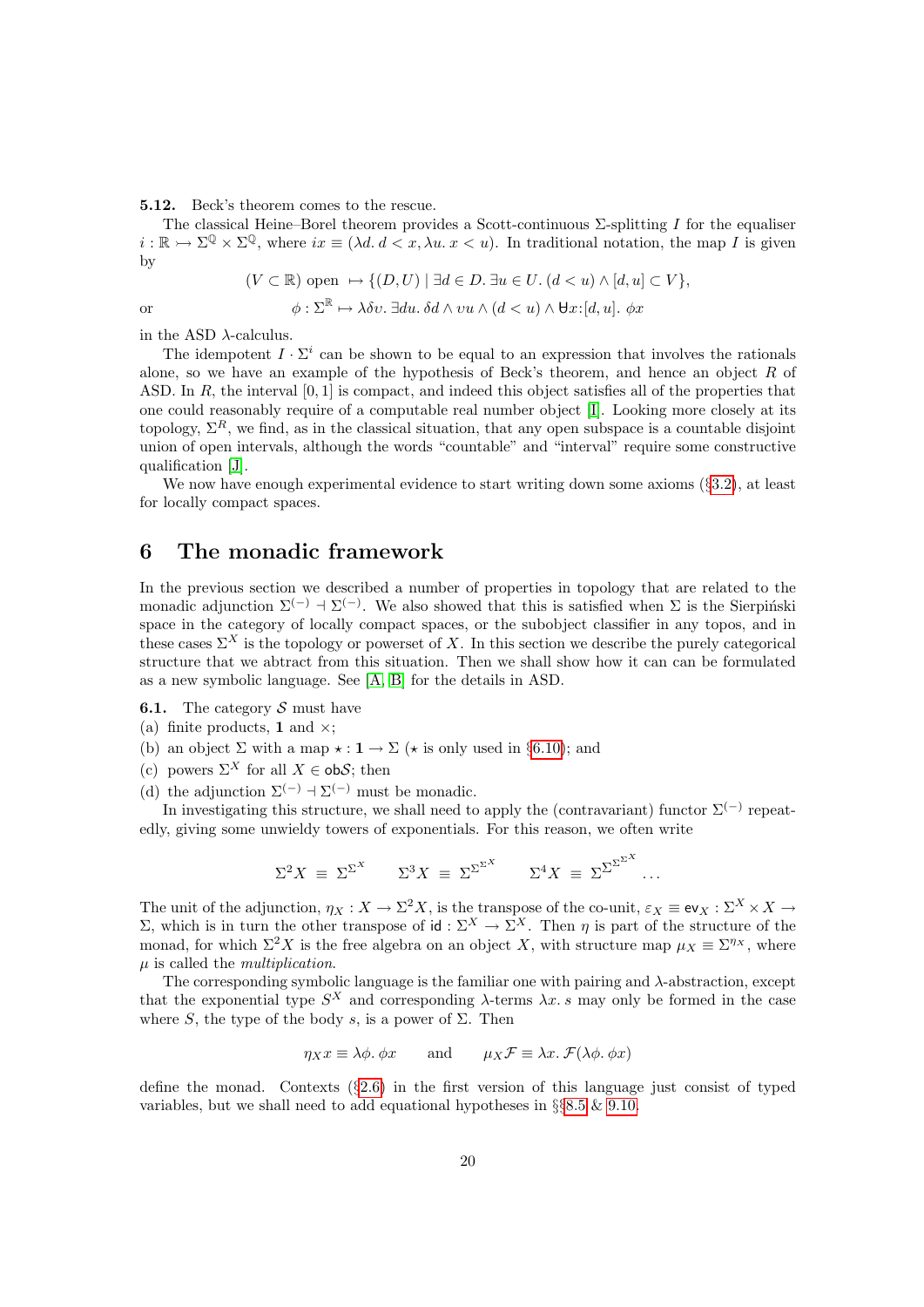<span id="page-20-2"></span>**6.2.** The first clause of Beck's theorem  $(\S 5.5(a))$  $(\S 5.5(a))$  $(\S 5.5(a))$  says that if  $\Sigma^f : \Sigma^Y \to \Sigma^X$  is invertible then so is  $f: X \to Y$  itself. This is equivalent to requiring, for every object X, that  $\eta_X$  be the equaliser of the parallel pair in the diagram,



In other words, if  $P$  also has equal composites then there is a unique map that makes the triangle commute.

P has equal composites iff its transpose,  $\tilde{P}: \Sigma^X \to \Sigma^{\Gamma}$ , is a homomorphism of Eilenberg–Moore algebras for the monad. Sobriety then says that  $\tilde{P} = \Sigma^{\text{focus }P}$  [\[A,](#page-56-9) §4].

<span id="page-20-1"></span>**6.3.** According to the technique of §[2.8,](#page-7-1) a morphism  $P : \Gamma \to \Sigma^2 X$  is the same thing as a term  $\Gamma \vdash P : \Sigma^2 X$ . This has equal composites with the parallel pair above iff

$$
\Gamma, \mathcal{F}: \Sigma^3 X \vdash \mathcal{F}P = P(\lambda x. \mathcal{F}(\lambda \phi. \phi x)) : \Sigma.
$$

We call P prime if this holds, extending the usage of this word beyond that in  $\S 4.1$ .

Here we have our first example of the difference between the definitions that we give for the foundations and the applications  $(\S3.8)$  $(\S3.8)$ : when we add the other topological structure to the theory, primality can be characterised more simply by saying that P preserves  $\top$ ,  $\bot$ ,  $\land$  and  $\lor$  (§[11.6\)](#page-43-0).

The object  $X$  is *sober* iff every prime  $P$  has a unique fill-in

$$
\Gamma \vdash
$$
 focus  $P : X$  such that  $\Gamma$ ,  $\phi : \Sigma^X \vdash \phi(\text{focus } P) = P\phi : \Sigma$ .

Following §[2.11,](#page-8-2) we turn this universal property into a new system of symbolic rules. Indeed, we have just given the introduction and  $\beta$ -rules for focus [\[A,](#page-56-9) §8].

The operation in the elimination rule takes  $a: X$  to  $\lambda \phi$ .  $\phi a: \Sigma^2 X$ . This is prime: categorically,  $\eta_X$  has equal composites with the parallel pair, by naturality of  $\eta_{(-)}$  with respect to  $\eta_X$ , but one could also check this by a  $\lambda$ -calculation. Finally, the *η*-rule is focus( $\lambda \phi$ .  $\phi a$ ) = a : X.

The normalisation theorem (cf. §[2.12\)](#page-8-3) says that focus may be eliminated from any term  $\phi$ :  $\Sigma^X$ , whilst any term of ground type is provably equivalent to focus P, where P does not itself involve focus.

The symbolic calculus extended with focus corresponds (via §[2.8](#page-7-1) again) to a certain category. By the normalisation theorem, this has the same objects (contexts) as the original one, but its morphisms  $\Gamma \to \Delta$  are in bijection with the Eilenberg–Moore homomorphisms  $\Sigma^{\Delta} \to \Sigma^{\Gamma}$  [\[A,](#page-56-9) §§6-7].

<span id="page-20-0"></span>**6.4.** It is pertinent to ask of this  $\beta$ -rule how much of the expression surrounding focus P is to be taken as  $\phi$ , and moved *inside P* $\phi$ . That is, for any  $F : \Sigma^{\Sigma}$ , does

 $F(\phi(\text{focus } P))$  become  $F(P\phi)$  or  $P(\lambda x. F(\phi x))$ ?

So long as P is prime, this doesn't matter, because the two results are equal (consider  $\mathcal{F} \equiv$  $\lambda Q. F(Q\phi)$  in the definition of primality).

Hayo Thielecke [\[Thi97\]](#page-56-11) considered an operation called force with the same β-rule, but without the primality side condition. Now it does matter where we draw the boundary of the super-term  $\phi$ : the computational effect is to pass  $\phi$  as an argument to P, and then jump to the continuation F when (if) P returns. In order to study computational effects in general, Thielecke developed categorical machinery that is very similar to our account of abstract sobriety, but independently.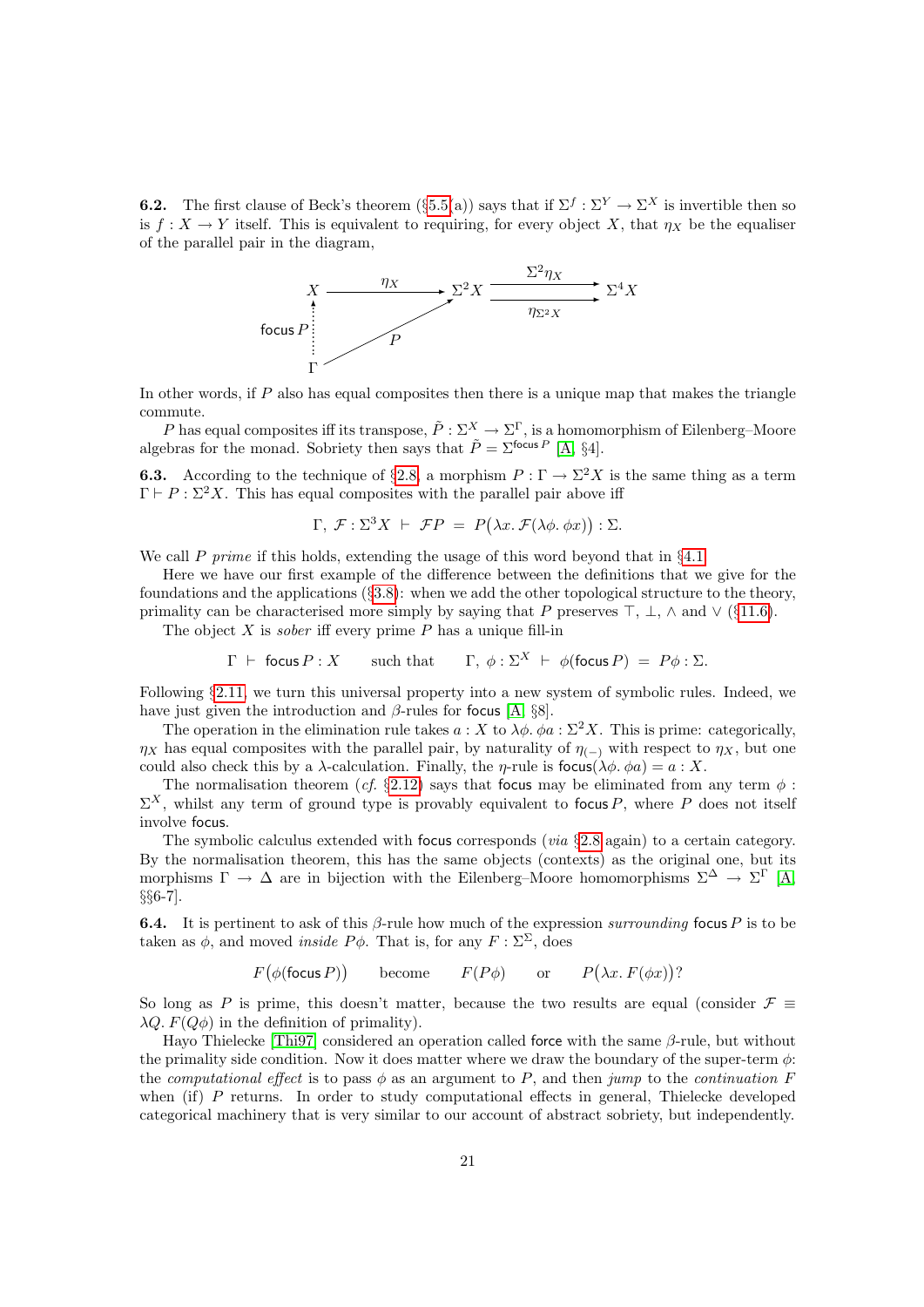<span id="page-21-1"></span>**6.5.** The second clause of Beck's characterisation ( $\S 5.5$ ) brings in all algebras that are definable à la Eilenberg–Moore. It says that certain equalisers exist, and are taken by  $\Sigma^{(-)}$  to coequalisers [\[B,](#page-56-10) §§2–4].

Our approach to this is to spell out what was meant in  $\S 5.5$  $\S 5.5$  by "data on Y that ought to define a Σ-split subspace". For this, it is enough to consider equalisers of the form

$$
X \xrightarrow{\hspace{1cm}} Y \xrightarrow{\hspace{1cm}} Y \xrightarrow{\hspace{1cm}} \Sigma^2 Y \hspace{1cm} (a)
$$

that become *split* by  $\eta_{\Sigma^Y}$  when we apply  $\Sigma^{(-)}$ . This meas that, in the diagram

$$
\Sigma^{X} \stackrel{\overbrace{\Sigma^{i}}}{\overbrace{\phantom{X^{i} \cdots \cdots X^{j}}}^{I}} \Sigma^{Y} \stackrel{\overbrace{\phantom{X^{i} \cdots X^{j}}}^{I_{\text{min}}}}{\overbrace{\phantom{X^{i} \cdots X^{j}}}^{I_{\text{min}}}} \Sigma^{3} Y, \tag{b}
$$

the equation  $\Sigma^{\tilde{E}} \cdot \eta_{\Sigma^{Y}} \cdot \Sigma^{\tilde{E}} = \Sigma^{\tilde{E}} \cdot \eta_{\Sigma^{Y}} \cdot \Sigma^{\eta_{Y}}$  holds. Besides asking for the *equaliser*  $i: X \rightarrow Y$ in (a), we further require that the solid lines in diagram (b) form a coequaliser. For this we simply need a map  $I$  such that

$$
I\cdot\Sigma^i\ =\ E\ \equiv\ \Sigma^{\tilde E}\cdot\eta_{\Sigma^Y}.
$$

Whilst these conditions may look very strange, they are actually adapted from the definition of an Eilenberg–Moore algebra  $(A, \alpha)$ : with  $Y \equiv \Sigma^A$ ,  $\tilde{E} \equiv \Sigma^{\alpha}$  and  $I \equiv \eta_A$ , they yield  $PA \equiv X$ . Conversely, one can show that the category of algebras admits coequalisers of this form. However, the category of spaces that we have axiomatised here need not have all equalisers, for example LKLoc does not.

<span id="page-21-0"></span>**6.6.** Writing the equation for  $\tilde{E}$  in the  $\lambda$ -calculus (§[2.8\)](#page-7-1), we call  $E : \Sigma^Y \to \Sigma^Y$  a nucleus if

$$
\mathcal{F}: \Sigma^3 Y, \ y: Y \ \vdash \ E(\lambda y'. \ \mathcal{F}(\lambda \psi. \ E\psi y'))y \ = \ E(\lambda y'. \ \mathcal{F}(\lambda \psi. \ \psi y'))y,
$$

observing the extra  $E$  on the left hand side. Since we don't want to deal with dependent types, we do not allow E to have parameters.

We have appropriated this name from locale theory  $(\S4.8)$  $(\S4.8)$ , since both kinds of nucleus are used to define subspaces. The definitions are not the same, but the use of different letters  $(E \text{ and } j)$ should avoid ambiguity. Like primes  $(\S6.3)$  $(\S6.3)$ , nuclei in ASD have another characterisation in the presence of the full topological structure (§[11.6\)](#page-43-0), namely

$$
E(\phi \wedge \psi) = E(E\phi \wedge E\psi)
$$
 and  $E(\phi \vee \psi) = E(E\phi \vee E\psi)$ .

In this setting, ASD nuclei are Scott continuous, whilst those in locale theory need only be monotone; on the other hand, localic nuclei satisfy  $id \leq j$ , which is not required in ASD. Beware in particular that the ASD nucleus for an open subspace is given by  $E\phi \equiv (\theta \wedge \phi)$  (cf. §[5.6\)](#page-17-3), whilst the localic one is  $j\phi \equiv (\theta \Rightarrow \phi)$  (§[4.8\)](#page-15-1). Nevertheless, there are some important examples that satisfy all of the conditions of both definitions [\[I,](#page-57-0) §8] [\[L\]](#page-57-4).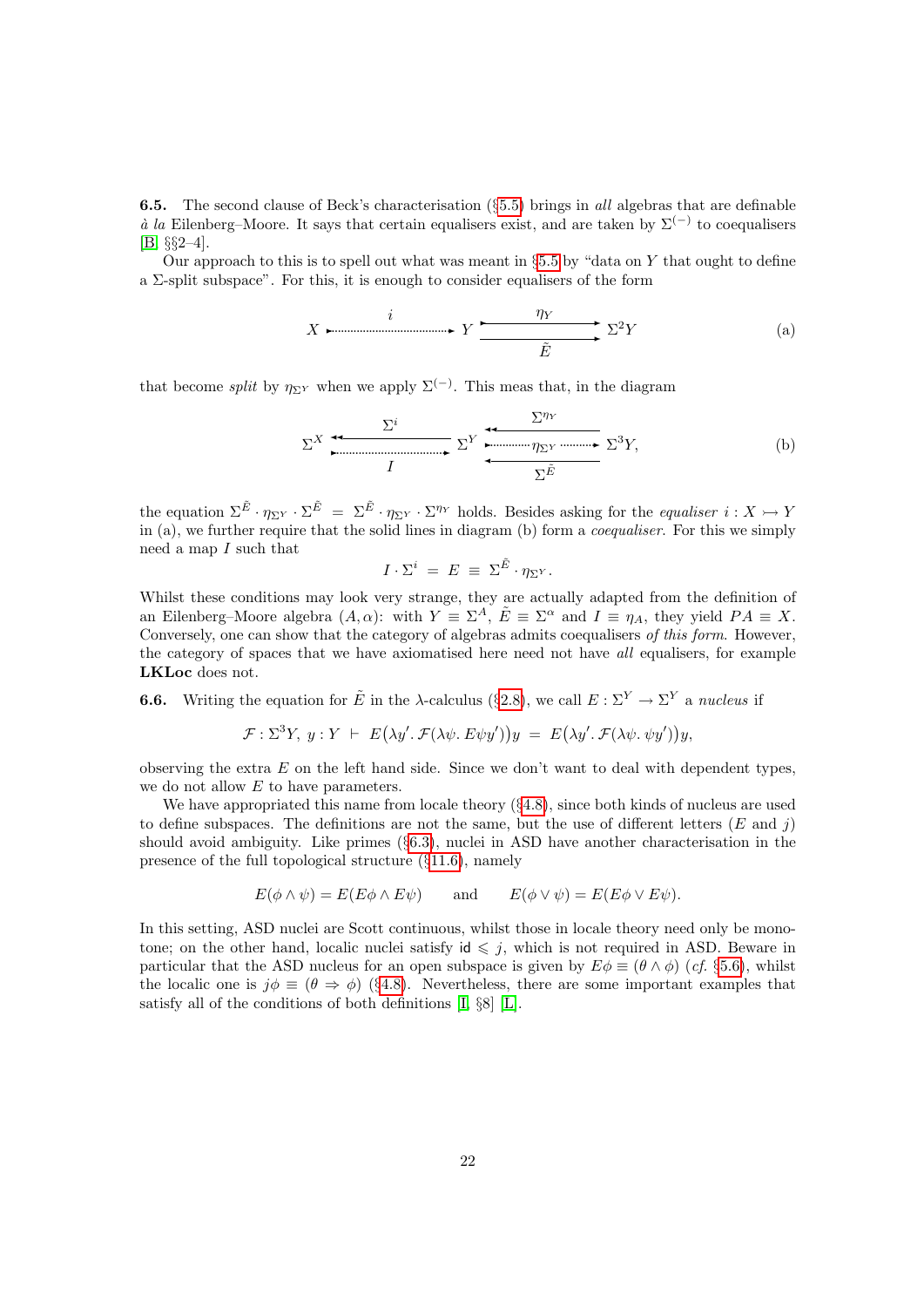<span id="page-22-0"></span>6.7. The symbolic calculus (§[2.11\)](#page-8-2) that corresponds to Beck's theorem has to define both the equaliser of the main types and also the coequaliser of their topologies. It does this using two sets of rules [\[B,](#page-56-10) §8].

A term  $\Gamma \vdash a : Y$  has equal composites with the parallel pair in §[6.5\(](#page-21-1)a) iff

$$
\Gamma, \ \psi : \Sigma^{Y} \ \vdash \ \psi a \ = \ E \psi a : \Sigma,
$$

and then we say that it is *admissible*. The introduction rule for the equaliser, *i.e.* its universal property, then allows us to form

$$
\Gamma \ \vdash \ \mathsf{admit}\, a : \{Y \mid E\},
$$

whilst the inclusion i is the elimination rule. The  $\beta$ - and  $\eta$ -rules are

$$
\Gamma \ \vdash \ i(\text{admit}\,a) \ = \ a : Y \qquad \text{and} \qquad x : \{Y \mid E\} \ \vdash \ \text{admit}(ix) = x : \{Y \mid E\}.
$$

We also have to ensure that the second diagram  $(\S 6.5(b))$  $(\S 6.5(b))$  $(\S 6.5(b))$  is a coequaliser, using another set of rules. We get the introduction rule for free, as the map  $\Sigma^i : \Sigma^Y \to \Sigma^{\{Y|E\}}$ . The elimination rule says that  $\Sigma^i$  is split by another map I, so  $I \cdot \Sigma^i = E$  and  $\Sigma^i \cdot I = id_{\{Y|E\}}$ . These equations are the  $\beta$ - and  $\eta$ -rules

$$
y: Y, \psi: \Sigma^{Y} \vdash I(\lambda x. \psi(ix))y = E\psi y
$$
  
and  

$$
x: \{Y \mid E\}, \phi: \Sigma^{\{Y \mid E\}} \vdash I\phi(ix) = \phi x.
$$

The normalisation theorem for this calculus (cf.  $\S2.12$ ) says that every type can be embedded as a subspace of a type formed without comprehension, and terms also normalise in a simple way. This makes the corresponding category equivalent to the opposite of the Eilenberg–Moore category [\[B,](#page-56-10)  $\S 9-10$ .

<span id="page-22-1"></span>**6.8.** Any map  $f: X \to Y$  that is  $\Sigma$ -split, *i.e.* with  $F: \Sigma^X \to \Sigma^Y$  such that  $F \cdot \Sigma^f = id_{\Sigma^X}$  or  $F\phi(fx) = \phi x$ , agrees up to isomorphism with the subspace  $\{Y \mid E\}$  with  $E \equiv \Sigma^f \cdot F$ . In particular,  $f$  is regular mono. The isomorphism is

$$
x: X \qquad \vdash \quad x' \equiv \text{admit}(fx) : \{Y \mid E\}
$$

$$
x' : \{Y \mid E\} \quad \vdash \quad x \equiv \text{focus}_X \left(\lambda \phi : \Sigma^X. F \phi(ix')\right) : X.
$$

To show that these maps are mutually inverse, you need the rules above, together with

$$
i(\mathsf{focus}_X P) = \mathsf{focus}_Y(\Sigma^2 iP),
$$

first proving that if P is prime then so is  $\Sigma^2 fP$ . This uses sobriety of X and Y.

**6.9.** Notice that the  $\Sigma^{\{\}}\beta$ -rule is the only one that introduces E into terms. This is something that we want to avoid if at all possible, because the expressions for nuclei are usually very complicated. When E does find its way into a program, it will give rise to a substantial computation.

Actually, this is what we expect from practical considerations. Consider, for example, the nucleus that defines  $\mathbb R$  in ASD (§[5.12\)](#page-19-2). The universal quantifier that says that the interval is compact is given by

$$
\forall x:[0,1]. \ \phi x \equiv I\phi(\lambda d. d < 0, \ \lambda u. u > 0),
$$

which applies the extension  $I\phi$  of  $\phi$  to the pseudo-Dedekind cut that represents the interval. This can be computed by dividing the interval up into sufficiently small parts, on each of which the predicate  $\phi$  must be satisfied in the fashion of Ramon Moore's interval analysis [\[Moo66\]](#page-55-9), *i.e.* by evaluating the arithmetical operations on the (endpoints of) the subinterval, instead of using single real values [\[Bau08,](#page-52-0) [I,](#page-57-0) [K\]](#page-57-2).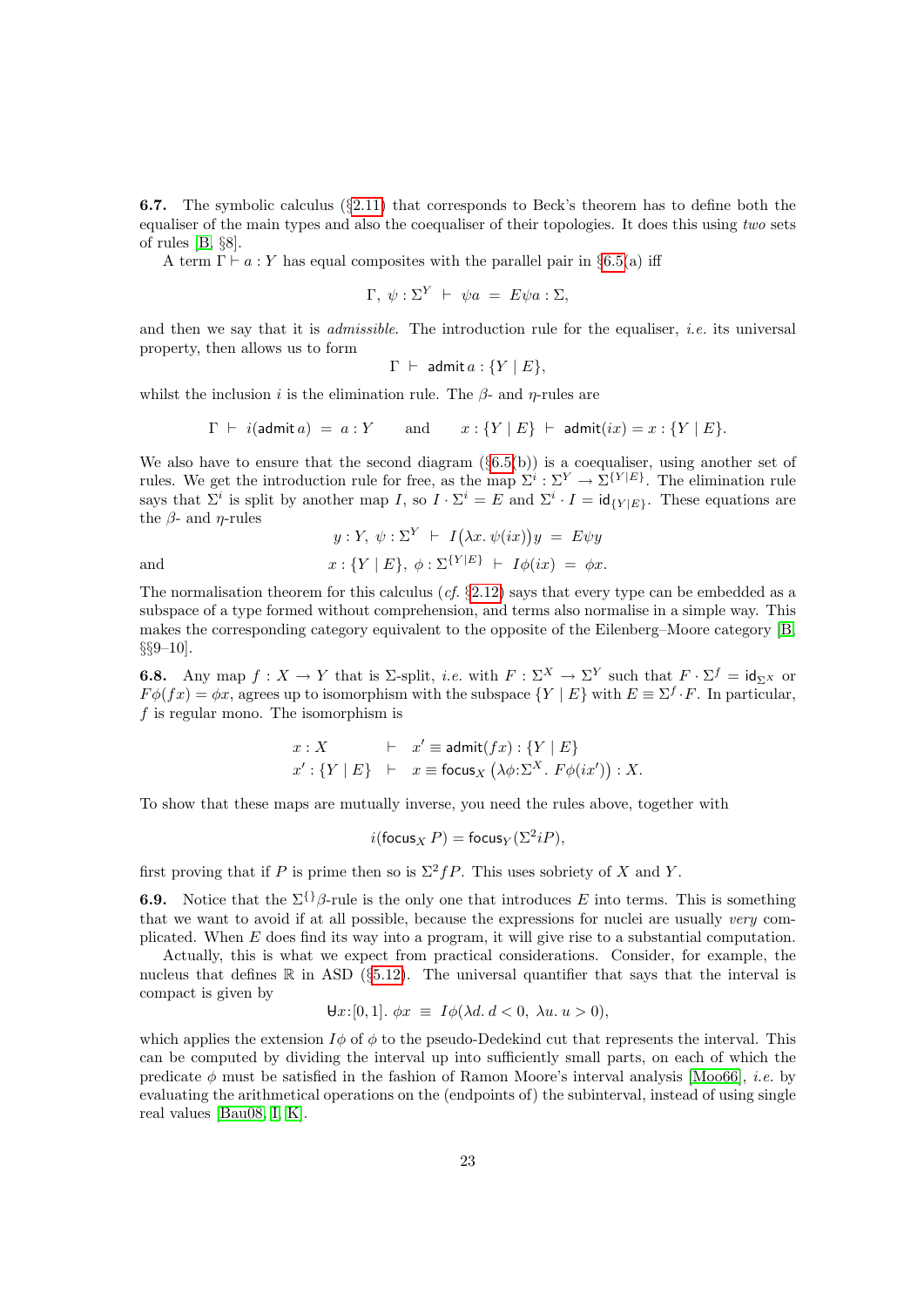<span id="page-23-1"></span>**6.10.** How common is the monadic situation? We may obtain it from any category  $S_0$  with an object  $\Sigma_0$  that has powers  $\Sigma_0^X$ . Let A be the Eilenberg–Moore category for the monad on  $\mathcal{S}_0$ ; then  $S \equiv A^{op}$  has the monadic property. The proof of this is very easy — apart from the most basic requirement, namely that  $S$  have products (coproducts of algebras) [\[B,](#page-56-10)  $\S7$ ].

Can other categorical structure be defined in  $S$ , before we add specifically topological features? We have already remarked in §[5.3](#page-16-0) that colimits come for free, as long as we have the corresponding limits, so S has coproducts and  $\Sigma$ -split coequalisers. In fact, the coproducts are stable and disjoint, *i.e.* the category S is extensive (cf. §[9.1\)](#page-33-2). Note that  $\mathbf{0} \rightarrow \mathbf{1}$  is  $\Sigma$ -split iff  $\Sigma$  has a point (§[6.1\(](#page-19-1)b)). Whilst extensivity is a purely categorical statement, its proof relies heavily on the new λ-calculus [\[B,](#page-56-10) §11].

**6.11.** Thielecke argues [\[Thi97\]](#page-56-11) that  $\Sigma$  (the "answer type" R, in his notation) needs no extra structure. It may perhaps be seen as a free type variable, or one that is quantified at the outermost level. I once said to him that his work must therefore be either very superficial or very deep. The fact that one can develop quite a lot of theory from just this monadic adjunction  $S^{\text{op}} \subseteq S$ , or from pure equideductive logic (cf. §[12.5\)](#page-47-0), without any other hypothesis on  $\Sigma$ , leads me to believe more and more in the second possibility.

This structure will provide the skeleton on which the more obviously topological structure is the flesh. Dressed in a different way, I also believe that it could be applicable to game semantics of sequential computation, algebraic geometry, differential geometry and quantum logic.

**6.12.** Our use in §[6.7](#page-22-0) of the traditional notation  ${Y | E}$  for *subset formation* advertises more than it can deliver on the basis of the monadic hypothesis alone.

Although the symbolic formulation is a little easier to handle than the categorical one, it has to be said that devising nuclei in ASD requires a lot of inspired guesswork. The problem of finding splittings is actually not a new one: it is a feature of Jon Beck's theory of monads that was inherited from his inspiration in homological algebra, where we cannot in general split short exact sequences. This in turn came from the (mathematically interesting) fact that there are non-split extensions of Abelian groups, starting with the cyclic group of order 4.

Like the category of locally compact spaces,  $S$  need not be cartesian closed. However, when we develop induction and recursion in §[9,](#page-32-0) we find that the lack of general equalisers is the real handicap to developing the theory. The conjectural extension that we begin to investigate in §[12](#page-45-0) would provide a much more expressive language in the notation  $\{y : Y | \cdots\}$ , without the need for splittings. It would also provide general equalisers and function spaces.

## <span id="page-23-0"></span>7 The Sierpinski space

In order to put some topological flesh on this categorical skeleton, we need some more specific ideas about the object  $\Sigma$ . Beware that, in other subjects,  $\Sigma$  need not be a two-element set or a subobject classifier (cf. §[4.3\)](#page-13-2).

<span id="page-23-2"></span>7.1. We have already made use of the analogy between topology and set theory, in the form of the Lindenbaum–Tarski–Paré theorem in  $\S$ [4.5](#page-14-0) & [5.3,](#page-16-0) as part of the motivation of the monadic property as an abstract formulation of Stone duality. Similarly, we begin by looking at the subobject classifier (lattice of truth-values)  $\Omega$  in a topos, in order to identify the relevant properties of its analogue in topology. Its defining property is that any subobject  $U \hookrightarrow X$  is the inverse image of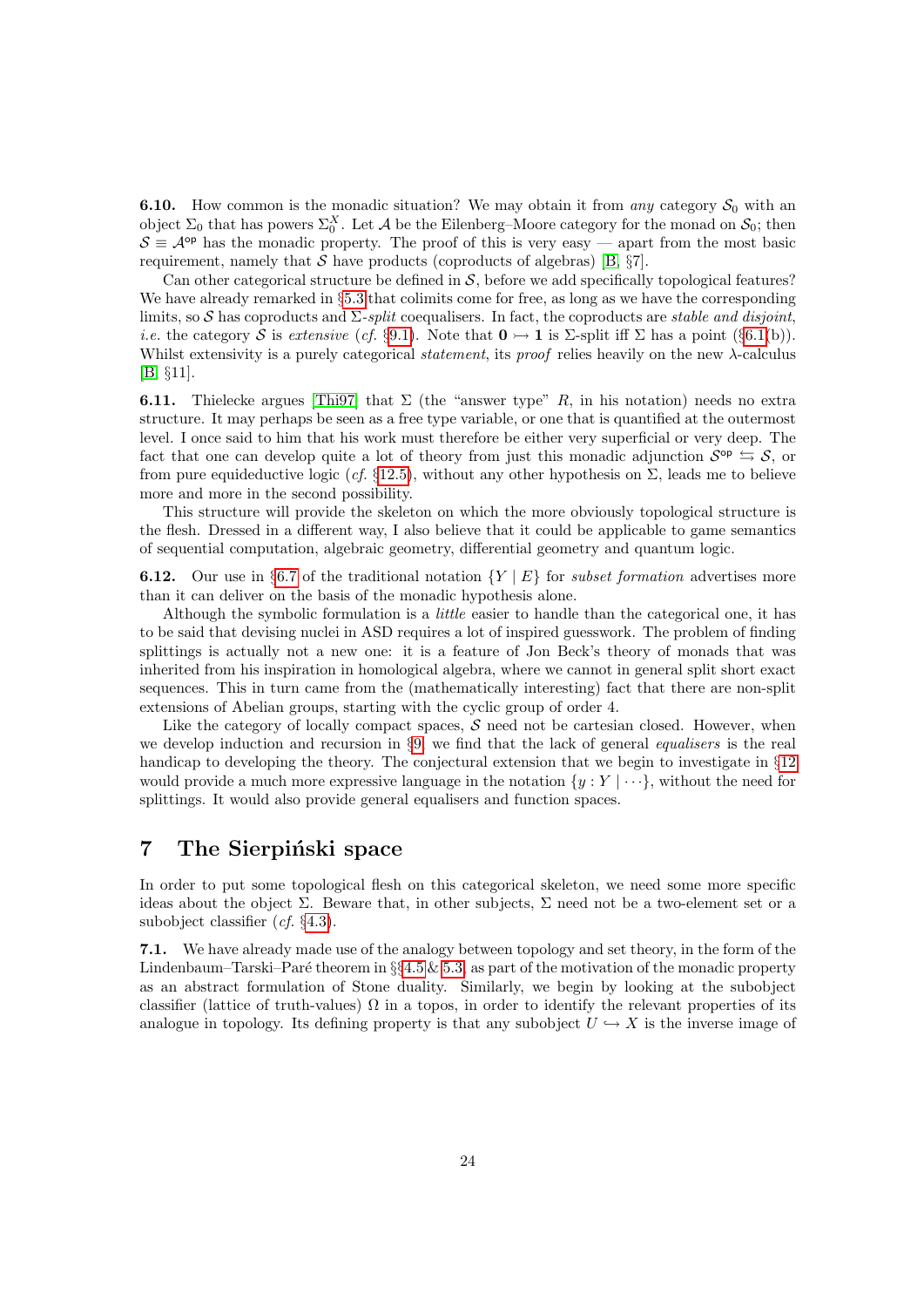$\top : \mathbf{1} \hookrightarrow \Omega$  along some *unique* map  $\theta : X \to \Omega$ . That is, there is a pullback



The map  $\theta$  is called the *classifier*, and it is crucial that isomorphic subspaces correspond to equal classifiers.

<span id="page-24-0"></span>7.2. Relying on this, if we can show that two constructions yield equivalent subobjects then the corresponding classifying maps are equal. Stripping out all extensional ideas, this means that we regard two propositions  $\phi$  and  $\theta$  as equal if they are inter-provable. Any proof is as good as any other, in contrast to the view of many type theorists, who regard different proofs of the same proposition as terms of an analogous type (cf. §[2.2\)](#page-4-1).

Although individual propositions are not regarded as types in topos theory,  $\Omega$  is the type of all propositions. Treating it as an object like any other means that we are doing higher order logic. There are some strange consequences of the translation of inter-provability into equality, since functions of a logical argument must respect equality.

In particular, to assert any  $\omega$  (where  $\omega \in \Omega$ ) is the same as to say that  $\omega$  is equal to  $\top$ , from which it follows that  $F \omega = F \top$  for any function  $F : \Omega \to \Omega$ . Now, this equality means that  $F\omega \Rightarrow F\top$  and  $F\omega \Leftarrow F\top$ , still under the hypothesis  $\omega$ . But  $\omega$  may be eliminated using Gentzen's introduction rule for  $\Rightarrow$  (*cf.* §[2.1\)](#page-4-2), in the form

$$
\frac{\Gamma, \omega \vdash \alpha \Rightarrow \beta}{\Gamma \vdash \omega \wedge \alpha \Rightarrow \beta,}
$$

giving  $\omega \wedge F \omega \Rightarrow F\top$  and  $F\omega \Leftarrow \omega \wedge F\top$ . Hence we deduce the *Euclidean principle*,

for any 
$$
F : \Omega \to \Omega
$$
 and  $\omega : \Omega$ ,  $\omega \wedge F\omega \iff \omega \wedge F\top$ .

We shall see that this is more than just a curiosity of higher order logic.

<span id="page-24-2"></span>7.3. In a topos,  $\Omega$  classifies *arbitrary* subobjects, but Giuseppe Rosolini refined the definition to handle restricted classes of monos in other kinds of categories, such as open subspaces in topology and recursively enumerable ones in the theory of computability. The class of monos, which he called a dominion, must include all isomorphisms and be closed under composition and under pullback along arbitrary maps. Then a *dominance*  $\top : \mathbf{1} \to \Sigma$  has the same definition as  $\Omega$ , but restricted to the given class of monos [\[Ros86\]](#page-55-10). The Euclidean principle holds for any dominance  $\Sigma$  of which all powers  $\Sigma^X$  exist, not just for Ω in a topos, as is shown diagrammatically in [\[C\]](#page-56-8). We shall prove the converse in  $\S 8.4$  $\S 8.4$  and recover the topos situation in  $\S 9.3$ .

<span id="page-24-1"></span>7.4. Now consider the Sierpinski space in classical topology. This has two points,  $\top$  and  $\bot$ , of which the former is open and the latter closed, like this:

$$
\begin{array}{c}\top:\\ \bot: \end{array} \quad \ \ \left(\begin{matrix}\odot\\ \bullet\end{matrix}\right).
$$

According to our stated methodology, we employ this space because of its universal property. This says that there is a three-way bijective correspondence amongst

- (a) open subspaces  $U \subset X$ ,
- (b) continuous maps  $\theta : X \to \Sigma$  and
- (c) closed subspaces  $C \subset X$ .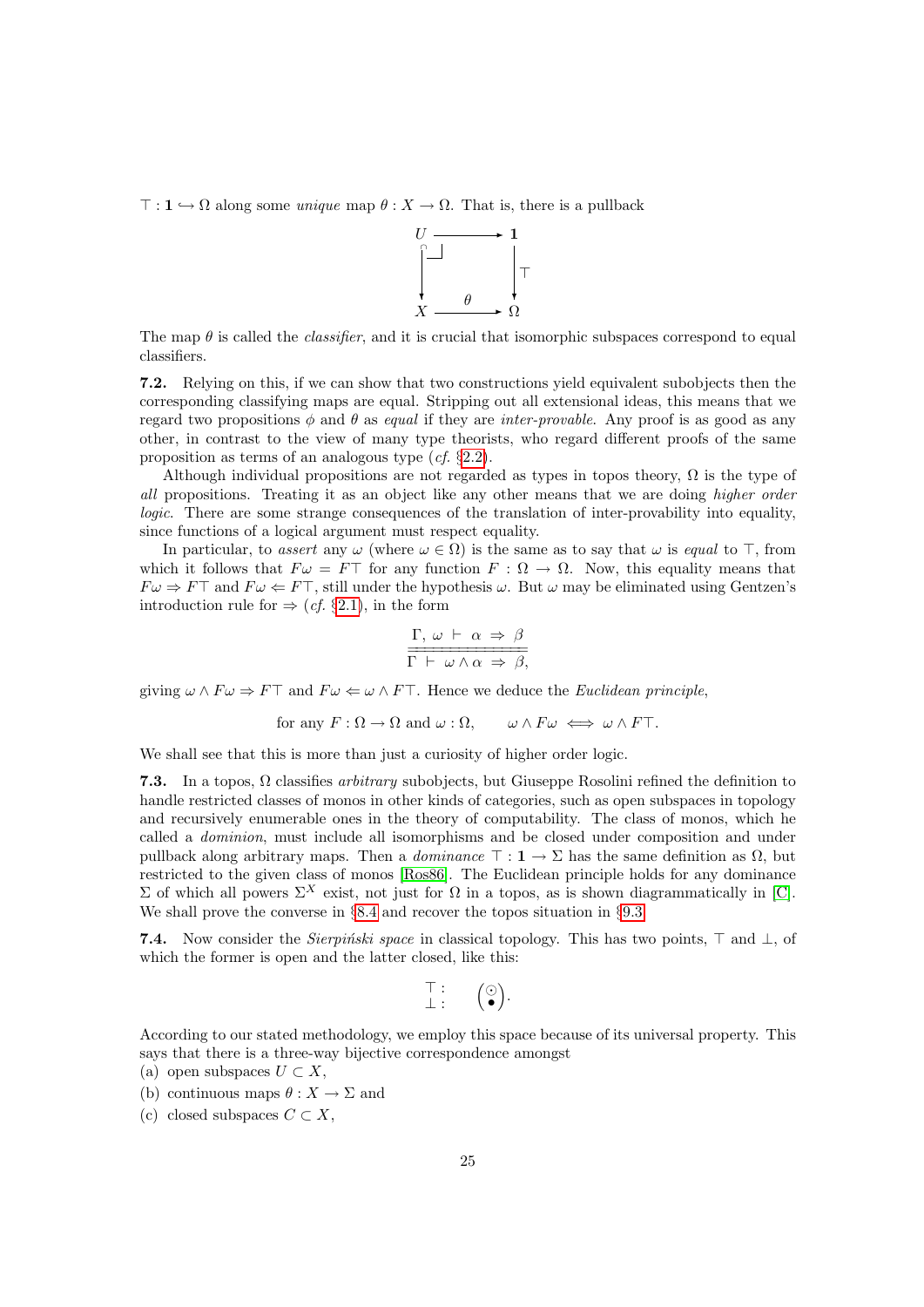where we shall say that  $\theta$  classifies  $U \equiv \theta^{-1}(\top)$  and co-classifies  $C \equiv \theta^{-1}(\bot)$ . Diagrammatically, these inverse images are given by the two pullbacks



Either of the subobjects U or C determines  $\theta$  (and so the other subobject) uniquely, so open inclusions form a dominion for which  $\top : \mathbf{1} \to \Sigma$  is a dominance, whilst closed inclusions form another dominion for which  $\bot : \mathbf{1} \to \Sigma$  is a dominance.

<span id="page-25-1"></span>7.5. It is very difficult to assess the significance of a classical statement about the two-element set  $(cf. §3.4)$  $(cf. §3.4)$ , so once again we turn to locale theory for a constructive view. An "open subspace" of a locale is an *element* of the corresponding frame,  $a: 1 \rightarrow A$ , and such elements correspond bijectively to frame homomorphisms  $F1 \rightarrow A$ . As our candidate for the Sierpinski locale, we therefore have the free frame F1 on one generator [\[JT84,](#page-54-11) §IV 3]; by §[4.4,](#page-14-1) this is the lattice of Scott-open subsets of  $\mathcal{P}(1) \cong \Omega$ .

Recall from §[4.8](#page-15-1) that the open and closed sublocales of X named by  $a \in A$  are given by the nuclei  $a \Rightarrow (-)$  and  $a \vee (-)$  respectively. If  $b \in A$  gives rise to an isomorphic sublocale of *either* kind then the corresponding nuclei are equal as endofunctions, but by applying them both to  $\perp$ , a and b, we find that  $a = b$ . So the Sierpinski locale enjoys the same universal property as its classical analogue.

7.6. Hence, in the category of locally compact locales, the Sierpinski locale is a dominance in two ways. It therefore satisfies both the Euclidean principle and its lattice dual.

Besides this, all endofunctions of  $\Sigma$  preserve its order. Putting all three of these properties together, we deduce that

$$
F\sigma \iff F\bot \lor \sigma \land F\top
$$

for any  $F : \Sigma^{\Sigma}$  and  $\sigma : \Sigma$ . This equation is called the *Phoa principle*, and had already been observed in computability theory. Indeed, Martin Hyland, who named this principle after his student Wesley Phoa (pronounced "Pwah"), emphasised that  $\Sigma$  should classify both RE and co-RE subsets [\[Hyl91\]](#page-54-12).

<span id="page-25-0"></span>7.7. Once again, it is difficult to see the real meaning of such simple formulae as the Euclidean and Phoa principles. The latter says say that any function  $F : \Sigma \to \Sigma$  is defined by a polynomial in one variable and the algebraic operations,  $\top$ ,  $\bot$ ,  $\wedge$  and  $\vee$ . This means that  $\Sigma^{\Sigma}$  (the topology on the Sierpinski space) is the free algebra  $F1$  on one generator, as we found in locale theory. It suggests a generalisation to algebraic or differential geometry, that any endomorphism  $F: R \to R$ of the base ring considered as a space in the new category, is defined by a polynomial in one variable [\[Koc05,](#page-54-13) I 12.3].

Another way of viewing this principle may be that it is what is required to make the monad for the "symbolic" algebraic structure (such as  $\top$ ,  $\bot$ ,  $\land$ ,  $\lor$ ) agree with that of the  $\lambda$ -calculus  $(\Sigma^{(-)} + \Sigma^{(-)})$ .

It was in order to provoke investigation of this analogy that I gave the name Euclidean principle to the earlier equation, since it resembles one step of the Euclidean algorithm for highest common factors. If this really is one case of a general phenomenon, polynomials are the fundamental things, whilst subobjects are a manifestation of them that is peculiar to set theory and topology.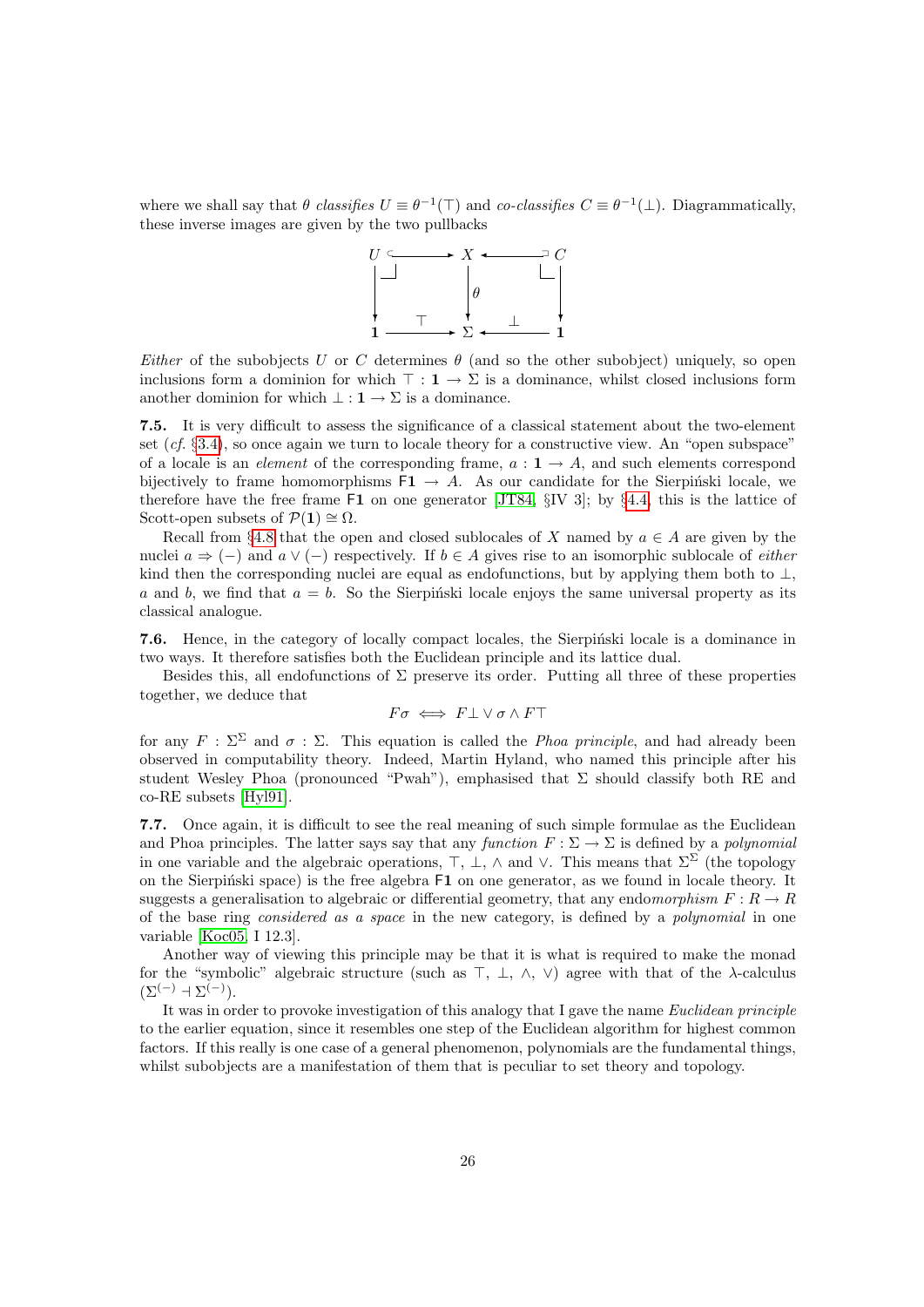<span id="page-26-1"></span>7.8. In the next section we shall add the Phoa principle to the monadic calculus from §[6,](#page-19-0) and prove some results from it that look a lot like the familiar properties of open, closed and compact subspaces. Of course, this indicates that the intuitions that we have considered so far are sound and substantial.

What's surprising is how much can be done in the *absence* of an axiom that actually states Scott continuity (§[11\)](#page-41-0). One might expect this to be essential for topology, especially considering its fundamental role in the applications in computer science since Scott's original work in the 1970s.

Even though the theory at this second stage is manifestly incomplete, it is worthy of study as it stands, because it is still fully lattice dual. We can rewrite any theorem by interchanging (all of) the following symbols or concepts with their partners, and obtain another valid theorem:

> $\leq$   $\Rightarrow$   $\top$   $\wedge$   $\exists$  = open discrete ? open<br>  $\geq$   $\Leftarrow$   $\bot$   $\vee$   $\forall$   $\neq$  closed Hausdorff compact prope  $\geq$   $\Leftarrow$   $\perp$   $\vee$   $\forall$   $\neq$  closed Hausdorff compact proper

In particular, in §[8.5](#page-28-0) we shall have a proof rule that *looks* like Gentzen's for classical  $\neg$ , alongside the one in §§[2.1](#page-4-2) & [7.2](#page-24-0) for  $\Rightarrow$ . The "classical" rule is valid constructively (in particular, in intuitionistic locale theory, §[7.5\)](#page-25-1) because it says the same thing for inclusions of closed subspaces that the "intuitionistic" rule says about open ones. Open and closed subspaces are related via their common classifiers (§[7.4\)](#page-24-1), and not by set-theoretic complementation. Statements in ASD are therefore free of the double negations that plague mathematics based on intuitionistic set theory, whether that be categorical or type-theoretic.

<span id="page-26-2"></span>7.9. Symmetries like this in a theory are powerful because they are predictive. (Consider Mendeleev's periodic table, or Dirac's relativistic quantum mechanics.) When we pair up concepts with their duals, we often find that some things were missing. (New elements or particles, such as the positron.)

What is the counterpart of compactness in the table above? Since the symbolic form of one topological concept is the universal quantifier (§[5.7\)](#page-17-0), the missing idea must be given by the existential quantifier.

Turning to locale theory for more inspiration, a compact locale is one whose terminal projection  $K \to 1$  is proper, so we are looking for those for which this map is *open*, and indeed they were studied in [\[JT84,](#page-54-11) [Joh84\]](#page-54-14) and called open locales. Bourbaki spaces throw no light on this property, because they all have it. Casting our philosophical net a little wider, however, we find analogous ideas in computability theory (recursive enumerability) and constructive analysis (locatedness [\[Spi07\]](#page-56-12)). The common theme seems to be an explicit presentation of something.

However, when we look at *subspaces* that are "open" in this sense, it turns out that they are often (but by no means always) closed subspaces, so we need another word for the idea. In English, the word overt means "open" in its sense of being explicit, so it captures these ideas very well, although it is a little difficult to find appropriate translations into other languages.

Bourbaki spaces and locales treat infinitary unions and finitary intersections asymmetrically. This is explained in ASD by saying that we may form joins indexed by overt objects and meets by compact ones.

# <span id="page-26-0"></span>8 Topology using the Phoa principle

In this section we add the lattice structure on  $\Sigma$  and either the Euclidean or the Phoa principle to the monadic framework that we introduced in §[6.](#page-19-0) The latter plays (part of) the role of the set theory that we take granted when we study other subjects such as group theory, but which we have eschewed for computable topology. So the theory will start to look a little more like an "orthodox" development of theorems from axioms (§[3.2\)](#page-9-1).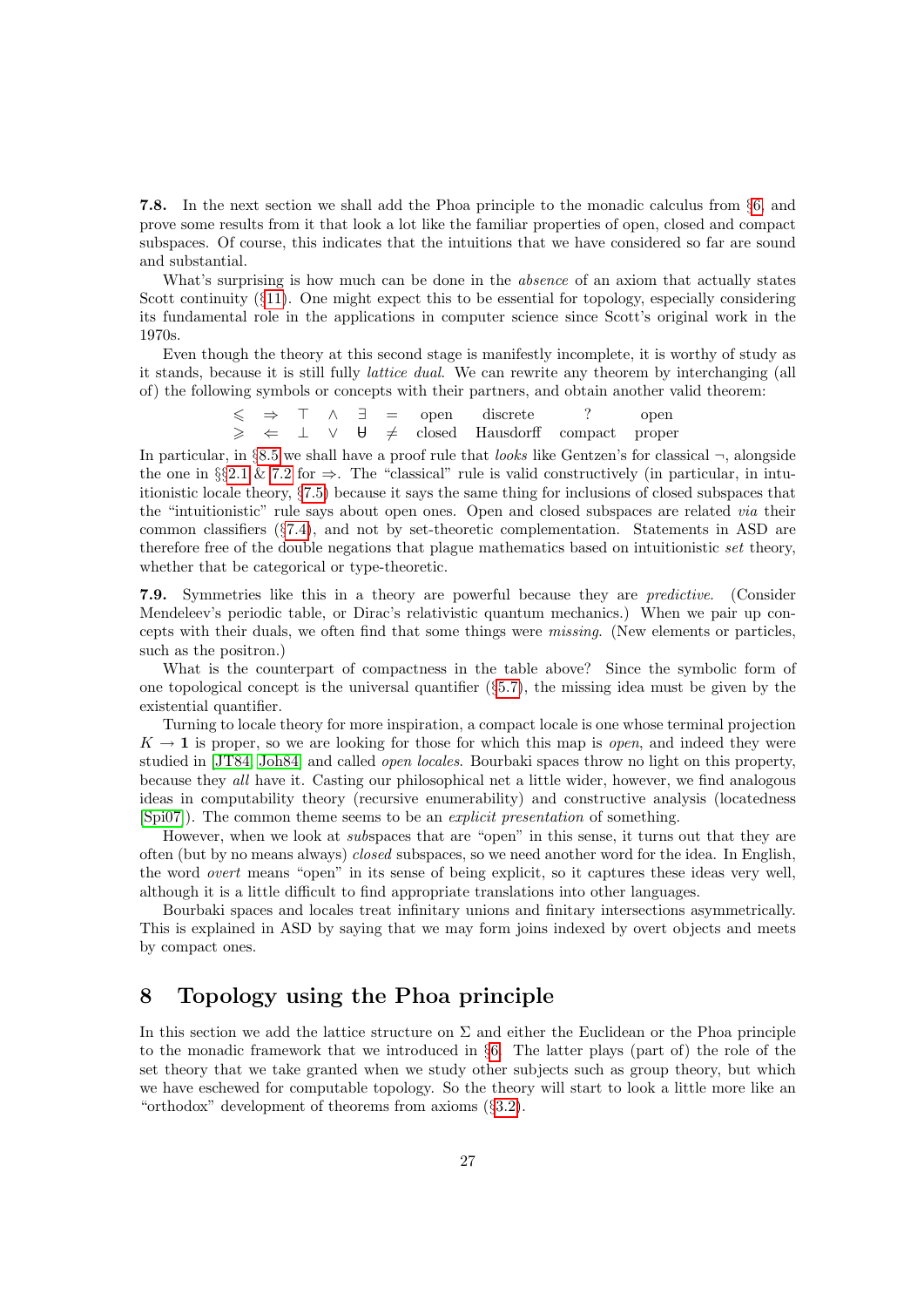See [\[C,](#page-56-8) [D\]](#page-56-13) for the details of the results in this section, but, despite the lettering, they were written before the monadic  $\lambda$ -calculus of §[6](#page-19-0) was devised, and expressed in a less clear categorical language. Since the empirical arguments were also not as well developed there as they are were in the previous section, we shall give some of the basic results here in detail. On the other hand, [\[I,](#page-57-0) [J\]](#page-57-1) give better treatments of some topics that are closer to the applications, especially the theory of compact subspaces.

<span id="page-27-4"></span>**8.1.** In addition to the axioms in §[6.1,](#page-19-1) we now require the type  $\Sigma$  to have

(a) operations  $\top, \bot : \mathbf{1} \rightrightarrows \Sigma$  (in place of  $\star$ , §[6.1\(b\)\)](#page-19-3) and  $\wedge, \vee : \Sigma \times \Sigma \rightrightarrows \Sigma$  that satisfy

(b) the equations for a distributive lattice; and

<span id="page-27-1"></span>(c) the Euclidean principle  $\sigma \wedge F \sigma \Leftrightarrow \sigma \wedge F\top$  if we want to consider set theory; or

<span id="page-27-2"></span>(d) the Phoa principle  $F \sigma \Leftrightarrow F \bot \vee \sigma \wedge F \top$  for general topology;

where  $\sigma : \Sigma$  and  $F : \Sigma^{\Sigma}$ .

<span id="page-27-0"></span>**8.2.** The lattice structure defines an order relation on  $\Sigma$  and its powers  $\Sigma^X$ . Following logical custom, we have already started to write  $\Rightarrow$  and  $\Leftrightarrow$  for the order and equality on  $\Sigma$ . We retain  $\leq$ and = for these relations on its powers (the symbols  $\subset$  and  $\subset$  are inappropriate, for many reasons), but application to an argument changes them into  $\Rightarrow$  and  $\Leftrightarrow$ , so if  $\phi \leq \psi$  then  $\phi a \Rightarrow \phi a$ , whilst if  $\phi = \psi$  then  $\phi a \Leftrightarrow \phi a$ .

In the topological case (d), all S-morphisms  $\Sigma^Y \to \Sigma^X$  preserve  $\leq$ , so S is an ordered category, which is a special case of a 2-category. In particular, we may talk about adjoint maps  $\Sigma^Y \subseteq \Sigma^X$ with respect to this order:  $L \dashv R$  means that  $\mathsf{id} \leq R \cdot L$  and  $L \cdot R \leq \mathsf{id}$ . This is also possible in the set-theoretic case (c), so long as we're careful, as logical negation  $(\neg)$  reverses the order.

We may extend  $\leq$  to an order on any object X, where

$$
x \sqsubseteq_X y
$$
 means  $(\lambda \phi, \phi x) \leq (\lambda \phi, \phi y)$ .

By sobriety (§[6.3\)](#page-20-1) and monotonicity,  $\subseteq$  is antisymmetric and (when  $X = \Sigma^{Y}$ ) agrees with  $\leq$ . Wesley Phoa introduced his principle [\[Pho90\]](#page-55-11) to make this order equivalent to the existence of a link map  $\ell : \Sigma \to X$  with  $\ell \bot = x$  and  $\ell \top = y$ , which he used to construct limits of the objects that he was considering.

<span id="page-27-3"></span>8.3. The Euclidean principle is a purely *algebraic* property, at least if you are willing to regard λ-calculus as algebra. However, in the context of the monadic framework, it automatically yields the higher order structure of a dominance  $(\S7.3)$  $(\S7.3)$ , classifying certain *subobjects*. We shall build up to a characterisation of elementary toposes in §[9.3.](#page-33-0)

First we have to show that the pullback in §[7.1](#page-23-2) exists. It is equivalent to the equaliser

$$
U \xrightarrow{\qquad i \qquad x \mapsto \lambda \phi. \phi x} \sum_{x \mapsto \lambda \phi. \theta x \wedge \phi x} x^{\sum x}
$$

that is an example of the one in §[6.5,](#page-21-1) with  $E \equiv \lambda \phi$ .  $\theta \wedge \phi$ . Notice that this is the same formula that we saw in §[5.6](#page-17-3) when we showed that open subspaces are  $\Sigma$ -split.

The question is therefore whether E is a nucleus; expanding the  $\lambda$ -calculus definition in §[6.7,](#page-22-0) we require that

$$
\mathcal{F}(\lambda \psi. \ \psi y \wedge \theta y) \wedge \theta y \iff \mathcal{F}(\lambda \psi. \ \psi y) \wedge \theta y.
$$

This follows from the Euclidean principle, putting  $\sigma \equiv \theta y$  and  $F \equiv \lambda \tau$ .  $\mathcal{F}(\lambda \psi, \psi \psi \wedge \tau)$ . Conversely, considering  $Y \equiv \mathbf{1}, \theta \equiv \lambda y$ .  $\sigma$  and  $\mathcal{F} \equiv \lambda G$ .  $F(G\top)$ , it is also necessary.

Hence the Euclidean principle is exactly what we need to satisfy the abstract definition of nucleus. On the other hand, E satisfies the more user-friendly lattice-theoretic characterisation of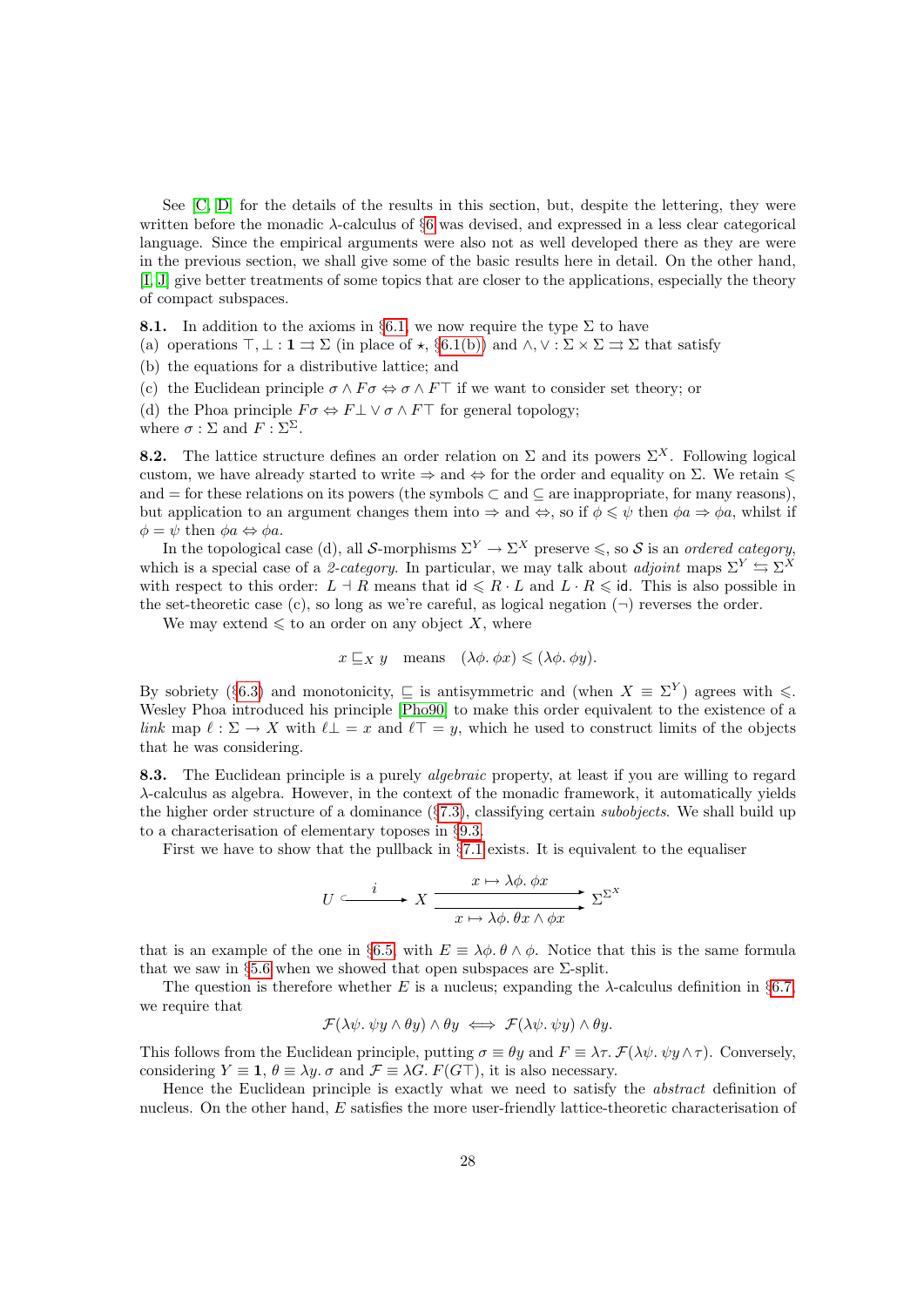nuclei that we also mentioned in §[6.7,](#page-22-0) just using the distributive law. Of course, that is because the proof of this characterisation makes use of the Phoa principle  $(\S11.6)$  $(\S11.6)$ .

By a similar argument,  $\lambda \phi \phi \vee \theta$  is a nucleus (for the closed subspace coclassified by  $\theta$ ) iff  $\Sigma$  satisfies the *dual* Euclidean principle.

<span id="page-28-1"></span>**8.4.** We may therefore use the monadic framework in §[6](#page-19-0) to define the pullbacks in §[7.1](#page-23-2) and §[7.4.](#page-24-1) Then, bearing in mind that we shall have to verify the stronger meanings that these words have outside this paragraph, we call an inclusion  $i: U \hookrightarrow X$  open if it (is isomorphic to one that) is the pullback of  $\top : \mathbf{1} \to \Sigma$  along from some (not *â priori* unique)  $\theta : X \to \Sigma$ , which *classifies U*. In particular,  $\theta \equiv \top$  classifies id :  $X \hookrightarrow X$ .

In order to prove that open inclusions form a dominion with dominance  $\Sigma$  in the sense of Rosolini (§[7.3\)](#page-24-2), we also need to show that the composite of two open inclusions is open. For this, we use the  $\Sigma$ -splitting I that is provided by the monadic framework.

Suppose that  $V \stackrel{j}{\hookrightarrow} U \stackrel{i}{\hookrightarrow} X$  are classified by  $\phi : \Sigma^U$  and  $\theta : \Sigma^X$  respectively. Since I splits  $\Sigma^i$ , we have  $\phi u \Leftrightarrow \Sigma^{i}(I\phi)u \Leftrightarrow (I\phi)(iu)$ , so the bottom right square commutes.



We claim that the *rectangle* on the right is a pullback, *i.e.* I $\phi$  classifies  $V \subset X$ . First, note that  $I\phi = (I \cdot \Sigma^i \cdot I)\phi = E(I\phi) = \theta \wedge I\phi \leq \theta$ . If  $x : \Gamma \to X$  and  $\Gamma \to \mathbf{1}$  make a commuting quadrilateral then  $\top \Leftrightarrow I\phi x \Rightarrow \theta x$ . So  $x = iu$  since  $\theta$  classifies U, and  $\phi u \Leftrightarrow (I\phi)(iu) \Leftrightarrow I\phi x \Leftrightarrow \top$ , so  $u = jv$ since  $\phi$  classifies V. Hence  $x = (i \cdot j)v$ , and v is unique since  $i \cdot j$  is mono.

If  $\psi \leq \theta$  then  $\psi = \psi \wedge \theta = E\psi = I\phi$  where  $\phi \equiv \Sigma^i \psi$ . So the open inclusion  $W \hookrightarrow X$  classified by  $\psi$  factors through  $U \hookrightarrow X$  classified by  $\theta$  iff  $\psi \leq \theta$  iff  $\psi = I\phi$  for some  $\phi : \Sigma^U$ , and then  $\phi$ classifies  $W \hookrightarrow U$ . Hence  $U \cong W$  iff  $\theta = \psi$ , so classifiers are unique.

We are justified in calling i an "open" inclusion because  $I \doteq \Sigma^i$  in the sense of §[8.2,](#page-27-0) and the Frobenius and Beck–Chevalley laws (§[2.9\)](#page-7-0) hold [\[C,](#page-56-8) Prop. 3.11]. If we want to use this result in the study of set theory (§[8.1\(c\)\)](#page-27-1) then we must be careful not to assume that I preserves  $\leqslant$ , but the same result also proves this. We write  $\exists_i$  for I, for reasons that we explain in §[8.7.](#page-30-0)

By reversing the order  $\leq$  throughout this argument and assuming the dual Euclidean principle,  $\perp: \mathbf{1} \to \Sigma$  is also a dominance. We call the inclusions that are expressible as pullbacks of  $\perp$  along  $\theta$ :  $1 \to \Sigma$  closed, say that  $\theta$  co-classifies them and write  $\theta_i$  for *I*. Beware, however, that if  $\theta \leq \phi$ classify C and D respectively then  $D \subset C$ .

§[8.10\(g\)](#page-31-0) gives an important converse result.

<span id="page-28-0"></span>8.5. In practice, it is often easier to reason with the Gentzen-style rules

$$
\frac{\Gamma, \sigma \Leftrightarrow \Gamma \vdash \alpha \Rightarrow \beta}{\Gamma \vdash \sigma \land \alpha \Rightarrow \beta} \qquad \qquad \frac{\Gamma, \sigma \Leftrightarrow \bot \vdash \alpha \Rightarrow \beta}{\Gamma \vdash \alpha \Rightarrow \beta \lor \sigma}
$$

that are equivalent to the Euclidean principle and its dual,  $cf. \S_{2}^{6}2.1$ , [7.2](#page-24-0) & [7.8.](#page-26-1)

To do this, we first have to modify the definition of *contexts* in §[6.1,](#page-19-1) which now consist of both typed variables and *equational hypotheses* of the forms  $\sigma \Leftrightarrow \top$  and  $\sigma \Leftrightarrow \bot$  for  $\sigma : \Sigma$ . We proved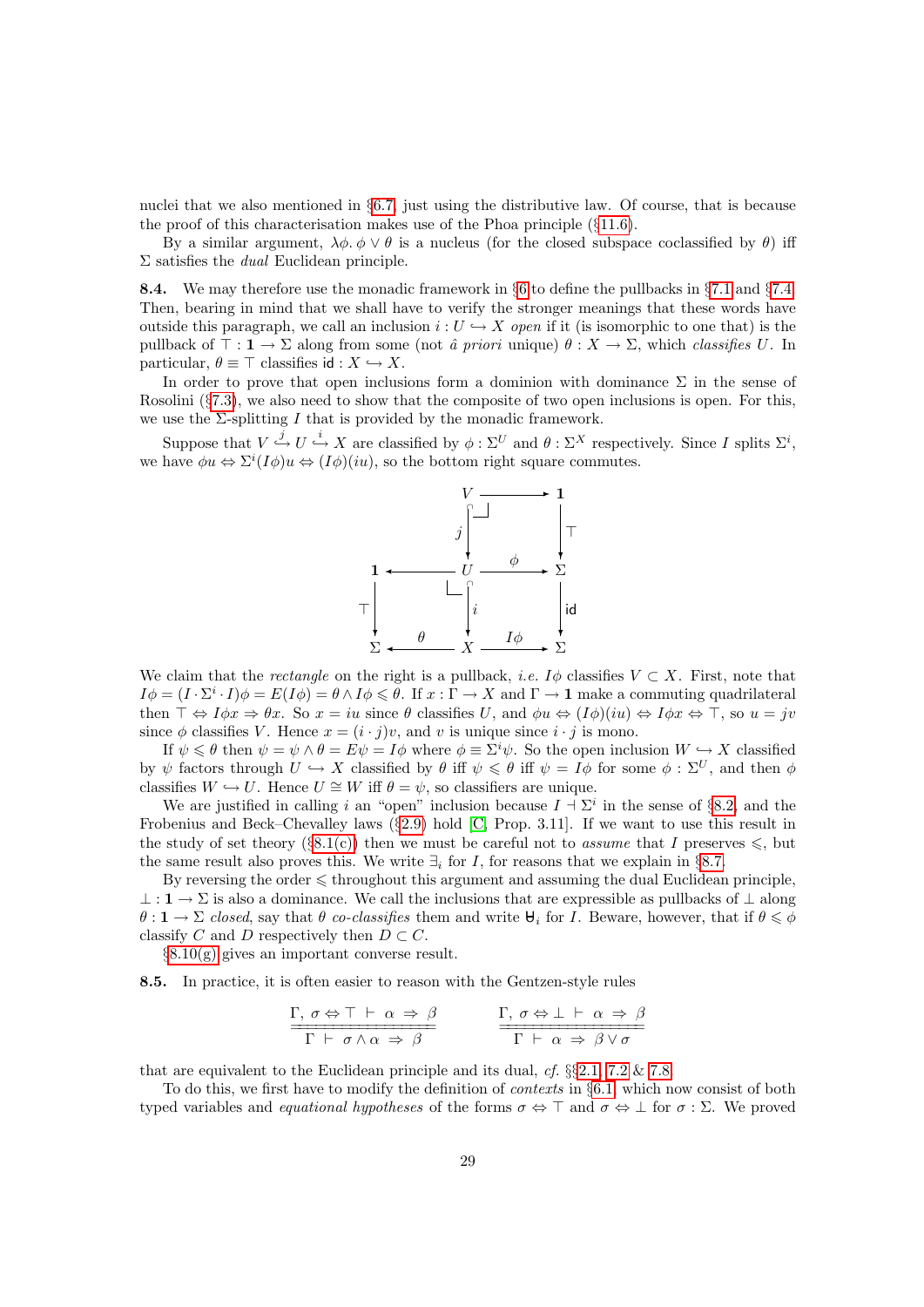the Euclidean principle from the Gentzen rule on the left using such contexts in  $\S 7.2$ , and the dual is similar.

This modification is syntactic sugar. A context consisting of several variables and hypotheses of both kinds may be interpreted as a locally closed subspace (i.e. the intersection of a closed subspace with an open one) of the product of the types of the variables.

Using the Euclidean principle, the open subspace classified by  $\sigma$  is  $\Sigma$ -split with nucleus  $E \equiv$  $\lambda \phi$ .  $\sigma \wedge \phi$ . So the inequality  $\alpha \Rightarrow \beta$  between subsubspaces is defined as  $\alpha \wedge \sigma \Rightarrow \beta \wedge \sigma$  in the ambient space, which is what the Gentzen rule says.

These rules do not force  $F : \Sigma^{\Sigma}$  to preserve the order — this has to be stated separately. Beware that we use this property so often in topology that we usually take it as read.

<span id="page-29-0"></span>8.6. Now we can ask when particular subspaces are open or closed, starting with the diagonal  $X \subset X \times X$ . It is natural to call X

- (a) discrete if the diagonal is open, its classifier being called *equality*,  $=x$ ; and
- (b) Hausdorff if the diagonal is closed, its co-classifier being called *inequality* or apartness,  $\neq$ or  $\#_X$ .

For example, we expect  $\mathbb N$  and  $\mathbb Q$  to have both properties (§[9.5\)](#page-34-0), and  $\mathbb R$  to be Hausdorff but not discrete (§[11.10\)](#page-44-1). This is in line with the computational fact that we may decide equality of integers or rationals, but only detect when real numbers are different.

Beware that, whilst points and the diagonal are open in a discrete space, arbitrary subspaces need not be. This is because the computable topology on the discrete space N consists of the recursively enumerable subsets, not all of them. Also, our definition of Hausdorffness is slightly different from that in locale theory [\[Sim78\]](#page-56-14) [\[Joh82,](#page-54-6) §III 1.3].

Classically, any discrete space is Hausdorff, but the proof employs a union that is illegitimate for us, and any free algebra with insoluble word problem provides a counterexample. Terms are equal iff they are provably so from the equations, so we observe equality by enumerating proofs, but none need be forthcoming. In particular, combinatory algebra (with a non-associative binary operation and constants k and s such that  $(kx)y = x$  and  $((sx)y)z = (xz)(yz)$  encodes the untyped  $\lambda$ -calculus, and therefore arbitrary computation, so equality is undecidable.

We use a subscript or brackets,  $n =_X m$  or  $(n = m)$ , to indicate the term of type  $\Sigma$  that this definition provides in a discrete space, with computable equality. This convention avoids ambiguity of notation with the underlying term calculus, in which any two terms of the same type may be provably equal or not.

The proof rules that relate these two notions of (in)equality are

$$
\frac{\Gamma \vdash n = m : X}{\Gamma \vdash (n =_X m) \Leftrightarrow \top} \qquad \qquad \frac{\Gamma \vdash h = k : X}{\Gamma \vdash (h \neq_X k) \Leftrightarrow \bot}
$$

The rule for a Hausdorff space is not doubly negated: this is simply the way in which we express membership of a closed subspace, whilst  $\neq$  is the natural name for its co-classifier.

From the Gentzen rules in §[8.5,](#page-28-0) we obtain respectively

$$
\phi x \wedge (x =_X y) \Rightarrow \phi y \quad \text{and} \quad \phi x \vee (x \neq_X y) \Leftarrow \phi y.
$$

The usual properties of equality (reflexivity, symmetry, transitivity and substitution) follow from the first of these, whilst the dual argument gives the analogous properties of inequality. See [\[J,](#page-57-1) §§4–5] for more detail in the setting of applications.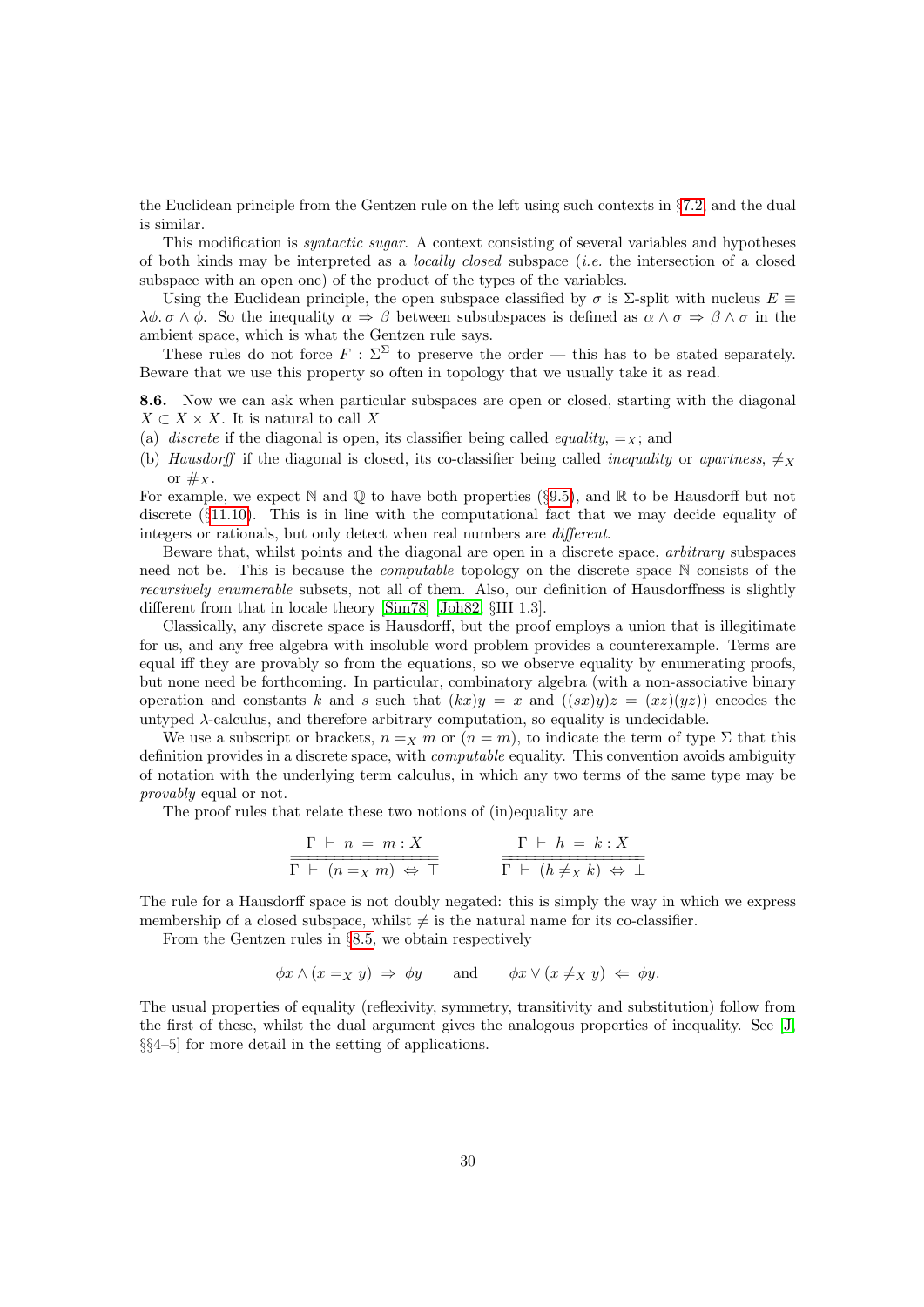<span id="page-30-0"></span>8.7. Turning to compactness, recall from §[5.7](#page-17-0) that it can be expressed using an operator  $A: \Sigma^{\Sigma^{X}}$ . This is Scott continuous in the *model* (locally compact Bourbaki spaces), but is simply a term or morphism in the axiomatisation.

It is enough to define a *compact object* K as one for which the map  $\Sigma \to \Sigma^K$  by  $\sigma \mapsto \lambda k$ . has a right adjoint,  $\mathbf{\Theta}_K$ , in the sense of §[8.2.](#page-27-0) The two directions of the adjoint correspondence are exactly the introduction and elimination rules of the symbolic formulation, in which it's more convenient to write  $\forall k:K. \phi k$  than  $\forall K (k:K. \phi k)$ .

However, in topology, we also have the dual Frobenius law (cf. §[2.9\)](#page-7-0),

$$
\forall k. (\sigma \vee \phi k) \iff \sigma \vee \forall k. \phi k,
$$

for free, from the Phoa (or dual Euclidean) principle (§[8.1\(d\)\)](#page-27-2), with  $F \equiv \lambda \tau$ . Uk.  $\tau \vee \phi k$ . This does not hold in intuitionistic set theory, but it was identified in intuitionistic locale theory by Japie Vermeulen [\[Ver94\]](#page-56-15).

The first of the familiar properties of compact spaces is that any closed subspace  $i : C \subset K$ is also compact. Its quantifier is given by  $\mathbf{\Theta}_C \equiv \mathbf{\Theta}_K \cdot \mathbf{\Theta}_i$ , where  $\mathbf{\Theta}_i$  is the  $\Sigma$ -splitting of i in §§[5.6](#page-17-3) & [8.4](#page-28-1) [\[C,](#page-56-8) Prop. 8.3].

Products and coproducts of compact spaces are again compact, as are equalisers and pullbacks targeted at Hausdorff spaces [\[C,](#page-56-8) §§8–9].

The Beck–Chevalley condition (§[2.9\)](#page-7-0) also comes for free, as substitution under  $\lambda$  [\[C,](#page-56-8) Prop. 8.2]. Its lattice-theoretic interpretation is that any topology  $\Sigma^X$  admits K-indexed meets, and not just finite ones (§[7.9\)](#page-26-2).

<span id="page-30-1"></span>8.8. When we try to apply these ideas to compact subspaces, we find that the monadic framework in §[6](#page-19-0) does not provide a sufficiently general theory (so it doesn't extend to proper maps either). This is related to the fact that, in the leading model (§[5.4\)](#page-16-1), a compact subspace of a non-Hausdorff locally compact Bourbaki space need not itself be be locally compact. This is discussed in [\[G,](#page-57-3) §5], which is based on [\[HM81\]](#page-54-9).

The clearest treatment for ASD is that in [\[J,](#page-57-1) §8], which exploits the fact that the main object of study in that paper is a Hausdorff space (R), by restricting attention to subspaces that are both closed and compact. Since a Hausdorff space H has  $\neq$ , we expect the operator  $A : \Sigma^{\Sigma^H}$  to represent (as a compact space) the closed subspace that is co-classified by

$$
\theta \equiv \lambda x. A(\lambda y. x \neq y) \quad \text{if} \quad \frac{\phi \lor \theta = \top}{A\phi \Leftrightarrow \top} \quad \text{for any } \phi : \Sigma^H.
$$

If  $H$  is also compact, we obtain conversely

$$
A\phi \iff \forall x \colon H. \ \omega x \lor \phi x.
$$

Hence closed and compact subspaces coincide in a compact Hausdorff space, because there

$$
\phi x \iff \forall y \colon H. \ (x \neq y) \lor \phi y,
$$

which is obtained from the formula in §[8.6.](#page-29-0) Notice that A, like  $\theta$  (§[8.4\)](#page-28-1), decreases in the order (§[8.2\)](#page-27-0) as the compact or closed subspaces get bigger.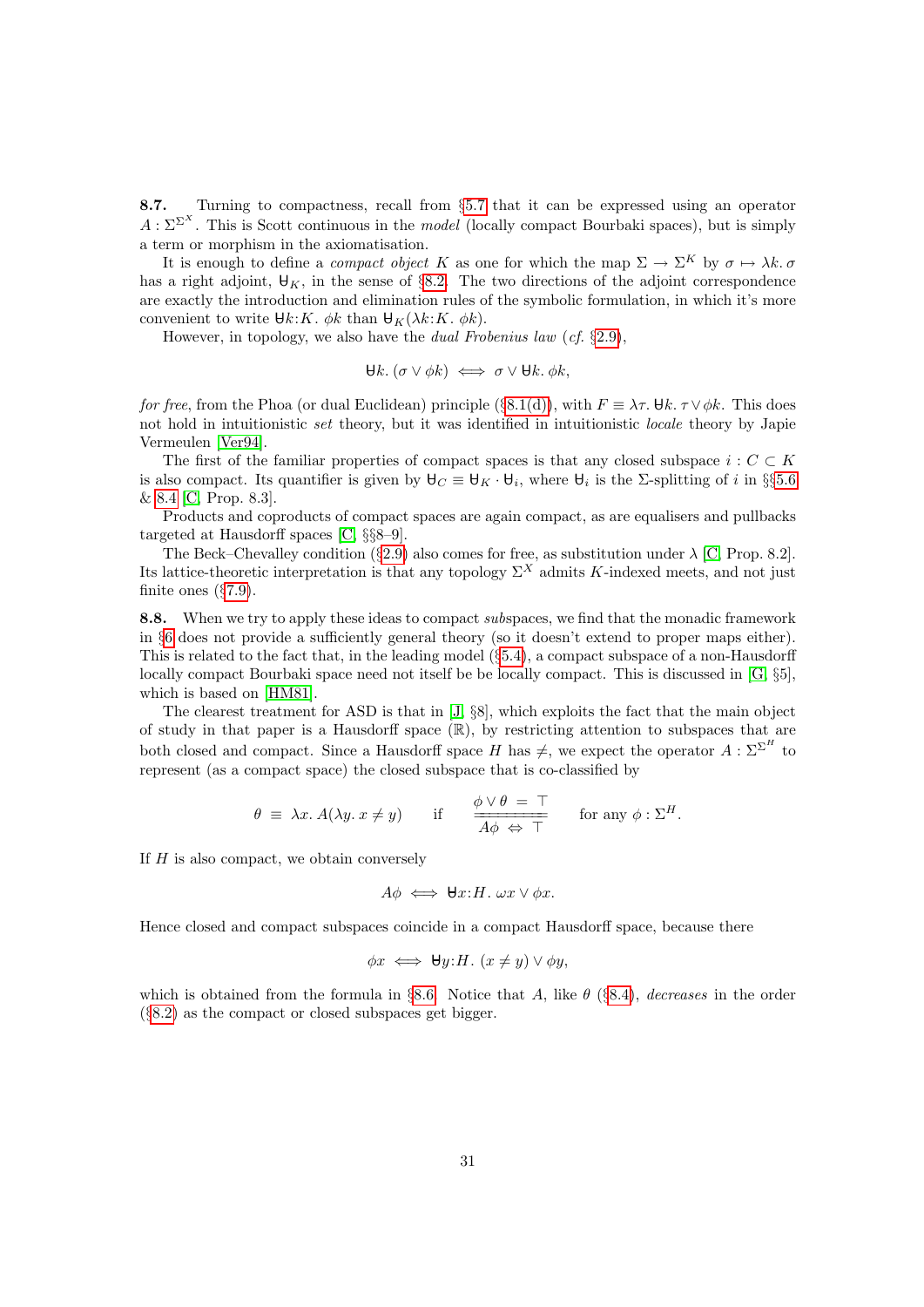<span id="page-31-3"></span>8.9. To make sense of this equivalence between closed and compact subspaces, however, we need some way of saying that  $K$  is "the same subspace" as  $C$ . We do this by defining

 $a \in C$  as  $\theta a \Leftrightarrow \bot$  and  $a \in K$  as  $A \leq \lambda \phi$ .  $\phi a$ 

for any term  $a: X$ , possibly including parameters.

The definition of  $a \in K$  is motivated by the idea in [\[Wil70,](#page-56-7) [HM81\]](#page-54-9) that a compact subspace is the intersection of its open neighbourhoods. In a non-Hausdorff space, however, this intersection may be larger than the original compact subspace, and is called its saturation. Nevertheless, C and  $K$  do have the same "elements" according to the definitions that we have just given. The account in [\[J,](#page-57-1) §8] also treats direct images and compact open subspaces.

<span id="page-31-1"></span>8.10. Because of the lattice duality of the axioms that we have introduced so far (§§[7.8f](#page-26-1)), there is a dual notion to compactness. We call it overtness, and it is related to the existential quantifier. By the same arguments as for compact Hausdorff spaces [\[C,](#page-56-8) §§6–9],

- (a) 0 and 1 are overt, as are  $X \times Y$  and  $X + Y$  if X and Y are;
- (b) any open subspace of an overt space is again overt;
- (c) any equaliser or pullback of overt spaces targeted at a discrete space is overt;
- (d) any overt subspace of a discrete space is an open subspace;
- (e) any direct image of an overt space is overt;
- (f) any map from an overt object to a discrete one is an open map; and
- <span id="page-31-0"></span>(g) any mono  $f: X \rightarrow Y$  from an overt object to a discrete one is an open inclusion, classified by  $\theta \equiv \lambda y$ .  $\exists x.$   $(fx =_Y y)$ .

See  $[C, \S\$ 8  $\&$  10 for the proofs, which were inspired by similar results in [\[JT84\]](#page-54-11). We spell out the last part, as it will be important later. Define

$$
F: \Sigma^X \to \Sigma^Y
$$
 by  $F\phi \equiv \lambda y: Y. \exists x: X. \phi x \wedge (fx =_Y y).$ 

Then

$$
F\phi(fx) \iff \exists x' \colon X. \phi x' \land (fx' =_Y fx) \iff \exists x' \colon X. \phi x' \land (x' =_X x) \iff \phi x
$$

by §[8.6.](#page-29-0) Hence  $f: X \rightarrow Y$  is  $\Sigma$ -split, and  $X \cong \{Y \mid E\}$  by §[6.8,](#page-22-1) where  $E \equiv \Sigma^f \cdot F$ . Expanding E, we find that  $X \subset Y$  is the open subspace classified by  $\theta$  (§[8.3\)](#page-27-3).

<span id="page-31-2"></span>8.11. We have made a lot of use of the analogy between (Stone duality for) set theory and topology. This is no longer applicable in the case of partial maps, where the Phoa principle makes the topological account much simpler than the set-theoretic one [\[D\]](#page-56-13).

In Rosolini's theory of dominions and dominances (§[7.3\)](#page-24-2), a partial map  $(i, f) : X \to Y$  consists of an "open mono"  $i: U \hookrightarrow X$  and an (ordinary or "total") map  $f: U \to Y$ .



Then  $Y \hookrightarrow Y_{\perp}$  is a partial map classifier or lift if, for every partial map  $X \to Y$ , there is a unique total map  $X \to Y_{\perp}$  that makes the square a pullback. In particular,  $\mathbf{0}_{\perp} = \mathbf{1}, \mathbf{1}_{\perp} = \Sigma$  and  $\Sigma_{\perp} = \Sigma^{\Sigma}$ , but this coincidence ends there.

Classically, as the notation suggests, Y<sub>⊥</sub> is obtained by adding a single point  $\perp$  to Y, to serve as the "undefined" value of fx for  $x \notin U$ . In topology, when  $U \subset X$  is Scott open, and in particular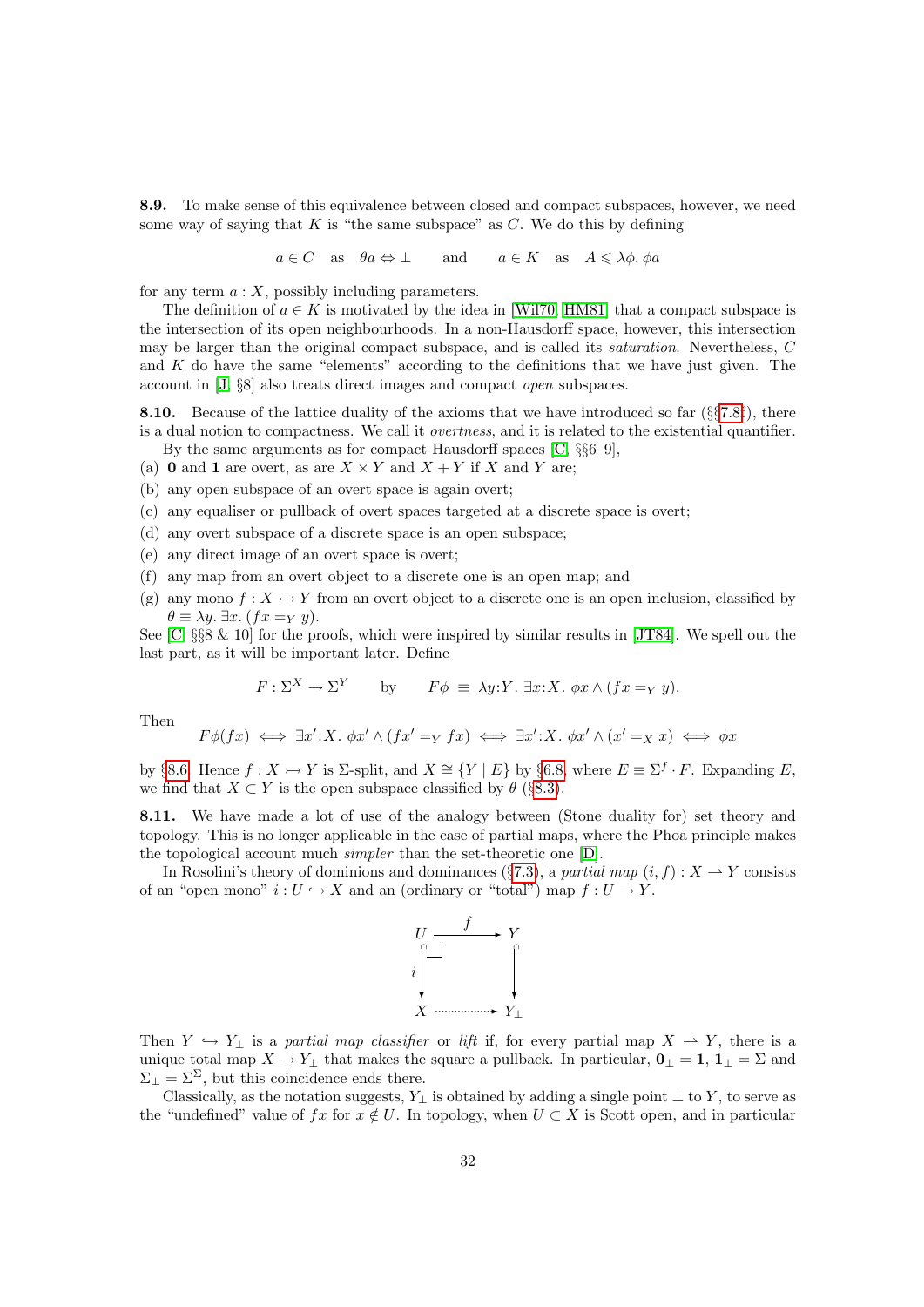upper,  $\perp$  must lie below Y in the order. In intuitionistic set theory, on the other hand, we need higher order logic to define  $Y_{\perp} \subset \mathcal{P}(Y)$  as "the set of subsets with at most one element".

Using the monadic framework and the Phoa principle, we obtain  $Y_\perp$  in a much simpler way via its topology. This forms a comma square,



which is defined like a pullback except that the order  $\leq$  replaces equality in the bottom right. So

$$
\Sigma^{Y_{\perp}} \equiv \{ (\psi : \Sigma^{Y}, \sigma : \Sigma) \mid \sigma \Rightarrow \psi y \}
$$

in set-theoretic notation. Since this is a retract of  $\Sigma^Y \times \Sigma$ , we may also construct the comma square in this way in ASD.

We also need to define the Eilenberg–Moore algebra structure on  $\Sigma^{Y_{\perp}}$  and prove the universal property of  $Y_{\perp}$ . The latter involves maps  $X \to Y_{\perp}$ , which are homomorphisms *out* of  $\Sigma^{Y_{\perp}}$ , whereas the definition of a comma square uses incoming maps. It's not difficult to prove the result using Scott continuity, but without this it's rather delicate. The key idea is the isomorphism

$$
\{(\beta,\delta) \mid \alpha \wedge \beta \leqslant \delta \leqslant \alpha\} \xrightarrow{\beta \vee \delta \equiv \gamma} \{(\beta,\gamma) \mid \beta \leqslant \gamma \leqslant \alpha \vee \beta\}
$$

that follows from distributivity, but is actually a weaker property called modularity that holds in many lattices of subalgebras, such as those of groups and vector spaces.

8.12. This comma square construction is a special case of *Artin gluing*, which recovers the topology of a space from those of an open subspace and its closed complement, together with a map that encodes the way in which these fit together [\[AGV64,](#page-52-2) Exp. IV §9.5].

However, the general version of Michael Artin's construction does not work in ASD, because it is computable topology and so inherits some of the strange behaviour of computability theory. In particular, the open (RE) subspace of N consisting of codes of terminating programs does not glue to its closed (co-RE) complement in anything like the Artin fashion [\[D,](#page-56-13) §4].

The special case of the lift is also known is topology as the *scone* (Sierpinski cone) and in topos theory as gluing or the Freyd cover. See [\[Tay99,](#page-56-1) §§7.7 & 9.4] for further mathematical and historical discussion.

#### <span id="page-32-0"></span>9 Discrete mathematics

Although we began by rejecting set theory as foundations, we still need some account of "sets" as discrete spaces for combinatorial purposes, especially in algebraic topology, and to study computation itself. Even within general topology, sets of some kind are needed to index the families of open and compact subspaces in a locally compact space  $(\S_{5}5.8ff)$  $(\S_{5}5.8ff)$  $(\S_{5}5.8ff)$ , where the discrete *name* is needed because the terms that encode the subspaces in the pair vary in opposite directions (§§[8.4](#page-28-1) & [8.8\)](#page-30-1) with respect to the intrinsic order  $(\S 8.2)$  $(\S 8.2)$  [\[G\]](#page-57-3).

We do not expect our "computable set theory" to be anywhere near as powerful as the traditional one (cf. §[10\)](#page-37-0), but category theory provides suitable weaker alternatives. However, our monadic framework will need to be modified in order to reason by induction.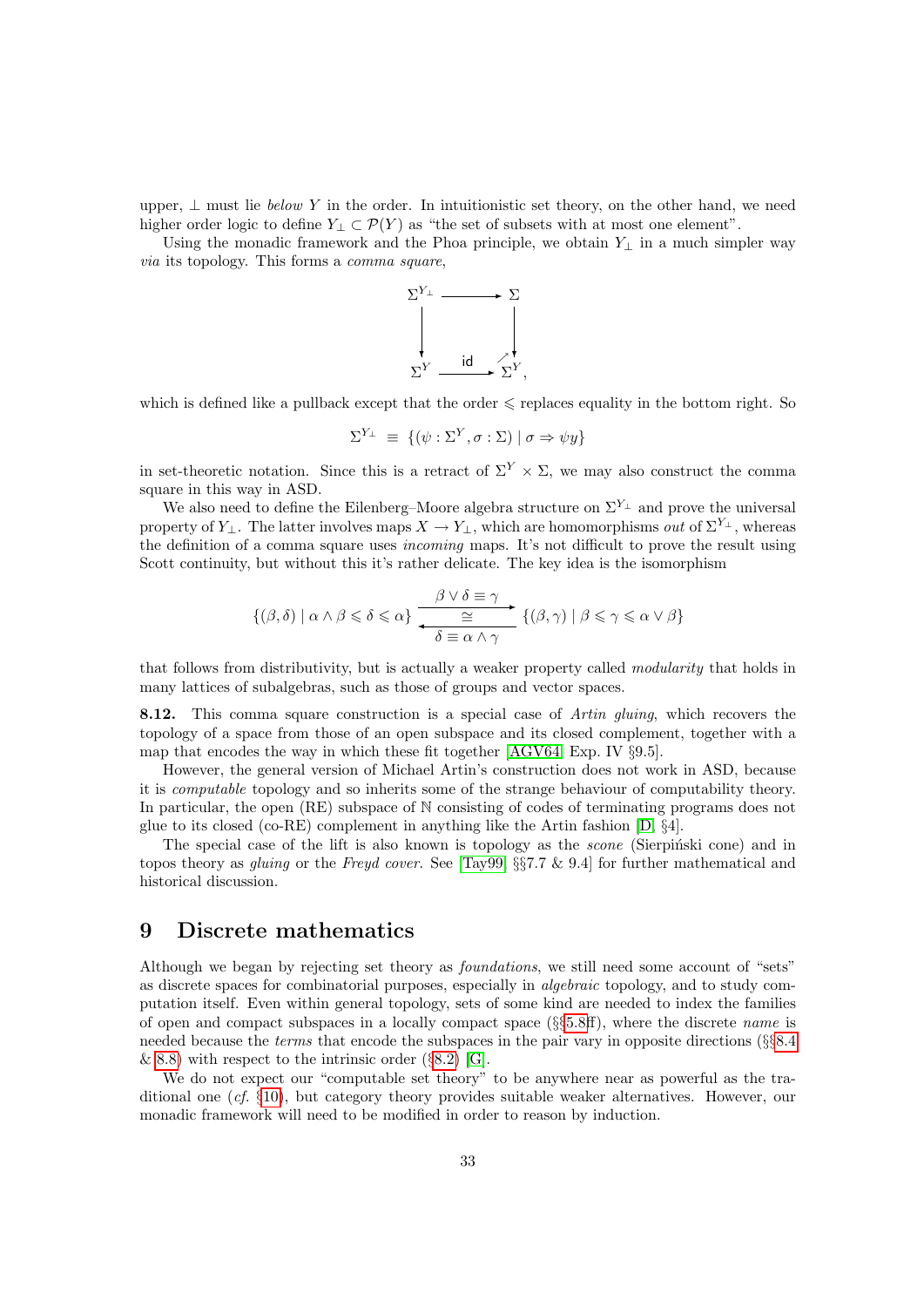Since the importance of the results about ASD that we describe in this section only emerged gradually and piecemeal, they come from throughout its development. On a larger scale, this is of course also true of the history of symbolic and categorical logic.

<span id="page-33-2"></span>9.1. Let's look first at the properties that a category of "discrete" spaces might have in a computable theory. A *pretopos* is a category  $\mathcal E$  that has

- (a) finite products  $(1 \text{ and } x);$
- (b) equalisers and pullbacks;
- (c) an initial object **0** that is strict, *i.e.* any  $N \rightarrow 0$  is an isomorphism;
- (d) finite coproducts  $(+)$  that are disjoint, and stable under pullback;
- <span id="page-33-1"></span>(e) quotients of equivalence relations that are stable under pullback, and effective in the sense that the kernel of the quotient is the given equivalence relation.

Finite limits and stable effective quotients of equivalence relations were studied in category theory long before it considered logic, because categories of finitary algebras inherit them from sets [\[BGvO71\]](#page-53-14). As the name suggests, pretoposes capture (the finitary) part of the notion of (Grothendieck) topos, in a characterisation due to Jean Giraud. [\[Gir72\]](#page-53-15). This included stable disjoint coproducts, but they were later reformulated in a new way called *extensivity* [\[Coc93,](#page-53-16) [CLW93\]](#page-53-17). This is very useful, because it is often technically easier to check that it holds in many categories of "spaces", understood in the very general sense of §[4.2.](#page-13-0) Several textbooks include accounts of pretoposes, including [\[Tay99,](#page-56-1) Ch. V].

<span id="page-33-3"></span>**9.2.** The sense in which we use the word "discrete" in ASD, namely having equality  $(\S 8.6)$  $(\S 8.6)$ , is too weak for this purpose. We shall take *overt discrete* objects as our "sets" *i.e.* those that also have  $\exists$  (§[8.10\)](#page-31-1), and we adopt the convention of using N and M for these objects, since they have the topological properties of N.

We know from §[8.10](#page-31-1) that finite limits and coproducts of overt discrete objects are again overt discrete. But they also admit stable effective quotients of open equivalence relations [\[C,](#page-56-8) §10]. To prove this, we have to construct the topology of the quotient,  $\Sigma^{N/R}$ , as a  $\Sigma$ -split subspace of  $\Sigma^N$ . Then  $N/R$  itself is a  $\Sigma$ -split subspace of  $\Sigma^2 N$ , given by the nucleus  $\lambda \mathcal{F}F$ .  $F(\lambda x. \mathcal{F}(\lambda \phi, \exists y. R(x, y) \land \phi)$  $(\phi y)$  [\[B,](#page-56-10) Ex. 11.13].

Overt discrete spaces therefore form a pretopos, as do compact Hausdorff spaces, since we still have lattice duality. It was because of this remarkable result that I decided in 1997 to devote my entire research effort to ASD.

<span id="page-33-0"></span>**9.3.** In the extreme case, every object of the category S is overt discrete. This brings us back to the Lindenbaum–Tarski–Paré theorem (§§[4.5](#page-14-0)  $\&$  [5.3\)](#page-16-0), as we now have enough structure to complete the characterisation of set theory (§[2.10\)](#page-8-1). Any category  $S$  is an elementary topos iff it satisfies

- (a) the axioms for the monadic framework in §[6.1;](#page-19-1)
- (b) the Euclidean principle §[8.1\(c\);](#page-27-1) and

(c) every object is overt and discrete.

Since every map goes from an overt object to a discrete one, every mono is an open inclu-sion (§[8.10\(g\)\)](#page-31-0), *i.e.* classified by an element of  $\Sigma$ . Also, discreteness of  $\Sigma$  makes it into a Heyting algebra, where  $\sigma \Rightarrow \tau$  is  $\sigma =_{\Omega} (\sigma \wedge \tau)$  [\[C,](#page-56-8) §11].

This does not, however, describe the computational situation, in which there can be no operation like  $\neg$ ,  $\Rightarrow$  or  $\Rightarrow$ <sub>2</sub>, because it would solve the halting problem [\[Tur35\]](#page-56-16). For the same reason, the subspace of N consisting of codes for non-terminating programs is not overt.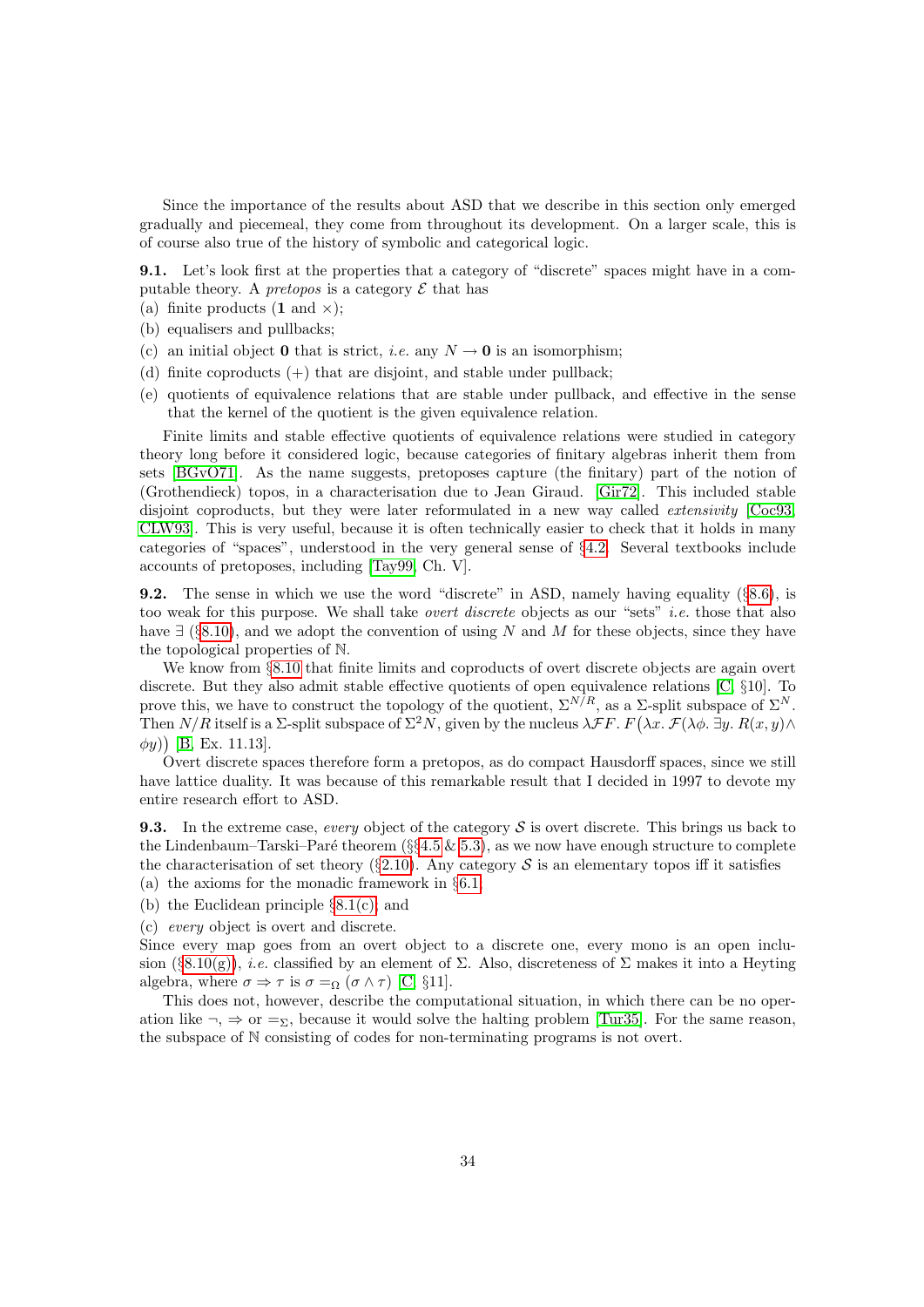9.4. The main concerns in the foundations of discrete mathematics are of course the natural numbers, induction and recursion. The numerals themselves emerge from the introduction rules: zero and the successor operation. The elimination rule,

$$
\frac{\Gamma \vdash z : X \qquad \Gamma, \ n : \mathbb{N}, \ x : X \vdash s(n,x) : X}{\Gamma, \ n : \mathbb{N} \vdash \mathsf{rec}(n,z,s) : X}
$$

for which the *η*-rule is  $\operatorname{rec}(n, 0, +1) = n$  and the *β*-rules are

$$
\mathsf{rec}(0,z,s) = z \qquad \text{and} \qquad \mathsf{rec}(n+1,z,s) = s(n,\mathsf{rec}(n,z,s)),
$$

defines *primitive recursion at type X*. We sometimes specify the type when it is necessary to restrict its generality, because some logical investigations become too difficult for arbitrary types. In symbolic logic, the defining expressions  $z$  and  $s$  are naturally understood to allow parameters, which it is the role of the context  $\Gamma$  to manage (§[2.2\)](#page-4-1).

Bill Lawvere captured these ideas categorically by observing that  $(N, 0, +1)$  is the free algebra for the endofunctor  $1+(-)$ ; then the universal property compares it with another algebra  $(X, z, s)$ . However, as with  $\vee$  and  $\exists$  (§[2.5\(e\)\)](#page-6-2), this does not make allowance for parameters. One way to handle them is by using recursion at type  $X^{\Gamma}$ , if we are working in a cartesian closed category, but our category  $S$  does not have general exponentials like this, so we shall keep the explicit parameters.

<span id="page-34-0"></span>9.5. Many familiar things can be defined by recursion on N, not least its arithmetic, but we just note those that we shall need later in this paper. In particular, we may define a map cmp :  $\mathbb{N} \times \mathbb{N} \to \mathbb{N}$  using the equations

$$
\begin{array}{rcl}\n\textsf{cmp}\,(0,0) & = & 1 \\
\textsf{cmp}\,(0,m+1) & = & 0 \\
\end{array}\n\qquad\n\begin{array}{rcl}\n\textsf{cmp}\,(n+1,0) & = & 2 \\
\textsf{cmp}\,(n+1,m+1) & = & \textsf{cmp}\,(n,m),\n\end{array}
$$

whilst  $\phi(0) = \perp$  and  $\phi(n+1) = \top$  give one  $\phi : \mathbb{N} \to \Sigma$ . From these we derive the six relations  $=, \neq, \leq, \geq, \leq$  and  $\geq$  and their usual properties as terms of type  $\Sigma$  on N, which is therefore both discrete and Hausdorff.

Notice that we distinguish the symbol  $\leq$  for the arithmetical order from the logical order  $\leq$ that is defined on  $\Sigma^X$  (§[8.2\)](#page-27-0). Then  $\leq$  is *imposed* structure, because functions  $\mathbb{N} \to \mathbb{N}$  do not have to preserve it, whereas  $\Rightarrow$ ,  $\leq$  and  $\sqsubseteq$  are *intrinsic*, in that every morphism necessarily preserves them.

Hence, for each numeral n, the object  $\mathbf{n} \equiv \{m : \mathbb{N} \mid m \leq n\}$  may be defined as a subspace of N that is both open and closed. It is also both overt and compact, with quantifiers that are definable from  $\vee$  and  $\wedge$  by primitive recursion.

<span id="page-34-1"></span>9.6. There are tricks for encoding pairs and lists as integers, but they are computationally expensive, whilst logic and functional programmers have long known a better way of doing things. A simple modification of the definition of N yields a very useful and general data structure, T, of binary trees. Instead of the unary successor operation for N, T has pairing, which is written  $[a \mid b]$ , whilst the projections are called car and cdr in memory of some ancient hardware [\[McC78\]](#page-55-12). This is also of theoretical utility, because List( $\mathbb{T}$ ) ≅  $\mathbb{T}$ , where

$$
[a, b, c, \ldots, z] \equiv [a \mid [b \mid [c \mid [\ldots \mid [z \mid \mathbf{0} \mid \ldots]]]]].
$$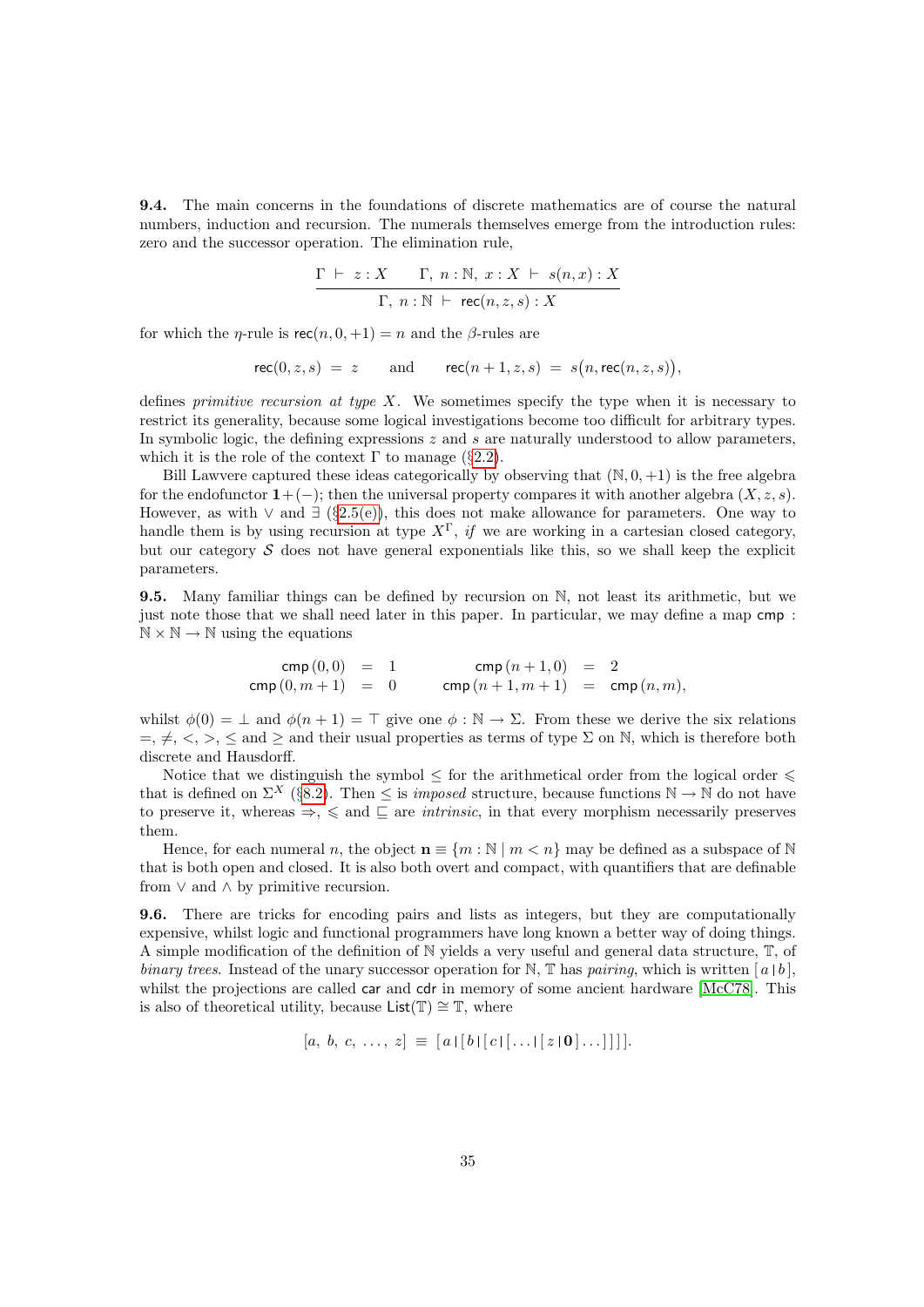<span id="page-35-0"></span>**9.7.** Combining  $\mathbb N$  or  $\mathbb T$  with the structure of a pretopos gives a very expressive setting, in which we may do anything we like of a *combinatorial* nature, *i.e.* definable using explicit enumerations.

In particular, the quotient of a finite object **n** by an equivalence relation is finitely generated but not necessarily finitely enumerated, i.e. it can be listed, but possibly with repetitions [\[Tay99,](#page-56-1) §6.5]. This weaker notion of finiteness is due to Kazimierz Kuratowski [\[Kur20\]](#page-54-15). It is more relevant to logic, because we may regard the free semilattice on a set as its collection of Kuratowski-finite subsets [\[Mik76,](#page-55-13) Appx 2], so we write  $K(N)$  for what is elsewhere called the *finite powerset*.

These are the properties that are taught to first year mathematics and computer science undergraduates as naïve set theory or discrete mathematics.

In category theory, an *arithmetic universe* is a pretopos in which any object  $N$  generates a free monoid List(N), from which we may derive  $K(N)$  and other free algebras. This notion was introduced by André Joyal in 1973, as a way of formulating Gödel's incompleteness theorem [Göd31] in a categorical way, but unfortunately he has never published his results. Maria-Emilia Maietti has given a symbolic calculus for arithmetic universes in the style of Martin-Löf  $[Mai03, Mai05]$  $[Mai03, Mai05]$ . One symptom of the paucity of literature on this important topic is that some disagreement remains about the precise details of the definition, in contrast to the more rigorous attention that was given to elementary toposes (§§[3.2,](#page-9-1)[5.3\)](#page-16-0).

<span id="page-35-1"></span>9.8. It is all very well constructing terms by recursion, but we also want to prove properties of them by induction. Since recursion may be used within terms, and not just on the outside, induction does not follow directly from the rules above, and is treated separately in symbolic logic:

$$
\Gamma \vdash f0 = g0: X \qquad \Gamma, n: \mathbb{N}, \, fn = gn: X \vdash f(n+1) = g(n+1): X
$$

$$
\Gamma, n: \mathbb{N} \vdash fn = gn: X
$$

Notice that, in order to *prove* some equation  $fn = gn : X$  by induction, we need to be able to state it as an induction hypothesis [\[E,](#page-56-17) §2].

Categorically, induction can be treated as a special case of recursion, but only when we have the additional structure of the equaliser type:

$$
\Gamma \times \mathbb{N} \longrightarrow \{ \Gamma, n : \mathbb{N} \mid fn = gn : X \} \longrightarrow \Gamma \times \mathbb{N} \longrightarrow X
$$

As is common with universal properties, we use them twice: once to obtain the dotted map, and again to say that the composite  $\Gamma \times \mathbb{N} \to \Gamma \times \mathbb{N}$  has to be the identity, which we obtain symbolically from the *η*-rule. It follows that the *inclusion* into  $\Gamma \times \mathbb{N}$  is the whole thing.

9.9. Notice that these equalisers or equational hypotheses have arisen for logical reasons, so I believe that we probably ought to understand them proof-theoretically  $(\S12)$  $(\S12)$ . For the time being, however, we may give them a meaning amongst either Bourbaki spaces or locales, in either of which we have

- (a) the whole category,  $\mathcal{L}$ , which has all equalisers, but not  $\Sigma^{\Gamma}$  for all  $\Gamma \in \mathcal{L}$  (§[5.4\)](#page-16-1), and
- (b) the full subcategory S of locally compact objects, which has  $\Sigma^X$  for all  $X \in S$ , but not all equalisers.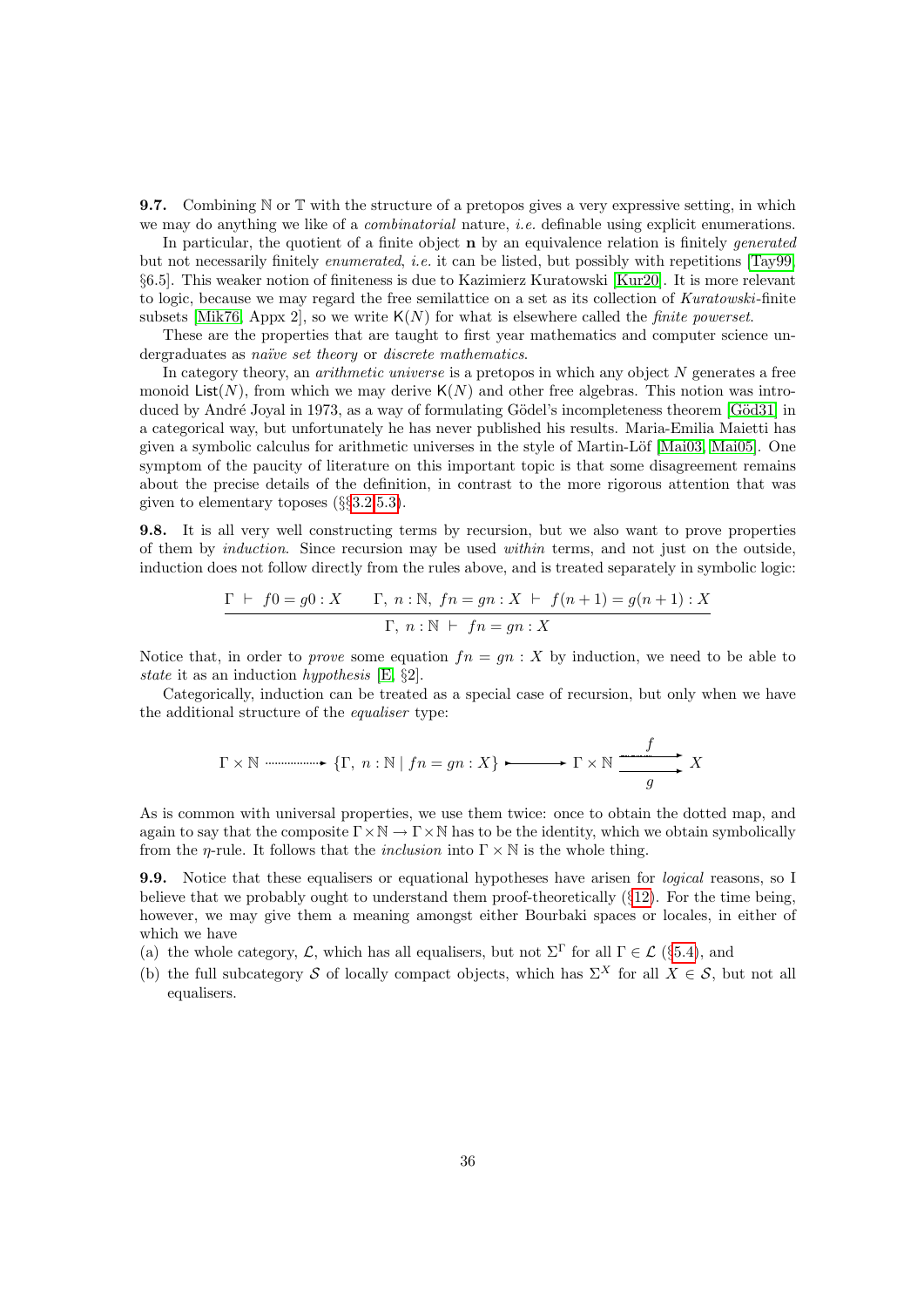<span id="page-36-1"></span>**9.10.** The abstract theory needs to reproduce this situation. Plainly N should be a "set" in the sense of §[9.2,](#page-33-3) so we must also say that it admits existential quantification. Besides the axioms in §§[6.1](#page-19-1) & [8.1,](#page-27-4) we therefore require

- (a) another category  $\mathcal L$  that has all finite limits, in which
- (b)  $S \subset \mathcal{L}$  is a full subcategory,
- (c) the universal properties of 1,  $\times$  and  $\Sigma^{(-)}$  hold in S for test objects  $\Gamma \in \mathcal{L}$ ,
- (d) there is a natural numbers object  $\mathbb{N} \in \mathcal{S} \subset \mathcal{L}$  that has
- (e) existential quantification,  $\exists_N : \Sigma^N \to \Sigma$ , so it is overt (§[8.10\)](#page-31-1), and
- (f) primitive recursion at all objects of  $\mathcal{L}$ , with parameters from  $\mathcal{L}$  too.

In the symbolic language, we distinguish between *types* (corresponding to objects  $X \in \mathcal{S}$ ) and contexts ( $\Gamma \in \mathcal{L}$ ). Any type X has a topology  $\Sigma^X$ , whilst a context  $\Gamma$  may include equational hypotheses, so this extension subsumes the one that we made in §[8.4.](#page-28-1)

The existential quantifier  $\exists_N$  breaks the open–closed duality in topology, since we do not equip N with a universal quantifier too. Topologically, this is because N is not compact [\[C,](#page-56-8) 7.11], whilst computationally it is not possible to *observe* an infinite conjunction in the way that it is a disjunction.

<span id="page-36-0"></span>9.11. Whilst N exposes one flaw in the monadic framework, in another way it shows its conceptual strength. We call a predicate  $\Gamma \vdash \phi : \Sigma^{\mathbb{N}}$  a *description* if it ought to be "uniquely satisfied" in the sense that

$$
\Gamma \vdash \top \Leftrightarrow \exists n. \phi n
$$
 and  $\Gamma, n, m : \mathbb{N} \vdash \phi n \wedge \phi m \Rightarrow n = m : \mathbb{N}.$ 

From sobriety of N (§[6.3\)](#page-20-1) we deduce that  $\phi$  actually has a witness (definition by description), namely

the *n*. 
$$
\phi n \equiv
$$
 focus<sub>N</sub> $(\lambda \psi, \exists m, \phi m \land \psi m)$ .

It is easy to show that  $P = \lambda \psi$ .  $\exists m \ldots m \wedge \psi m$  satisfies the *lattice-theoretic* characterisation of primality, but use of that depends on Scott continuity ( $\S11.6$ ). Deducing the  $\lambda$ -calculus definition from primitive recursion is a little trickier [\[A,](#page-56-9) Prop. 10.8].

Conversely, any prime  $P : \Sigma^2 N$  gives a description (easily [\[A,](#page-56-9) Prop. 10.4]) by

$$
\phi n \equiv P(\lambda m. m = n).
$$

The defining conditions for a description and its operator, "the", provide the introduction rule for another symbolic calculus. The elimination rule says that

$$
\psi(\text{the } n. \phi n) \iff \exists n. \phi n \land \psi n,
$$

the  $\beta$ -rules justify the name "the *n*.  $\phi n$ ",

$$
\top \Leftrightarrow \phi(\text{the } n. \phi n) \quad \text{and} \quad \phi m \Rightarrow m =_{\mathbb{N}} \text{the } n. \phi n,
$$

and the *η*-rule says that, for any  $n : \mathbb{N}$ , the predicate  $\phi m \equiv (n =_N m)$  is a description, with  $n =$  the m.  $\phi$ m. Like focus, the description operator can be eliminated everywhere except on the outside of the term.

A description with parameters are is called a functional relation, and the corresponding function assigns witnesses for each value of the parameters.

Definition by description is easy to overlook as a principle of reasoning in mathematics. It was first formulated correctly by Giuseppe Peano [\[Pea97,](#page-55-16) §22], including the elimination theorem and the need to prove the properties of  $\phi$  before introducing the n.  $\phi$ n. Numerous other accounts, most notably [\[RW13,](#page-55-2) \*14], have failed to do this. It is nevertheless much more familiar than the abstract notion of sobriety in the monadic framework, so we have another example in which different axioms are appropriate in accounts of foundations and applications (cf.  $\S 3.8$ ).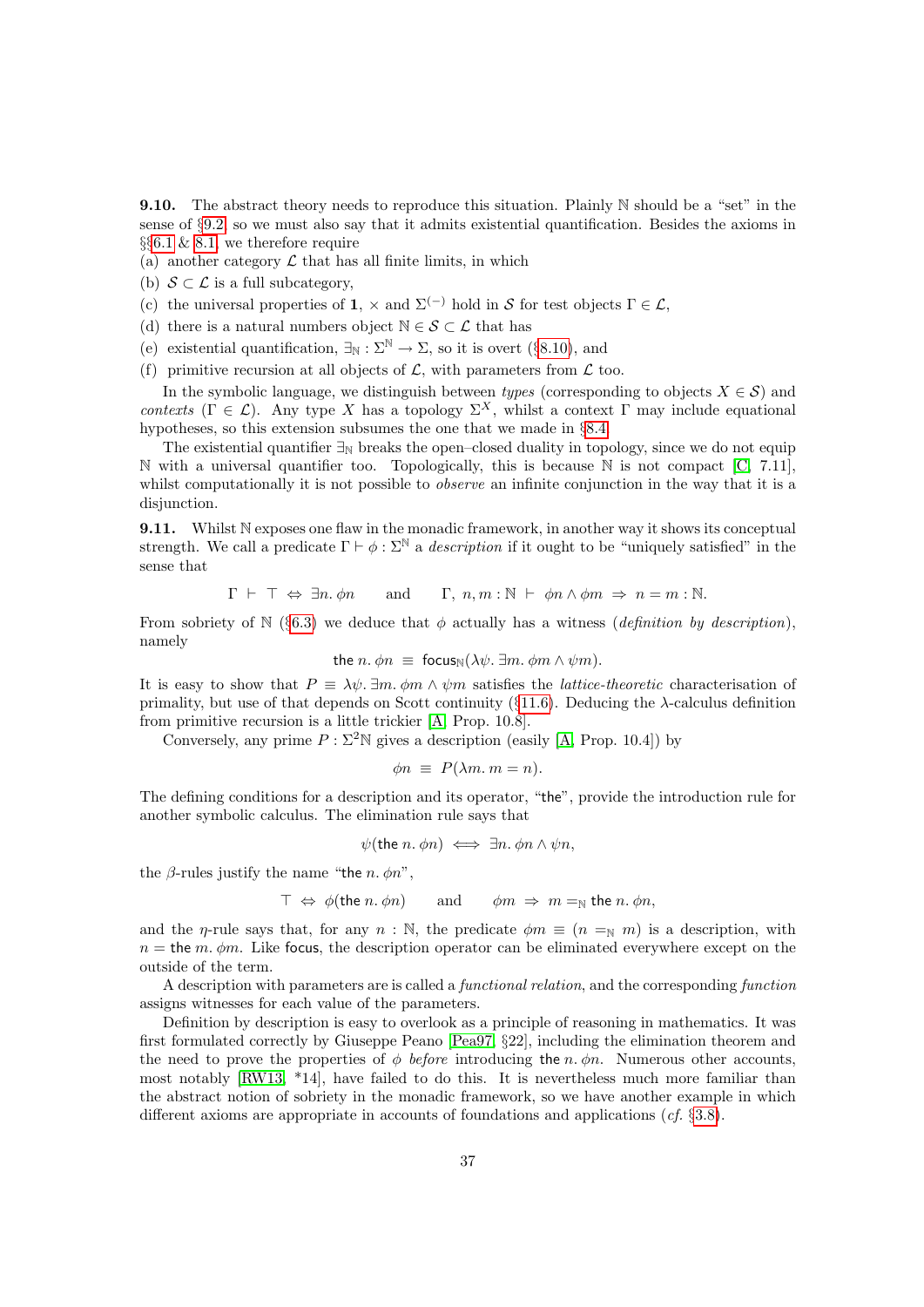<span id="page-37-1"></span>**9.12.** The notion of *general recursion* weakens that of definition by description into a form that is more akin to computation. It involves a *search* or *minimalisation operator*  $\mu$  such that, for any partial map  $f : \mathbb{N} \to \mathbf{2}$ ,

$$
\mu(f) = n \quad \text{iff} \quad f(n) = 1 \quad \text{but} \quad \forall m < n. \ f(m) = 0.
$$

If f is total and  $\exists n. (fn = 1)$  then  $\phi \equiv \lambda n. (fn = 1) \wedge \theta m < n. (fm = 0)$  is a description, for which  $\mu(f)$  = the *n. φn.* However, we can use Rosolini's treatment of partial functions (*cf.* §[7.3\)](#page-24-2), together with the construction of  $\mathbb{N}_\perp$  in §[8.11,](#page-31-2) to define  $\mu(f)$  for all  $f : \mathbb{N} \to \mathbb{2}$ .

First we need the fact that  $2_\perp$  is given by the closed subspace of  $\Sigma \times \Sigma$  co-classified by  $\lambda \sigma \tau$ .  $\sigma \wedge \tau$ , and  $(2_\perp)^\mathbb{N}$  by that of  $\Sigma^\mathbb{N} \times \Sigma^\mathbb{N}$  co-classified by  $\lambda \phi \psi$ .  $\exists n. \phi n \wedge \psi n$ .

The predicate  $\theta n \equiv \phi(n) \wedge \theta m < n$ .  $\psi m$  satisfies the uniqueness requirement for a description, when we restrict  $(\phi, \psi)$  to the closed subspace  $(2_\perp)^N \subset \Sigma^{\tilde{N}} \times \Sigma^N$ . Then, on the open subspace  $P \subset (\mathbf{2}_{\perp})^{\mathbb{N}}$  classified by  $\exists n. \theta n, i.e.$  the uniqueness condition,  $\theta$  is a description, so defines a total map  $P \to \mathbb{N}$  and a partial one  $(2_\perp)^{\mathbb{N}} \to \mathbb{N}$ . The corresponding total map  $\mu : (2_\perp)^{\mathbb{N}} \to \mathbb{N}_\perp$  is the required minimalisation operator.

<span id="page-37-2"></span>9.13. Given that the entire discipline of denotational semantics of programming languages is based on Scott continuity, it may come as a surprise that we can interpret general recursion without using it. This is because the (old-fashioned) search operator  $\mu$  is only suitable for direct coding using base types such as N or T.

For terms and parameters of these types, Scott continuity is a theorem, essentially the one of Henry Rice and Norman Shapiro [\[Ric56\]](#page-55-17). For any class U of programs that is recursive enumerable using tests on their coding and pointwise values, a partial function is representable by a member of  $U$  iff it contains some function with *finite* support that is also representable.

Looking at this type-theoretically, Scott continuity is provable for any expression with no free variables of type higher than  $\Sigma^N$ . This is valid in practice for computation, because a program cannot proceed if there are any free variables  $(i.e.$  undefined values or sub-routines) at all. On the other hand, we use Scott continuity in the theory, not just to allow free variables, but because of the powerful conceptual analogy with general topology. ASD tightens this analogy by reformulating topology to fit Scott's theory of computation exactly.

We began this section by saying that overt discrete objects play the role of sets, but we have actually only used subquotients of N. We need a further assumption in order to be able to work with *abstract* overt discrete spaces, *i.e.* general types for which  $\exists$  and  $=$  can be defined. Assuming Scott continuity, all overt discrete objects are subquotients of N, and form an arithmetic universe  $(§11.7).$  $(§11.7).$  $(§11.7).$ 

# <span id="page-37-0"></span>10 Underlying sets

Since the work  $[H]$  on which this section is based was stalled, I need to look at it again to check certain assertions below.

In this section we consider an additional axiom that has the effect of turning the full subcategory of overt discrete spaces from a pretopos into an elementary topos. This allows us to compare ASD more closely with the textbook theories of topology that are based on set theory or toposes.

Since the new structure is not computable, it is a diversion from our main goal of formulating computable topology  $-1$  believe that the important features of general topology only depend on computable foundations. Nevertheless, it is methodologically important, because it shows which features of traditional topology we must sacrifice in the computable account.

The details behind this section may be found in [\[H\]](#page-57-5). It offers one way in which the ideas of ASD might be extended beyond locally compact spaces, but there are currently no models apart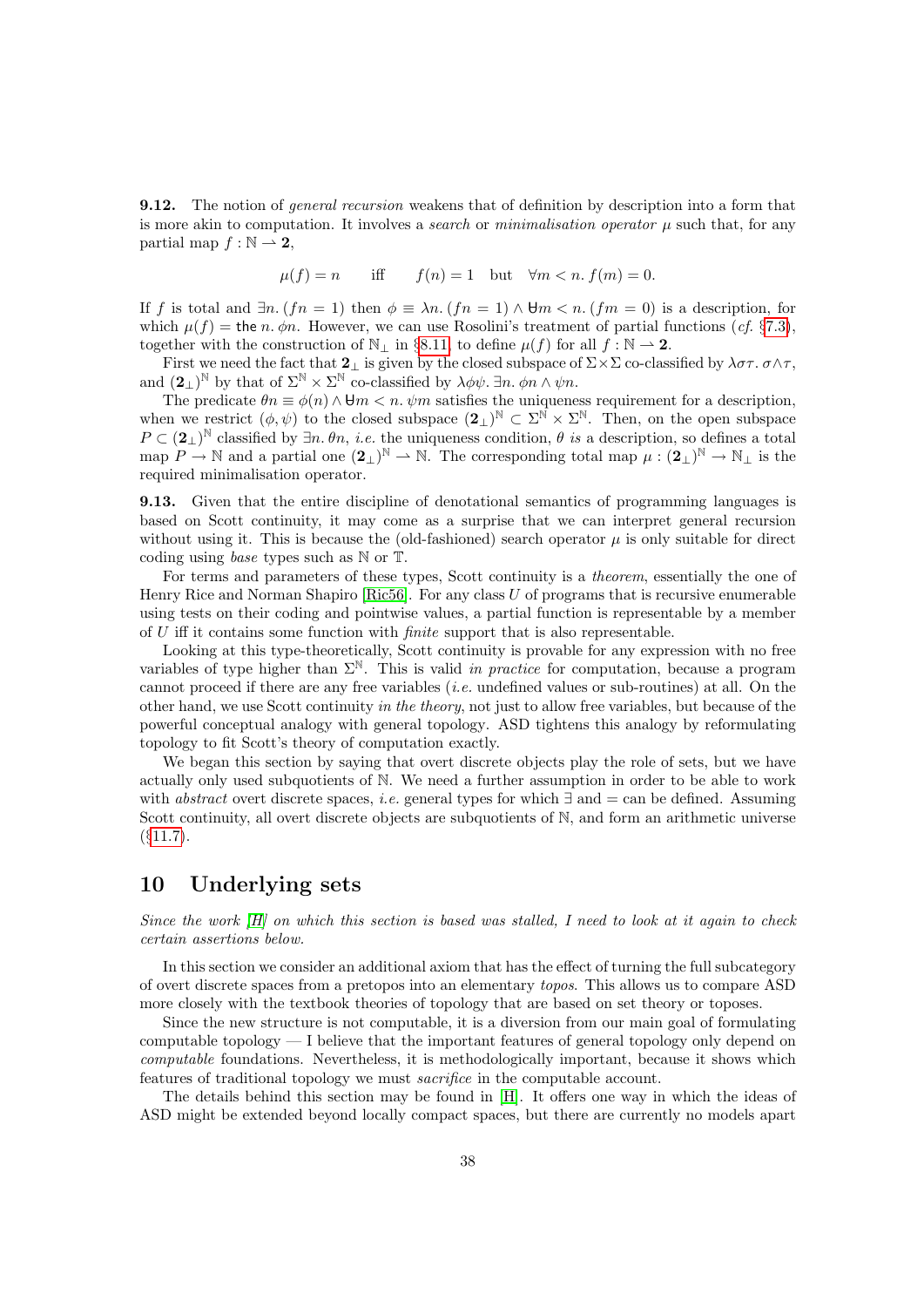from LKLoc with which to compare them. Nor is is clear whether this extension is compatible with the one that we discuss in §[12.](#page-45-0)

<span id="page-38-0"></span>10.1. Recall that the category BbkSp of Bourbaki spaces is related to the category of sets by the adjunctions in the diagram on the left, in which the downward functor yields the underlying set of points of a space and its adjoints equip any set with its finest and coarsest topologies.



Considered as a frame, the powerset of a set provides its discrete topology, and therefore the left adjoint in the second diagram. Notwithstanding the fact that locales need not have enough primes (§[4.2\)](#page-13-0) or points [\[Joh82,](#page-54-6) §II 1.3] to make the functor faithful, the set of them gives the right adjoint. However, there is no such thing as the "indiscriminate" topology in locale theory, since by definition any locale has exactly the points that are determined by its open sets.

Topological spaces are axiomatised intrinsically in ASD, but could they possibly have "underlying sets" in a sense like this? As we explained in the previous section, overt discrete spaces play the role of sets, so the inclusion  $\Delta : \mathcal{E} \subset \mathcal{S}$  of this full subcategory corresponds to the "discrete" topology" functor above.



In this section, therefore, we assume that this inclusion has a right adjoint U, called the *underlying* set functor. Since the objects of ASD, like locales, are all sober, there is no indiscriminate topology. Recall our convention that N and M denote overt discrete objects.

**10.2.** What is the underlying set of the Sierpinski space  $\Sigma$  or of the topology  $\Sigma^N$ ? As we might expect from §§[7.5](#page-25-1) & [5.4,](#page-16-1) they are respectively the subobject classifier  $\Omega$  and powerset  $\Omega^N$  of N in  $\mathcal E$ . In particular,  $\mathcal E$  is a topos.

The subcategory  $\mathcal{E} \subset \mathcal{S}$  is closed under finite limits, including 1, products, equalisers, pullbacks and monos. Also, any mono in  $\mathcal{E}$ , being a map from an overt object to a discrete one, is an open inclusion (§[8.10\(g\)\)](#page-31-0). Hence any binary relation from N to M in  $\mathcal{E}$ , i.e. a mono  $i: R \hookrightarrow N \times M$ , is classified by  $\phi: N \times M \to \Sigma$  in S, as in the diagram on the left.



This square factorises into the two pullback squares at the back of the diagram on the right; in particular,  $\phi = eV \cdot \tilde{\phi}$ , where  $\tilde{\phi} : N \to \Sigma^M$  is the transpose of  $\phi$ . As the functor U preserves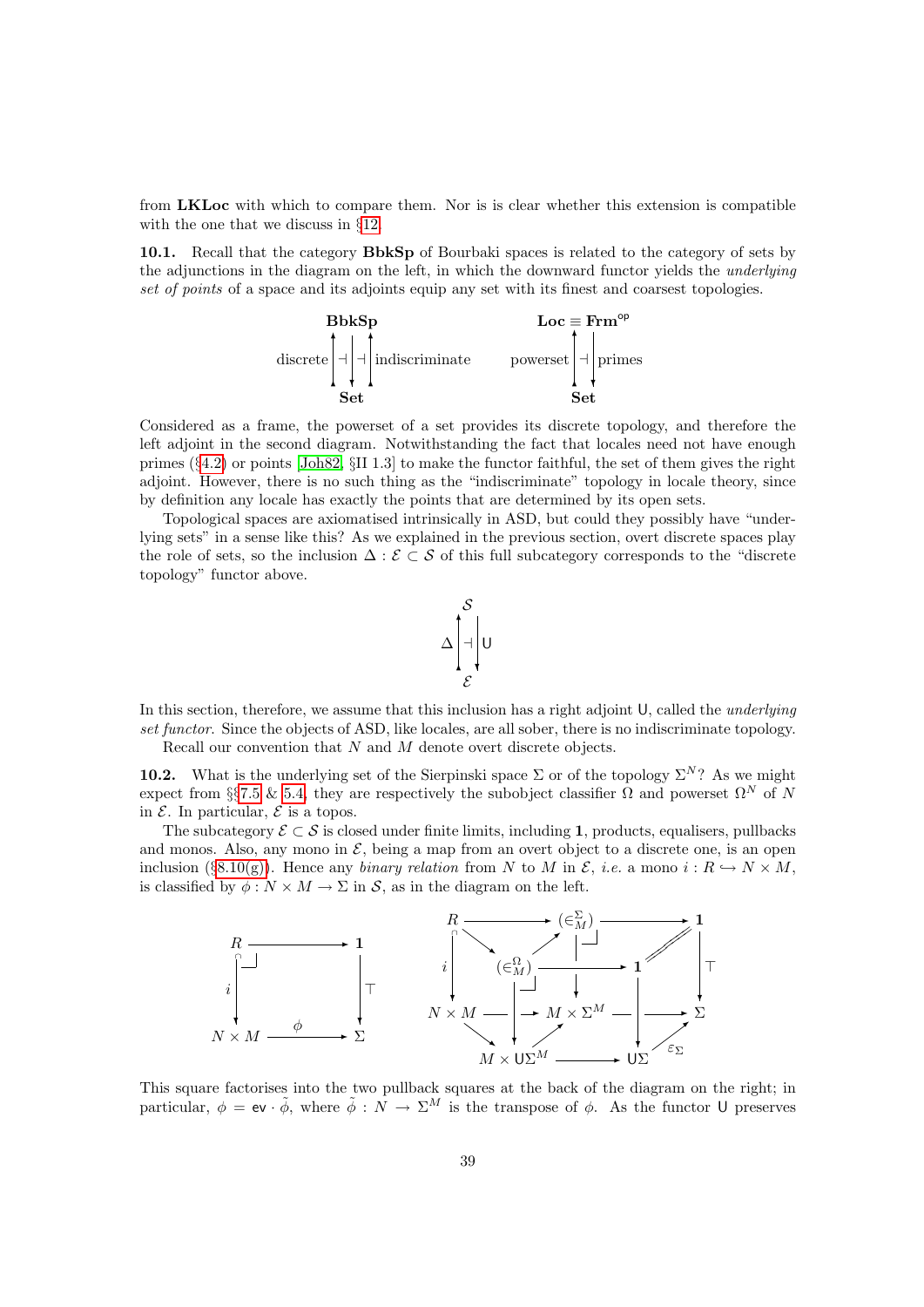pullbacks, it takes the squares at the back of the diagram to those on the left and front (from R to UΣ). Hence

$$
(\in_M^{\Omega}) \equiv \mathsf{U}(\in_M^{\Sigma}) \hookrightarrow M \times \mathsf{U}\Sigma^M
$$

is the generic binary relation on M, as required to make  $\mathcal E$  a topos.

The object  $\mathsf{U}(\Sigma^M)$  has the universal property of the exponential  $\Omega^M$  within  $\mathcal{E}$ , i.e. when we test it with maps  $N \to U(\Sigma^M)$  from overt discrete objects. However, this does not extend to general test objects in S, and for this reason we prefer to write  $\Omega M \equiv \mathsf{U}(\Sigma^M)$  instead of  $\Omega^M$ .

<span id="page-39-0"></span>10.3. For reasons that we shall explain in §[10.8,](#page-40-1) we say that an object  $X \in \mathcal{S}$  has

- (a) enough points if there is some epi  $N \to X$ , in which case  $N \equiv \bigcup X$  has this property; and
- (b) enough opens if there is some equaliser  $X \rightarrow \Sigma^N \Rightarrow \Sigma^M$ , in which case we may choose  $N \equiv U(\Sigma^X)$  and  $M \equiv U(\Sigma^3 X)$ , cf. §[6.2.](#page-20-2)

The converse to the result of the previous paragraph is that, if  $\mathcal E$  is a topos then there is a partial right adjoint U that is defined on those objects that have enough opens.

10.4. We want to compare ASD with other theories of topology. The latter, *i.e.* the categories of frames, locales, locally compact locales and so on, can be constructed over any topos, such as  $\mathcal{E}$ , in essentially the same way as they are defined over sets. We can even pretend that our  $\mathcal E$  is Set, so long as we understand "set theory" to mean the structure of an elementary topos. Our category S can also be treated in this way, because it is  $\mathcal{E}\text{-enriched, } i.e.$  its "homs"  $\mathcal{S}(X, Y)$  can be given the structure of objects of  $\mathcal{E}$ .

The difference between ASD and the other theories is that

- (a) the axiomatisation of the category  $S$  in ASD captures topological structure that is *intrinsic* to the category; whereas
- (b) the structure in the other theories is *imposed* on (objects of)  $\mathcal{E}$ .

For example,  $\leq$  (§[8.2\)](#page-27-0) is intrinsic to  $\Sigma^X$ , but the arithmetical order  $\leq$  is imposed on N (§[9.5\)](#page-34-0). Notwithstanding its universal property, the structure on the object  $\Omega$ , including  $\neg$  and  $\Rightarrow$ , is imposed in this sense (§[10.7\)](#page-40-2).

The objective is to show that the whole of our category  $\mathcal S$  is equivalent to some category that is (re)constructed from objects of the subcategory  $\mathcal{E}$ .

<span id="page-39-1"></span>10.5. We may compare S with categories such as Loc that are defined over  $\mathcal{E}$ . Consider the adjunctions amongst  $S^{op}$ , S and E that are given by the monadic framework (§[6\)](#page-19-0) and the underlying set hypothesis  $(\S10.1)$  $(\S10.1)$ , as shown on the left:



It is convenient to write  $\Sigma \doteq \Omega$  for the composite functors. These induce a monad on  $\mathcal{E}$ , so let A be its category of Eilenberg–Moore algebras, and there is a *comparison functor*  $S^{op} \to A$ .

Even though  $S^{\text{op}} \rightleftarrows S$  was assumed to be monadic, the composite need not be, *i.e.* the functor  $S^{\text{op}} \to A$  need not be an equivalence. It is, however, full and faithful in the case where every object of S is definable in the monadic framework. This happens, for example, when  $S$  is the category of locally compact locales (§[5.10\)](#page-18-0).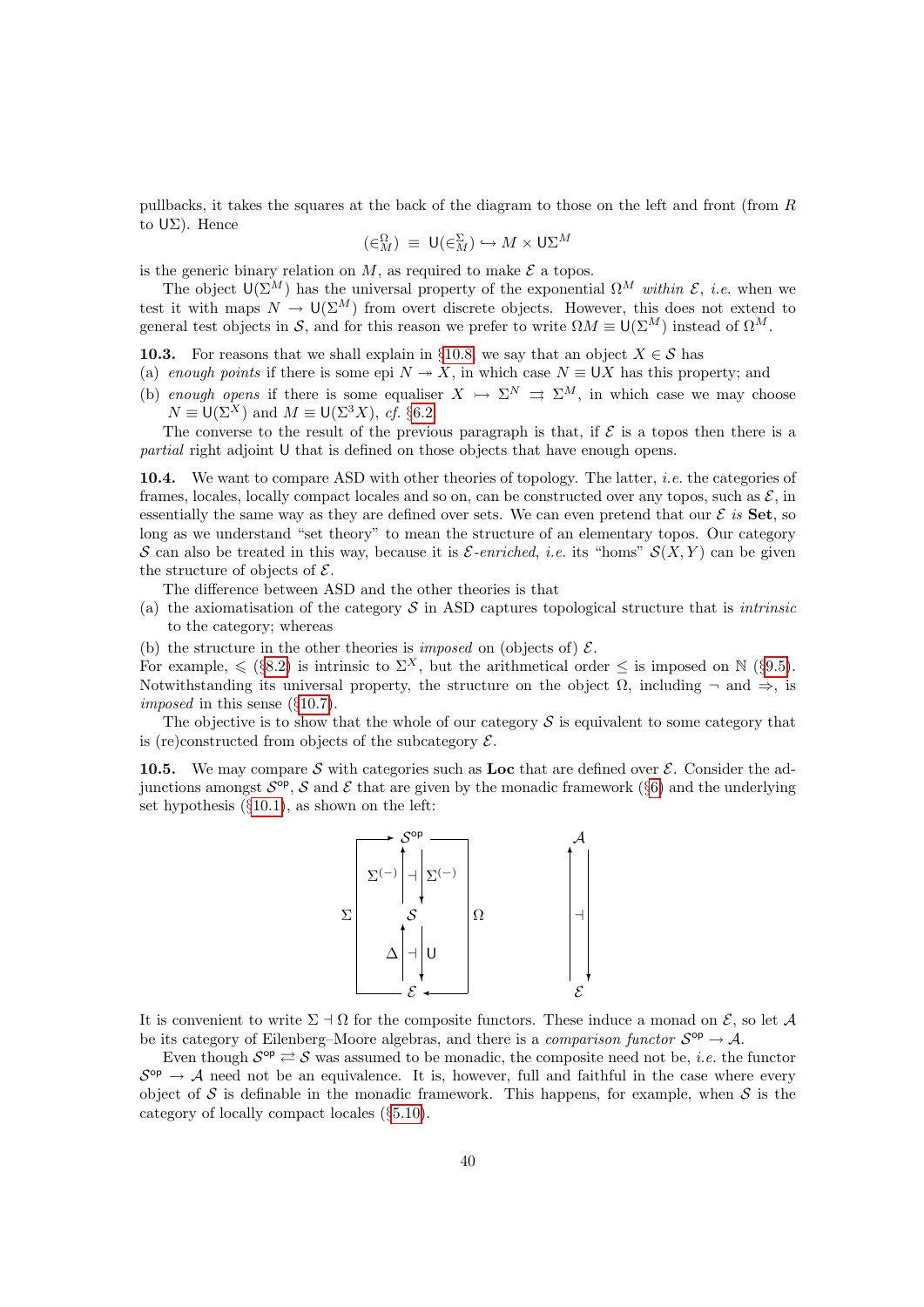In general, this functor need only identify a full subcategory of  $S$  with one of  $\mathcal{A}^{op}$ . The former consists of the spaces that have enough opens  $(\S10.3)$  $(\S10.3)$ , but further hypotheses are needed to fix the latter. In particular, we need Scott continuity to say that the monad on the topos  $\mathcal E$  agrees with the one for  $\textbf{Frm}$  (§§[4.4](#page-14-1) & [11.8\)](#page-43-2).

<span id="page-40-0"></span>10.6. The symbolic formulation of the underlying set functor is one of the clearest examples of translating an adjunction into a system of type-theoretic rules (§[2.11\)](#page-8-2). For any type  $X \in \mathcal{S}$ , we have

- (a) another type, the *underlying set*,  $UX$ ;
- (b) as this is overt, an existential quantifier,  $(\exists_{\mathbf{U}X}) : \Sigma^{\mathbf{U}X} \to \Sigma$ ;
- (c) as it is discrete, an equality,  $(=_{UX}) : UX \times UX \rightarrow \Sigma$ ;
- (d) for any *overt discrete* context  $\Gamma \in ob\mathcal{E}$ , a transposition (U-*introduction*)

$$
\frac{\Gamma \vdash a : X}{\Gamma \vdash \tau. a : \mathsf{U} X}
$$

where the  $\tau$  is accompanied by a dot because, like  $\lambda$ -abstraction, it is not an algebraic symbol but an operation on terms-in-context (whilst  $\tau$  doesn't *change* the context Γ, it does *depend* on its belonging to  $\mathcal{E}$ );

- (e) the counit (U-elimination), which is a function-symbol  $x : U X \vdash \varepsilon x : X;$
- (f) satisfying the  $\beta$  and  $\eta$ -rules

$$
\Gamma \vdash \varepsilon(\tau, a) = a : X
$$
 and  $x : \mathsf{U}X \vdash x = (\tau, \varepsilon x) : \mathsf{U}X$ .

In short,  $\tau$ , may be applied to any term so long as all of its free variables are of overt discrete type. In other words, it allows variation over a "combinatorial" structure but not a "geometrical" one.

<span id="page-40-2"></span>10.7. The overt discrete object  $\Omega$  carries imposed operations  $(\lambda, \gamma, \leq)$  that make it a distributive lattice. These are just the U-images of the homologous intrinsic operations  $(\wedge, \vee, \Rightarrow)$  on  $\Sigma$ , which remain nullary and binary on Ω because U (being a right adjoint) preserves products. In particular,  $(\leq): \Omega \times \Omega \to \Sigma$ , cf. equality for discrete spaces in §§[8.6](#page-29-0) & [9.3.](#page-33-0)

But unlike  $\Sigma$ ,  $\Omega$  also has the imposed structure of a complete Heyting algebra, as does the set (E-object)  $\Omega X \equiv U(\Sigma^X)$  of opens of any space X, where  $(\Rightarrow) : \Omega X \times \Omega X \to \Omega X$  is defined by

$$
(\phi \Rightarrow \psi) \equiv \tau. \lambda x: X. \exists \theta: \mathsf{U}\Sigma^{X}. \varepsilon \theta x \wedge (\phi \wedge \theta \leq \psi)
$$

and  $\bigvee : \Sigma^{\Omega X} \to \Sigma^X$  by  $\bigvee F \equiv \lambda x : X$ .  $\exists \theta : \bigcup \Sigma^X$ .  $F\theta \wedge (\varepsilon \theta)x$ .

Moreover, for any map  $f: X \to Y$  in S, we have  $f^* \dashv f_*$  with respect to the imposed order inherited from  $\Omega$ , where  $\frac{1}{2}$  =  $\frac{1}{2}$   $\frac{1}{2}$   $\frac{1}{2}$   $\frac{1}{2}$   $\frac{1}{2}$   $\frac{1}{2}$   $\frac{1}{2}$   $\frac{1}{2}$   $\frac{1}{2}$ 

$$
f^*\psi \equiv \Omega f \equiv \tau. \lambda x:X. \ (\varepsilon\psi)(fx)
$$
  
and  

$$
f_*\phi \equiv \tau. \lambda y:Y. \ \exists \theta: U\Sigma^Y. \ (\varepsilon\theta)y \wedge (f^*\theta \le \phi).
$$

<span id="page-40-1"></span>10.8. Using this notation, we can ask whether the intrinsically continuous functions in the category  $S$  that we have axiomatised directly agree with the imposed structure of the categories of locales and Bourbaki spaces over the topos  $\mathcal{E}$ . If we are given an S-morphism  $g: X \to Y$ , the maps  $f \equiv \bigcup g$  and  $H \equiv g^*$  make the two squares commute:

$$
\begin{array}{ccc}\n & \text{U}X & \xrightarrow{f} & \text{U}Y & \text{V} \\
\downarrow & & \downarrow & & \downarrow \\
 & & \downarrow & & \downarrow \\
 & & \downarrow & & \downarrow \\
 & & X & \xrightarrow{g} & Y & \text{V} \\
 & & & \text{V} & & \text{V} & & \text{V}\n\end{array}
$$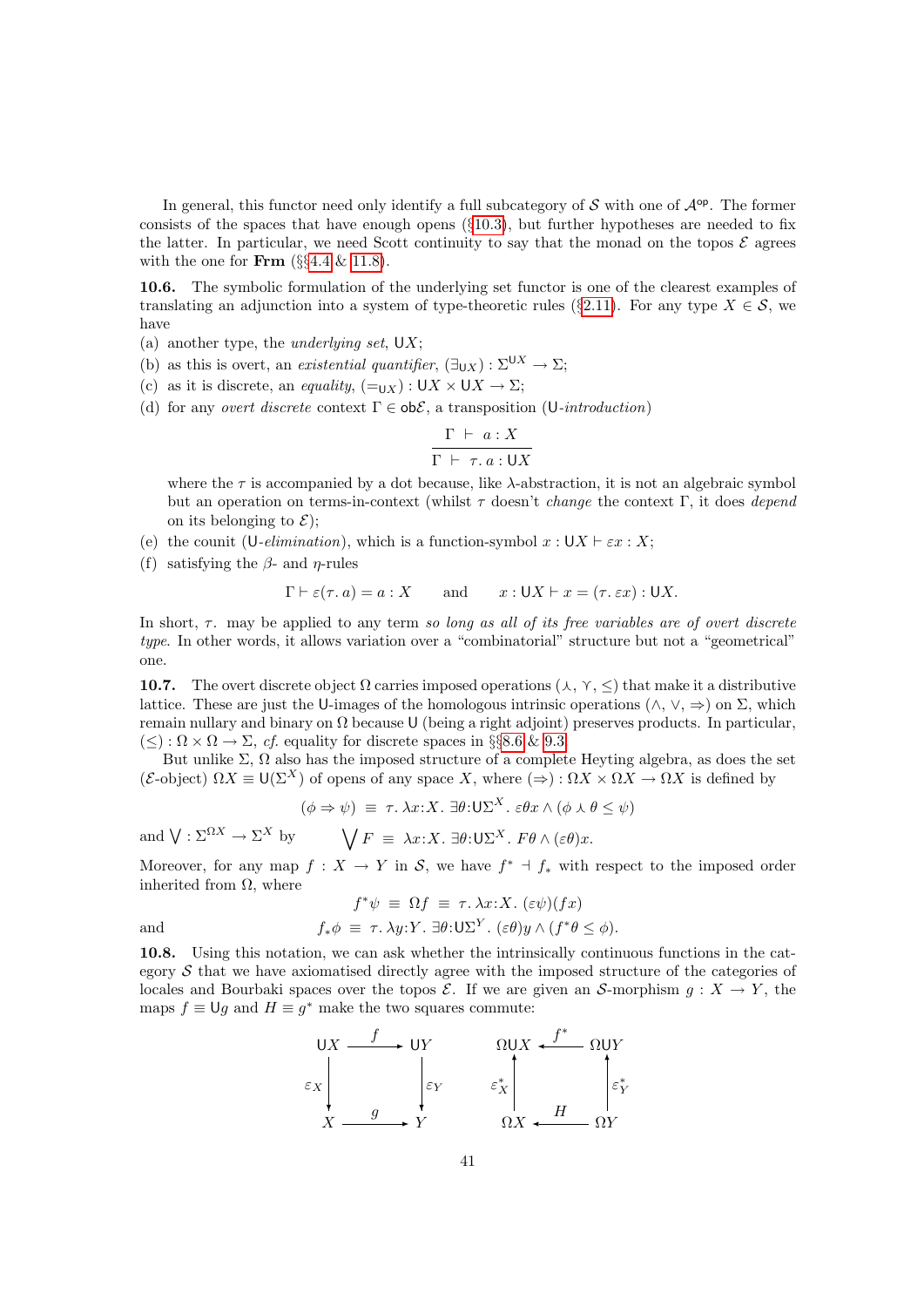Conversely, if X has enough points  $(\varepsilon_X : \mathsf{U} X \to X$  is epi, §[10.3\)](#page-39-0) then  $\varepsilon_X^* : \Omega X \to \Omega \mathsf{U} X$  is split mono, so  $\Omega X$  is a sublattice of the powerset of the underlying set of X, as in a Bourbaki space.

Then we may say that a function  $f$  between the underlying sets is *continuous in the imposed* (Bourbaki) sense if there is a map  $H$  that makes the square on the right commute. If X has enough points and Y has enough opens (§[10.3\)](#page-39-0) then f and H arise from some unique S-map g.

Once again, we have a lot of structure that looks like topology, even though we have said nothing to ensure that the category A of "algebras" in §[10.5](#page-39-1) is actually that of frames over  $\mathcal{E}$ . The relevant condition is one of the formulations of Scott continuity that we consider in the next section  $(\S11.8)$  $(\S11.8)$ . The result is that the full subcategory of spaces with enough points and enough opens is equivalent to the category of sober Bourbaki spaces over  $\mathcal{E}$ , and the whole category of Bourbaki spaces is equivalent to a full subcategory of the comma category  $\mathcal{E} \downarrow \mathcal{S}$ .

We shall not assume the underlying set axiom in the remainder of this paper.

## <span id="page-41-0"></span>11 Scott continuity

Although it is remarkable how much the theory already looks like traditional general topology without invoking it, we come to the point where we actually have to say that all functions are Scott continuous as an axiom.

Since this axiom completes the theory of locally compact spaces, we are moving into the territory of a user-oriented account  $(cf. §3.8)$  $(cf. §3.8)$ , but certain foundational issues remain. One of these is the question of which statement of the Scott continuity axiom we should adopt, since there are several candidates that arise from some of the applications of this idea.

<span id="page-41-1"></span>11.1. Denotational semantics generalises the notion of recursion from minimalisation ( $\mu$ , §[9.12\)](#page-37-1) to fixed points of operators of higher types. Applying the operator F repeatedly to  $\perp$  gives an increasing sequence  $\phi n \equiv F^n \perp$ . Then F fixes the join of such a sequence if we assume the rule

$$
\frac{\Gamma, n : \mathbb{N} \vdash \phi n : \Sigma^U \qquad \Gamma, n : \mathbb{N} \vdash \phi n \leq \phi(n+1) : \Sigma^U \qquad \Gamma, \psi : \Sigma^U \vdash F\psi : \Sigma^V}{\Gamma \vdash F(\exists n. \phi n) = \exists n. F(\phi n) : \Sigma^V}
$$

In this case, every space has and every map preserves joins of definable ascending chains with respect to the  $\subseteq$  order (§[8.2\)](#page-27-0). Also, on any object that has  $\perp$ , every endomorphism has a least fixed point [\[Tay91\]](#page-56-18).

<span id="page-41-2"></span>11.2. Turning to real analysis, a common use of the Heine–Borel theorem  $(\S1.7)$  $(\S1.7)$  is to derive a uniform value that is valid throughout a compact space  $K$  from local values at each point. For example, b : R is an upper bound on a function  $f: K \to \mathbb{R}$  at x if  $\theta(x, b) \equiv (fx < b) \Leftrightarrow \top$ . Then  $\theta$  is monotone in the sense of taking the imposed arithmetical order  $\leq$  on  $\mathbb R$  to the intrinsic one  $\Rightarrow$  on  $\Sigma$ :

$$
\ldots, b \le b' \vdash \theta(x, b) \implies \theta(x, b').
$$

The  $\delta > 0$  that is used in the  $\varepsilon-\delta$  definitions of continuity, differentiability, etc., is similar, but the defining property reverses the arithmetical order:

 $\ldots, 0 < \delta \leq \delta' + \theta(x, \delta) \iff \theta(x, \delta').$ 

In either case, by compactness, the quantifier  $\mathbf{\Theta}_K$  satisfies

$$
\forall k. \exists b. \theta(k, b) \implies \exists b. \forall k. \theta(k, b).
$$

In [\[J,](#page-57-1) §§9–10] this is used to prove that any expression  $\Gamma, x : \mathbb{R} \vdash a : \mathbb{R}$  is continuous in the  $\varepsilon$ –δ-sense, and uniformly so on any compact domain.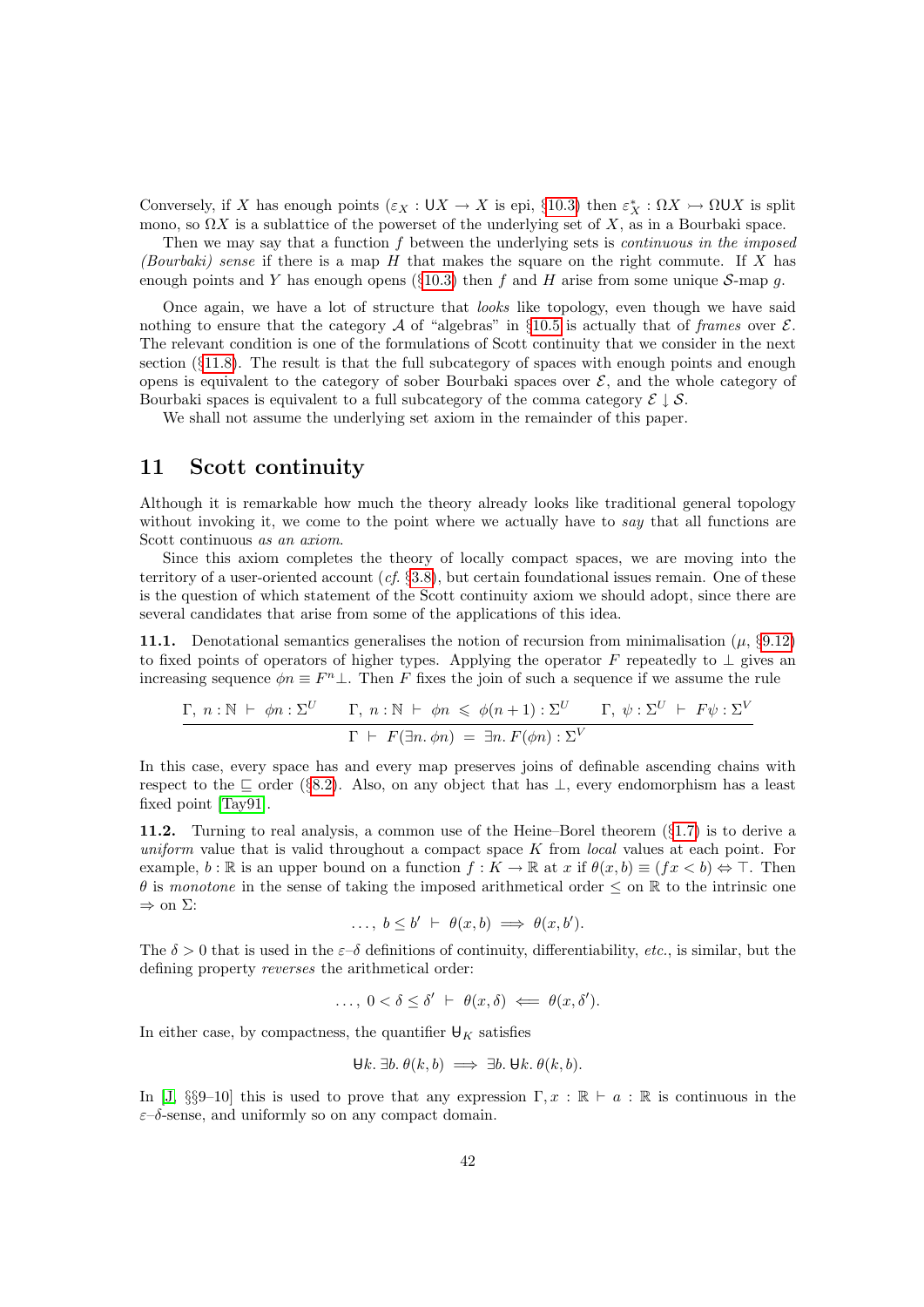This principle, in which the second argument of  $\theta$  ranges over  $\mathbb{R}$ , is equivalent to its analogue with  $\mathbb Q$  instead. The latter is preferable foundationally (cf. §[3.8\)](#page-12-1), as we would like to work with overt discrete spaces (§[9\)](#page-32-0).

11.3. The indexing objects  $\mathbb N$  and  $\mathbb Q$  in these two properties have max operations, whilst we may form binary unions of finite open subcovers, so the common pattern is a directed join. In practice, we have a set (overt discrete space) N of indices, equipped with an imposed semilattice operation (+). Then we select an open subsemilattice of N classified by  $\alpha : \Sigma^N$ . As in §[5.8,](#page-17-1) we use sub- and super-scripts to indicate co- and contra-variance with respect to this imposed order on  $N$ . Then a directed join, written

$$
\bigvee_{\{n:N|\alpha_n\}} \phi^n \equiv \exists n: N. \ \alpha_n \wedge \phi^n,
$$

involves a pair of families  $(\alpha_n, \phi^n)$  such that

$$
\top \Leftrightarrow \exists n \ldotp \alpha_n, \qquad \alpha_n \wedge \alpha_m \Leftrightarrow \alpha_{n+m} \qquad \text{and} \qquad \phi^n \vee \phi^m \leq \phi^{n+m}.
$$

Then we say that F preserves this join if  $F(\exists n \cdot \alpha_n \wedge \phi^n) = \exists n \cdot \alpha_n \wedge F\phi^n$ .

To do this, + does not actually need to satisfy the equations for a semilattice, so the leading examples of  $(N,+)$  are  $(\mathbb{N}, \text{max})$ ,  $(\mathbb{Q}, \text{max})$ ,  $(\mathbb{Q}, \text{min})$ ,  $(K(M), \cup)$  and  $(List(M), +)$  for any overt discrete M.

<span id="page-42-0"></span>11.4. In the first instance we shall be content with  $N \equiv N$ , although it is equivalent but more useful to take  $N \equiv \mathbb{T}$  instead, since List( $\mathbb{T}$ ) ≅  $\mathbb{T}$  (§[9.6\)](#page-34-1). For either of these Ns, we assert the *Scott* continuity axiom in the form

$$
F: \Sigma^{\Sigma^N}, \phi: \Sigma^N \vdash F\phi \iff \exists \ell: \text{List} N. \ F(\lambda n. \ n \in \ell) \land \forall n \in \ell. \ \phi n.
$$

Consider in particular  $\phi \equiv \lambda x$ .  $\sigma$  and  $F \equiv \lambda \psi$ .  $G(\psi 0)$ , for any given  $\sigma : \Sigma$  and  $G : \Sigma^{\Sigma}$ . Since it's decidable whether a list is empty or inhabited, ∃` reduces to the disjunction of these two cases, so

$$
G\sigma \equiv F\phi \iff G\bot \lor \sigma \land G\top.
$$

Hence the Phoa principle follows from that of Scott.

11.5. The Scott axiom for N says that  $\Sigma^N$  has a basis as a locally compact space, in the sense of §§[5.8f](#page-17-1), with

 $\beta^{\ell} \equiv \lambda n. n \in \ell \quad \text{and} \quad A_{\ell} \equiv \lambda \phi. \forall n \in \ell. \phi n.$ 

This corresponds to the classical description of the Scott topology on  $\mathcal{P}(N)$ , whose open sets are  $\mathcal{U} \equiv \{ U \subset \mathbb{N} \mid \ell \subset U \}$  for all finite  $\ell \subset \mathbb{N}$ .

Another way of putting this is that  $\Sigma^N$  is a retract of  $\Sigma^N$ , and it is not difficult to extend this to all objects that are definable using  $\times$  and  $\Sigma^{(-)}$ . Hence any object that is definable in the monadic framework (§[6\)](#page-19-0) is a  $\Sigma$ -split subspace of  $\Sigma^N$  [\[G,](#page-57-3) §8].

[\[G\]](#page-57-3) goes on to show how any computably based locally compact Bourbaki space or locale X may be "imported" into ASD. That is, suppose that X has a basis  $(K^n, V^n)$  indexed by N, such that the relation  $(n \prec m) \equiv (K^n \subset V^m)$  is recursively enumerable. Then this relation is a term  $n, m : N \vdash (n \ll m) : \Sigma$  satisfying certain properties [\[G,](#page-57-3) §11], from which we may define a nucleus on  $\Sigma^N$  [\[G,](#page-57-3) §14], and so a type whose interpretation is X [G, §17].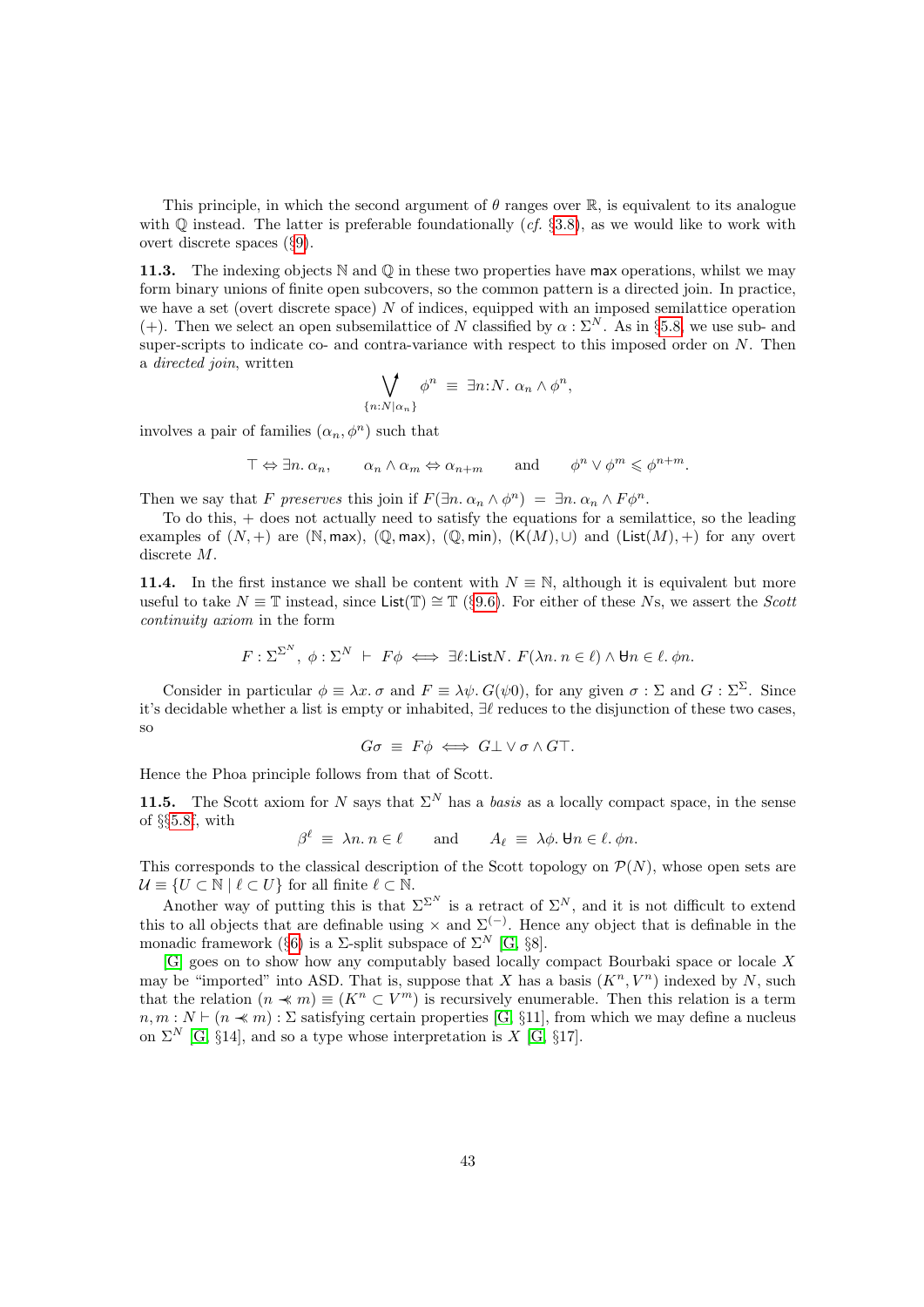<span id="page-43-0"></span>11.6. It is in this representation that we can show that the  $\lambda$ -calculus definitions of primes and nuclei (§§[6.3](#page-20-1) & [6.6\)](#page-21-0) are equivalent to more familiar lattice-theoretic ones [\[G,](#page-57-3) §10].

We can also characterise certain classes of definable objects [\[G,](#page-57-3) §9]:

- (a) any overt discrete space is the subquotient of  $\mathbb N$  by some open partial equivalence relation;
- (b) any compact overt discrete space is Kuratowski-finite (§[9.7\)](#page-35-0); and
- (c) any compact Hausdorff overt discrete space is finite, *i.e.* of the form  $\{m \mid m \lt n\}$ .

From (a) we may derive definition by description (§[9.11\)](#page-36-0), the free monoid (List(N), §[9.7\)](#page-35-0) and the Scott principle  $(\S11.4)$  $(\S11.4)$  for all overt discrete N.

Beware, however, that all of these results apply just to objects that are definable in the monadic framework as we gave it in §[6.](#page-19-0) They will need to be proved again, or may cease to be valid, in a more general setting (§[12\)](#page-45-0).

<span id="page-43-1"></span>11.7. Even without assuming that  $N$  is definable, we may use the intuitions gained from these results to construct  $List(N)$  for any overt discrete N. The key idea is to encode any Kuratowskifinite  $\ell \subset N$  by the pair of modal operators (§[8.8\)](#page-30-1) that say that  $\ell$  is overt and compact. Then List(N) is a  $\Sigma$ -split subspace of  $\Sigma^{\Sigma^N} \times \Sigma^{\Sigma^N}$ . It is obtained using a nucleus that is itself defined as a fixed point, using the basic Scott continuity axiom (§[11.1\)](#page-41-1) and a tour de force of techniques in ASD and domain theory [\[E\]](#page-56-17).

We deduce that the overt discrete objects form an arithmetic universe  $(\S 9.7)$  $(\S 9.7)$ .

<span id="page-43-2"></span>11.8. The general Scott continuity axiom in §[11.4](#page-42-0) is only meaningful for general overt discrete N that have  $List(N)$  or  $K(N)$ . But we may obtain the latter from either

(a) the underlying set axiom (§[10\)](#page-37-0), in which case  $\mathcal{P}(N) \equiv \Omega N$  exists, and  $\mathsf{K}(N) \subset \Omega N$  is the semilattice generated by  $N$  [\[Mik76,](#page-55-13) Appx 2]; or

(b) fixed points defined by joins of chains (§[11.1\)](#page-41-1).

Armed with these, we are in a position to assert the Scott continuity axiom (§[11.4\)](#page-42-0) for general overt discrete N.

In the setting of classical topology, the weaker axiom would only provide *countable* unions of open sets, whereas arbitrary cardinalities are required for the usual theory.

Similarly, in the context of our underlying set axiom, Scott continuity for general general overt discrete objects is exactly what is required to make the monad in §[10.5](#page-39-1) agree with the one that defines the category of frames over  $\mathcal{E}$  (§[4.4\)](#page-14-1). The full subcategory of spaces with enough points and enough opens then agrees with the category of sober Bourbaki spaces over  $\mathcal{E}$ .

11.9. Turning to the applications of general topology in elementary real analysis, this axiomatic setting (in fact, with just §[11.1\)](#page-41-1) is enough to construct the Dedekind reals using the nucleus that we mentioned in §[5.12](#page-19-2) [\[I\]](#page-57-0).

We may use this as an experimental test of the prototype axioms  $(cf. §3.2)$  $(cf. §3.2)$ . The claim is that ASD is a theory of computable topology, and in particular that its terms  $x : \mathbb{R} \vdash a : \mathbb{R}$  exactly capture the computably continuous functions  $f : \mathbb{R} \to \mathbb{R}$ . We already know that the interpretation of such a term in the model using locally compact locales  $(\S 5.10)$  $(\S 5.10)$  is continuous, whilst [\[K\]](#page-57-2) gives some ideas of how to compute with our calculus.

So, is every classically continuous function  $f : \mathbb{R} \to \mathbb{R}$  that can be computed by a program representable in ASD? First we need to agree on some notion of computability, but whatever yours is, I would hope that it could be adapted to provide a program  $\pi(q, e, t)$  that takes three rational arguments and terminates iff  $e < f(q) < t$ . Using the denotational semantics of your programming language, interpreted in the domain theory of ASD,  $\pi$  is a term of type  $\Sigma^{\mathbb{Q}^3}$ . From this we may derive a morphism  $g : \mathbb{R} \to \mathbb{R}$  in ASD whose classical interpretation is the given function f.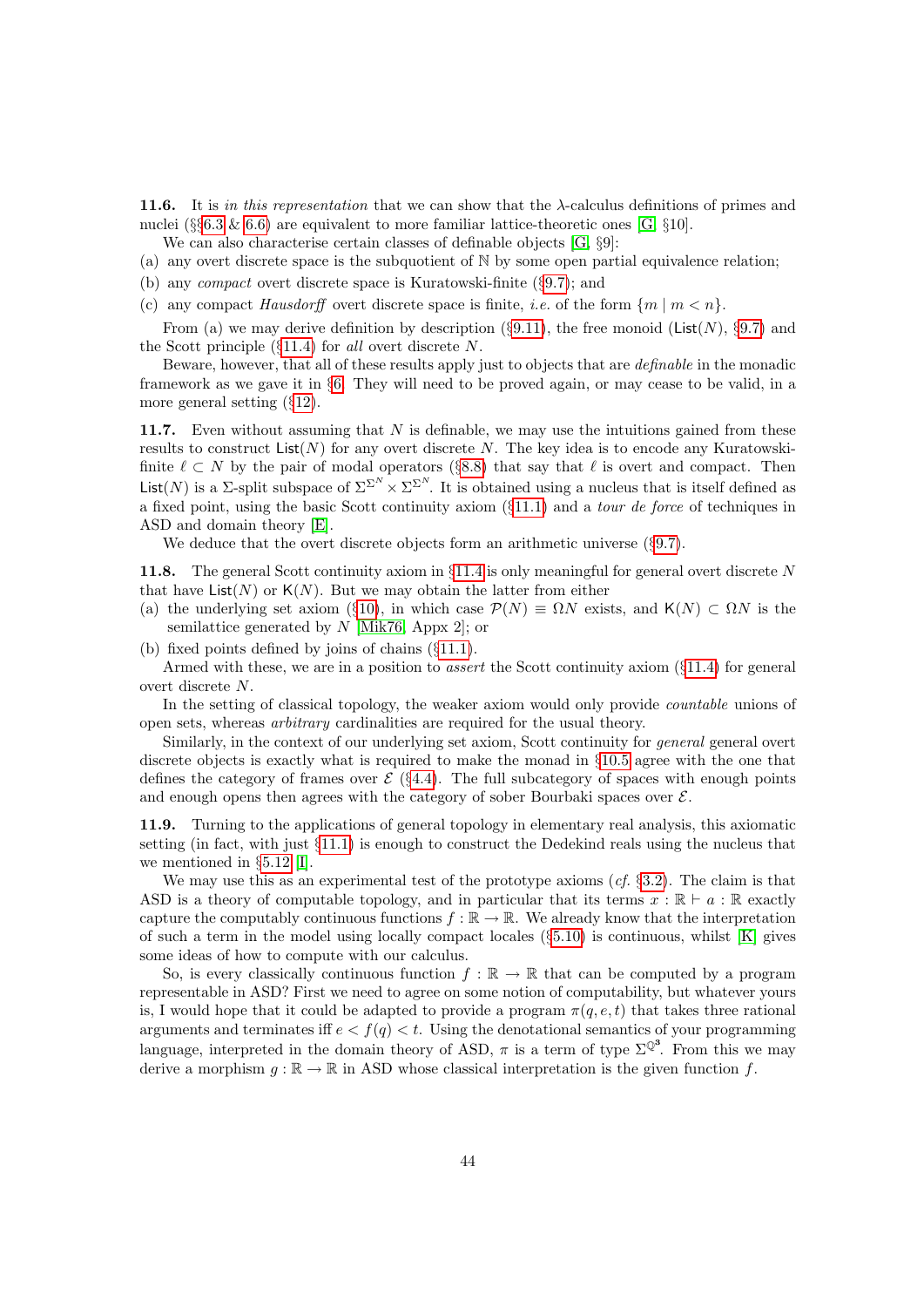<span id="page-44-1"></span>11.10. In foundational studies it has been long been customary to regard  $\mathbb R$  as something constructed from  $\mathbb{N}$  (cf. §[1.1\(b\)\)](#page-1-3), and indeed that is what we too have done [\[I\]](#page-57-0). However, the importance of  $\mathbb R$  throughout mathematics and science surely justifies introducing it as a base type, especially if we can formulate convincing axioms for it.

For these, we propose that

- (a) it is an overt space, with  $\exists_{\mathbb{R}}$  (§[8.10\)](#page-31-1);
- (b) it is Hausdorff, with an inequality or apartness relation,  $\neq$  (§[8.6\)](#page-29-0);
- (c) the closed interval  $[0, 1]$  is compact  $(\S_{\S}1.7, 5.7, 5.12, 8.7, 11.2);$  $(\S_{\S}1.7, 5.7, 5.12, 8.7, 11.2);$  $(\S_{\S}1.7, 5.7, 5.12, 8.7, 11.2);$  $(\S_{\S}1.7, 5.7, 5.12, 8.7, 11.2);$  $(\S_{\S}1.7, 5.7, 5.12, 8.7, 11.2);$  $(\S_{\S}1.7, 5.7, 5.12, 8.7, 11.2);$  $(\S_{\S}1.7, 5.7, 5.12, 8.7, 11.2);$
- (d) R has a total order  $\lt$  with  $(x \neq y) \Leftrightarrow (x \lt y) \vee (y \lt x);$
- (e) it is Dedekind complete, in a sense in which the two halves of a cut are open;
- (f) it is a field, where  $x^{-1}$  is defined iff  $x \neq 0$ ;
- (g) and Archimedean, *i.e.*, for  $x, y : \mathbb{R}$ ,

$$
y > 0 \implies \exists n: \mathbb{Z}. \ y(n-1) < x < y(n+1).
$$

<span id="page-44-0"></span>**11.11.** Dedekind completeness plays the same role for  $\mathbb R$  that definition by description (§[9.11\)](#page-36-0) does for N, namely to recover numbers from the computation that we do in the arena of logic. Cuts and primes are inter-definable by

$$
(\delta, v) \equiv (\lambda d. P(\lambda x. d < x), \lambda u. P(\lambda x. x < u))
$$
  
and  

$$
P \equiv \lambda \phi. \exists d < u. \delta d \land vu \land \forall x : [d, u]. \phi x,
$$

showing that Dedekind completeness cannot really be separated from the Heine–Borel theorem [\[I,](#page-57-0) §14].

Once again, there is a system of logical rules, in which the definition of a Dedekind cut is the premise of the introduction rule for  $\text{cut}(\delta, v)$ , and the elimination rule represents any  $a : \mathbb{R}$  by the cut

$$
\delta \equiv \lambda d. d < a \qquad v \equiv \lambda u. a < u.
$$

Like focus and descriptions, Dedekind cut operations may be eliminated everywhere except on the outside of a term. Any cut sub-term has a smallest enclosing sub-term  $[\text{cut}/x]^* \sigma$  of type  $\Sigma$ (typically  $\lt, \neq$  or  $\gt$ ), and then

$$
[\text{cut}(\delta, v)/x]^* \sigma \iff (\lambda x. \sigma) \text{cut}(\delta, v) \iff \exists d < u : \mathbb{Q}. \ \delta d \land vu \land \forall x : [d, u]. \ \sigma.
$$

11.12. The applications of this construction to elementary real analysis are begun in [\[J\]](#page-57-1). The principal objective of this paper is to solve equations defined by continuous functions  $f : \mathbb{R} \to \mathbb{R}$ , which makes novel use of overt subspaces. By way of an experimental test of our axioms for R  $(cf. \S3.2)$  $(cf. \S3.2)$ , it also proves the traditional characterisation of open subspaces of R as countable unions of disjoint open intervals, although the words "countable" and "interval" need some qualification. This result fails in real analysis without the Heine–Borel theorem, in particular in Bishop's theory [\[BB85\]](#page-53-7).

From here there should be no difficulty in developing a theory of differential and integral calculus on  $\mathbb{R}^n$ . However, since the version of ASD that we have developed so far only gives an account of locally compact spaces, we cannot study Banach spaces and functional analysis until we have a much more general framework than the one in §[6.](#page-19-0)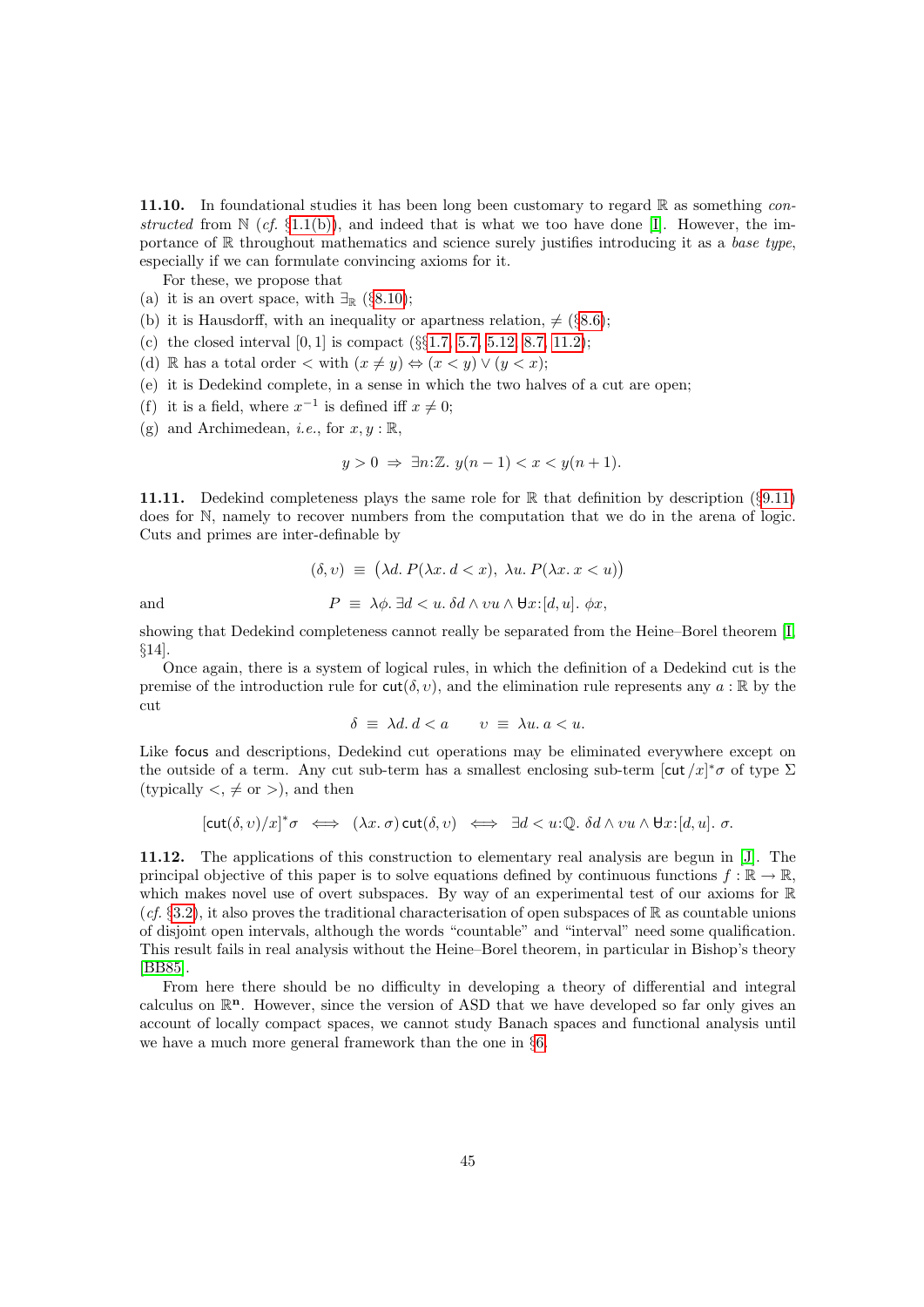#### <span id="page-45-0"></span>12 Beyond local compactness

This section requires more work, and in particular  $\S 12.10$ ff should be replaced by a less technical conclusion that describes my current plans.

As we said in §[3.7,](#page-11-1) any generalisation of ASD must go way beyond the category of Bourbaki spaces. This section describes some investigations I am conducting while I write this story, so it therefore involves empirical tests, and carries significant risk of failure (§[3.9\)](#page-12-2). Indeed, this is just what has happened to several previous attempts to find models.

12.1. Curiously, one way of extending the traditional categories to have all *exponentials* is to add new colimits, specifically quotients of equivalence relations. The new objects, as proposed by Dana Scott, are called equilogical spaces [\[BBS04\]](#page-53-19). Giuseppe Rosolini put them in a sheaf-like categorical framework [\[Ros00\]](#page-55-18) that also includes Martin Hyland's earlier filter spaces [\[Hyl79\]](#page-54-16), and there also a cartesian closed extension for locales [\[Hec06\]](#page-54-17). Countably based equilogical spaces form a full subcategory of Bourbaki spaces [\[MS03\]](#page-55-19).

The equivalence relations in these constructions are not obliged to respect the topological structure in any way. For example, the four-point object that identifies  $\perp$  of one copy of the Sierpinski space with  $\top$  of another has four open subspaces, but also a *discrete* two-element subspace, one of whose open subsubspaces cannot be extended to the whole space. Such objects owe more to set theory than to topology, but we can modify Scott's construction to eliminate them.

12.2. When we considered recursion in §[9.8,](#page-35-1) the main defect that we found in the monadic framework of §[6](#page-19-0) was not the lack of function spaces, but that of general equalisers. This was also the main problem in defining the compact subspace  $K \subset X$  that corresponds to a modal operator  $A: \Sigma^2 X$  (§[8.9\)](#page-31-3): we should have  $K = \{x: X \mid A \leq \lambda \phi, \phi x\}$ , which is the equaliser of  $\lambda \phi$ . A $\phi$  and λ $\phi$ . Α $\phi \wedge \phi x$ .

We adopted an *ad hoc* solution to this in §[9.10,](#page-36-1) adding a second category  $\mathcal L$  that has equalisers but not all powers of  $\Sigma$ . It does have *some* additional function-types, in particular  $\mathbb{N}^{\mathbb{N}}$  and  $\mathbb{R}^{\mathbb{R}}$ , but not  $\mathbb{N}^{\mathbb{N}^{\widetilde{N}}}$  or  $\mathbb{R}^{\mathbb{R}^{\mathbb{R}}}.$ 

Plainly the natural step is to ask for *both* equalisers and powers of  $\Sigma$ . This simple hypothesis already leads to some interesting observations: a complicated subtype such as

$$
\{x : X \mid fx = gx : \Sigma^{\{y:Y\mid py=qy:\Sigma^Z\}}\}
$$

invites re-writing as  $\{x : X \mid \forall y: Y \in (\forall z: Z. pyz = qyz) \Rightarrow (fxy = gxy)\}\.$  Here  $\forall$  is a new kind of universal quantifier that, at first, we keep separate from  $\theta$  for compactness (*cf.* §[12.6\)](#page-48-0). Also, whilst we have taken U to bind more tightly than  $\Rightarrow$ , the scope of  $\forall$  includes  $\Rightarrow$  but is terminated by  $\vdash$ .

<span id="page-45-1"></span>12.3. Let's put this a bit more precisely. As in §[6,](#page-19-0) the lattice structure of the object  $\Sigma$  is not used in the fundamental construction, so it could perhaps be replaced by a different kind of algebra.

Consider any equaliser  $i : E \rightarrow X \rightrightarrows \Sigma^Y$  in a category S with all finite limits and powers of an object Σ. Then, for any  $a: \Gamma \to X$  such that the composites  $\Gamma \times Y \to X \times Y \rightrightarrows \Sigma$  are equal,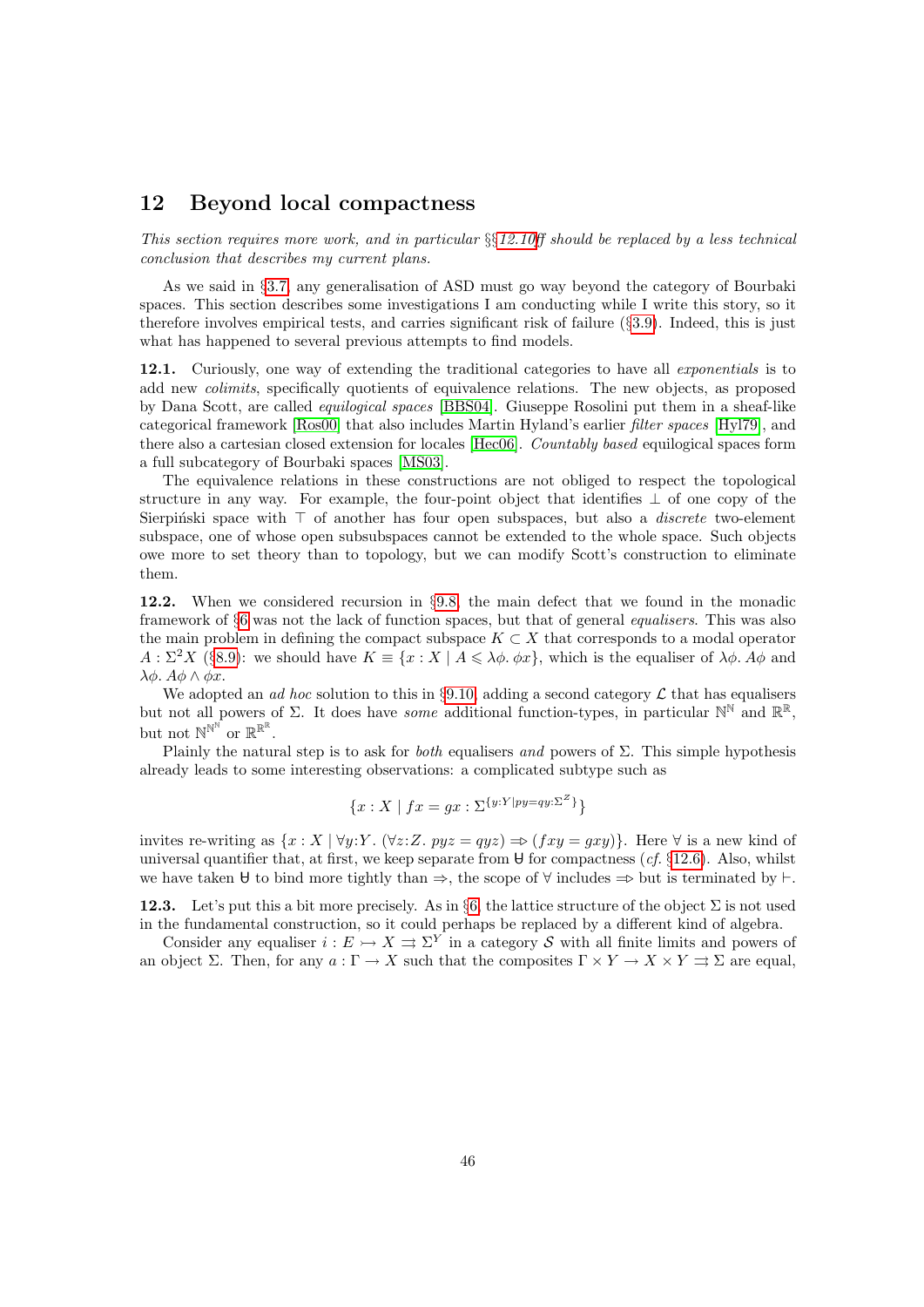there is a unique  $b : \Gamma \to E$  such that  $a = i \cdot b$ .



This property, which is called a *partial product*, is of interest because it can be stated entirely within any full subcategory  $\mathcal{L} \subset \mathcal{S}$  that is closed under products and regular monos, by which we mean equalisers targeted at objects of  $S$  that need not belong to  $\mathcal{L}$ .

Following our method (§[2.11\)](#page-8-2), we can rewrite this categorical idea syntactically,

$$
\frac{x:X, y:Y, \mathfrak{p}(y) \vdash \alpha xy = \beta xy}{x:X \vdash \forall y:Y. \mathfrak{p}(y) \Rightarrow \alpha xy = \beta xy}
$$

where  $\mathfrak p$  denotes a regular mono into Y. This generalises the diagram to allow the Y there to be the result of a similar construction, and justifies the informal usage above. By a small modification to the diagram, it is easy to show that we may substitute for the free variable  $x$  under this quantifier, cf. §[2.9.](#page-7-0)

Since taking the product of the targets of the equalisers provides the intersection of two regular monos, the logic also has conjunction, for which we write  $\&$ . Then we have

$$
\forall y. \ \mathfrak{p}(y) \ \Rightarrow \ (\forall z. \ \mathfrak{q}(z) \Rightarrow \alpha xyz = \beta xyz) \quad \dashv \quad \forall yz. \ \mathfrak{p}(y) \ \& \ \mathfrak{q}(z) \ \Rightarrow \ \alpha xyz = \beta xyz,
$$

which also gives a meaning to  $\forall y$ .  $\mathfrak{p}(y) \Rightarrow \mathfrak{r}(x, y)$ , so long as  $\mathfrak{r}(x, y)$  is formed using  $\forall \Rightarrow$ , &,  $\top$  and equations.

<span id="page-46-0"></span>12.4. Notice that, whilst it may range over any type,

 $\forall$  must bind all of the variables that occur on the left hand side of  $\Rightarrow$ .

because we have not allowed the target  $\Sigma^{Y}$  to be a dependent product.

One reason for avoiding dependent products is of course that they make things much more complicated, both categorically and syntactically. This restriction may therefore be loosened if we can construct examples of such products, or show that they are consistent. A situation in which we might reasonably expect to do that is indexing over N, or more generally over any space that is either discrete or Hausdorff.

If you come from a type-theoretic background, you may be tempted to think, "this guy's just a categorist, we don't have any problem with dependent types", but I would point out that I have written a PhD thesis and a book on this topic [\[Tay86,](#page-56-19) [Tay99\]](#page-56-1), mentioned in §[2.6.](#page-6-1) If you insert parameters into formulae without considering what they mean topologically, you are just being another logician who dictates foundations to mathematicians (§[1.1\)](#page-1-4).

We *cannot* have dependent products in their full generality if we want to do topology rather than set theory  $(cf. \S 2.9)$  $(cf. \S 2.9)$ . A category with unrestricted dependent products is called *locally* cartesian closed; since the exponentials are right adjoint to pullback, the latter preserves arbitrary colimits, in particular epis.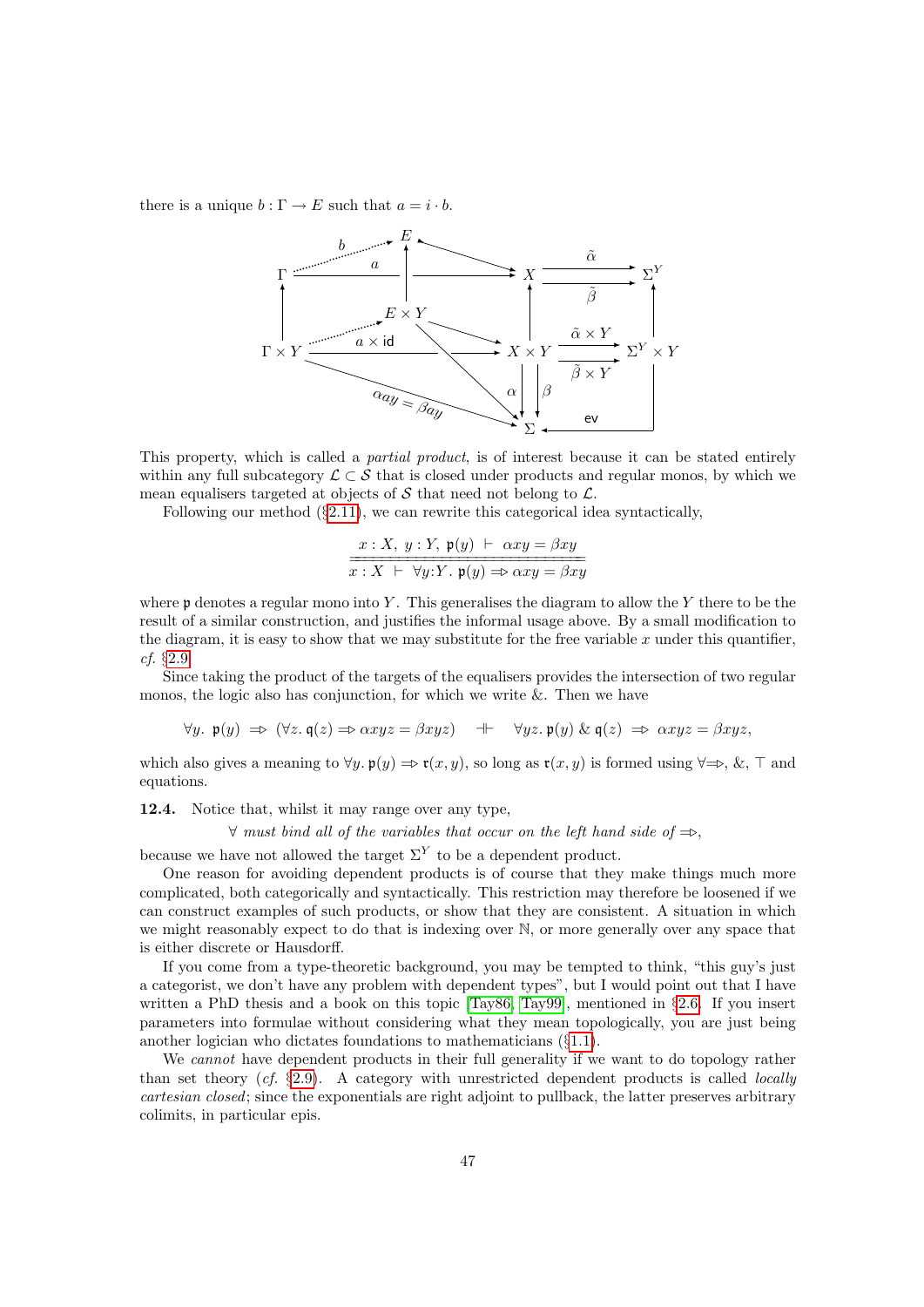For example, we write  $\varpi$  for the *ascending natural number domain*, in which the topological order agrees with the arithmetical one, and Scott continuity creates a top element, so  $0 \leq 1 \leq$  $\cdots \leqslant \infty$ , as illustrated on the left:



Then  $\mathbb{N} \to \varpi$  is epi (in fact  $\Sigma^{\varpi} \to \Sigma^{\mathbb{N}}$  is split mono), but not surjective, since  $\infty$  has no inverse image, i.e. its pullback is the initial object.

Therefore, a category of "sober" spaces and Scott-continuous functions cannot be locally cartesian closed.

<span id="page-47-0"></span>12.5. The new fragment with  $\forall \Rightarrow$ ,  $\top$  and & is called *equideductive logic*. Although it is rather feeble, it is interesting for a number of reasons. Besides being a pun on Scott's word, the name is justified because this is how we reason with proofs of equations in algebra.

Each judgement  $x : X, y : Y, \ldots, a = b, c = d, \ldots \vdash e = f$ becomes  $\forall x : X \forall y : Y \dots a = b \& c = d \& \dots \implies e = f.$ 

Here, all of the variables are bound by ∀, but it's natural to relax this, using free variables of the new calculus in place of terms on the right of  $\vdash$  that were previously metavariables in proof rules. The rule for  $\forall \Rightarrow$  does, however, oblige us to bind all variables that occur in the equational hypotheses  $a = b$ , etc., but this seems to be natural. The horizontal line of a proof rule becomes another  $\Rightarrow$ , and the metavariables of the rule are bound by its  $\forall$ .

The bonus is that equideductive logic allows us to nest  $\Rightarrow$  arbitrarily deeply. We may write induction as

$$
\forall n. \ \mathfrak{p}(0) \ \& \ \big(\forall m. \ \mathfrak{p}(m) \ \Rightarrow \ \mathfrak{p}(m+1)\big) \ \Longrightarrow \ \mathfrak{p}(n),
$$

in which  $p(n) \equiv \forall x: X$ .  $\cdots$  is the property to be proved. Note that, because of the variable binding rule, the variable n can only occur in the equation at the right-hand end of  $\mathfrak{p}(n)$ . (Recall from §[12.3](#page-45-1) how implications between predicates are reduced to a form with an equation on the right.)

If it is possible to relax this rule, allowing m on the left of the innermost  $\Rightarrow$  below, we may express course-of-values induction or well-foundedness of < as

$$
\forall n. \ (\forall m. \ (\forall k. \ k < m \Rightarrow \mathfrak{p}(k)) \ \Rightarrow \ \mathfrak{p}(m)) \ \Longrightarrow \ \mathfrak{p}(n).
$$

Equideductive logic may be interpreted in the category of (sober) Bourbaki spaces, in the obvious way, namely by quantification over sets of points. However, having identified it categorically as a partial product, we may look for other semantic interpretations. These might include the category of locales or formal topology, but this is not clear.

In any model such as these, there are *accidental* containments between regular monos, represented syntactically by judgements  $p(x) \vdash q(x)$  that need not follow from the axioms. In what follows, we shall understand the calculus in a purely syntactic way, without allowing particular concrete interpretations to impose accidental judgements over which we have no control. After that, we can add new axioms according to our own purposes (§[12.11\)](#page-51-0).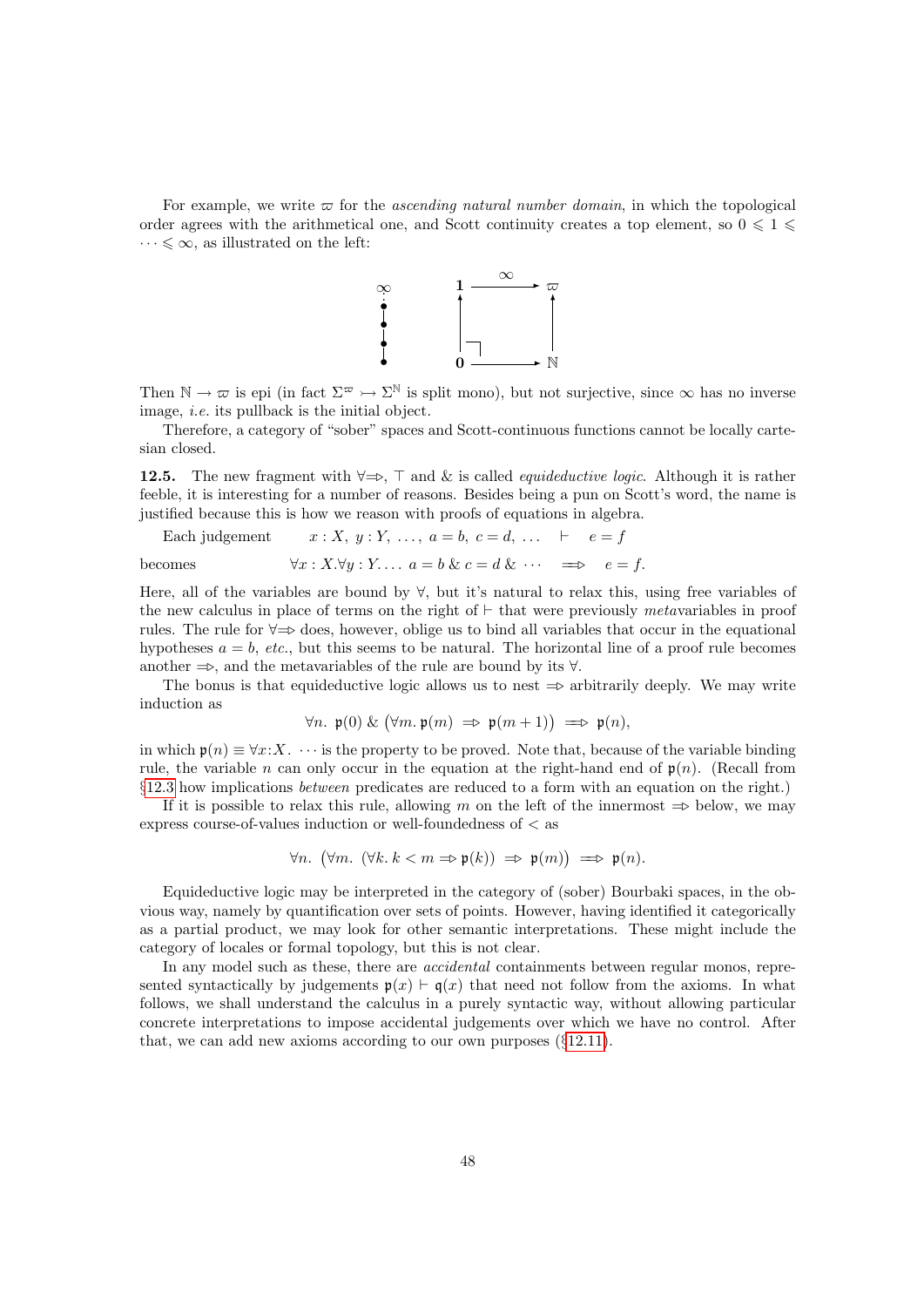<span id="page-48-0"></span>12.6. Combined with the lattice structure on the Sierpinski space, equideductive logic is also just what we need to form open, closed, compact and overt subspaces in ASD. Some of the following examples were first observed by Matija Pretnar.

As in §[8.2,](#page-27-0) we use  $\Rightarrow$ ,  $\leq$  and  $\subseteq$  for the order relation that arises from the lattice structure on Σ. The Gentzen rules (§[8.5\)](#page-28-0) relate these orders to the new implication. Starting from these rules in the form

$$
x: X, \ \alpha x = \top \vdash \beta x = \top
$$
\n
$$
x: X \vdash \alpha x \Rightarrow \beta x
$$
\nand\n
$$
x: X \vdash \alpha x \Rightarrow \beta x
$$
\nand\n
$$
x: X \vdash \alpha x \Rightarrow \beta x
$$

the translation above yields

 $(\forall x.\alpha x = \top \Rightarrow \beta x = \top)$   $\iff$   $(\forall x.\alpha x \Rightarrow \beta x)$   $\iff$   $(\forall x.\beta x = \bot \Rightarrow \alpha x = \bot).$ 

Also recall that, *via*  $\lambda$ -abstraction, the bottom line of the rules is the the definition of  $\alpha \leq \beta$ .

This means that we may interpret any term  $\alpha : \Sigma^X$  as an equideductive predicate  $\forall x . \alpha x = \top$ . the corresponding regular mono being an open inclusion  $(cf. §7.2)$  $(cf. §7.2)$ . Then the lattice order relations  $\Rightarrow$ ,  $\le$  and  $\subseteq$  are special cases of  $\Rightarrow$ . Similarly, the rules for  $\land$  and  $\lor$  say that  $\land$  is a special case of  $&$ :

$$
\alpha = \top \& \beta = \top \iff \alpha \wedge \beta = \top \quad \text{and} \quad \alpha = \bot \& \beta = \bot \iff \alpha \vee \beta = \bot.
$$

Recall that  $=y$  in a discrete space N (§[8.6\)](#page-29-0) was also a special case of general equality of terms,

$$
n = m \iff (n =_N m) = \top
$$
, whilst  $h = k \iff (h \neq_H k) = \bot$ 

in a Hausdorff space H. The quantifier  $\theta$  in a compact space is related in a similar way to our more general quantifier  $\forall$ , cf. §[5.7:](#page-17-0)

$$
(\forall x. \phi x = \top) \iff (\forall x. \phi x) = \top
$$
, whilst  $(\forall x. \phi x = \bot) \iff (\exists x. \phi x) = \bot$ 

in an overt space.

12.7. We can therefore just use the traditional symbols =,  $\land$ ,  $\Rightarrow$  and  $\forall$ , without the variants  $=_{N}$ ,  $\&$ ,  $\Rightarrow$  and  $\forall$ , but they generate two different logics:

- (a) The inner one provides the terms of type  $\Sigma$ , which are *observable* properties or *open* subspaces; computably continuous functions are derived from these.
- (b) The outer one is the logic of provable properties and general subspaces.

We may form  $=$ ,  $\neq$ ,  $\forall$  or  $\exists$  within the inner calculus so long as the relevant space is discrete, Hausdorff, compact or overt, as before. The other cases, including ⇒, take us to the outer calculus.

By an idea that has seen many uses in logic, the formulae

$$
(\mathfrak{p} \curlyvee \mathfrak{q})(a) \equiv \forall \sigma \tau : \Sigma. \quad (\forall a'. \; \mathfrak{p}(a') \Rightarrow \sigma = \tau) \; \& \; (\forall a''. \; \mathfrak{q}(a'') \Rightarrow \sigma = \tau) \;\; \Rightarrow \;\; \sigma = \tau
$$

and 
$$
(\exists x.\mathfrak{p})(a) \equiv \forall \sigma \tau. \ (\forall a'x.\mathfrak{p}(x,a') \Rightarrow \sigma = \tau) \Rightarrow \sigma = \tau
$$

extend  $\vee$  and  $\exists$  from terms of type  $\Sigma$  to general predicates. However, they only obey the distributive and Frobenius laws

$$
(\mathfrak{p} \curlyvee \mathfrak{q})(\vec{a}) \& \mathfrak{r}(\vec{b}) \dashv \vdash ((\mathfrak{p}\&\mathfrak{r}) \curlyvee (\mathfrak{q}\&\mathfrak{r}))(\vec{a},\vec{b}) \quad \text{and} \quad (\exists x.\ \mathfrak{p})(\vec{a}) \& \mathfrak{r}(\vec{b}) \dashv \vdash (\exists x.\ \mathfrak{p}\&\mathfrak{r})(\vec{a},\vec{b})
$$

when the variables  $\vec{a}$  and  $\vec{b}$  are disjoint. Also, unlike their powerful namesakes in intuitionistic logic, they do not allow us to recover a witness for  $\Xi$ , or knowledge which disjunct (p or q) was true.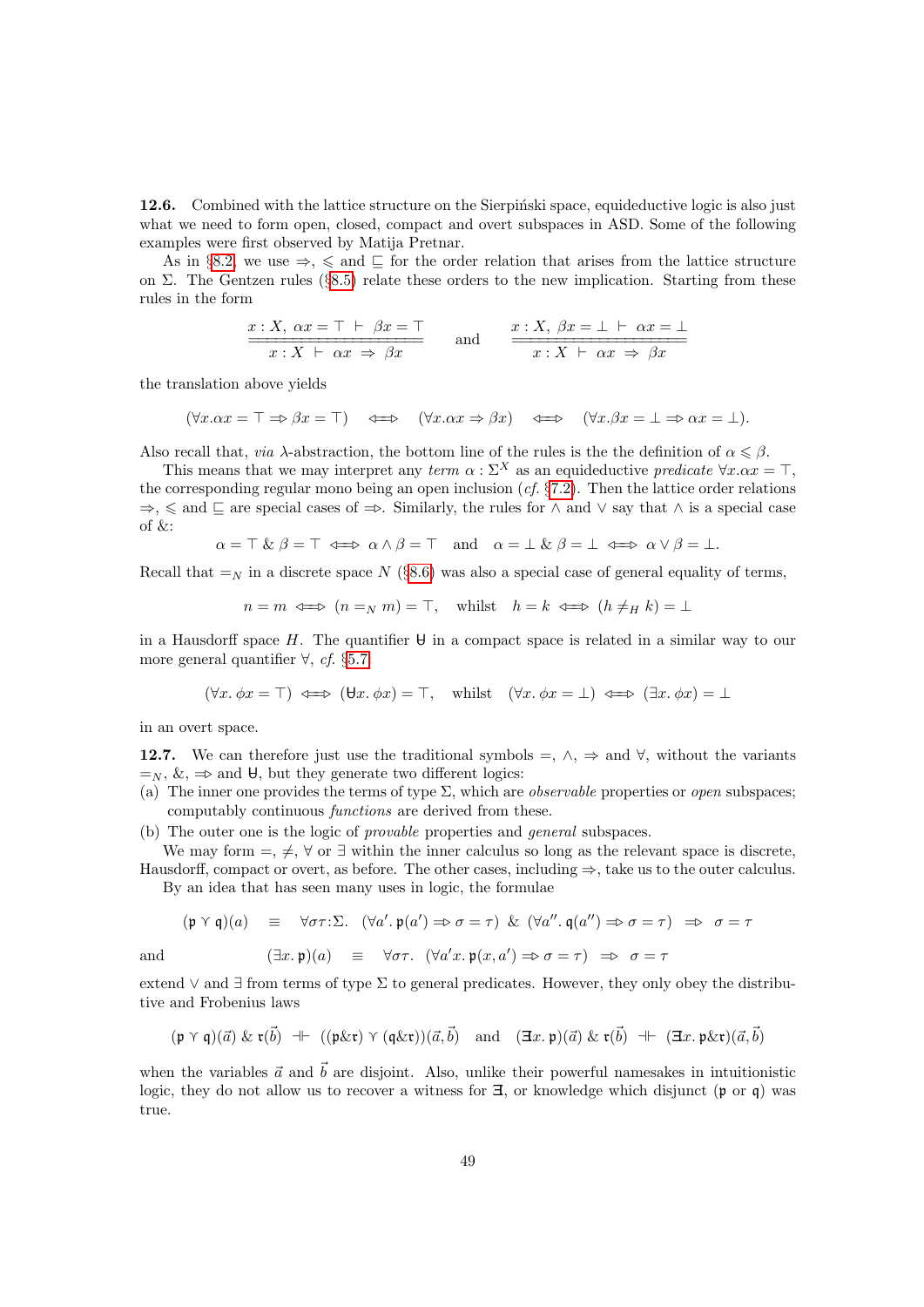<span id="page-49-1"></span>12.8. Since we defined  $\forall \Rightarrow$  in §[12.3](#page-45-1) from equalisers of exponentials, we may form subspaces using comprehension, and terms belong to the subspace iff they satisfy the defining predicate. Unlike the nuclei in §[6,](#page-19-0) these may be manipulated in a way that is very similar to set theory. In particular, open, closed, compact and overt subspaces of  $X$  are given by

$$
\{x \mid \theta x = \top\}, \quad \{x \mid \theta x = \bot\}, \quad \{x \mid \forall \theta \in \Box \theta \Rightarrow \theta x\} \quad \text{and} \quad \{x \mid \forall \theta \in \theta x \Rightarrow \Diamond \theta\}.
$$

We can use the arbitrarily nestable implications in equideductive logic to write more complicated definitions in general topology. For example, the overt subspace  $I \subset X$  defined by a modal operator  $\Diamond$  is *connected* [\[J,](#page-57-1) §13] if

 $\Diamond \top \Leftrightarrow \top \text{ and } \dots, \phi, \psi : \Sigma^X, \ \phi \vee \psi = \top_I \vdash \Diamond \phi \wedge \Diamond \psi \Rightarrow \Diamond(\phi \wedge \psi).$ 

In the new notation, where  $I \equiv \{x : X \mid \forall \theta . \theta x \Rightarrow \Diamond \theta\}$ , the second part of this becomes

$$
\forall \phi, \psi. \quad (\forall x. (\forall \theta. \theta x \Rightarrow \Diamond \theta) \Rightarrow \phi x \lor \psi x) \implies (\Diamond \phi \land \Diamond \psi \Rightarrow \Diamond (\phi \land \psi))
$$

.

Unfortunately, the variable-binding rule means that this formulation can only be used when  $\Diamond$ has no parameters, whereas these were an important feature of the treatment of the solution of equations in [\[J\]](#page-57-1). As we said in §[12.4,](#page-46-0) we would hope to allow discrete or Hausdorff parameters in a future generalisation. However, before you dismiss this as a defect of the calculus, you should think carefully whether it might be telling us something about the topology of the connected components of, for example, the zero-set of a function.

<span id="page-49-0"></span>12.9. We are running ahead of ourselves: although we introduced equideductive logic as a necessary feature of a category with both exponentials and equalisers, we still have to show that it is sufficient. In fact, it provides exactly the abstract basis that is needed to construct (a version of) Scott's category of equilogical spaces. As in §[6,](#page-19-0) this construction is independent of the lattice structure on Σ.

We start with some *urtypes* that play the role of unions of algebraic lattices, closed under product and  $\Sigma^{(-)}$ . It is convenient to assume that they also admit stable disjoint sums, although these could be eliminated in what follows by using lists of urtypes instead. The urterms are generated from variables and certain combinators, for which we assert equations of type  $\Sigma$  as equideductive axioms without  $\Rightarrow$ .

Then an *equideductive space* X is a triple  $(A, \mathfrak{p}, \mathfrak{q})$  where A is an urtype,  $\mathfrak{p}$  is a predicate in this logic on  $\Sigma^A$ , and q one on A, for which

$$
\phi, \psi : \Sigma^A
$$
,  $\mathfrak{p}(\phi)$ ,  $(\forall a:A. \mathfrak{q}(a) \Rightarrow \phi a = \psi a)$   $\vdash$   $\mathfrak{p}(\psi)$ .

The left hand side of this is essentially the partial equivalence relation  $\phi \sim \psi$  in Scott's construction. Hence X is represented as a partial quotient of  $\Sigma^A$ ; in particular  $\mathbf{1} = (\mathbf{0}, \top, \top)$  and  $\Sigma = (1, \top, \top).$ 

A function  $M: X \equiv (A, \mathfrak{p}, \mathfrak{q}) \rightarrow Y \equiv (B, \mathfrak{r}, \mathfrak{s})$  is an equivalence class of urterms  $M: \Sigma^A \rightarrow \Sigma^B$ such that

$$
\phi : \Sigma^A, \quad \mathfrak{p}(\phi) \quad \vdash \quad \mathfrak{r}(M\phi)
$$

and  $\phi, \psi : \Sigma^A$ ,  $\mathfrak{p}(\phi)$ ,  $\forall a \cdot \mathfrak{q}(a) \Rightarrow \phi a = \psi a + \forall b \cdot \mathfrak{s}(b) \Rightarrow M \phi b = M \psi b$ .

where  $M_1 = M_2$  if  $\phi : \Sigma^A$ ,  $b : B$ ,  $\mathfrak{p}(\phi)$ ,  $\mathfrak{s}(b) \vdash M_1 \phi b = M_2 \phi b$ .

We have to make full use of the rules of the logic, including substitution under ∀ and the condition relating  $\mathfrak p$  and  $\mathfrak q$  for a space, just to prove that this is a category, S. Then the product is

$$
(A, \mathfrak{p}, \mathfrak{q}) \times (B, \mathfrak{r}, \mathfrak{s}) \equiv (A + B, \mathfrak{p} \cdot \pi_0 \& \mathfrak{r} \cdot \pi_1, \, [\mathfrak{q}, \mathfrak{s}]),
$$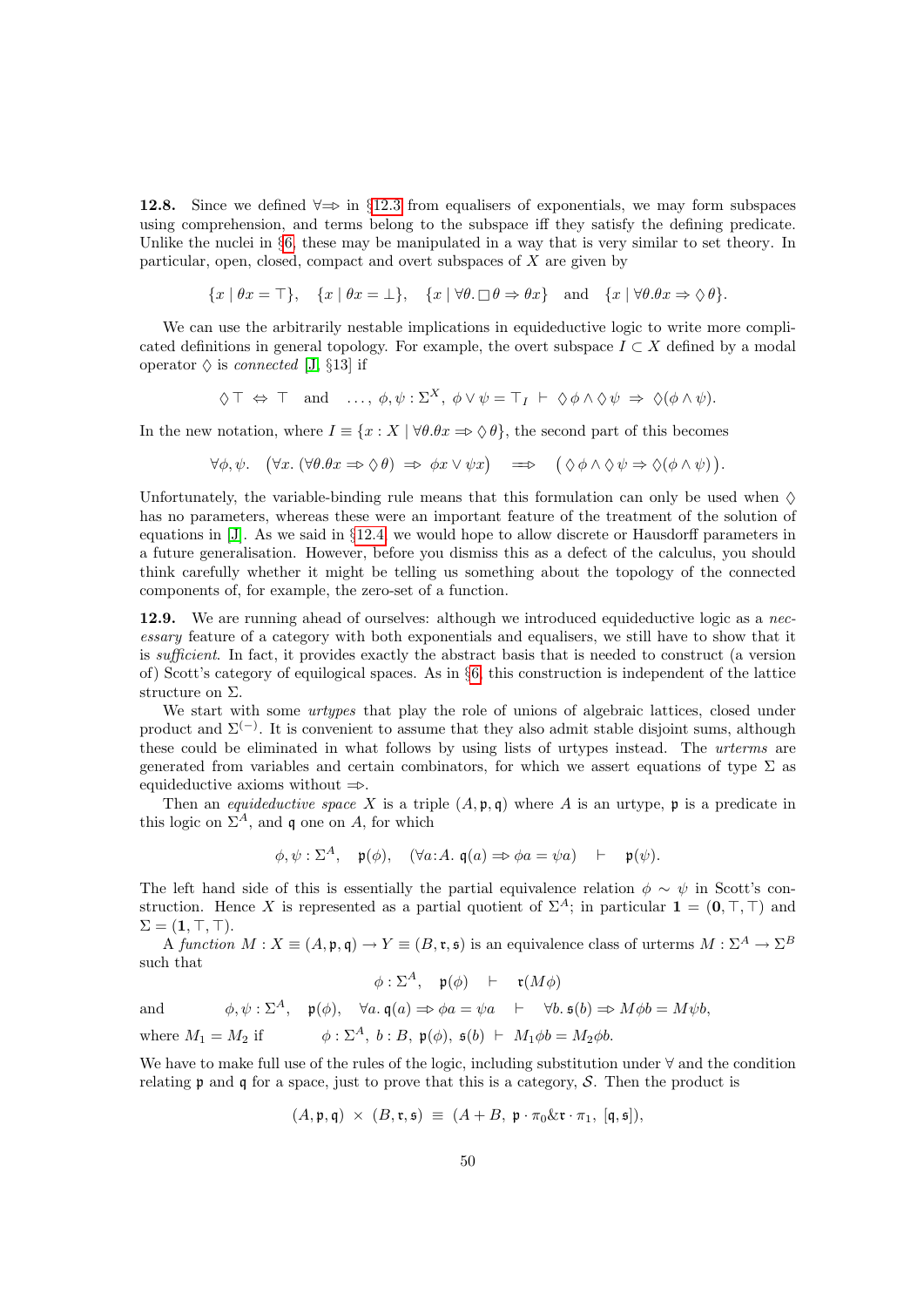where  $[q, \xi]$  is the predicate on  $A + B$  given by q on A and  $\xi$  on B. The equaliser

$$
(A, \mathfrak{t}, \mathfrak{q}) \xrightarrow{\qquad I} \qquad (A, \mathfrak{p}, \mathfrak{q}) \xrightarrow{\qquad \qquad M} \qquad (B, \mathfrak{r}, \mathfrak{s})
$$

is given by  $\mathfrak{t}(\phi) \equiv \mathfrak{p}(\phi) \& (\forall b:B. \mathfrak{s}(b) \Rightarrow M\phi b = N\phi b).$ Finally, for  $X \equiv (A, \mathfrak{p}, \mathfrak{q})$  the exponential  $\Sigma^X$  is given by  $(\Sigma^A, \mathfrak{q}^{\mathfrak{p}}, \mathfrak{p})$ , where

$$
\mathfrak{q}^{\mathfrak{p}}(F) \equiv \forall \phi, \psi: \Sigma^{A}. \; \mathfrak{p}(\phi) \& (\forall a: A. \; \mathfrak{q}(a) \Rightarrow \phi a = \psi a) \implies F\phi = F\psi.
$$

Since the category has all finite limits and powers of  $\Sigma$ , it has an interpretation of equideductive logic and the examples that we have given. There is a syntactic criterion on p and q that characterises when  $(A, \mathfrak{p}, \mathfrak{q})$  is definable using this structure, and we restrict the notion of equideductive space to these objects. General exponentials and other categorical operations may be derived from this.

If  $\Sigma \equiv (1, \top, \top)$  is a lattice and satisfies the rules in §[12.6](#page-48-0) then it is a dominance, so we may reproduce (some of) the abstract topology in §[8.](#page-26-0)

<span id="page-50-0"></span>12.10. This is a very pretty picture, but it is misleading, as serious problems remain. As we have seen, we must take a lot of care over the variable-binding rule. It would be nice to weaken this, but its alternative may be more difficult for customers (i.e. mathematicians who are interested in the applications of topology, rather than logic itself) to use, in contrast to the clear topological motivation for only allowing  $\theta$  over compact subspaces.

The similarity with set theory should also serve as a warning of a more fundamental issue for the new calculus. As it stands, it is neither an extension of the letter of ASD as set out in §[6,](#page-19-0) nor faithful to its spirit in ensuring that the objects that we construct have the right topology.

Take, for example, the "compact" subspace  $K = \{x : X \mid \forall \phi \in \Box \phi \Rightarrow \phi x\} \subset X$  that is defined by a modal operator  $\Box$ . Is K actually a compact space, with its own universal quantifier  $\forall K$ :  $\Sigma^K \to \Sigma$ ? This is a problem that we could dodge in [\[J\]](#page-57-1) because that studied a Hausdorff space (R), where all compact subspaces are closed. Categorically, the inclusion  $i: K \rightarrow X$  induces a map  $\Sigma^{\Sigma^i} : \Sigma^{\Sigma^K} \to \Sigma^{\Sigma^X}$ . For K to be compact, we need to find  $\mathsf{H}_K : \Sigma^{\Sigma^K}$  that this map takes to our given  $\Box : \Sigma^{\Sigma^{X}}$ . The theory should then relate parametric modal operators to proper maps, showing that these obey the Beck–Chevalley condition [\(2.9\)](#page-7-0) and descent properties.

Another way of seeing this issue is that  $\mathbf{\Theta}_K$  is a *total* function that it is convenient, both mathematically and computationally, to represent by the *partial* function  $\Box$ . This is similar to a long-standing problem in recursion theory, concerning definable total maps of higher type such as  $\mathbb{N}^{\mathbb{N}} \to \mathbb{N}$  or  $\mathbb{R}^{\mathbb{R}} \to \mathbb{R}$ . Amongst many authors, Hyland and Bauer studied it in their settings of filter and equilogical spaces [\[Hyl79,](#page-54-16) [BBS04\]](#page-53-19).

Applications in functional analysis also have something to say about this. Typically, a space  $X$ in this subject is not locally compact, so the space  $C(X)$  of continuous functions  $X \to \mathbb{R}$  cannot be the exponential  $\mathbb{R}^X$  in the category of Bourbaki spaces. When I have asked analysts what "the right" topology on  $C(X)$  might be, they have said that there are horses for courses. Since X often carries either a metric (norm) or a measure (integration), there are various topologies on  $C(X)$ defined from norms and semi-norms that are useful for different purposes.

Is there perhaps a *fundamental* topology on  $Y^X$ , for which the others are continuous additional structure? So long as we can at least agree to exclude the discrete one, the clear candidate is the point–open or weak<sup>\*</sup>-topology, which is the weakest or coarsest one for which each  $ev_x : Y^X \to Y$  is continuous. This means that the topology on  $Y^X$  is generated as an algebra by all of the  $\lambda f$ .  $\phi(fx)$ for  $\phi : \Sigma^Y$  and  $x : X$ .

Finally, we repeat that our category of equideductive spaces does not necessarily satisfy the sobriety and monadicity properties in §[6.](#page-19-0)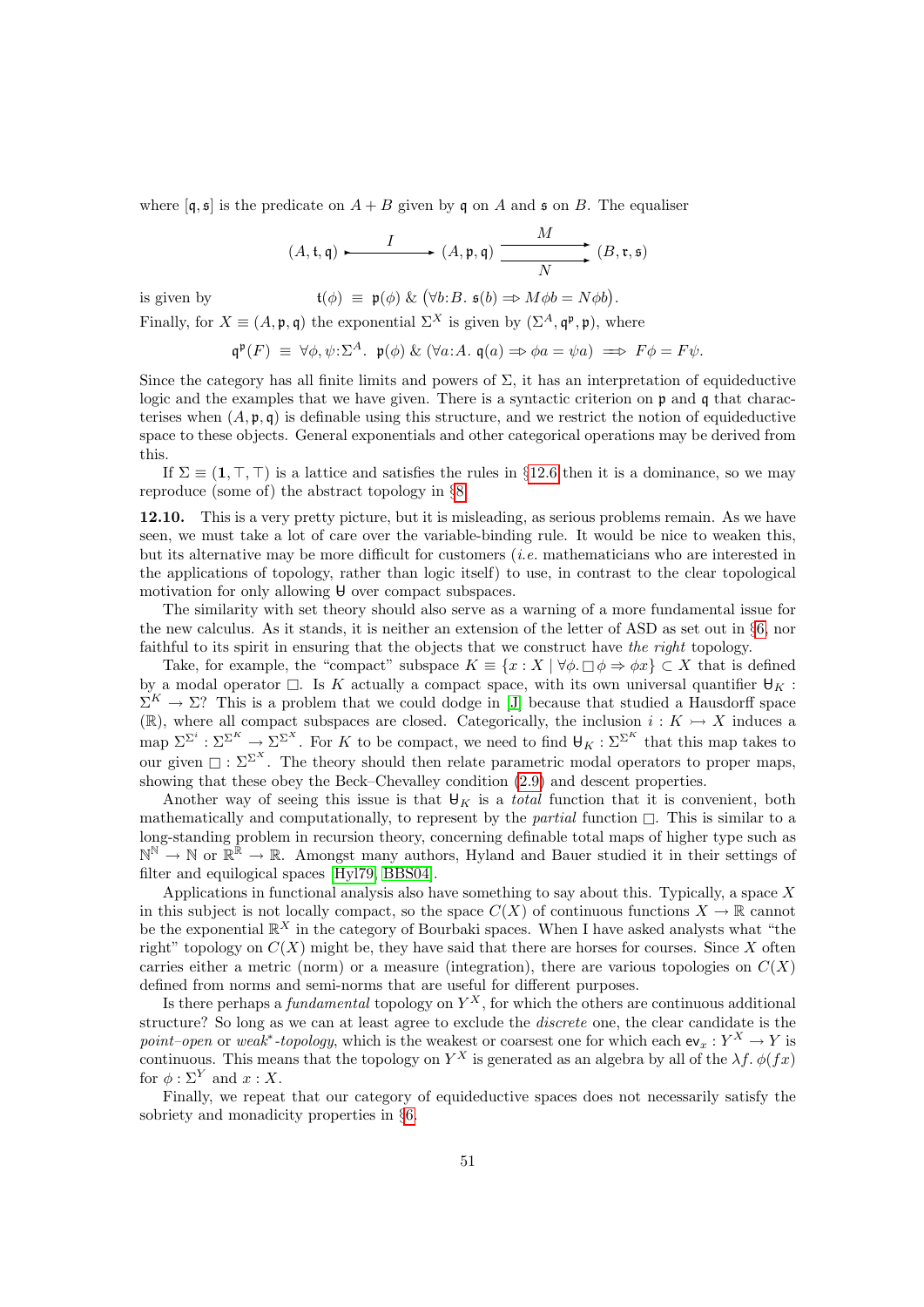<span id="page-51-0"></span>12.11. There is an unambiguous, if rather tedious, procedure for investigating questions such as these.

Consider, for example, a modal operator  $\Box$  on an equideductive space  $(A, \mathfrak{p}, \mathfrak{q})$ . This is given by a certain urterm, of type  $\Sigma^3 A$ . From this we may compute the subspace K as an equaliser  $(A, \mathfrak{t}, \mathfrak{q})$ , and then also  $\Sigma^2 X$  and  $\Sigma^2 K$ . The formulae for these are not very pretty, but the inclusions  $i: K \rightarrow X$  and  $\Sigma^2 i$  are realised by the identity, so  $\mathcal{H}_K$ , if it exists, has the same urterm as  $\Box$ .

The question is therefore whether this satisfies the equideductive properties that are required of a function  $\Sigma^K \to \Sigma$ . We write the hypotheses at the top of the page, the conclusion at the bottom and try to fill in the proof in between. In general, there need be no such proof using the abstract rules of the calculus, and nor need the property follow from the accidental judgements that hold in any particular model, such as Scott's original equilogical spaces.

This is where an abstract approach wins over a preconceived set-theoretic model, as we have left open the option to add more axioms. You can't fill in the necessary proof? No problem. Just add it as an axiom.

There is, of course, a price to pay for doing this. The resulting system may be inconsistent, in the sense of being able to prove undesirable theorems like  $0 = 1$ . Indeed, since we have already got a complete axiomatisation of computably based locally compact spaces, we don't want any additional equations to be provable for them. In terms of the construction of the category of equideductive spaces, we don't want any new equations between urterms without hypotheses.

For equideductive logic, its weakness is its strength, as we can easily apply some proof theory to it. In particular, using the analogy between propositions and types  $(\S2.2)$  $(\S2.2)$ , proofs in this fragment may be considered as typed  $\lambda$ -terms, and strongly normalise (§[2.3\)](#page-4-3). They also have a domain-theoretic interpretation [\[HP89\]](#page-54-18), in which Scott continuity corresponds to the prooftheoretic observation that, in a proof whose conclusion is an equation, any ∀-formula that occurs as a hypothesis must be used by instantiation at finitely many terms. This suggests a technique for rearranging the proof of the hypotheses of an instance of an additional axioms into one of its conclusion, thereby demonstrate the conservativity of the new principle.

12.12. This may make a profitable architectural practice, but it's not good science. According to Karl Popper, we must lay down a theory that is coherent in itself, and put our head on the block with a prediction that is open to falsification. That is what ASD did for the Heine–Borel theorem (§[5.12\)](#page-19-2). A new axiomatisation should state both its principles and its applications in its own language, not in some encoding, which is what the construction in §[12.9](#page-49-0) provides. For example, functional programming languages such as HASKELL [\[HHPJW07\]](#page-54-2) add expressiveness by developing the mathematical theory, not by taking short cuts in the underlying C implementation.

The principle for doing this was laid down by Galileo in his rejection of Aristotle: we assume that the universe beyond our own reach obeys the same laws as hold in familiar places. This has been applied many times in mathematics, in particular to successive generalisations of numbers and spaces: the complex numbers were introduced to solve quadratic and cubic equations, but otherwise their arithmetic agrees with the reals. In recursion theory, Scott continuity is a theorem for ground types, so we adopt it as an axiom for higher types (§[9.13\)](#page-37-2), which are "beyond our reach" in the sense that actual computation cannot proceed when there are free variables.

The criterion by which we regard certain territory as familiar and believe that we have the correct laws for it is that we have several theories whose motivations come from different sources but which yield equivalent results. In the case of topology, this applies to locally compact spaces, because Bourbaki spaces and locales agree (give or take some Choice) [\[Joh82,](#page-54-6) Ch. VII] and another essentially equivalent version is given by [\[JKM01\]](#page-54-10). Whilst the old and new formulations of ASD are not yet compatible, they do provide further accounts of this topic that are more or less equivalent to the others.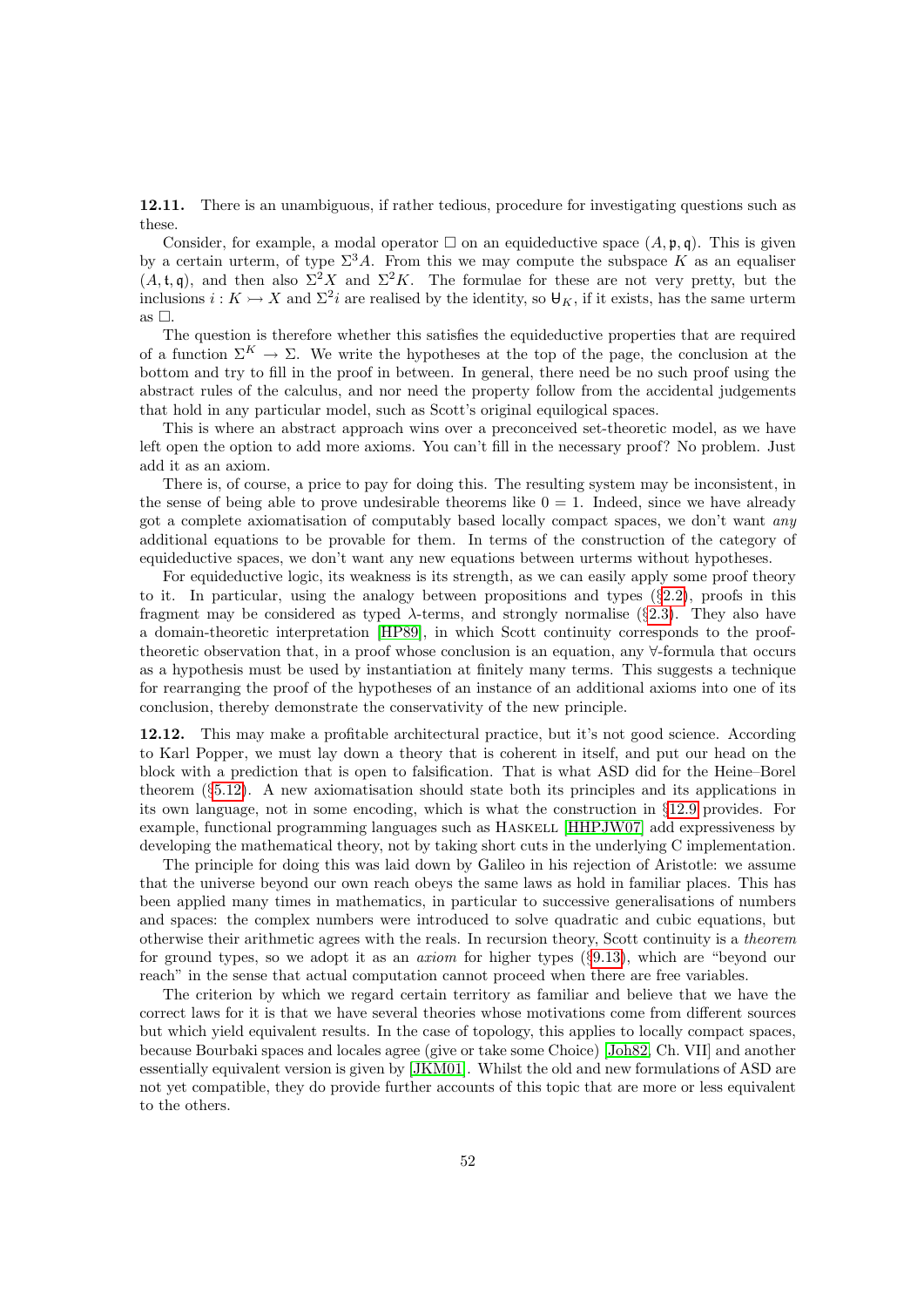12.13. The more general spaces do not have plentiful compact subspaces, so what feature can they have in common with locally compact ones? For this we have to examine the construction in §[12.9](#page-49-0) more carefully. It is by no means the free extension to a category with all finite limits and exponentials. It has an *exactness property*, relating limits and colimits, that marshals the otherwise chaotic information about successive equalisers and exponentials into just two predicates on an urtype. On the full subcategory  $\mathcal{L} \subset \mathcal{S}$  consisting of the  $(A, \mathfrak{p}, \top)$ , all objects are sober and  $\Sigma^2$ preserves regular monos. This property is similar to but not the same as monadicity in ASD (§[6\)](#page-19-0).

However, this property does not extend to the whole of the category of equideductive spaces. Following the Galilean principle, maybe we should add this, rather than ad hoc properties from potential applications, to the axioms of equideductive logic.

But it is not clear whether this is possible. Consider, for example, *Baire space*,  $\mathbb{N}^{\mathbb{N}}$ . This has a regular mono  $X \equiv \mathbb{N}^{\mathbb{N}} \to \Sigma^{\mathbb{N} \times \mathbb{N}} \equiv A$  that cannot be  $\Sigma$ -split since  $\mathbb{N}^{\mathbb{N}}$  is not locally compact. Hence ev<sub>X</sub> classifies an open subspace of  $\Sigma^X \times X$  that does not extend to one of  $\Sigma^X \times A$ . However, applying our proposed exactness property to  $i : \Sigma^X \times X \rightarrow \Sigma^X \times A$  would make  $\Sigma^i$  a categorical epi.

On the other hand, there are grounds for believing that the proposal is nevertheless consistent. Whilst rejecting its naïve applications, we have on several occasions exploited the analogy with set theory. In §[9.3](#page-33-0) we showed that the ASD axioms yield a topos if we require all objects to be overt discrete, in which case all monos are Σ-split. This situation is also a (degenerate) case case of §[12.9.](#page-49-0) The difference is that

- (a) in set theory, all objects are (compact,) overt and discrete, which as we saw in §[10,](#page-37-0) is logically extremely powerful; whilst
- (b) topology obeys Scott continuity, which, in its most general form (§[11.4\)](#page-42-0), is just an  $\Rightarrow$ -free equation in equideductive logic.

12.14. If the example that we gave does not actually threaten the consistency of the proposal, it means that some of the generalised spaces would be even more lacking in points than locales are.

What more powerful conceptual tools might we gain from this? Our pointless extended calculus might be a good setting in which to study measure theory or distributions, since integration is closely analogous to the modal logic that we have used for compact and overt subspaces.

Such applications in analysis are one of the three ways in which I envisage developing ASD in the coming years. However, further work is required in the foundations of the subject to justify this, and then the structure that we have discussed in this paper needs to be reformulated, using the new foundations, in a textbook style. Finally, the claim that the theory is amenable to computational interpretation (§[2.3\)](#page-4-3) needs to be put into practice.

Acknowledgements: I would like to thank Andrej Bauer, David Corfield, Anders Kock, Fred Linton, Gabor Lukasz, Andy Pitts, Pino Rosolini, Giovanni Sommaruga, Hayo Thielecke and Graham White for their very helpful comments on earlier drafts of this paper.

#### References

- <span id="page-52-2"></span>[AGV64] Michael Artin, Alexander Grothendieck, and Jean-Louis Verdier, editors. Séminaire de Géometrie Algébrique, IV: Théorie des Topos, number 269–270 in Lecture Notes in Mathematics. Springer-Verlag, 1964. Second edition, 1972.
- <span id="page-52-1"></span>[App92] Andrew Appel. Compiling with Continuations. Cambridge University Press, 1992.
- <span id="page-52-0"></span>[Bau08] Andrej Bauer. Efficient computation with the Dedekind reals. In Vasco Brattka, Ruth Dillhage, Tanja Grubba, and Angela Klutsch, editors, Computability and Complexity in Analysis, 2008.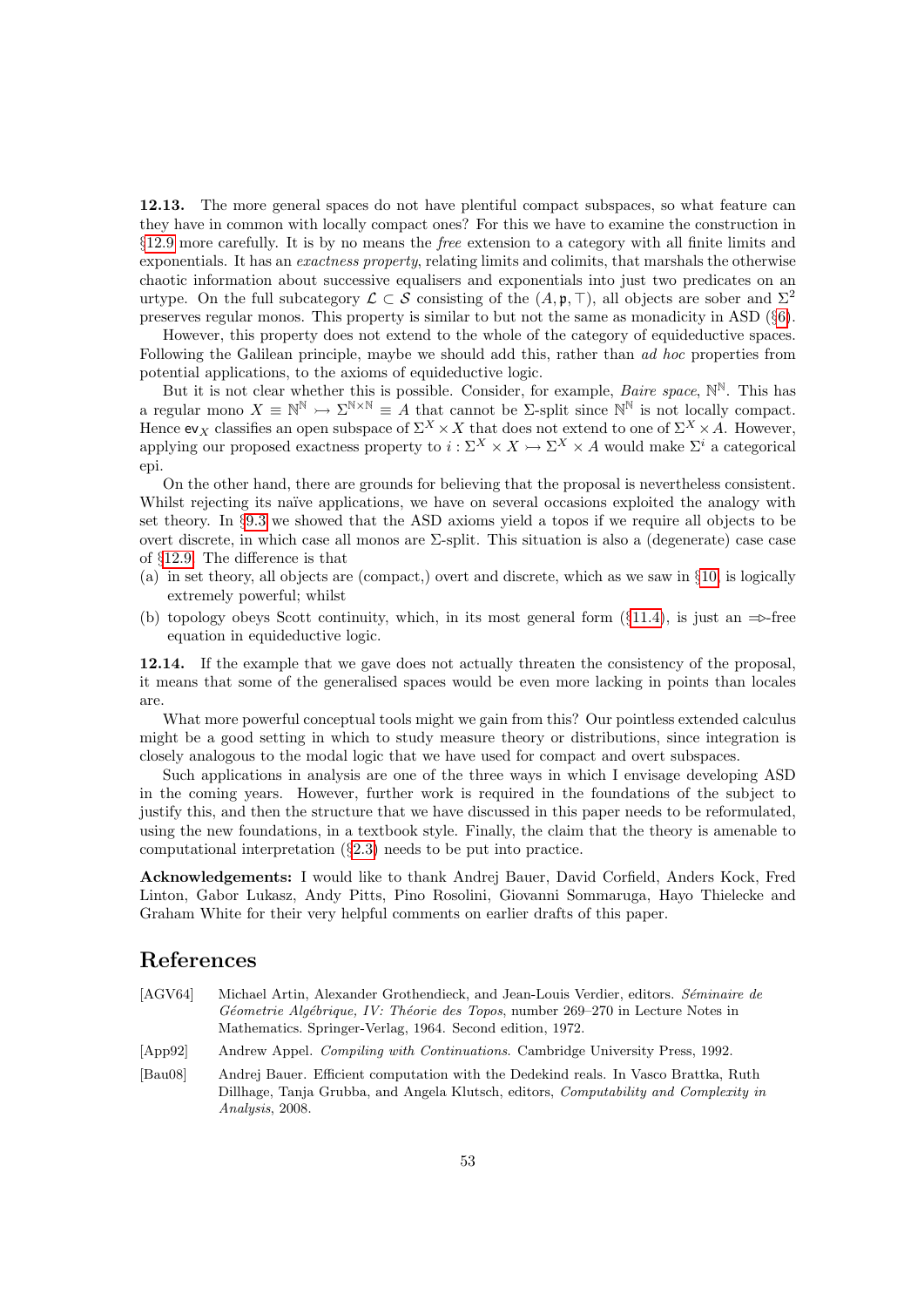<span id="page-53-20"></span><span id="page-53-19"></span><span id="page-53-18"></span><span id="page-53-17"></span><span id="page-53-16"></span><span id="page-53-15"></span><span id="page-53-14"></span><span id="page-53-13"></span><span id="page-53-12"></span><span id="page-53-11"></span><span id="page-53-10"></span><span id="page-53-9"></span><span id="page-53-8"></span><span id="page-53-7"></span><span id="page-53-6"></span><span id="page-53-5"></span><span id="page-53-4"></span><span id="page-53-3"></span><span id="page-53-2"></span><span id="page-53-1"></span><span id="page-53-0"></span>[BB85] Errett Bishop and Douglas Bridges. Constructive Analysis. Number 279 in Grundlehren der mathematischen Wissenschaften. Springer-Verlag, 1985. [BBS04] Andrej Bauer, Lars Birkedal, and Dana Scott. Equilogical spaces. Theoretical Computer Science, 315:35–59, 2004. [BGvO71] Michael Barr, Pierre Grillet, and Donovan van Osdol, editors. Exact Categories and Categories of Sheaves. Number 236 in Lecture Notes in Mathematics. Springer-Verlag, 1971. [Bou66] Nicolas Bourbaki. Topologie Générale. Hermann, 1966. English translation, "General Topology", distrubuted by Springer-Verlag, 1989. [BR87] Douglas Bridges and Fred Richman. Varieties of Constructive Mathematics. Number 97 in LMS Lecture Notes. Cambridge University Press, 1987. [Bro64] Ronald Brown. Function spaces and product topologies. Quarterly Journal of Mathematics, 15:238–250, 1964. [CH06] Felice Cardone and Roger Hindley. History of lambda-calculus and combinatory logic. Handbook of the History of Logic, 5, 2006. [Cle87] John Cleary. Logical arithmetic. Future Computing Systems, 2:125–149, 1987. [CLW93] Aurelio Carboni, Steve Lack, and Robert Walters. Introduction to extensive and distributive categories. Journal of Pure and Applied Algebra, 84:145–158, 1993. [Coc93] Robin Cockett. Introduction to distributive categories. Mathematical Structures in Computer Science, 3:277–307, 1993. [Cor03] David Corfield. Towards a Philosophy of Real Mathematics. Cambridge University Press, 2003. [CR36] Alonzo Church and Barkley Rosser. Some properties of conversion. Trans. AMS, 39:472–482, 1936. [EM65] Samuel Eilenberg and John Moore. Adjoint functors and triples. Illinois Journal of Mathematics, 9:381–98, 1965. [FG87] John Fauvel and Jeremy Gray. The History of Mathematics, a Reader. Macmillan and the Open University, 1987. [FH79] Michael Fourman and Martin Hyland. Sheaf models for analysis. In Applications of Sheaves, number 753 in Lecture Notes in Mathematics, pages 280–301. Springer-Verlag, 1979. [Fox45] Ralph Fox. On topologies for function-spaces. Bulletin of the American Mathematical Society, 51:429–32, 1945. [Gen35] Gerhard Gentzen. Untersuchungen über das Logische Schliessen. Mathematische Zeitschrift. 39:176–210 and 405–431, 1935. English translation in [\[Gen69\]](#page-53-20), pages 68–131. [Gen69] Gerhard Gentzen. The Collected Papers of Gerhard Gentzen. Studies in Logic and the Foundations of Mathematics. North-Holland, 1969. Edited by M. E. Szabo. [GHK<sup>+</sup>80] Gerhard Gierz, Karl Heinrich Hoffmann, Klaus Keimel, Jimmie Lawson, Michael Mislove, and Dana Scott. A Compendium of Continuous Lattices. Springer-Verlag, 1980. Second edition, Continuous Lattices and Domains, published by Cambridge University Press, 2003. [Gir72] Jean Giraud. Classifying topos. In Bill Lawvere, editor, Toposes, Algebraic Geometry, and Logic, number 274 in Lecture Notes in Mathematics, pages 43–56. Springer-Verlag, 1972. [Gir87] Jean-Yves Girard. Linear logic. Theoretical Computer Science, 50:1–102, 1987. [Göd31] Kurt Gödel. Über formal unentscheidbare Sätze der Principia Mathematica und verwandter Systeme I. Monatshefte für Mathematik und Physik, 38:173–198, 1931. English translations, "On Formally Undecidable Propositions of 'Principia Mathematica' and Related Systems" published by Oliver and Boyd, 1962 and Dover, 1992; also in "From Frege to Gödel: a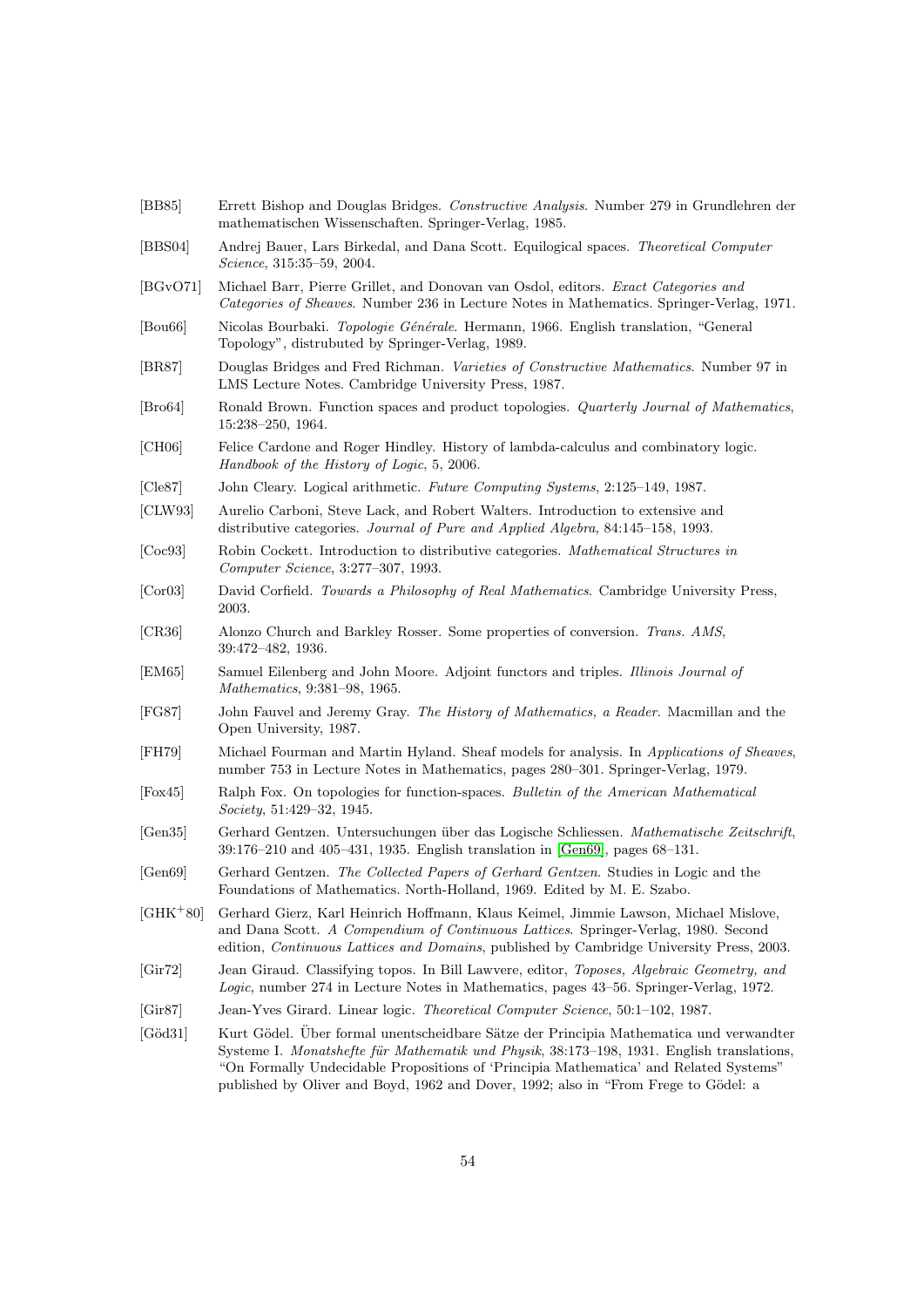Source Book in Mathematical Logic, 1879–1931", ed. Jan van Heijenoort, Harvard University Press, 1967.

- <span id="page-54-7"></span>[Har77] Robin Hartshorne. Algebraic Geometry. Number 52 in Graduate Texts in Mathematics. Springer-Verlag, 1977.
- <span id="page-54-17"></span>[Hec06] Reinhold Heckmann. A cartesian closed extension of the category of locales. Mathematical Structures in Computer Science, 16(02):231–253, 2006.
- <span id="page-54-2"></span>[HHPJW07] Paul Hudak, John Hughes, Simon Peyton-Jones, and Philip Wadler. A history of Haskell: Being lazy with class. In History of Programming Languages. ACM Press, 2007.
- <span id="page-54-9"></span>[HM81] Karl Hofmann and Michael Mislove. Local compactness and continuous lattices. In Bernhard Banaschewski and Rudolf-Eberhard Hoffmann, editors, Continuous Lattices, volume 871 of Springer Lecture Notes in Mathematics, pages 209–248, 1981.
- <span id="page-54-0"></span>[How80] William Howard. The formulae-as-types notion of construction. In Haskell Curry, Jonathan Seldin, and Roger Hindley, editors, To H.B. Curry: Essays on Combinatory Logic, Lambda Calculus and Formalism, pages 479–490. Academic Press, 1980.
- <span id="page-54-18"></span>[HP89] Martin Hyland and Andrew Pitts. The theory of constructions: Categorical semantics and topos-theoretic models. In John Gray and Andre Scedrov, editors, Proceedings of the Boulder Conference on Categories in Computer Science and Logic, volume 92 of Contemporary Mathematics, pages 137–199, Providence, Rhode Island, 1989. American Mathematical Society.
- <span id="page-54-1"></span>[Hud89] Paul Hudak. Conception, evolution, and application of functional programming languages. ACM Computing Surveys, 21(3), 1989.
- <span id="page-54-16"></span>[Hyl79] Martin Hyland. Filter spaces and continuous functionals. Annals of Mathematical Logic, 16:101–143, 1979.
- <span id="page-54-12"></span>[Hyl91] Martin Hyland. First steps in synthetic domain theory. In Aurelio Carboni, Maria-Cristina Pedicchio, and Giuseppe Rosolini, editors, Proceedings of the 1990 Como Category Conference, volume 1488 of Lecture Notes in Mathematics, pages 131–156. Springer-Verlag, 1991.
- <span id="page-54-8"></span>[Isb86] John Isbell. General function spaces, products and continuous lattices. Mathematical Proceedings of the Cambridge Philosophical Society, 100:193–205, 1986.
- <span id="page-54-10"></span>[JKM01] Achim Jung, Mathias Kegelmann, and Andrew Moshier. Stably compact spaces and closed relations. Electronic Notes in Theoretical Computer Science, 45, 2001.
- <span id="page-54-6"></span>[Joh82] Peter Johnstone. Stone Spaces. Number 3 in Cambridge Studies in Advanced Mathematics. Cambridge University Press, 1982.
- <span id="page-54-14"></span>[Joh84] Peter Johnstone. Open locales and exponentiation. Contemporary Mathematics, 30:84–116, 1984.
- <span id="page-54-11"></span>[JT84] André Joyal and Myles Tierney. An extension of the Galois theory of Grothendieck. Memoirs of the American Mathematical Society, 51(309), 1984.
- <span id="page-54-13"></span>[Koc05] Anders Kock. Synthetic Differential Geometry. Number 333 in London Mathematical Society Lecture Note Series. Cambridge University Press, second edition, 2005.
- <span id="page-54-5"></span>[Kuh62] Thomas S Kuhn. The Structure of Scientific Revolutions. University of Chicago Press, 1962.
- <span id="page-54-15"></span>[Kur20] Kazimierz Kuratowski. Sur la notion d'ensemble fini. Fundamenta Mathematicae, 1:130–1, 1920.
- <span id="page-54-4"></span>[Lak63] Imre Lakatos. Proofs and refutations: the logic of mathematical discovery. British Journal for the Philosophy of Science, 14:1–25, 1963. Edited by John Worrall and Elie Zahar, Cambridge University Press, 1976.
- <span id="page-54-3"></span>[Law69] Bill Lawvere. Adjointness in foundations. *Dialectica*, 23:281–296, 1969. Reprinted with commentary in Theory and Applications of Categories Reprints, 16:1–16, 2006.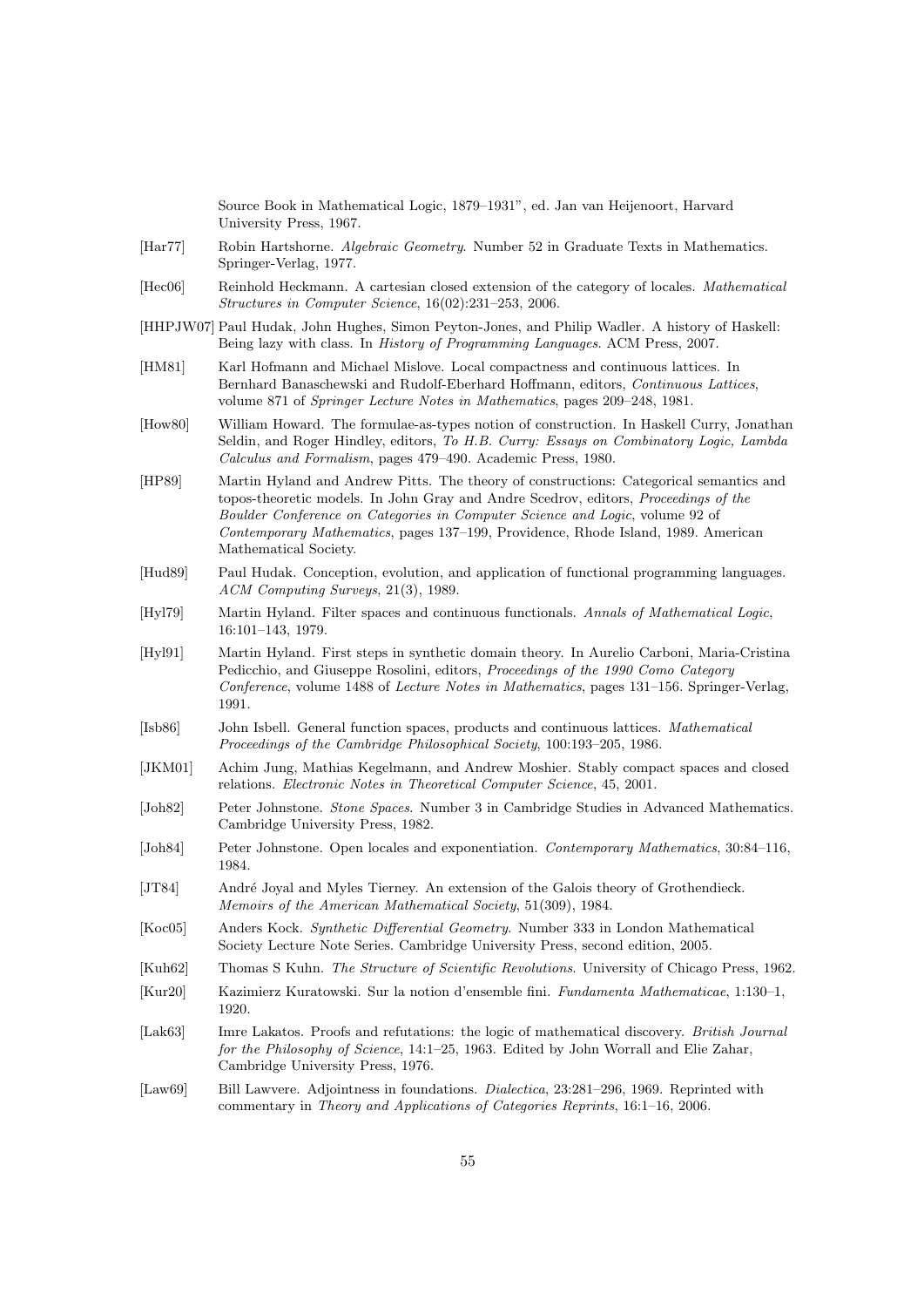<span id="page-55-19"></span><span id="page-55-18"></span><span id="page-55-17"></span><span id="page-55-16"></span><span id="page-55-15"></span><span id="page-55-14"></span><span id="page-55-13"></span><span id="page-55-12"></span><span id="page-55-11"></span><span id="page-55-10"></span><span id="page-55-9"></span><span id="page-55-8"></span><span id="page-55-7"></span><span id="page-55-5"></span><span id="page-55-4"></span><span id="page-55-3"></span><span id="page-55-2"></span><span id="page-55-1"></span><span id="page-55-0"></span>Triples and Categorical Homology Theory, number 80 in Lecture Notes in Mathematics, pages 7–52. Springer-Verlag, 1969. [Mai03] Marie Emilia Maietti. Joyal's arithmetic universes via type theory. Electronic Notes in Theoretical Computer Science, 69, 2003. [Mai05] Marie Emilia Maietti. Reflection into models of finite decidable FP-sketches in an arithmetic universe. Electronic Notes in Theoretical Computer Science, 416, 2005. [McC78] John McCarthy. History of LISP. History of programming languages, pages 173–185, 1978. [McL90] Colin McLarty. The uses and abuses of the history of topos theory. British Journal for the Philosophy of Science, 41(3):351–375, 1990. [Mik76] Christian Mikkelsen. Lattice-theoretic and Logical Aspects of Elementary Topoi. PhD thesis, Århus Universitet, 1976. Various publications, number 25. [ML63] Saunders Mac Lane. Natural associativity and commutativity. Rice University Studies, 49:28–46, 1963. [ML88] Saunders Mac Lane. Categories and concepts in perspective. In Peter Duren, Richard A. Askey, and Uta C. Merzbach, editors, A Century of Mathematics in America, volume 1, pages 323–365. American Mathematical Society, 1988. Addendum in volume 3, pages 439–441. [Moo66] Ramon Moore. *Interval Analysis*. Prentice Hall, 1966. [MS03] Matías Menni and Alex Simpson. Topological and limit-space subcategories of countably-based equilogical spaces. Mathematical Structures in Computer Science, 12(6):739–770, 2003. [Par74] Robert Paré. Colimits in topoi. Bulletin of the American Mathematical Society, 80(3):556–561, May 1974. [Pea97] Giuseppe Peano. Studii di logica matematica. Atti della Reale Accademia di Torino, 32:565–583, 1897. Reprinted in Peano, Opere Scelte, Cremonese, 1953, vol. 2, pp. 201–217, and (in English) in Hubert Kennedy, Selected Works of Giuseppe Peano, Toronto University Press, 1973, pp 190–205. [Pho90] Wesley Phoa. Domain Theory in Realizability Toposes. PhD thesis, Cambridge, 1990. http://www.lfcs.informatics.ed.ac.uk/reports/91/ECS-LFCS-91-171 University of Edinburgh Dept. of Computer Science report CST-82-91 and ECS-LFCS-91-171. [Pit00] Andrew Pitts. Categorical logic. In Handbook of Logic in Computer Science, volume 5, pages 39–128. Oxford University Press, 2000. [Ric56] Henry Rice. On completely recursively enumerable classes and their key arrays. Journal of Symbolic Logic, 21:304–8, 1956. [Ros86] Giuseppe Rosolini. Continuity and Effectiveness in Topoi. D. phil. thesis, University of Oxford, 1986. [Ros00] Giuseppe Rosolini. Equilogical spaces and filter spaces. Rendiconti del Circolo Matematico di Palermo, Supplemento, 64:157–175, 2000. [RW13] Bertrand Russell and Alfred North Whitehead. Principia Mathematica. Cambridge University Press, 1910–13. [Sco72] Dana Scott. Continuous lattices. In Bill Lawvere, editor, Toposes, Algebraic Geometry and Logic, number 274 in Lecture Notes in Mathematics, pages 97–136. Springer-Verlag, Berlin, 1972. [Sco93] Dana Scott. A type-theoretical alternative to ISWIM, CUCH, OWHY. Theoretical Computer Science, 121:422–440, 1993. Written in 1969.

<span id="page-55-6"></span>[Lin69] Fred Linton. An outline of functorial semantics. In Beno Eckmann, editor, Seminar on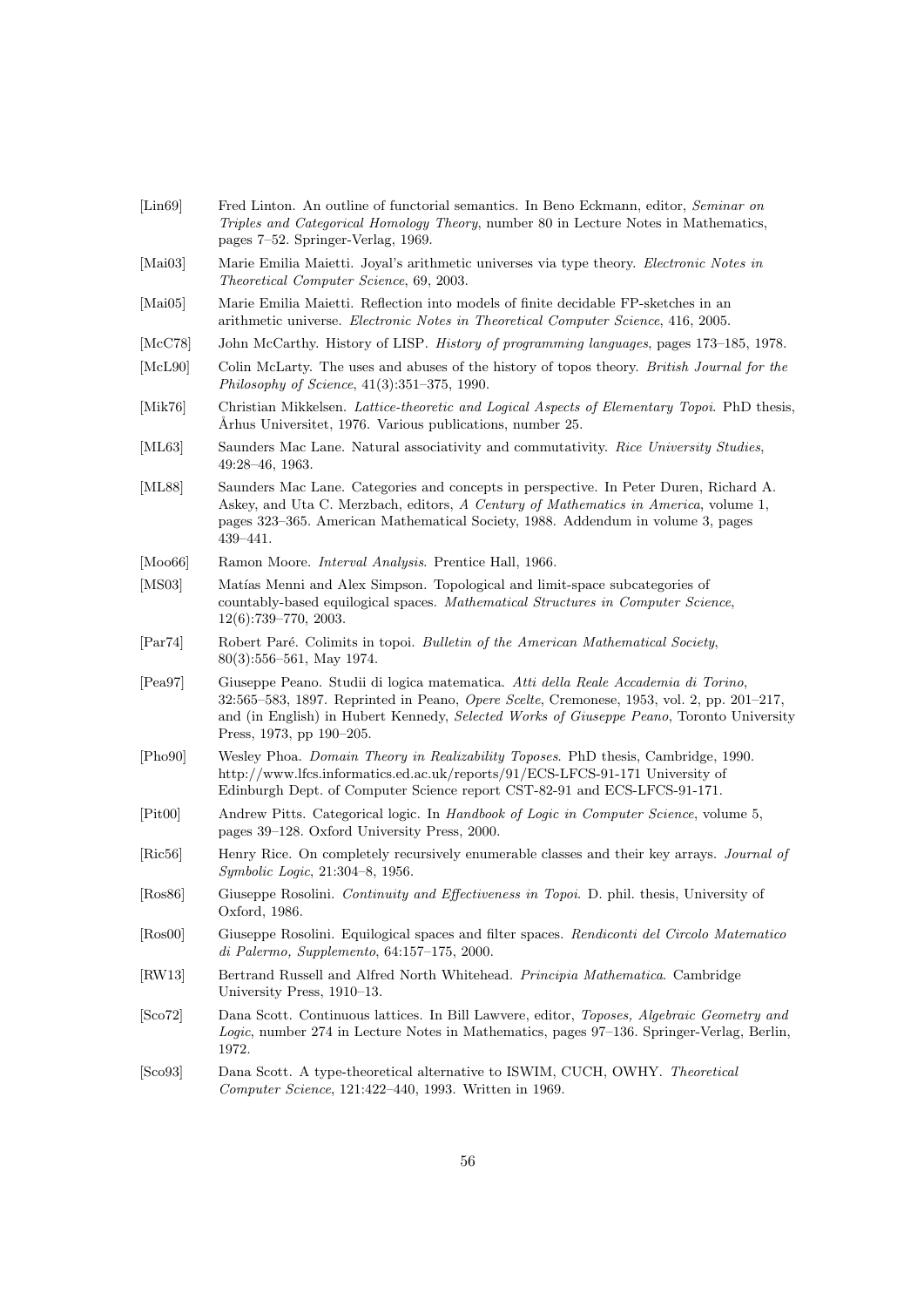<span id="page-56-19"></span><span id="page-56-18"></span><span id="page-56-14"></span><span id="page-56-12"></span><span id="page-56-6"></span><span id="page-56-5"></span><span id="page-56-4"></span><span id="page-56-3"></span><span id="page-56-2"></span><span id="page-56-1"></span><span id="page-56-0"></span>

| [Sel02]                                                                                                                                                                                    | Jonathan Seldin. Curry's anticipation of the types used in programming languages.<br>Proceedings of the Canadian Society for History and Philosophy of Mathematics,<br>15:148-163, 2002. |  |  |  |  |  |
|--------------------------------------------------------------------------------------------------------------------------------------------------------------------------------------------|------------------------------------------------------------------------------------------------------------------------------------------------------------------------------------------|--|--|--|--|--|
| [Sim78]                                                                                                                                                                                    | Harold Simmons. The lattice-theoretic part of topological separation properties. Proceedings<br>of the Edinburgh Mathematical Society $(2)$ , 21:41-8, 1978.                             |  |  |  |  |  |
| [Smo06]                                                                                                                                                                                    | Lee Smolin. The Trouble with Physics. Houghton Mifflin, 2006. Republished by Penguin,<br>2008.                                                                                           |  |  |  |  |  |
| [Spi07]                                                                                                                                                                                    | Bas Spitters. Locatedness and overt sublocales. www.cs.kun.nl/~spitters/located.pdf,<br>2007.                                                                                            |  |  |  |  |  |
| [Ste67]                                                                                                                                                                                    | Norman Steenrod. A convenient category of topological spaces. Michigan Mathematics<br>Journal, 14:133–152, 1967.                                                                         |  |  |  |  |  |
| [Sto37]                                                                                                                                                                                    | Marshall Stone. Applications of the theory of Boolean rings to general topology.<br>Transactions of the American Mathematical Society, 41:375-481, 1937.                                 |  |  |  |  |  |
| [Sto38]                                                                                                                                                                                    | Marshall Stone. The representation of Boolean algebras. Bulletin of the American<br>Mathematical Society, 44:807-816, 1938.                                                              |  |  |  |  |  |
| $\vert \text{Tar} 35 \vert$                                                                                                                                                                | Alfred Tarski. Zur Grundlegung der Boole'schen algebra. Fundamenta Mathematicae,<br>24:177-198, 1935.                                                                                    |  |  |  |  |  |
| [Tay $86$ ]                                                                                                                                                                                | Paul Taylor. Recursive Domains, Indexed category Theory and Polymorphism. PhD thesis,<br>Cambridge University, 1986.                                                                     |  |  |  |  |  |
| [Tay91]                                                                                                                                                                                    | Paul Taylor. The fixed point property in synthetic domain theory. In Gilles Kahn, editor,<br>Logic in Computer Science 6, pages 152-160. IEEE, 1991.                                     |  |  |  |  |  |
| [Tay99]                                                                                                                                                                                    | Paul Taylor. Practical Foundations of Mathematics. Number 59 in Cambridge Studies in<br>Advanced Mathematics. Cambridge University Press, 1999.                                          |  |  |  |  |  |
| $\vert$ Thi97 $\vert$                                                                                                                                                                      | Hayo Thielecke. Categorical Structure of Continuation Passing Style. PhD thesis, University<br>of Edinburgh, 1997. Also available as technical report ECS-LFCS-97-376.                   |  |  |  |  |  |
| $\vert \text{Tur35} \vert$                                                                                                                                                                 | Alan Turing. On computable numbers with an application to the Entscheidungsproblem.<br>Proceedings of the London Mathematical Society (2), 42:230-265, 1935.                             |  |  |  |  |  |
| [Ver94]                                                                                                                                                                                    | Japie Vermeulen. Proper maps of locales. Journal of Pure and Applied Algebra, 92:79-107,<br>1994.                                                                                        |  |  |  |  |  |
| [Wil70]                                                                                                                                                                                    | Peter Wilker. Adjoint product and hom functors in general topology. Pacific Journal of<br>Mathematics, 34:269-283, 1970.                                                                 |  |  |  |  |  |
| The papers on abstract Stone duality may be obtained from<br>www.Paul Taylor.EU/ASD                                                                                                        |                                                                                                                                                                                          |  |  |  |  |  |
| [O] Paul Taylor, Foundations for Computable Topology. in Giovanni Sommaruga (ed.), Foundational<br>Theories of Mathematics, Kluwer 2009.                                                   |                                                                                                                                                                                          |  |  |  |  |  |
| [A] Paul Taylor, Sober spaces and continuations. Theory and Applications of Categories,<br>$10(12):248-299, 2002.$                                                                         |                                                                                                                                                                                          |  |  |  |  |  |
| [B] Paul Taylor, Subspaces in abstract Stone duality. Theory and Applications of Categories,<br>$10(13):300-366, 2002.$                                                                    |                                                                                                                                                                                          |  |  |  |  |  |
| [C] Paul Taylor, Geometric and higher order logic using abstract Stone duality. Theory and Applications<br>of Categories, $7(15):284-338$ , 2000.                                          |                                                                                                                                                                                          |  |  |  |  |  |
| [D] Paul Taylor, Non-Artin gluing in recursion theory and lifting in abstract Stone duality. 2000.                                                                                         |                                                                                                                                                                                          |  |  |  |  |  |
| [E] Paul Taylor, Inside every model of Abstract Stone Duality lies an Arithmetic Universe. <i>Electronic</i><br><i>Notes in Theoretical Computer Science</i> 122 (2005) 247-296, Elsevier. |                                                                                                                                                                                          |  |  |  |  |  |

<span id="page-56-17"></span><span id="page-56-16"></span><span id="page-56-15"></span><span id="page-56-13"></span><span id="page-56-11"></span><span id="page-56-10"></span><span id="page-56-9"></span><span id="page-56-8"></span><span id="page-56-7"></span>[F] Paul Taylor, Scott domains in abstract Stone duality. March 2002.